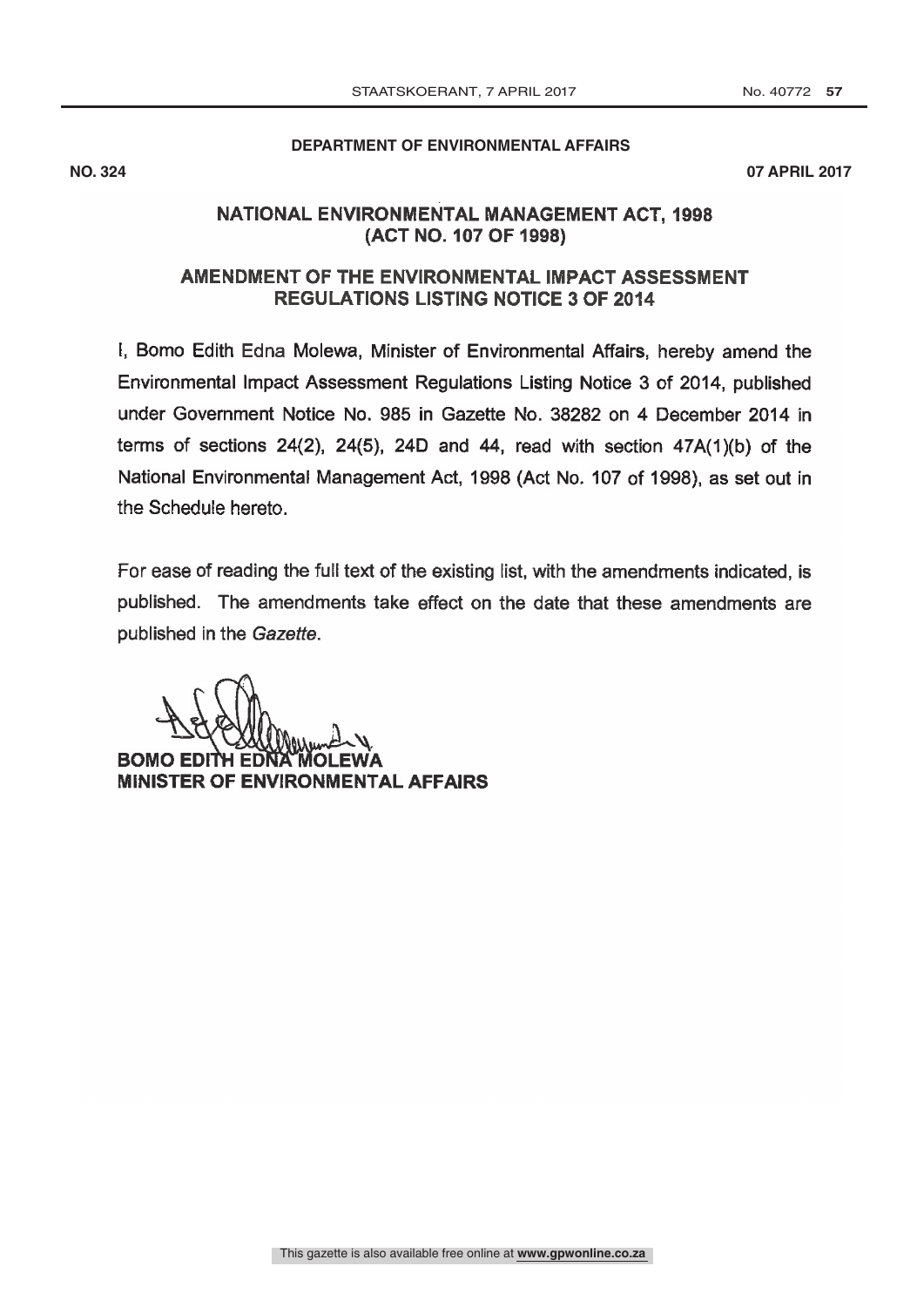## **SCHEDULE**

## **GENERAL EXPLANATORY NOTE:**

**[ ]** Words in bold type in square brackets indicate omissions from existing enactments.

**\_\_\_** Words underlined with a solid line indicate insertions in existing enactments.

#### **PURPOSE**

1. The purpose of this Notice is to list activities and identify competent authorities under sections 24(2), 24(5) and 24D of the Act, where environmental authorisation is required prior to commencement of that activity in specific identified geographical areas only.

### **DEFINITIONS**

2. (1) In this Notice, any word or expression to which a meaning has been assigned in the Act shall have the meaning so assigned, and unless the context otherwise indicates—

**"aquatic critical biodiversity areas"** means linkages between catchment, important rivers and sensitive estuaries whose safeguarding is critically required in order to meet biodiversity pattern and process thresholds and are spatially defined as part of a bioregional plan or systematic biodiversity plan, available on the South African National Biodiversity Institute's BGIS website (http://bgis.sanbi.org/WCBF14/project.asp);

**"bioregional plan"** means the bioregional plan contemplated in Chapter 3 of the National Environmental Management Biodiversity Act, 2004 (Act No. 10 of 2004);

**"buffer area"** means, unless specifically defined, an area extending 10 kilometres from the proclaimed boundary of a world heritage site or national park and 5 kilometres from the proclaimed boundary of a nature reserve, respectively, or that defined as such for a biosphere;

**"dangerous goods"** means goods containing any of the substances as contemplated in South African National Standard No. 10234, supplement 2008 1.00: designated "List of classification and labelling of chemicals in accordance with the Globally Harmonized Systems (GHS)" published by Standards South Africa, and where the presence of such goods, regardless of quantity, in a blend or mixture, causes such blend or mixture to have one or more of the characteristics listed in the Hazard Statements in section 4.2.3, namely physical hazards, health hazards or environmental hazards;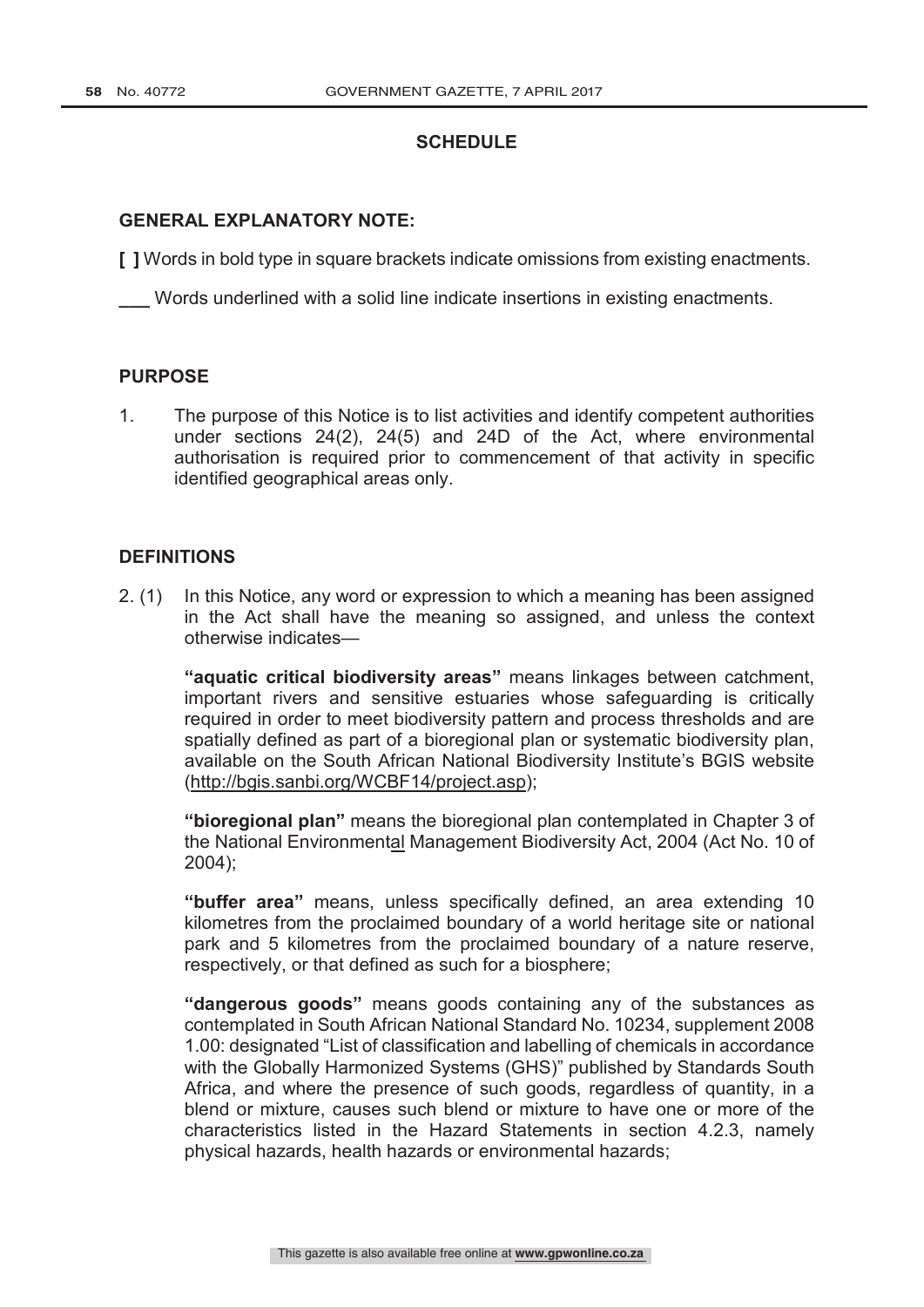**"dam"** when used in these Regulations means any barrier dam and any other form of impoundment used for the storage of water, excluding reservoirs;

**"development"** means the building, erection, construction or establishment of a facility, structure or infrastructure, including associated earthworks or borrow pits, that is necessary for the undertaking of a listed or specified activity, **[including any associated post development monitoring]** but excludes any modification, alteration or expansion of such a facility, structure or infrastructure, including associated earthworks or borrow pits, and excluding the redevelopment of the same facility in the same location, with the same capacity and footprint;

**"development footprint"** means any evidence of physical alteration as a result of the undertaking of any activity;

**"development setback"** means a setback line defined or adopted by the competent authority;

**"estuarine functional zone"** means the area in and around an estuary which includes the open water area, estuarine habitat *(such as sand and mudflats, rock and plant communities)* and the surrounding floodplain area, as defined by the area below the 5 m topographical contour *(referenced from the indicative mean sea level)*";

**"expansion"** means the modification, extension, alteration or upgrading of a facility, structure or infrastructure at which an activity takes place in such a manner that the capacity of the facility or the footprint of the activity is increased;

**"Gauteng Agricultural Potential Atlas**" means the Gauteng Agricultural Potential Atlas, which can be obtained from the Gauteng Provincial Department responsible for environmental affairs;

**"Gauteng Conservation Plan"** means a systematic conservation planning tool delineating biodiversity priority areas representative of biodiversity pattern, process and species of special concern, which areas have been identified in three broad categories; namely, Critical Biodiversity Areas (CBAs), Ecological Support Areas (ESAs) and Protected Areas;

**"Gauteng Protected Area Expansion Strategy"** means a framework for protected area expansion in Gauteng, setting out key strategies for protected area expansion and identifying spatial priorities and protected area targets and is aligned to the National Protected Area Expansion Strategy as it identifies finer scaled provincial priorities based on regional and local conservation imperatives;

**"Important Bird and Biodiversity Areas (IBA)"** means areas / sites that hold significant numbers of globally and/or regionally threatened species (Categories A1 and C1); sites that are known or thought to hold a significant component of a group of species whose breeding distributions define an Endemic Bird Area (EBA) (Category A2); sites that are known or thought to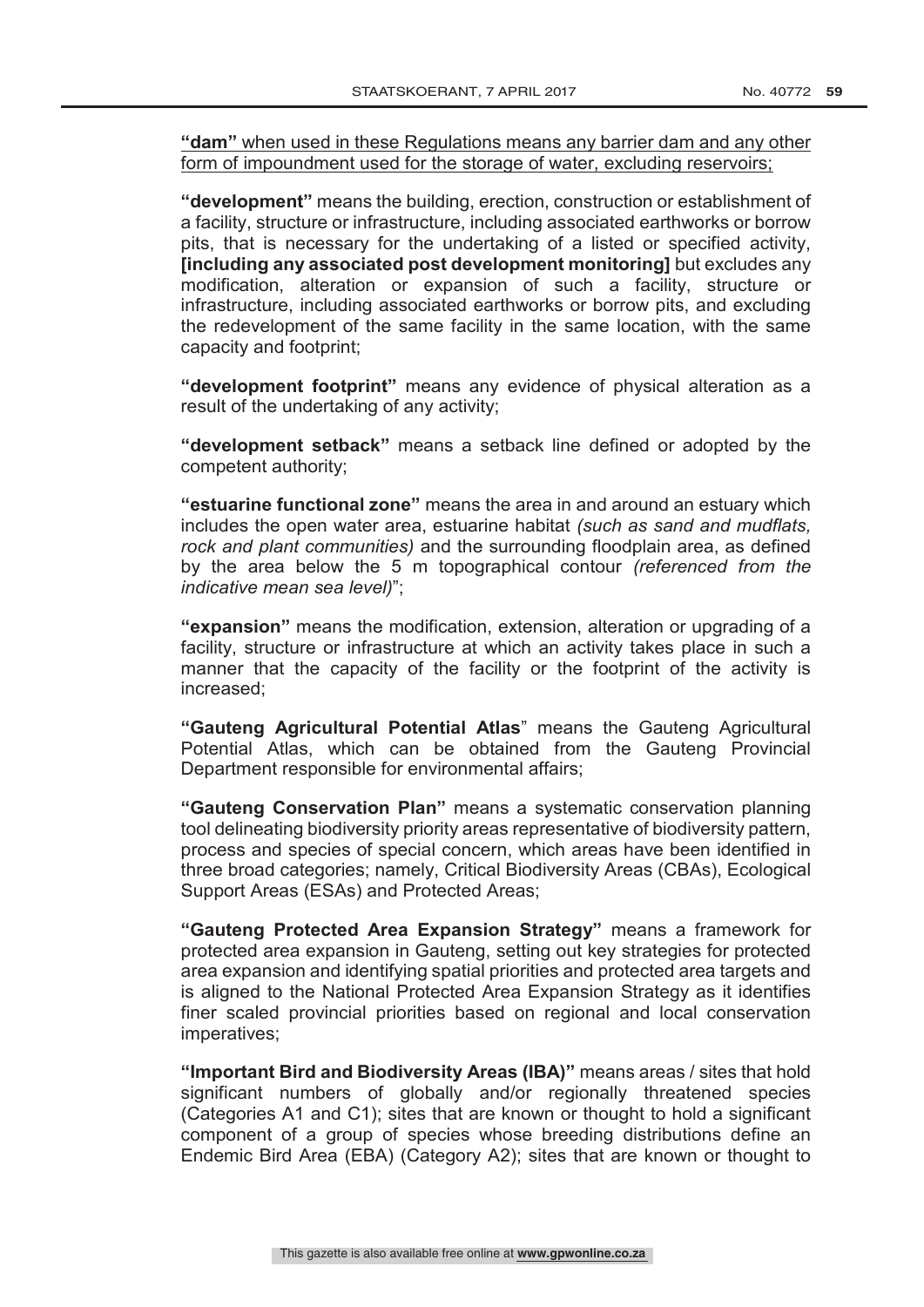hold a significant component of a group of species whose distributions are largely or wholly confined to one biome (Category A3);

**"indigenous vegetation"** refers to vegetation consisting of indigenous plant species occurring naturally in an area, regardless of the level of alien infestation and where the topsoil has not been lawfully disturbed during the preceding ten years;

**"industrial complex"** means an area used or zoned for industrial purposes, including bulk storage, manufacturing, processing or packaging purposes;

**"maintenance"** means actions performed to keep a structure or system functioning or in service on the same location, capacity and footprint;

**"maintenance management plan"** means a management plan for maintenance purposes defined or adopted by the competent authority;

**"National Protected Area Expansion Strategy (NPAES)"** means South Africa's national strategy for expansion of the protected area network, led by the National Department responsible for environmental affairs and developed in collaboration with national and provincial conservation authorities. The NPAES sets targets for protected area expansion, provides maps of the most important areas for protected area expansion, and makes recommendations on mechanisms for protected area expansion. Focus areas for protected area expansion are identified in the NPAES. They are large, intact, unfragmented areas of high importance for land-based protected area expansion, suitable for the creation or expansion of large protected areas;

**"NEMBA"** means the National Environmental Management: Biodiversity Act, 2004 (Act No. 10 of 2004);

**"NEMPAA"** means the National Environmental Management: Protected Areas Act, 2003 (Act No. 57 of 2003);

**"phased activities"** means an activity that is developed in phases over time on the same or adjacent properties to create a single or linked entity**[;]**, but excludes any activity for which an environmental authorisation has been obtained in terms of the Act or the Environment Conservation Act, 1989 (Act No. 73 of 1989);

"**previous NEMA notices"** as contemplated in these transitional arrangements means the previous notices published in terms of section 24(2) of NEMA (Government Notices No. R. 386 and R. 387 in the Government *Gazette* of 21 April 2006, as amended, or Government Notices No. R. 544, R. 545 and R. 546 in the Government *Gazette* of 18 June 2010, as amended, or Government Notices No. R 983, R. 984 and R. 985 in the Government *Gazette* of 4 December 2014);

**"protected area"** means those protected areas contemplated in section 9 of the NEMPAA and the core area of a biosphere reserve and shall include their buffers;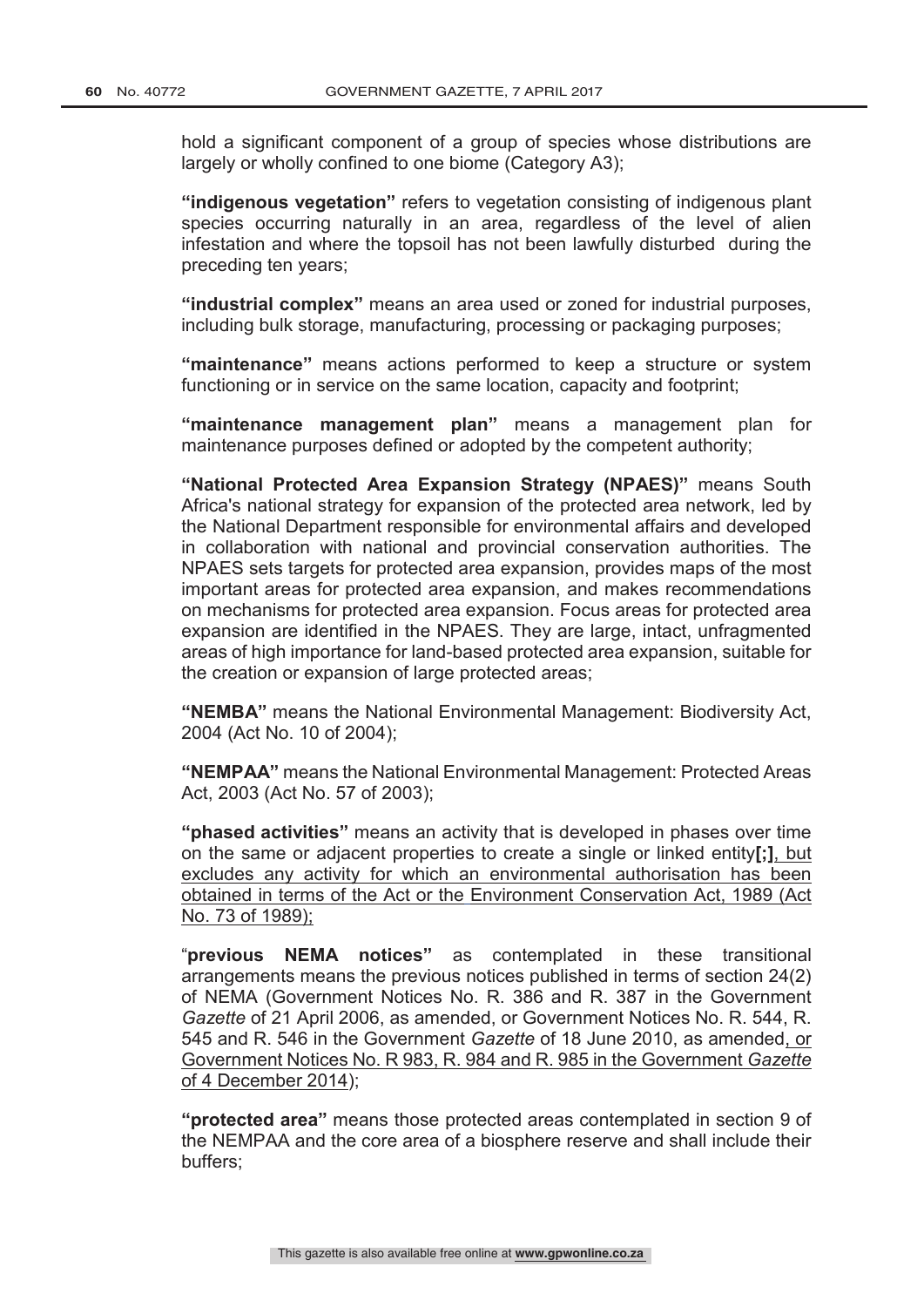**"sites or areas listed in terms of an international convention"** means any area and its buffer, unless specifically defined, of 5 kilometres extending from its listed boundary, listed in terms of an international convention but does not include world heritage sites, and shall include but not be limited to the Ramsar Convention on Wetlands (Ramsar, Iran, 1971);

**"systematic biodiversity plan"** is a plan that identifies important areas for biodiversity conservation, taking into account biodiversity patterns (i.e. the principle of representation) and the ecological and evolutionary processes that sustain them (i.e. the principle of persistence). A systematic biodiversity plan must set quantitative targets/thresholds for aquatic and terrestrial biodiversity features in order to conserve a representative sample of biodiversity pattern and ecological processes;

**"the Act***"* means the National Environmental Management Act,1998 (Act No. 107 of 1998), as amended;

**"throughput capacity"** means the design capacity or maximum capable capacity of a facility, structures or infrastructure, whichever is the greater;

**"urban areas"** means areas situated within the urban edge (as defined or adopted by the competent authority), or in instances where no urban edge or boundary has been defined or adopted, it refers to areas situated within the edge of built-up areas;

### **"watercourse"** means –

- (a) a river or spring;
- (b) a natural channel in which water flows regularly or intermittently;
- (c) a wetland, pan, lake or dam into which, or from which, water flows; and

(d) any collection of water which the Minister may, by notice in the *Gazette*, declare to be a watercourse as defined in the National Water Act, 1998 (Act No. 36 of 1998); and

a reference to a watercourse includes, where relevant, its bed and banks; and

**"wetland"** means land which is transitional between terrestrial and aquatic systems where the water table is usually at or near the surface, or the land is periodically covered with shallow water, and which land in normal circumstances supports or would support vegetation typically adapted to life in saturated soil.

(2) The following words relevant to coastal activities will have the meaning **[so]** assigned to it in the National Environmental Management: Integrated Coastal Management Act, 2008 (Act No. 24 of 2008):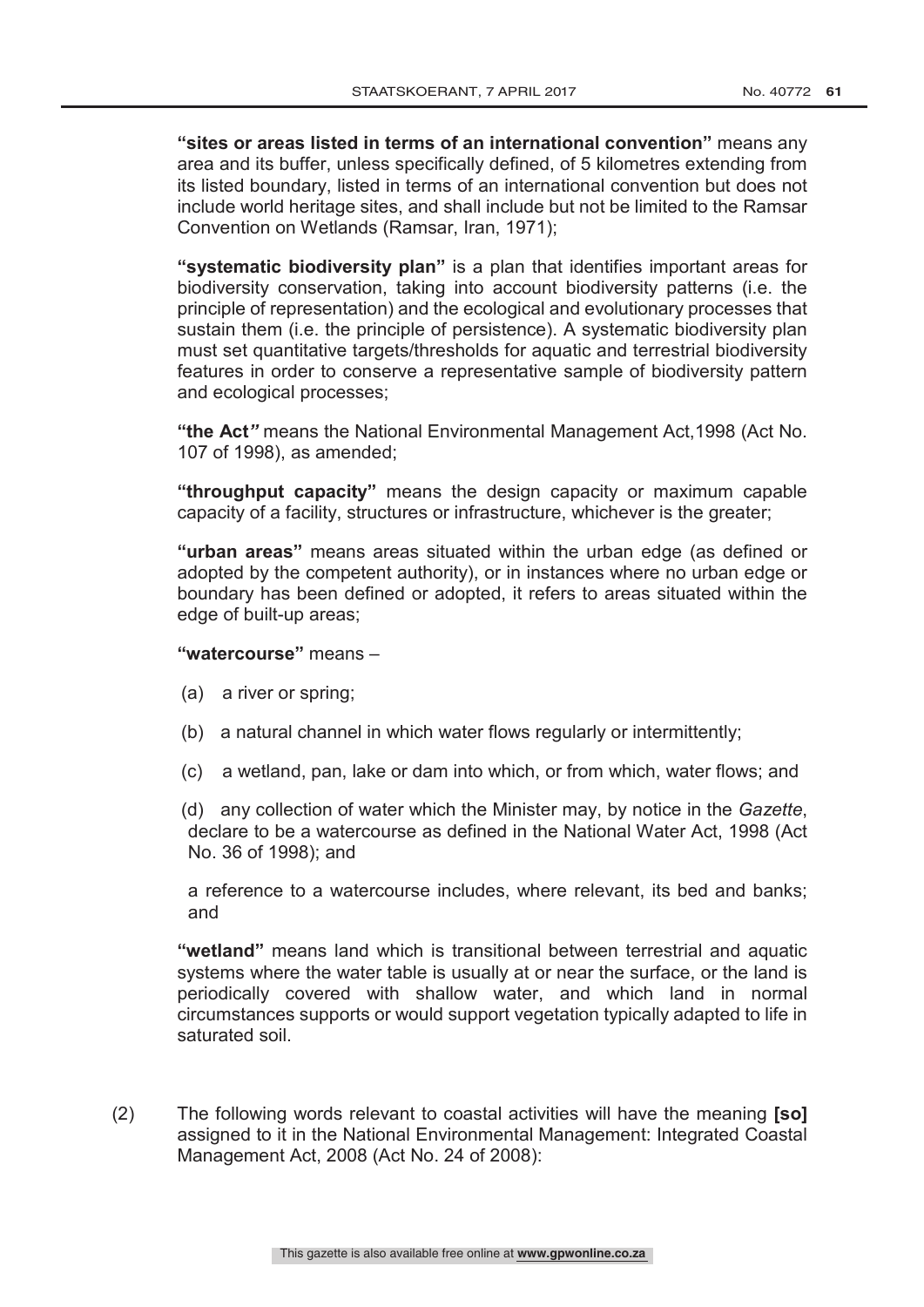- a) "estuary";
- b) "high-water mark";
- c) "littoral active zone";
- d) "sea"; and
- e) "seashore".
- (3) The following words will have the meaning assigned to them in terms of section 1 of the Mineral and Petroleum Resources Development Act, 2002 (Act No. 28 of 2002):
	- a) "mineral";
	- b) "petroleum"; and
	- c) "prospecting".
- 3. (1) The activities listed in Appendix 1 are identified in terms of section 24(2)(a) of the Act as activities that may not commence without an environmental authorisation from the competent authority.
	- (2) The investigation, assessment and communication of potential impact of activities must follow the procedure as prescribed in regulations 19 and 20 of the Environmental Impact Assessment Regulations published in terms of section 24(5) of the Act.
	- **[(3) Where Listing Notice 4 applies, an application for environmental authorisation must be submitted for an activity contemplated in that Notice and not for an activity contemplated in this Notice.]**

## **REPEAL OF NOTICE 546 OF 18 June 2010**

4. Notice No. 546 published in Government Gazette 33306 on 18 June 2010 is hereby repealed.

# **SHORT TITLE**

5. This Listing Notice is called Environmental Impact Assessment Regulations Listing Notice 3 of 2014, and takes effect on 08 December 2014.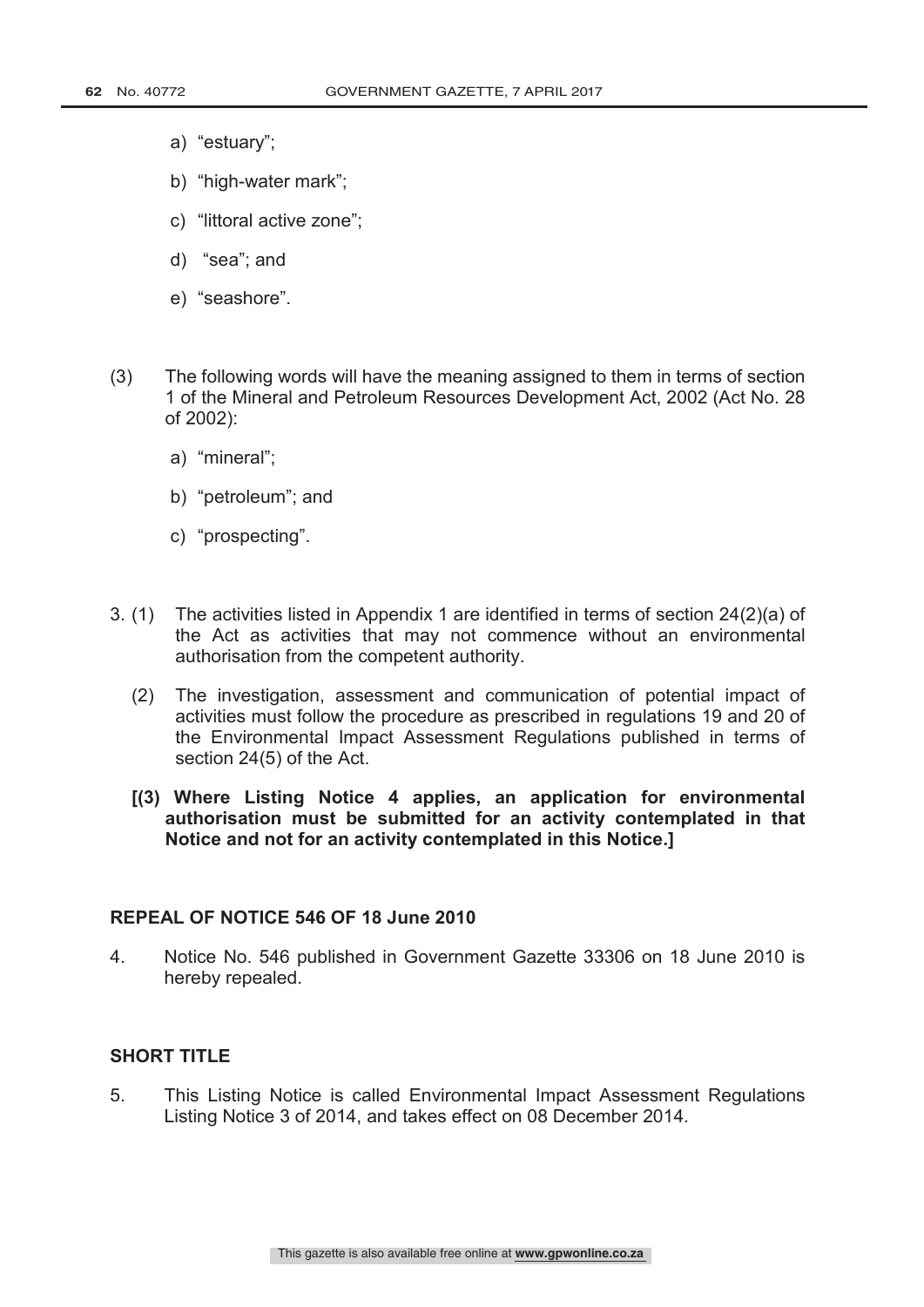|                                                                                                                                                                                                                                                                                                                                                                                                                                                                                                                    | competent authority]<br>[Identification of           | [The competent          | authority in respect of                                                     | this part of the Notice is<br>the activities listed in | the competent authority | in the province in which | the activity is to be | undertaken, unless- | (a) it is an application                                                                                                                                                                                                                | contemplated in<br>for an activity | section 24C(2) of the                  | Act, in which case                                                                                                                                                                                          | the competent |  |
|--------------------------------------------------------------------------------------------------------------------------------------------------------------------------------------------------------------------------------------------------------------------------------------------------------------------------------------------------------------------------------------------------------------------------------------------------------------------------------------------------------------------|------------------------------------------------------|-------------------------|-----------------------------------------------------------------------------|--------------------------------------------------------|-------------------------|--------------------------|-----------------------|---------------------|-----------------------------------------------------------------------------------------------------------------------------------------------------------------------------------------------------------------------------------------|------------------------------------|----------------------------------------|-------------------------------------------------------------------------------------------------------------------------------------------------------------------------------------------------------------|---------------|--|
| The exception mentioned in (b) above does not apply to the following activities contained in this Notice: 5; 6; 9; 11; 13; 17;<br>Winister or an organ of state with delegated powers in terms of section 42(1) of the Act;<br>in which case the competent authority is the Minister responsible for mineral resources.<br>extraction and primary processing of a mineral or petroleum resource;<br>ration of a mineral or petroleum resource; or<br>tivity is or is directly related to-<br>prospecting or explor | Geographical areas based on environmental attributes | n Cape<br>Eastern<br>ര് | protected area identified in terms of NEMPAA, excluding conservancies;<br>⋜ |                                                        |                         |                          |                       |                     | National Protected Area Expansion Strategy Focus areas;<br>World Heritage Sites;<br>Sensitive areas as identified in an environmental management framework as<br>contemplated in chapter 5 of the Act and as adopted by the competent a |                                    | Core areas in biosphere reserves;<br>⋚ | Areas within 10 kilometres from national parks or world heritage sites or 5<br>kilometres from any other protected area identified in terms of NEMPAA or from<br>the core area of a biosphere reserve;<br>這 |               |  |
| the listed or specified act<br>21; 24; 25 and 26.<br>$\widehat{\mathbf{d}}$                                                                                                                                                                                                                                                                                                                                                                                                                                        | description<br>Activity                              | development<br>The      | billboards                                                                  | $\frac{8}{1}$<br>square metres in<br>exceeding         | size outside urban      | mining<br>areas,         | areas or industrial   | complexes           |                                                                                                                                                                                                                                         |                                    |                                        |                                                                                                                                                                                                             |               |  |
|                                                                                                                                                                                                                                                                                                                                                                                                                                                                                                                    | Activity<br>number                                   |                         | ಕ                                                                           |                                                        |                         |                          |                       |                     |                                                                                                                                                                                                                                         |                                    |                                        |                                                                                                                                                                                                             |               |  |

**Identification of competent authority:** The competent authority in respect of the activities listed in this part of the Notice is the **Identification of competent authority:** The competent authority in respect of the activities listed in this part of the Notice is the

competent authority in the province in which the activity is to be undertaken, unless—

competent authority in the province in which the activity is to be undertaken, unless—<br>a) it is an application for an activity contemplated in section 24C(2) of the Act, in which case the competent authority is the<br>Ministe a) it is an application for an activity contemplated in section 24C(2) of the Act, in which case the competent authority is the Minister or an organ of state with delegated powers in terms of section 42(1) of the Act;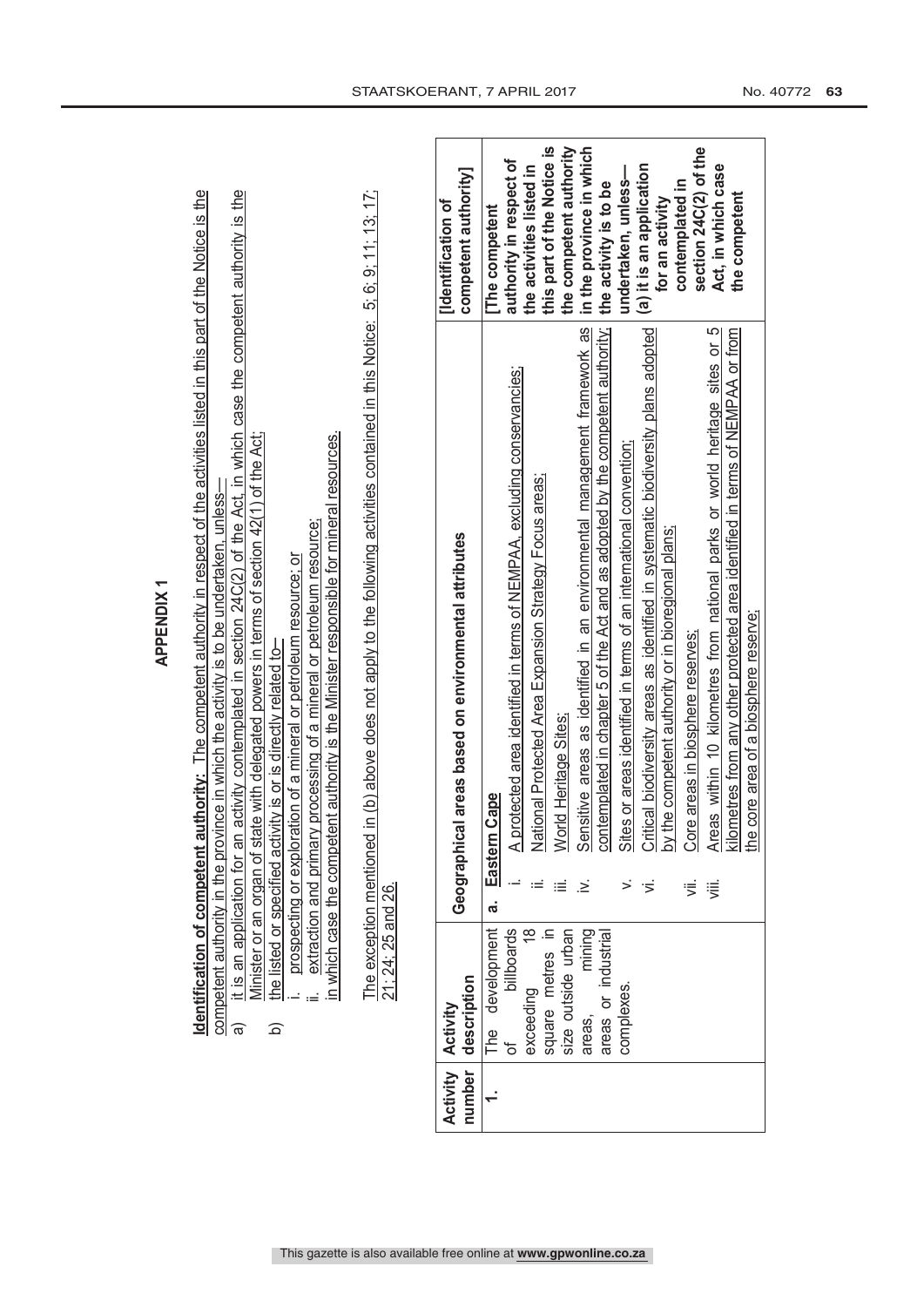|  | نح                          | Areas seawards of the development setback line or within 1 kilometre from the high-water mark of the sea if no such development setback line is determined; or high-water mark of the sea if no such development setback line                      | authority is the                |
|--|-----------------------------|----------------------------------------------------------------------------------------------------------------------------------------------------------------------------------------------------------------------------------------------------|---------------------------------|
|  |                             |                                                                                                                                                                                                                                                    | Minister or an organ            |
|  | ×                           |                                                                                                                                                                                                                                                    | of state with                   |
|  |                             |                                                                                                                                                                                                                                                    | delegated powers in             |
|  |                             |                                                                                                                                                                                                                                                    | terms of section                |
|  |                             | Free State                                                                                                                                                                                                                                         | 42(1) of the Act;               |
|  |                             |                                                                                                                                                                                                                                                    | (b) the listed or               |
|  |                             |                                                                                                                                                                                                                                                    | specified activity is           |
|  |                             |                                                                                                                                                                                                                                                    | or is directly related          |
|  |                             |                                                                                                                                                                                                                                                    | 9                               |
|  | $\mathcal{L} = \mathcal{L}$ |                                                                                                                                                                                                                                                    | prospecting or<br>$\widehat{=}$ |
|  |                             | i A <u>invidented area identified in terms of its MFMPAA, excluding conservancies:</u><br>In: <u>Norid Heritage Sites:</u><br>M. <u>National Protected Area Expansion Strategy Focus areas:</u><br>M. Sites or areas identified in terms of an int | exploration of a<br>mineral or  |
|  |                             |                                                                                                                                                                                                                                                    | petroleum                       |
|  |                             |                                                                                                                                                                                                                                                    | resource; or                    |
|  |                             |                                                                                                                                                                                                                                                    | extraction and<br>$\widehat{=}$ |
|  | ず<br>実                      |                                                                                                                                                                                                                                                    | primary                         |
|  |                             |                                                                                                                                                                                                                                                    | processing of a                 |
|  |                             |                                                                                                                                                                                                                                                    | mineral or                      |
|  |                             |                                                                                                                                                                                                                                                    | petroleum                       |
|  |                             |                                                                                                                                                                                                                                                    | in which case the<br>resource;  |
|  |                             |                                                                                                                                                                                                                                                    | competent authority             |
|  | → ⊨ 를 ≧                     |                                                                                                                                                                                                                                                    | is the Minister                 |
|  |                             |                                                                                                                                                                                                                                                    | responsible for                 |
|  |                             |                                                                                                                                                                                                                                                    | mineral resources.              |
|  |                             |                                                                                                                                                                                                                                                    | The exception                   |
|  |                             |                                                                                                                                                                                                                                                    | mentioned in (b) above          |
|  | ゙゚゚゠゙                       |                                                                                                                                                                                                                                                    | does not apply to the           |
|  |                             |                                                                                                                                                                                                                                                    | following activities            |
|  |                             |                                                                                                                                                                                                                                                    |                                 |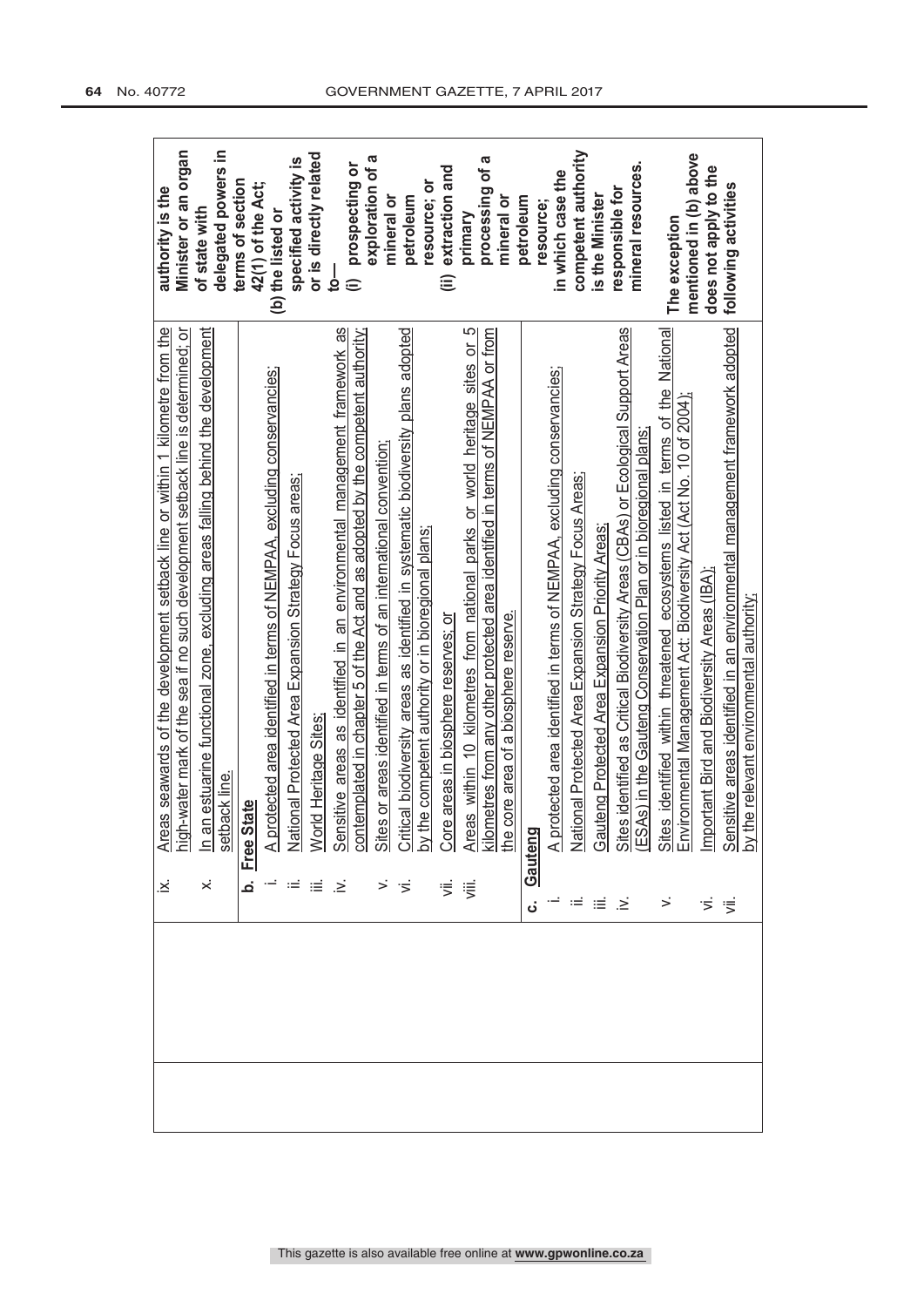| ≔.<br>'                  |                                                                                                                                                                                                                                                                                           | contained in this     |
|--------------------------|-------------------------------------------------------------------------------------------------------------------------------------------------------------------------------------------------------------------------------------------------------------------------------------------|-----------------------|
| $\dot{\varkappa}$        |                                                                                                                                                                                                                                                                                           | Notice:               |
|                          |                                                                                                                                                                                                                                                                                           | $\ddot{\mathbf{s}}$   |
|                          |                                                                                                                                                                                                                                                                                           |                       |
|                          |                                                                                                                                                                                                                                                                                           | တ်                    |
|                          |                                                                                                                                                                                                                                                                                           |                       |
|                          | Sites or areas identified in terms of an international convention;<br>Sites managed as protected areas by provincial authorities, or declared as nature<br>reserves in terms of the Nature Conservation Ordinance (Ordinance 12 of 1                                                      | おいたまま<br>おいたおき<br>おいち |
|                          | KwaZulu-Natal                                                                                                                                                                                                                                                                             |                       |
|                          | Trans-frontier protected areas managed under international conventions;                                                                                                                                                                                                                   |                       |
|                          | ii. Community Conservation Areas:<br>III. Biodiversity Stewardship Programme Biodiversity Agreement areas:<br>v. A protected area identified in terms of NEMPAA, excluding conservancies;<br>iv. Sensitive areas as identified in an en                                                   | 26.]                  |
| $\equiv$ $\equiv$ $\geq$ |                                                                                                                                                                                                                                                                                           |                       |
|                          |                                                                                                                                                                                                                                                                                           |                       |
|                          |                                                                                                                                                                                                                                                                                           |                       |
| $>$ $\leq$               |                                                                                                                                                                                                                                                                                           |                       |
|                          |                                                                                                                                                                                                                                                                                           |                       |
|                          |                                                                                                                                                                                                                                                                                           |                       |
| 引引                       |                                                                                                                                                                                                                                                                                           |                       |
|                          |                                                                                                                                                                                                                                                                                           |                       |
| $\dot{\varkappa}$        |                                                                                                                                                                                                                                                                                           |                       |
| $\ddot{\times}$          |                                                                                                                                                                                                                                                                                           |                       |
| · 文                      |                                                                                                                                                                                                                                                                                           |                       |
|                          |                                                                                                                                                                                                                                                                                           |                       |
|                          | etres from any terrestrial protected area identified in terms of NEMPAA or<br>Areas within 10 kilometres from national parks or world heritage sites or 5<br>kilometres from any terrestrial protected area identified in terms of NEMPA<br>from the core area of a biosphere reserve; or |                       |
|                          |                                                                                                                                                                                                                                                                                           |                       |
|                          | Areas seawards of the development setback line or within 1 kilometre from the<br>high-water mark of the sea if no such development setback line is determined.                                                                                                                            |                       |
|                          |                                                                                                                                                                                                                                                                                           |                       |
| نه                       | Limpopo                                                                                                                                                                                                                                                                                   |                       |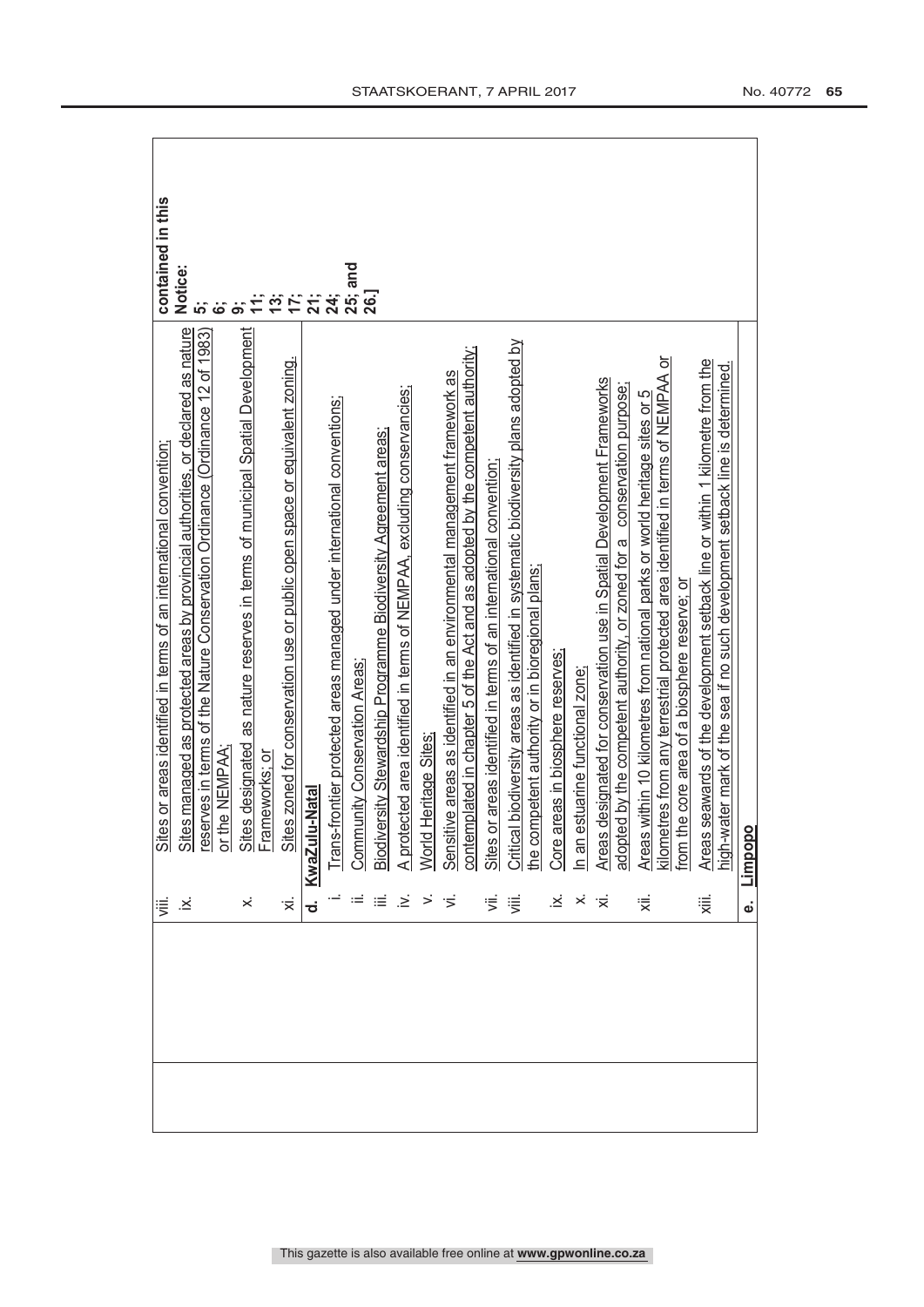| Nation<br>World<br>خ. | A protected area identified in terms of NEMPAA, excluding conservancies;<br>ial Protected Area Expansion Strategy Focus areas;<br>Heritage Sites              |
|-----------------------|---------------------------------------------------------------------------------------------------------------------------------------------------------------|
|                       |                                                                                                                                                               |
|                       |                                                                                                                                                               |
|                       |                                                                                                                                                               |
|                       | Sensitive areas as identified in an environmental management framework as                                                                                     |
|                       | contemplated in chapter 5 of the Act and as adopted by the competent authority;                                                                               |
|                       | Sites or areas identified in terms of an international convention,                                                                                            |
|                       | Critical biodiversity areas as identified in systematic biodiversity plans adopted by                                                                         |
|                       | the competent authority or in bioregional plans;                                                                                                              |
| ₹                     | Core areas in biosphere reserves; or                                                                                                                          |
| 這                     | Areas within 10 kilometres from national parks or world heritage sites or 5                                                                                   |
|                       | kilometres from any other protected area identified in terms of NEMPAA or from                                                                                |
|                       | the core area of a biosphere reserve.                                                                                                                         |
| Mpunal                | langa                                                                                                                                                         |
|                       | A protected area identified in terms of NEMPAA, excluding conservancies;                                                                                      |
|                       | National Protected Area Expansion Strategy Focus areas;                                                                                                       |
| World                 | Heritage Sites;                                                                                                                                               |
| Sensi<br>.≥ં          | 8<br>tive areas as identified in an environmental management framework                                                                                        |
|                       | contemplated in chapter 5 of the Act and as adopted by the competent authority;                                                                               |
| Sites                 | or areas identified in terms of an international convention;                                                                                                  |
| '≍                    | Critical biodiversity areas as identified in systematic biodiversity plans adopted by                                                                         |
|                       | the competent authority or in bioregional plans;                                                                                                              |
| ず                     | Core areas in biosphere reserves; or                                                                                                                          |
| 這                     | Areas within 10 kilometres from national parks or world heritage sites or 5 kilometres                                                                        |
|                       | from any other protected area identified in terms of NEMPAA or from the core area<br>of a biosphere reserve, where such areas comprise indigenous vegetation. |
|                       |                                                                                                                                                               |
| Norther<br>တ်         | n Cape                                                                                                                                                        |
| A protect             | ed area identified in terms of NEMPAA, excluding conservancies;                                                                                               |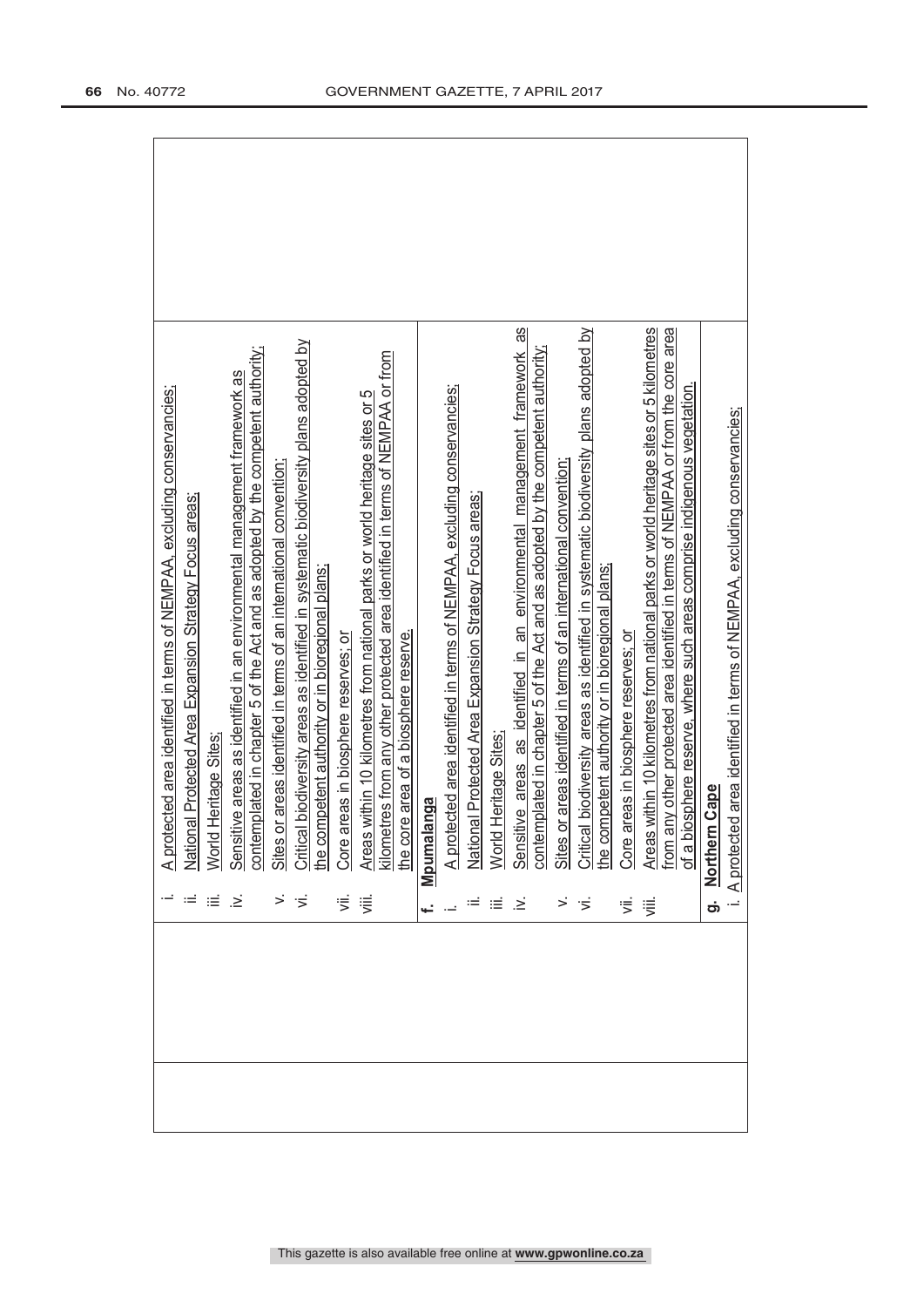|                                                         |                           | 8g                                                                                                                                                            |                                                                       |                                                                                              |                                                  |                                      |                                                                                                                                                                                      |                   |                                                                                     |                                                                             |                   |                            |                                                                           |                                                                                                                                                                           |                                      |                                                                                           |                                       |                                                                                   |                        | 8g                                                                             |                                                     |                                                                                           |                           |                                  |
|---------------------------------------------------------|---------------------------|---------------------------------------------------------------------------------------------------------------------------------------------------------------|-----------------------------------------------------------------------|----------------------------------------------------------------------------------------------|--------------------------------------------------|--------------------------------------|--------------------------------------------------------------------------------------------------------------------------------------------------------------------------------------|-------------------|-------------------------------------------------------------------------------------|-----------------------------------------------------------------------------|-------------------|----------------------------|---------------------------------------------------------------------------|---------------------------------------------------------------------------------------------------------------------------------------------------------------------------|--------------------------------------|-------------------------------------------------------------------------------------------|---------------------------------------|-----------------------------------------------------------------------------------|------------------------|--------------------------------------------------------------------------------|-----------------------------------------------------|-------------------------------------------------------------------------------------------|---------------------------|----------------------------------|
| National Protected Area Expansion Strategy Focus areas; | leritage Sites<br>World H | Sensitive areas as identified in an environmental management framework<br>plated in chapter 5 of the Act and as adopted by the competent authority;<br>contem | areas identified in terms of an international convention:<br>Sites or | biodiversity areas as identified in systematic biodiversity plans adopted by the<br>Critical | ent authority or in bioregional plans;<br>compet | eas in biosphere reserves<br>Core ar | Areas within 10 kilometres from national parks or world heritage sites or 5 kilometres<br>y other protected area identified in terms of NEMPAA or from the core area of a<br>from an | biosphere reserve | Areas seawards of the development setback line or within 1 kilometre from the high- | water mark of the sea if no such development setback line is determined; or | x. In an estuary. | West<br>North <sup>1</sup> | Sensitive areas as identified in an environmental management framework as | contemplated in chapter 5 of the Act and as adopted by the competent authority;<br>World Heritage Sites; core of biosphere reserve; or sites or areas identified in terms | n international convention;<br>of ar | cal biodiversity areas as identified in systematic biodiversity plans adopted by<br>Criti | competent authority<br>the $\epsilon$ | Areas within 5 kilometres from protected areas identified in terms of NEMPAA or a | phere reserve;<br>bios | protected area including municipal or provincial nature reserves<br><b>Any</b> | emplated by NEMPAA or other legislation; or<br>cont | leritage Sites proclaimed in terms of National Heritage Resources Act, 1999 (Act<br>AII H | 25 of 1999).<br>$\dot{g}$ | <b>I'm Cape</b><br><b>Wester</b> |
| E                                                       | iΞ                        | $\geq$                                                                                                                                                        | $\leq$                                                                | $\overline{5}$                                                                               |                                                  | ίË.                                  | ∛iii.                                                                                                                                                                                |                   | .×                                                                                  |                                                                             |                   | ċ                          |                                                                           |                                                                                                                                                                           |                                      | ≔                                                                                         |                                       | .≥                                                                                |                        | ≍                                                                              |                                                     | ≶                                                                                         |                           |                                  |
|                                                         |                           |                                                                                                                                                               |                                                                       |                                                                                              |                                                  |                                      |                                                                                                                                                                                      |                   |                                                                                     |                                                                             |                   |                            |                                                                           |                                                                                                                                                                           |                                      |                                                                                           |                                       |                                                                                   |                        |                                                                                |                                                     |                                                                                           |                           |                                  |
|                                                         |                           |                                                                                                                                                               |                                                                       |                                                                                              |                                                  |                                      |                                                                                                                                                                                      |                   |                                                                                     |                                                                             |                   |                            |                                                                           |                                                                                                                                                                           |                                      |                                                                                           |                                       |                                                                                   |                        |                                                                                |                                                     |                                                                                           |                           |                                  |

 $\mathsf{r}$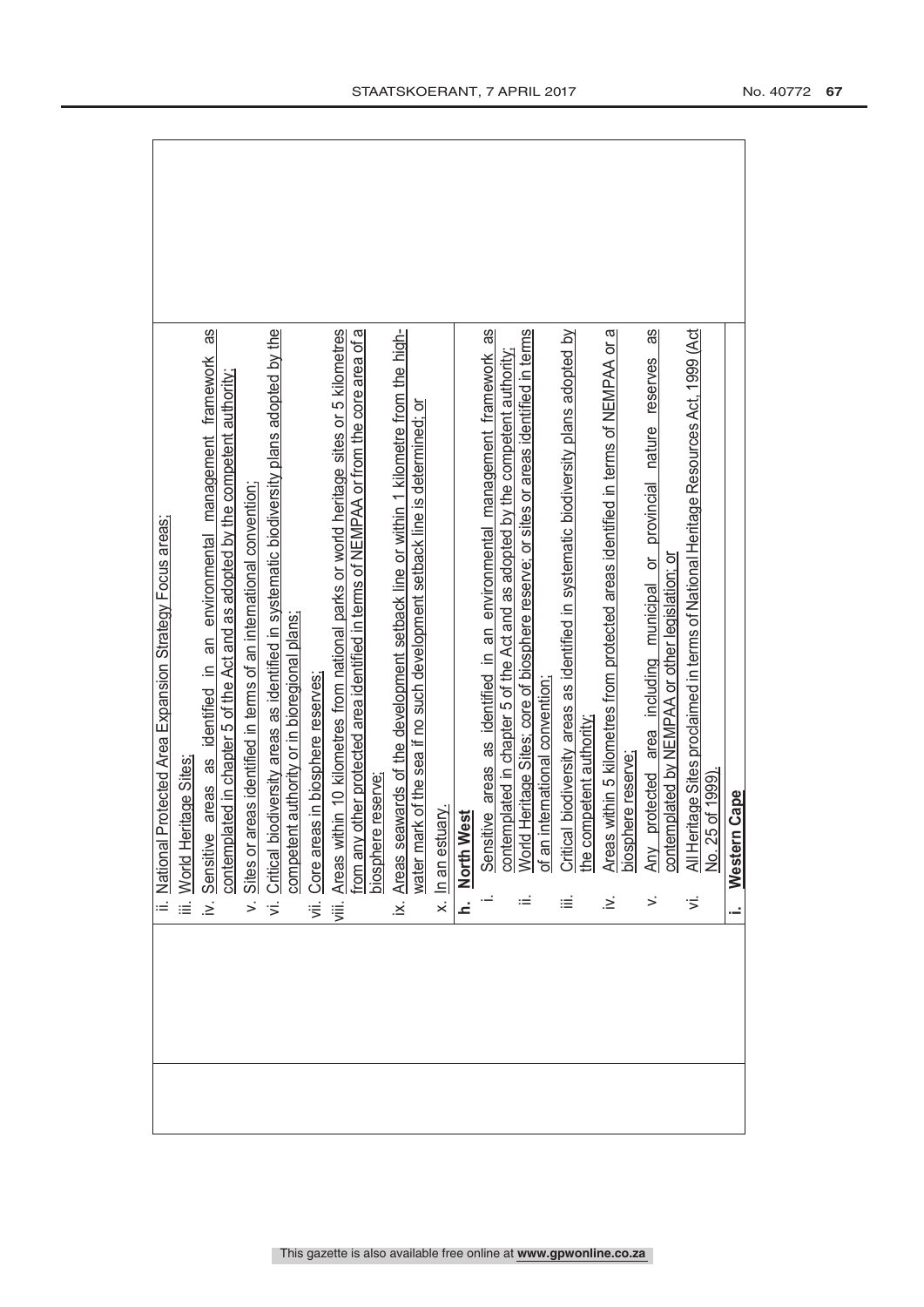| All areas outside urban areas, mining areas or industrial complexes. | Critical biodiversity areas as identified in systematic biodiversity plans<br>kilometres from any other protected area identified in terms of NEMPAA or<br>Sensitive areas as identified in an environmental management framework as<br>contemplated in chapter 5 of the Act and as adopted by the competent<br>Areas within 10 kilometres from national parks or world heritage sites or 5<br>zone, excluding areas falling behind the<br>Areas seawards of the development setback line or within 1 kilometre from<br><u>യ</u><br>Areas designated for conservation use in Spatial Development Frameworks<br>adopted by the competent authority, or zoned for a conservation purpose; or<br>Areas seawards of the development setback line or within urban protected<br>the high-water mark of the sea if no such development setback line<br>In a protected area identified in terms of NEMPAA, excluding conservancies;<br>rotected area identified in terms of NEMPAA, excluding conservancies;<br>Sites or areas identified in terms of an international convention;<br>adopted by the competent authority or in bioregional plans;<br>National Protected Area Expansion Strategy Focus areas: |
|----------------------------------------------------------------------|------------------------------------------------------------------------------------------------------------------------------------------------------------------------------------------------------------------------------------------------------------------------------------------------------------------------------------------------------------------------------------------------------------------------------------------------------------------------------------------------------------------------------------------------------------------------------------------------------------------------------------------------------------------------------------------------------------------------------------------------------------------------------------------------------------------------------------------------------------------------------------------------------------------------------------------------------------------------------------------------------------------------------------------------------------------------------------------------------------------------------------------------------------------------------------------------------|
|                                                                      | Areas zoned for use as public open space;<br>from the core area of a biosphere reserve;<br>Core areas in biosphere reserves;<br>an estuarine functional<br>development setback line;<br>le urban areas, in<br>determined: or<br>urban areas<br>authority<br>areas.<br>Cape<br>$\overline{a}$<br>b. Free State<br>Outsid<br>Inside<br>ln a pi<br>a. Eastern<br>(hh)<br>(aa)<br>(bb)<br>(dd)<br>(99)<br>$\widehat{\mathfrak{g}}$<br>(aa)<br>(bb)<br>$\left($ cc)<br>$\overline{\mathcal{C}}$<br>ιÉ                                                                                                                                                                                                                                                                                                                                                                                                                                                                                                                                                                                                                                                                                                     |
|                                                                      | water<br>capacity of more<br>σ<br>of reservoirs, ther<br>supply] excluding<br>250 cubic<br>The development<br>with<br>metres.<br>dams,<br>than<br>bulk                                                                                                                                                                                                                                                                                                                                                                                                                                                                                                                                                                                                                                                                                                                                                                                                                                                                                                                                                                                                                                               |
|                                                                      | $\dot{\mathbf{v}}$                                                                                                                                                                                                                                                                                                                                                                                                                                                                                                                                                                                                                                                                                                                                                                                                                                                                                                                                                                                                                                                                                                                                                                                   |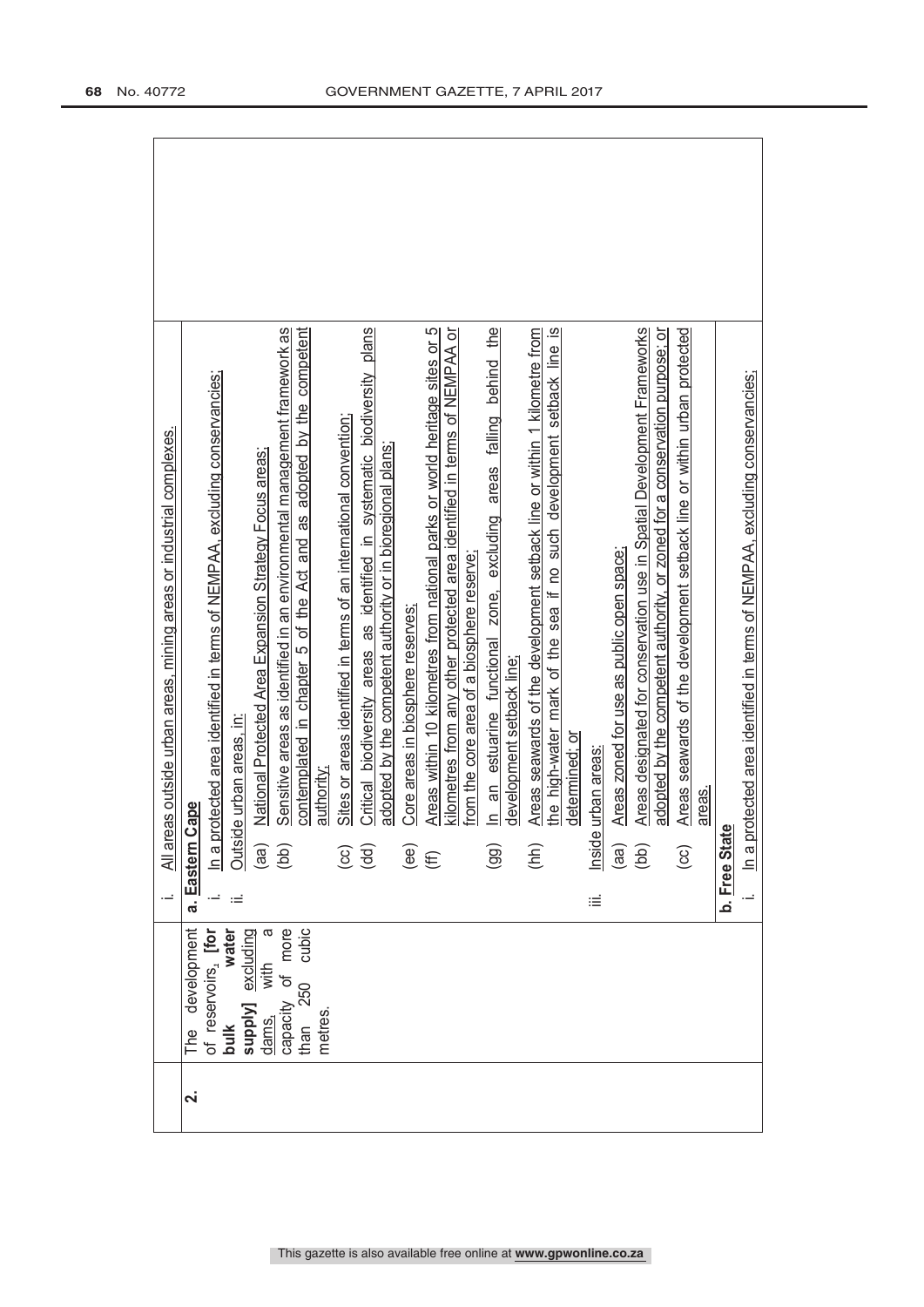| National Protected Area Expansion Strategy Focus areas<br>Outside urban areas: | Sensitive areas as identified in an environmental management framework as | contemplated in chapter 5 of the Act and as adopted by the competent | authority; | Sites or areas identified in terms of an international convention; | Critical biodiversity areas as identified in systematic biodiversity plans | adopted by the competent authority or in bioregional plans; | Core areas in biosphere reserves; or | Areas within 10 kilometres from national parks or world heritage sites or 5 | kilometres from any other protected area identified in terms of NEMPAA or<br>from the core area of a biosphere reserve; or |   | Areas zoned for use as public open space; | Areas designated for conservation use in Spatial Development Frameworks<br>Inside urban areas:<br>(aa) Areas zoned<br>(bb) Areas design | adopted by the competent authority, or zoned for a conservation purpose; or | Areas within urban protected areas. |            |  |     |  | i. A protected area identified in terms of NEMPAA, excluding conservancies;<br>ii. National Protected Area Expansion Strategy Focus Areas;<br>v. Sites identified as Critical Biodiversity Areas (CBAs) or Ecological Support Areas<br> |  | Sites or areas identified in terms of an international convention; |
|--------------------------------------------------------------------------------|---------------------------------------------------------------------------|----------------------------------------------------------------------|------------|--------------------------------------------------------------------|----------------------------------------------------------------------------|-------------------------------------------------------------|--------------------------------------|-----------------------------------------------------------------------------|----------------------------------------------------------------------------------------------------------------------------|---|-------------------------------------------|-----------------------------------------------------------------------------------------------------------------------------------------|-----------------------------------------------------------------------------|-------------------------------------|------------|--|-----|--|-----------------------------------------------------------------------------------------------------------------------------------------------------------------------------------------------------------------------------------------|--|--------------------------------------------------------------------|
|                                                                                | $\begin{pmatrix} 1 & 0 \\ 0 & 0 \\ 0 & 0 \end{pmatrix}$                   |                                                                      |            | $\left(\begin{matrix} 1 \\ 2 \\ 3 \end{matrix}\right)$             |                                                                            |                                                             | $\widehat{\mathfrak{g}}$             |                                                                             |                                                                                                                            |   |                                           |                                                                                                                                         |                                                                             | $\overline{\mathfrak{S}}$           | c. Gauteng |  |     |  |                                                                                                                                                                                                                                         |  |                                                                    |
| Ξ                                                                              |                                                                           |                                                                      |            |                                                                    |                                                                            |                                                             |                                      |                                                                             |                                                                                                                            | ≡ |                                           |                                                                                                                                         |                                                                             |                                     |            |  | ≋ ≋ |  |                                                                                                                                                                                                                                         |  | ξ                                                                  |
|                                                                                |                                                                           |                                                                      |            |                                                                    |                                                                            |                                                             |                                      |                                                                             |                                                                                                                            |   |                                           |                                                                                                                                         |                                                                             |                                     |            |  |     |  |                                                                                                                                                                                                                                         |  |                                                                    |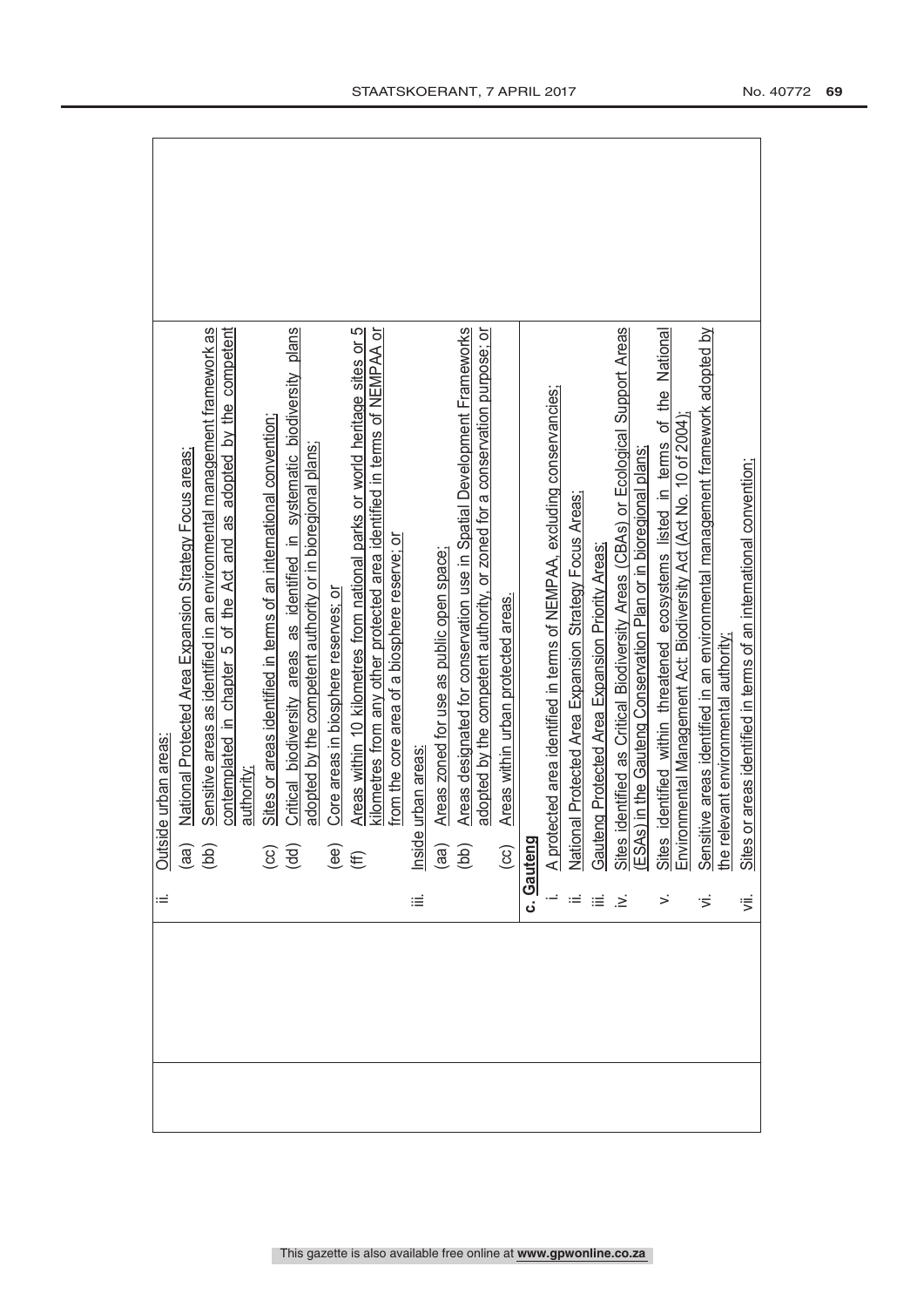|  | ΞÏ. | managed as protected areas by provincial authorities, or declared as nature                                                                                                                                                          |
|--|-----|--------------------------------------------------------------------------------------------------------------------------------------------------------------------------------------------------------------------------------------|
|  |     | res in terms of the Nature Conservation Ordinance (Ordinance 12 of 1983) or<br><u>Sites<br/>reserv</u><br>Leserv                                                                                                                     |
|  |     | EMPAA;                                                                                                                                                                                                                               |
|  |     | designated as nature reserves in terms of municipal Spatial Development                                                                                                                                                              |
|  |     |                                                                                                                                                                                                                                      |
|  |     |                                                                                                                                                                                                                                      |
|  |     |                                                                                                                                                                                                                                      |
|  |     |                                                                                                                                                                                                                                      |
|  |     |                                                                                                                                                                                                                                      |
|  |     |                                                                                                                                                                                                                                      |
|  |     |                                                                                                                                                                                                                                      |
|  |     |                                                                                                                                                                                                                                      |
|  |     |                                                                                                                                                                                                                                      |
|  |     |                                                                                                                                                                                                                                      |
|  |     |                                                                                                                                                                                                                                      |
|  |     | ix. Sites designated as nature reserves in terms of municipal Spatial Development<br>x. Sites zoned for conservation use or public open space or equivalent zoning; or<br>x. Instanting for conservation Areas.<br>1. Trans-frontier |
|  |     |                                                                                                                                                                                                                                      |
|  |     |                                                                                                                                                                                                                                      |
|  |     |                                                                                                                                                                                                                                      |
|  |     |                                                                                                                                                                                                                                      |
|  |     |                                                                                                                                                                                                                                      |
|  |     |                                                                                                                                                                                                                                      |
|  | हां | Outside urban areas:                                                                                                                                                                                                                 |
|  |     | Areas within 10 kilometres from national parks or world heritage sites or 5<br>(a)                                                                                                                                                   |
|  |     | kilometres from any terrestrial protected area identified in terms of NEMPAA                                                                                                                                                         |
|  |     | or from the core area of a biosphere reserve; or                                                                                                                                                                                     |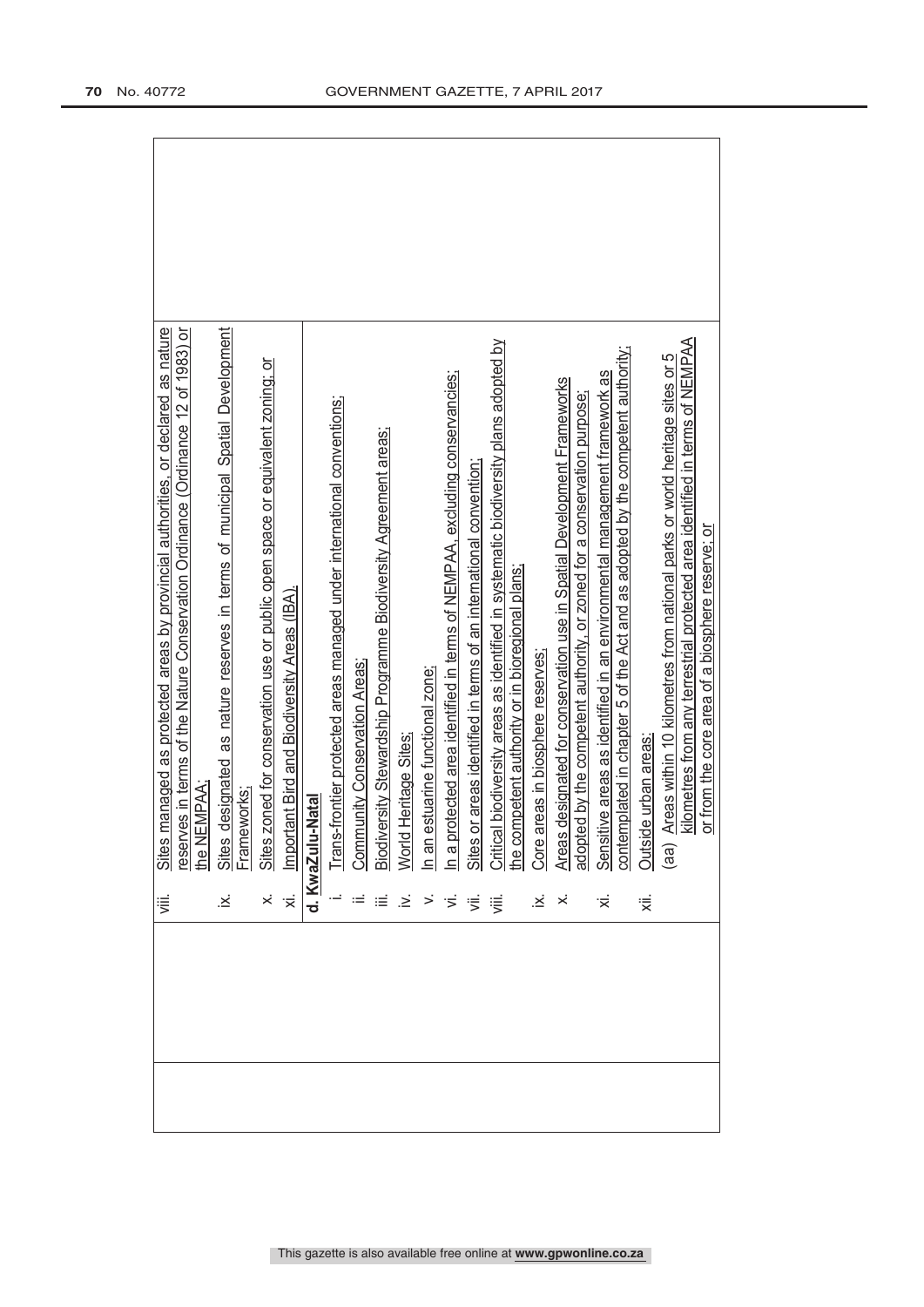|  | Sites or areas identified in terms of an international convention;<br>adopted by the competent authority or in bioregional plans;                                                                                                                                                                                                                                                                       | Core areas in biosphere reserves; or                                       | Areas zoned for use as public open space:                                                                                                                                                                                                                                   | Areas designated for conservation use in Spatial Development Frameworks<br>adopted by the competent authority, or zoned for a conservation purpose; or<br>Areas within urban protected areas. |
|--|---------------------------------------------------------------------------------------------------------------------------------------------------------------------------------------------------------------------------------------------------------------------------------------------------------------------------------------------------------------------------------------------------------|----------------------------------------------------------------------------|-----------------------------------------------------------------------------------------------------------------------------------------------------------------------------------------------------------------------------------------------------------------------------|-----------------------------------------------------------------------------------------------------------------------------------------------------------------------------------------------|
|  |                                                                                                                                                                                                                                                                                                                                                                                                         |                                                                            | Ξ                                                                                                                                                                                                                                                                           | $\bigodot$                                                                                                                                                                                    |
|  |                                                                                                                                                                                                                                                                                                                                                                                                         |                                                                            |                                                                                                                                                                                                                                                                             |                                                                                                                                                                                               |
|  | Sensitive areas as identified in an environmental management framework as<br>contemplated in chapter 5 of the Act and as adopted by the competent<br>e. Limpop<br>(cc) <u>Within urban protected areas:</u><br>i. In a protected area identified in terms of NEMPAA, excluding conservancies;<br>ii. <u>Outside urban areas:</u><br>(aa) National Protected Area Expansion Stratery F-<br>(bb) Sensitiv | Critical biodiversity areas as identified in systematic biodiversity plans | Areas within 10 kilometres from national parks or world heritage sites or 5<br>kilometres from any other protected area identified in terms of NEMPAA or<br>$\begin{array}{cc} (G\dot{G}) & \text{def} \\ (G\dot{G}) & \text{def} \\ (\text{def}) & \text{def} \end{array}$ | from the core area of a biosphere reserve; or<br>Inside urban areas:<br>(aa) Areas zoned<br>(bb) Areas design                                                                                 |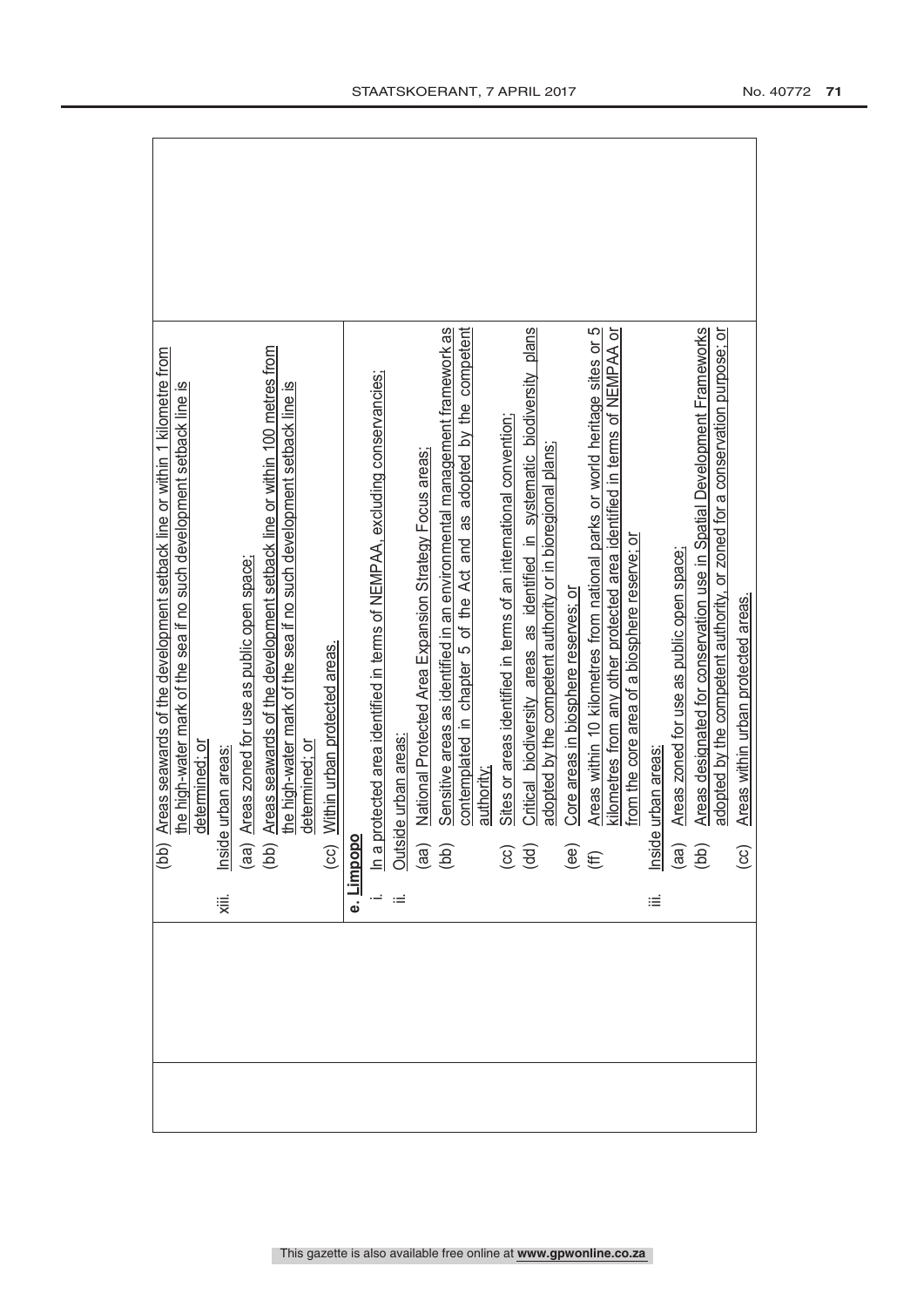| f. Mpumalanga                                                                                                                                   |
|-------------------------------------------------------------------------------------------------------------------------------------------------|
|                                                                                                                                                 |
| In a protected area identified in terms of NEMPAA, excluding conservancies;<br>Outside urban areas:                                             |
| National Protected Area Expansion Strategy Focus areas:<br>$\begin{pmatrix} 1 & 0 \\ 0 & 0 \end{pmatrix}$                                       |
| Sensitive areas as identified in an environmental management framework as                                                                       |
| contemplated in chapter 5 of the Act and as adopted by the competent                                                                            |
| authority;                                                                                                                                      |
| Sites or areas identified in terms of an international convention:<br>$\left(\begin{matrix} 0 \\ 0 \\ 0 \end{matrix}\right)$                    |
| Critical biodiversity areas as identified in systematic biodiversity plans                                                                      |
| adopted by the competent authority or in bioregional plans;                                                                                     |
| Core areas in biosphere reserves; or<br>$\widehat{\mathcal{E}}$                                                                                 |
| Areas within 10 kilometres from national parks or world heritage sites or 5                                                                     |
| kilometres from any other protected area identified in terms of NEMPAA or                                                                       |
| such areas comprise<br>from the core area of a biosphere reserve, where                                                                         |
| indigenous vegetation; or                                                                                                                       |
| Inside urban areas<br>iΞ                                                                                                                        |
| Areas zoned for use as public open space; or                                                                                                    |
| Areas designated for conservation use in Spatial Development Frameworks<br>$\begin{pmatrix} \text{d}\text{d} \\ \text{d}\text{d} \end{pmatrix}$ |
| adopted by the competent authority, or zoned for a conservation purpose.                                                                        |
| g. Northern Cape                                                                                                                                |
|                                                                                                                                                 |
|                                                                                                                                                 |
| <u>In an estuary:</u><br>In a protected area identified in terms of NEMPAA, excluding conservancies;<br>Outside urban areas:<br>$\equiv$        |
| National Protected Area Expansion Strategy Focus areas;<br>$\begin{pmatrix} \text{d}\text{d} \\ \text{d}\text{d} \end{pmatrix}$                 |
| Sensitive areas as identified in an environmental management framework as                                                                       |
| contemplated in chapter 5 of the Act and as adopted by the competent                                                                            |
| authority;                                                                                                                                      |
| Sites or areas identified in terms of an international convention;<br>$\overline{c}$                                                            |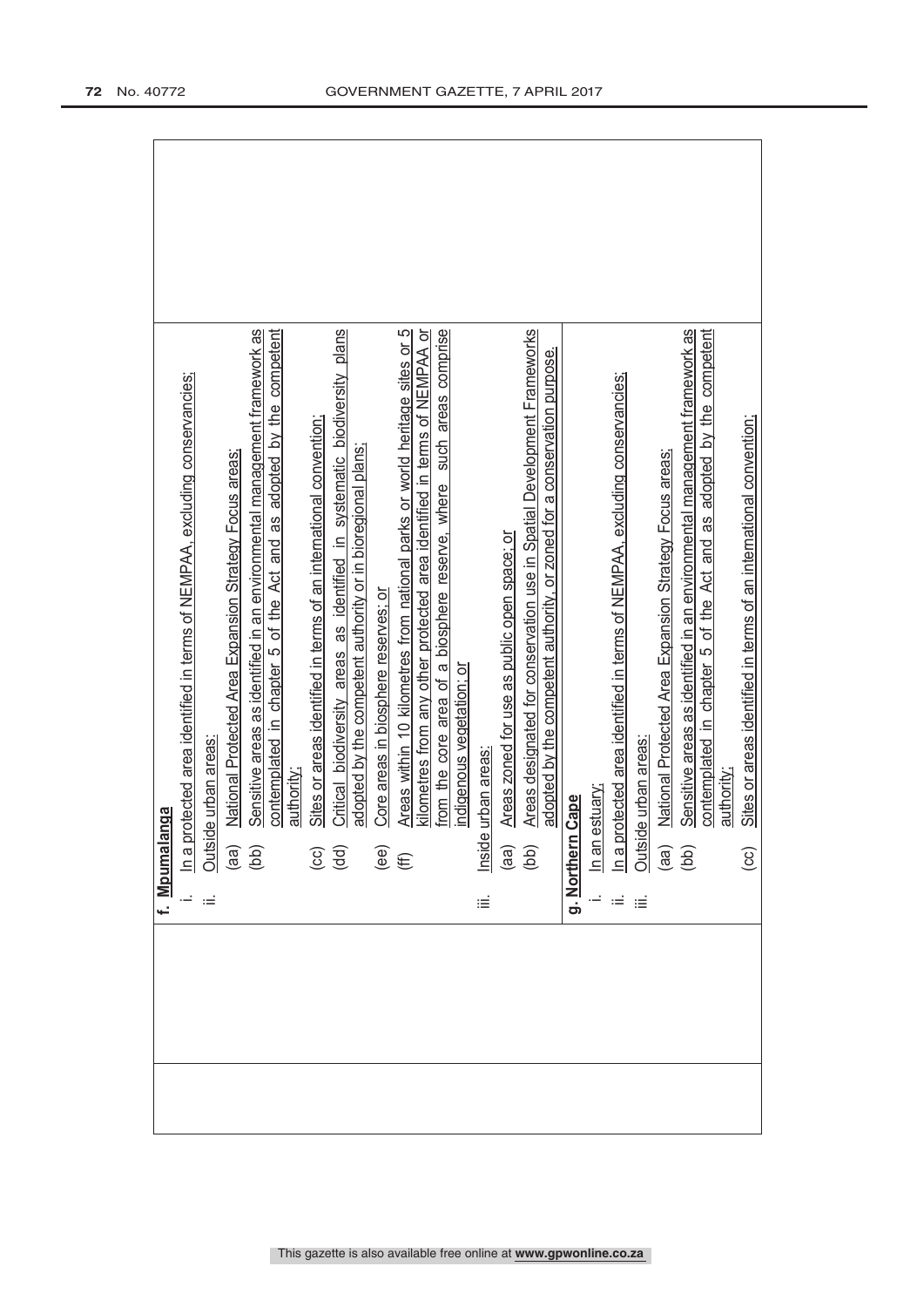| Critical biodiversity areas as identified in systematic biodiversity plans                                                       |  |
|----------------------------------------------------------------------------------------------------------------------------------|--|
| adopted by the competent authority or in bioregional plans;<br>(dd)                                                              |  |
|                                                                                                                                  |  |
| Core areas in biosphere reserves;                                                                                                |  |
| Areas within 10 kilometres from national parks or world heritage sites or 5<br>$\overset{\text{(e)}}{(\text{ff})}$               |  |
| kilometres from any other protected area identified in terms of NEMPAA or                                                        |  |
| from the core area of a biosphere reserve; or                                                                                    |  |
| Areas seawards of the development setback line or within 1 kilometre from<br>(99)                                                |  |
| the high-water mark of the sea if no such development setback line is                                                            |  |
| determined; or                                                                                                                   |  |
| urban areas:<br>Inside<br>$\geq$                                                                                                 |  |
| Areas zoned for use as public open space;<br>$\left($ aa)                                                                        |  |
| Areas designated for conservation use in Spatial Development Frameworks<br>(bb)                                                  |  |
| adopted by the competent authority, or zoned for a conservation purpose; or                                                      |  |
| Areas seawards of the development setback line or within urban protected<br>$\overline{c}$                                       |  |
| areas.                                                                                                                           |  |
| ភ្<br>h. North We                                                                                                                |  |
| World Heritage Sites; core of biosphere reserve; or sites or areas identified in terms                                           |  |
| international convention:<br>of an $\overline{1}$                                                                                |  |
|                                                                                                                                  |  |
| A protected area including municipal or provincial nature reserves as contemplated<br>by NEMPAA or other legislation; o <u>r</u> |  |
| All Heritage Sites proclaimed in terms of National Heritage Resources Act, 1999 (Act<br>No. 25 of 1999).<br>iΞ                   |  |
|                                                                                                                                  |  |
| i. Western Cape                                                                                                                  |  |
| A protected area identified in terms of NEMPAA, excluding conservancies;                                                         |  |
| n areas containing indigenous vegetation; or                                                                                     |  |
| nside urban areas<br>$\equiv$                                                                                                    |  |
| Areas zoned for use as public open space; or<br>(aa)                                                                             |  |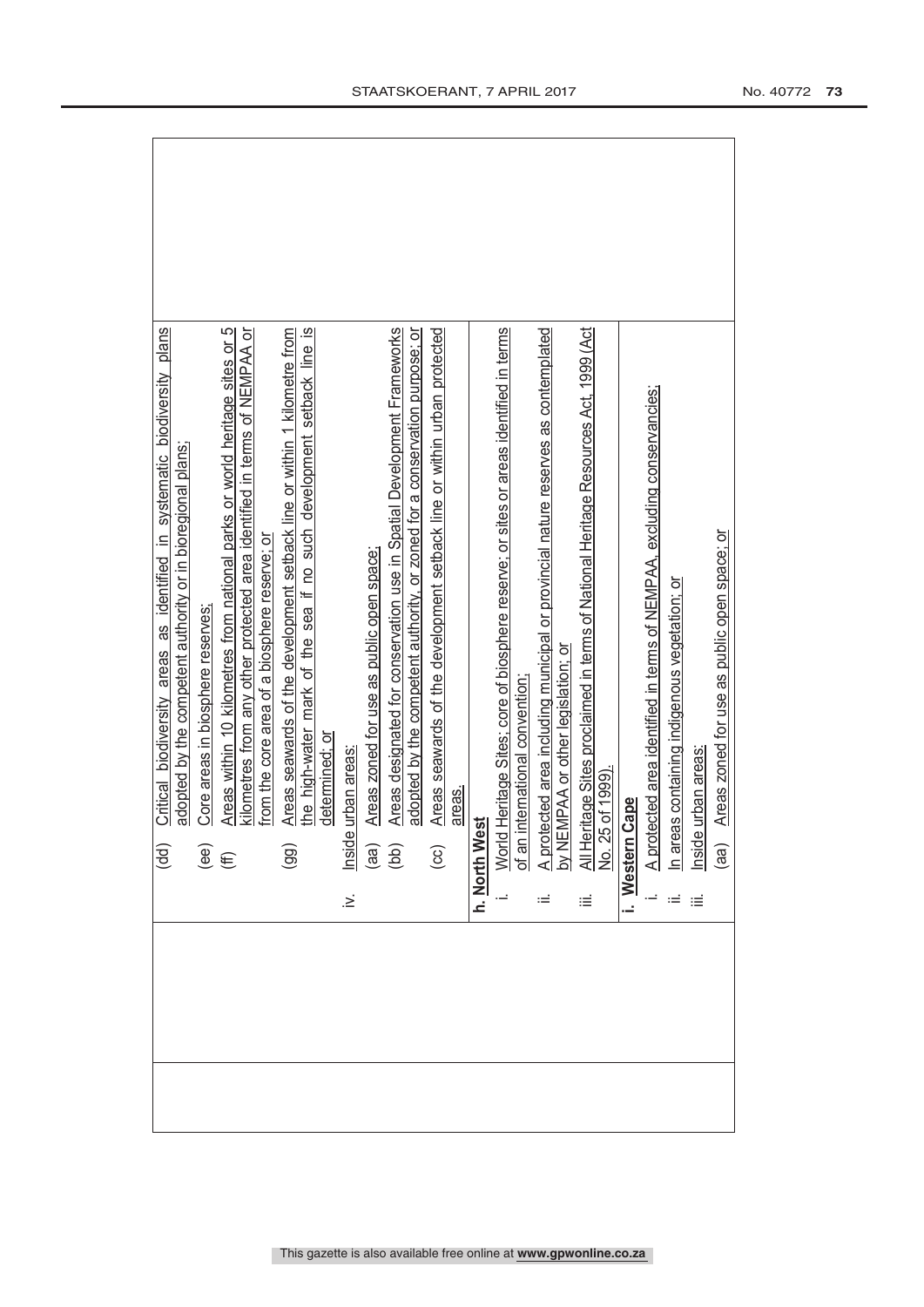| development<br>of masts or towers<br>of any material or<br>type used for<br>broadcasting or<br>purposes where<br>ŏ<br>telecommunication<br>radio transmission<br>(a) is to be placed<br>on a site not<br>used for this<br>purpose; and<br>previously<br>mast<br>$lower-$<br>이<br>그<br>the<br>က | a. Eastern<br>(aa)<br>(bb)<br>(dd)<br>(ee)<br>$\overline{c}$<br>(99)<br>E | Critical biodiversity areas as identified in systematic biodiversity plans<br>Areas within 10 kilometres from national parks or world heritage sites or 5<br>Sensitive areas as identified in an environmental management framework as<br>contemplated in chapter 5 of the Act and as adopted by the competent<br>kilometres from any other protected area identified in terms of NEMPAA or<br>A protected area identified in terms of NEMPAA, excluding conservancies;<br>adopted by the competent authority, or zoned for a conservation purpose.<br>Sites or areas identified in terms of an international convention;<br>adopted by the competent authority or in bioregional plans;<br>National Protected Area Expansion Strategy Focus areas;<br>Core areas in biosphere reserves:<br>Outside urban areas:<br>authority<br>Cape |
|------------------------------------------------------------------------------------------------------------------------------------------------------------------------------------------------------------------------------------------------------------------------------------------------|---------------------------------------------------------------------------|---------------------------------------------------------------------------------------------------------------------------------------------------------------------------------------------------------------------------------------------------------------------------------------------------------------------------------------------------------------------------------------------------------------------------------------------------------------------------------------------------------------------------------------------------------------------------------------------------------------------------------------------------------------------------------------------------------------------------------------------------------------------------------------------------------------------------------------|
| $\equiv$<br>(b) will exceed 15<br>existing buildings<br>attachments to<br>and masts on<br>but excluding<br>height—<br>metres<br>rooftops                                                                                                                                                       | b. Free Stat<br>Outsic<br>(hh)<br>(bb)<br>(aa)<br>(ii)<br>ïШ              | $\overline{\omega}$<br>excluding areas falling behind the<br>Areas designated for conservation use in Spatial Development Frameworks<br>Areas seawards of the development setback line or within 1 kilometre from<br>the high-water mark of the sea if no such development setback line<br>adopted by the competent authority or zoned for a conservation purpose.<br>Areas zoned for use as public open space; or<br>from the core areas of a biosphere reserve<br>estuarine functional zone,<br>development setback line; or<br>de urban areas:<br>determined: or<br>Inside urban areas<br>an<br>$\equiv$<br>ω                                                                                                                                                                                                                      |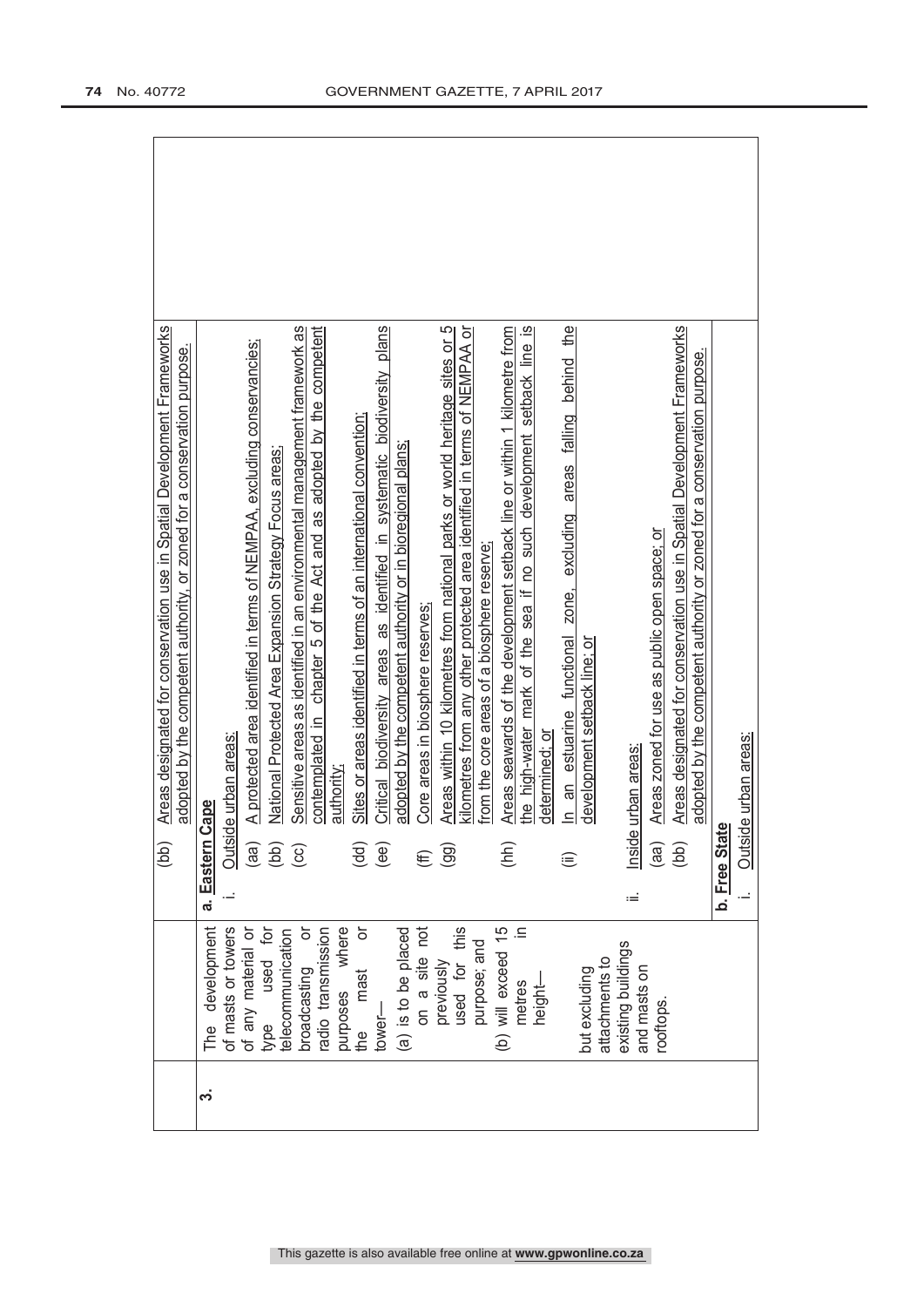|            | A protected area identified in terms of NEMPAA, excluding conservancies;                                                                                                                                               |
|------------|------------------------------------------------------------------------------------------------------------------------------------------------------------------------------------------------------------------------|
|            | National Protected Area Expansion Strategy Focus areas                                                                                                                                                                 |
|            | Sensitive areas as identified in an environmental management framework as                                                                                                                                              |
|            | contemplated in chapter 5 of the Act and as adopted by the competent                                                                                                                                                   |
|            | authority                                                                                                                                                                                                              |
|            | Sites or areas identified in terms of an international convention<br>$\overline{\mathsf{ge}}$                                                                                                                          |
|            | Critical biodiversity areas as identified in systematic biodiversity plans                                                                                                                                             |
|            | adopted by the competent authority or in bioregional plans;                                                                                                                                                            |
|            | Core areas in biosphere reserves: or                                                                                                                                                                                   |
|            | Areas within 10 kilometres from national parks or world heritage sites or 5<br>$\widehat{\Xi}$                                                                                                                         |
|            | kilometres from any other protected area identified in terms of NEMPAA or<br>from the core areas of a biosphere reserve; or                                                                                            |
|            |                                                                                                                                                                                                                        |
|            | urban areas<br>Inside                                                                                                                                                                                                  |
|            | Areas zoned for use as public open space; or<br>$\begin{pmatrix} a & b \\ c & d \end{pmatrix}$                                                                                                                         |
|            | Areas designated for conservation use in Spatial Development Frameworks                                                                                                                                                |
|            | adopted by the competent authority or zoned for a conservation purpose.                                                                                                                                                |
| c. Gauteng |                                                                                                                                                                                                                        |
|            |                                                                                                                                                                                                                        |
|            | A protected area identified in terms of NEMPAA, excluding conservancies;<br>National Protected Area Expansion Strategy Focus Areas;<br>Gauteng Protected Area Expansion Priority Areas;                                |
|            |                                                                                                                                                                                                                        |
| .≥         | identified as Critical Biodiversity Areas (CBAs) or Ecological Support Areas<br>Sites identified as Critical Biodiversity Areas (CBAs) or Ecologic<br>(ESAs) in the Gauteng Conservation Plan or in bioregional plans; |
|            |                                                                                                                                                                                                                        |
|            | identified within threatened ecosystems listed in terms of the National<br>Sites identified within threatened ecosystems listed in terms of<br>Environmental Management Act: Biodiversity Act (Act No. 10 of 2004),    |
|            |                                                                                                                                                                                                                        |
| ιή.        | Sensitive areas identified in an environmental management framework adopted by<br>the relevant environmental authority;                                                                                                |
|            |                                                                                                                                                                                                                        |
| ゙゙゚゙゚      | or areas identified in terms of an international convention;<br><b>Sites</b>                                                                                                                                           |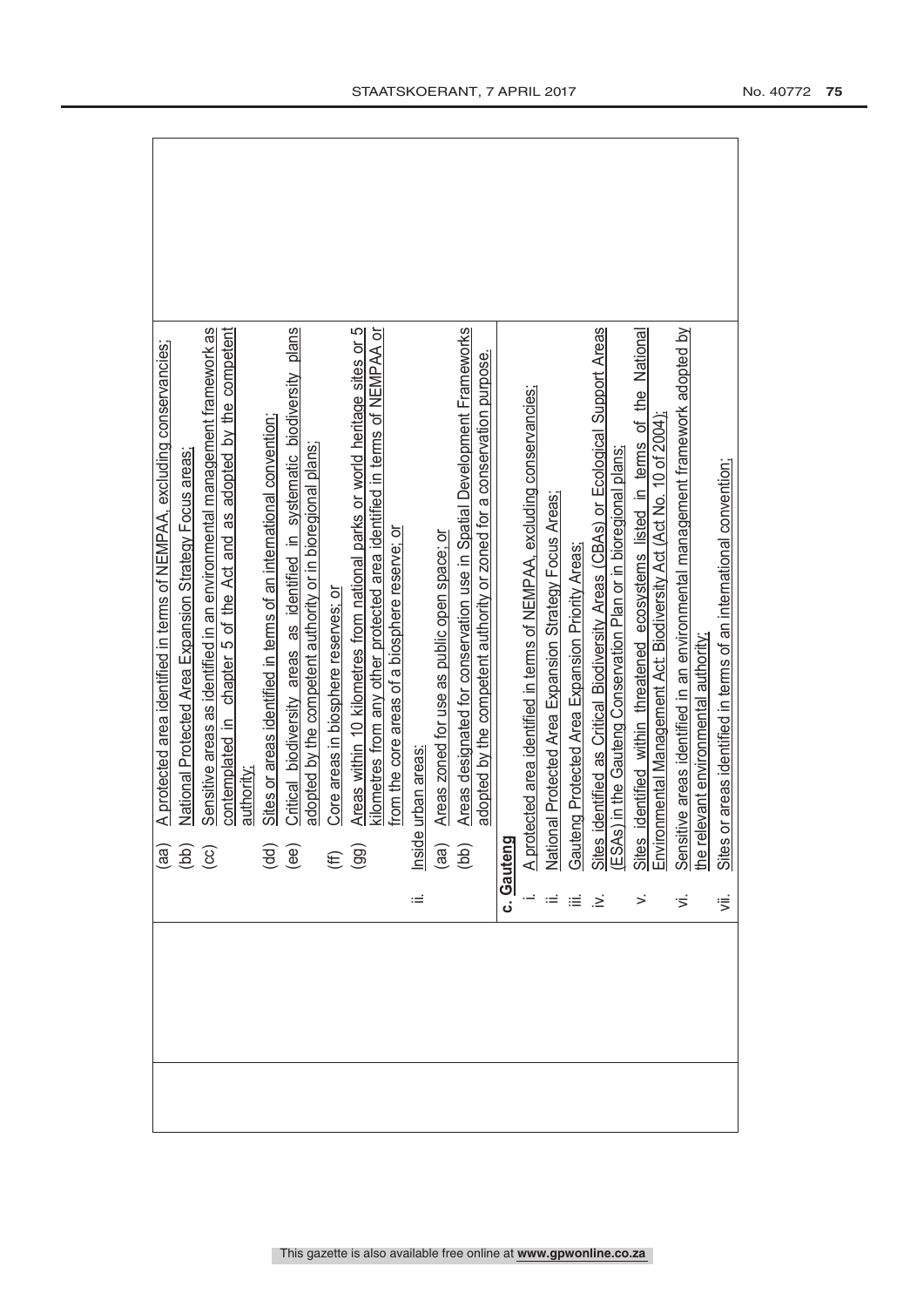| ≔.<br>⊽                                                     | managed as protected areas by provincial authorities, or declared as nature                                                                                                                                                                   |
|-------------------------------------------------------------|-----------------------------------------------------------------------------------------------------------------------------------------------------------------------------------------------------------------------------------------------|
|                                                             | res in terms of the Nature Conservation Ordinance (Ordinance 12 of 1983) or<br>EMPAA:<br>Sites<br><u>reserv</u><br>the NE                                                                                                                     |
|                                                             | designated as nature reserves in terms of municipal Spatial Development                                                                                                                                                                       |
|                                                             |                                                                                                                                                                                                                                               |
|                                                             | zoned for conservation use or public open space or equivalent zoning; or                                                                                                                                                                      |
|                                                             | tant Bird and Biodiversity Areas (IBA).                                                                                                                                                                                                       |
|                                                             | ix. Sites designat<br>Frameworks:<br>x. Sites zoned fo<br>xi. Important Bird<br><b>d. <u>KwaZulu-Natal</u></b>                                                                                                                                |
|                                                             |                                                                                                                                                                                                                                               |
|                                                             |                                                                                                                                                                                                                                               |
|                                                             |                                                                                                                                                                                                                                               |
| $\geq$                                                      |                                                                                                                                                                                                                                               |
|                                                             |                                                                                                                                                                                                                                               |
| $>$ $\frac{1}{2}$ $\frac{1}{2}$ $\frac{1}{2}$ $\frac{1}{2}$ |                                                                                                                                                                                                                                               |
|                                                             |                                                                                                                                                                                                                                               |
|                                                             | i. In an estuarine functional zone:<br>ii. In an estuarine functional zone:<br>v. World Heirtage Sites:<br>v. World Heirtage Sites:<br>1. A protected area identified in terms of NEMPAA, excluding conservancies;<br>ii. A protected area id |
| $\dot{\varkappa}$                                           |                                                                                                                                                                                                                                               |
|                                                             |                                                                                                                                                                                                                                               |
|                                                             |                                                                                                                                                                                                                                               |
| '≍                                                          |                                                                                                                                                                                                                                               |
| हां                                                         | Outside urban areas                                                                                                                                                                                                                           |
|                                                             |                                                                                                                                                                                                                                               |
|                                                             | Areas within 10 kilometres from national parks or world heritage sites or 5<br>(aa)                                                                                                                                                           |
|                                                             | kilometres from any terrestrial protected area identified in terms of NEMPAA<br>or from the core areas of a biosphere reserve; or                                                                                                             |
|                                                             |                                                                                                                                                                                                                                               |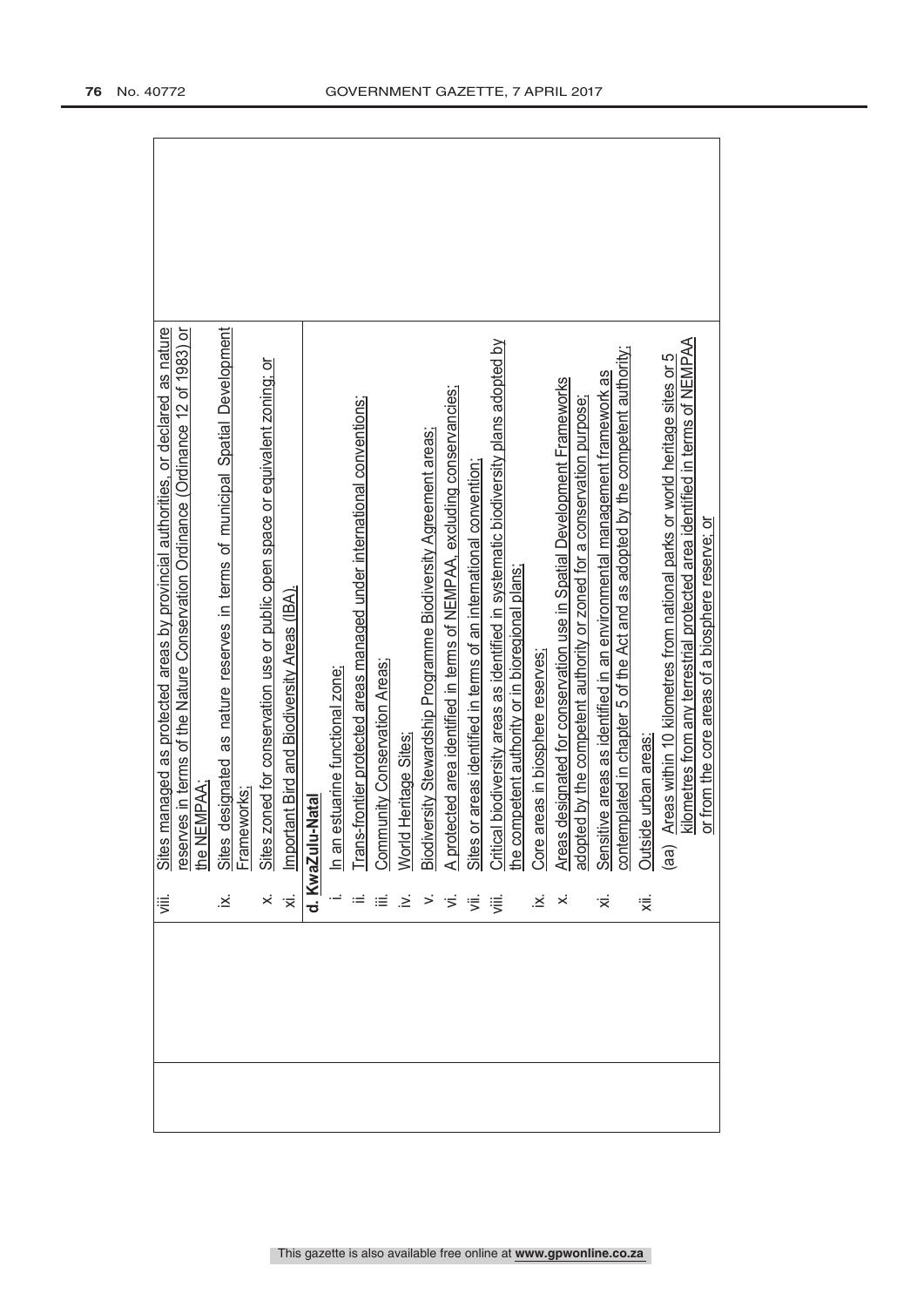| Areas seawards of the development setback line or within 1 kilometre from<br>(bb)                                                                                               |
|---------------------------------------------------------------------------------------------------------------------------------------------------------------------------------|
| the high-water mark of the sea if no such development setback line is                                                                                                           |
| determined; or                                                                                                                                                                  |
| Inside urban areas:<br>χiii.                                                                                                                                                    |
| Areas seawards of the development setback line or within 100 metres from<br>(aa)                                                                                                |
| the high-water mark of the sea if no such development setback line is                                                                                                           |
| determined;                                                                                                                                                                     |
| Within urban protected areas;                                                                                                                                                   |
| Areas zoned for use as public open space; or                                                                                                                                    |
| Areas within 1 kilometre from terrestrial protected areas identified in terms of<br>$\frac{1}{2}$                                                                               |
| NEMPAA.                                                                                                                                                                         |
| e. Limpopo                                                                                                                                                                      |
|                                                                                                                                                                                 |
| A protected area identified in terms of NEMPAA, excluding conservancies;<br><u>Outside urban areas:</u><br>(aa) A protected are<br>(bb) National Protec<br>(cc) Sensitive areas |
| National Protected Area Expansion Strategy Focus areas:                                                                                                                         |
| Sensitive areas as identified in an environmental management framework as                                                                                                       |
| contemplated in chapter 5 of the Act and as adopted by the competent                                                                                                            |
| authority;                                                                                                                                                                      |
| Sites or areas identified in terms of an international convention;<br>$\begin{pmatrix} 1 \\ 0 \\ 0 \\ 0 \end{pmatrix}$                                                          |
| Critical biodiversity areas as identified in systematic biodiversity plans                                                                                                      |
| adopted by the competent authority or in bioregional plans;                                                                                                                     |
| Core areas in biosphere reserves; or<br>$(E \n99)$                                                                                                                              |
| Areas within 10 kilometres from national parks or world heritage sites or 5                                                                                                     |
| kilometres from any other protected area identified in terms of NEMPAA or                                                                                                       |
| from the core areas of a biosphere reserve; or                                                                                                                                  |
| urban areas<br>Inside<br>Ξ                                                                                                                                                      |
| Areas zoned for use as public open space; or<br>(a)                                                                                                                             |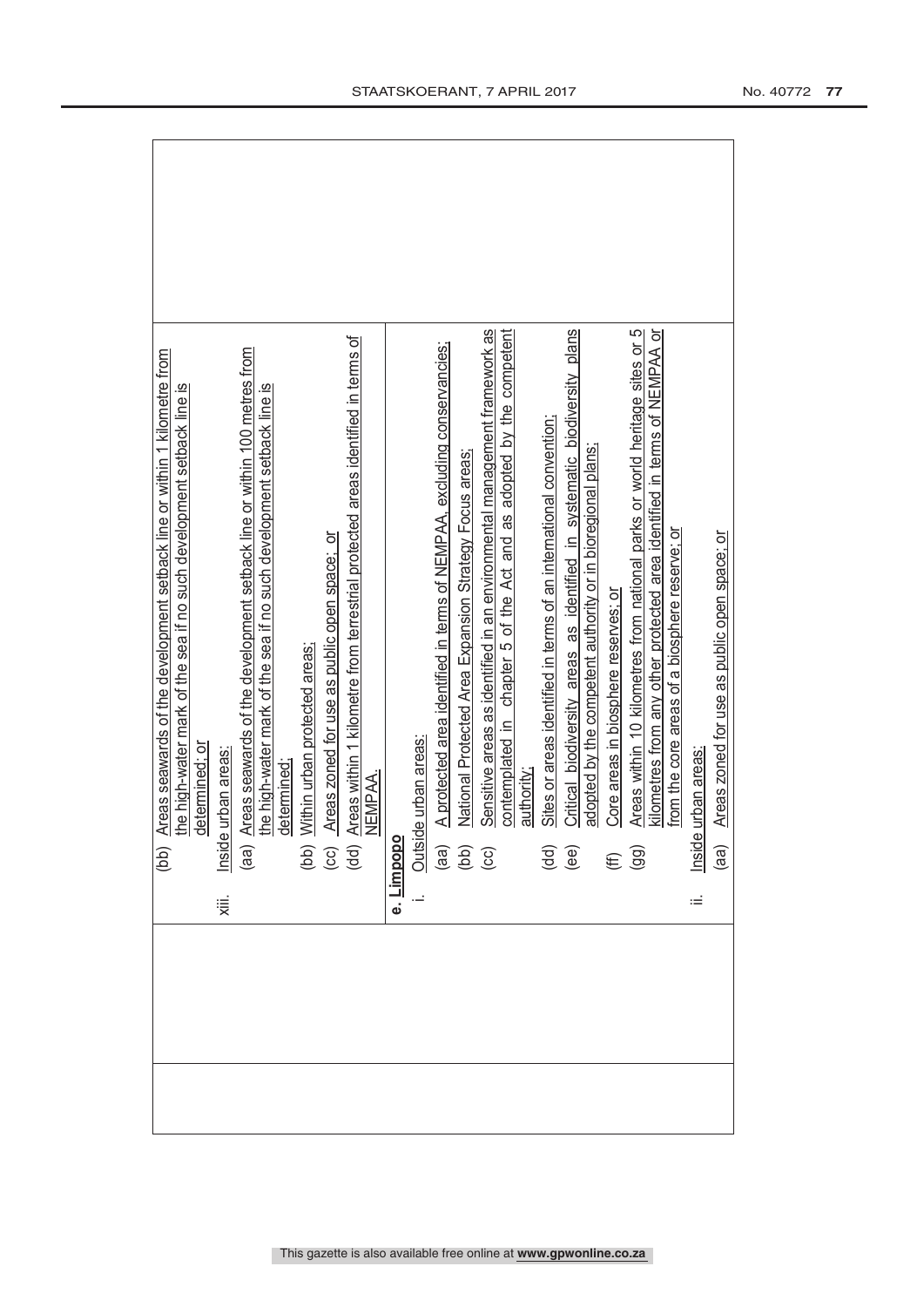| Areas designated for conservation use in Spatial Development Frameworks<br>(dd)                                                   |
|-----------------------------------------------------------------------------------------------------------------------------------|
| adopted by the competent authority or zoned for a conservation purpose.                                                           |
| f. Mpumalanga                                                                                                                     |
| de urban areas:<br>$\frac{\text{Total}}{\text{(aa)}}$<br>(ad)<br>(cc)                                                             |
| A protected area identified in terms of NEMPAA, excluding conservancies;                                                          |
| National Protected Area Expansion Strategy Focus areas                                                                            |
| Sensitive areas as identified in an environmental management framework as                                                         |
| chapter 5 of the Act and as adopted by the competent<br>contemplated in                                                           |
| authority                                                                                                                         |
| Sites or areas identified in terms of an international convention;<br>$\begin{pmatrix} d & d \\ e & e \end{pmatrix}$              |
| Critical biodiversity areas as identified in systematic biodiversity plans                                                        |
| adopted by the competent authority or in bioregional plans;                                                                       |
| Core areas in biosphere reserves; or<br>$(E \n99)$                                                                                |
| Areas within 10 kilometres from national parks or world heritage sites or 5                                                       |
| kilometres from any other protected area identified in terms of NEMPAA or                                                         |
| such areas comprise<br>from the core areas of a biosphere reserve, where                                                          |
| indigenous vegetation; or                                                                                                         |
| urban areas<br>Inside<br>Ξ                                                                                                        |
| Areas zoned for use as public open space; or<br>$\begin{array}{c} \text{(ge)}\\ \text{(left)} \end{array}$                        |
| Areas designated for conservation use in Spatial Development Frameworks                                                           |
| adopted by the competent authority or zoned for a conservation purpose.                                                           |
| Cape<br>g. <u>Northern</u>                                                                                                        |
| estuary                                                                                                                           |
| de urban areas:                                                                                                                   |
| A protected area identified in terms of NEMPAA, excluding conservancies;                                                          |
| National Protected Area Expansion Strategy Focus areas;<br>$\frac{\sin \theta}{\sin \theta}$<br>$\frac{\sin \theta}{\sin \theta}$ |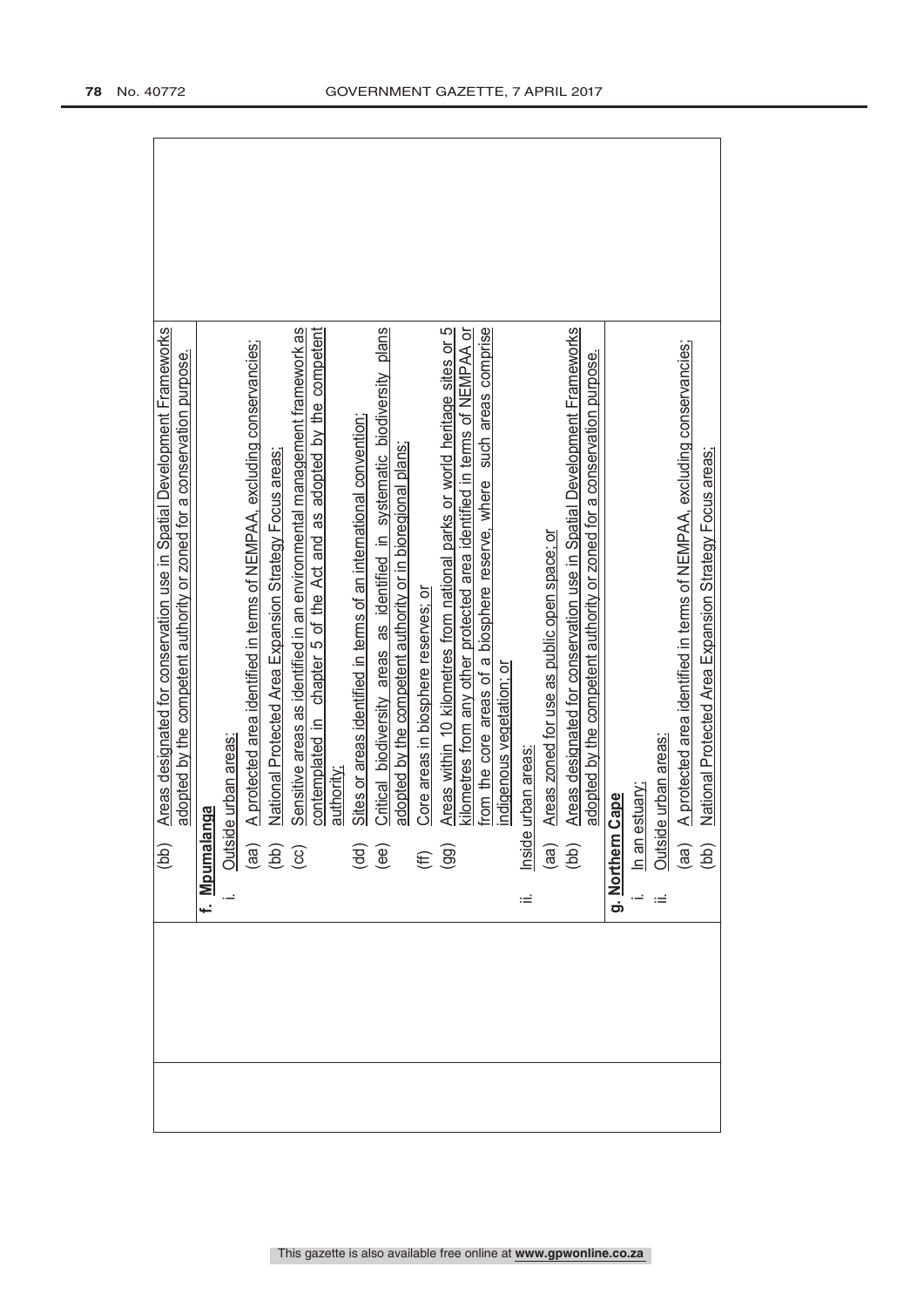|  | $\left( \infty \right)$                                   | Sensitive areas as identified in an environmental management framework as             |
|--|-----------------------------------------------------------|---------------------------------------------------------------------------------------|
|  |                                                           | contemplated in chapter 5 of the Act and as adopted by the competent                  |
|  |                                                           | authority                                                                             |
|  | $\overline{3}$<br>$\overline{3}$                          | Sites or areas identified in terms of an international convention;                    |
|  |                                                           | Critical biodiversity areas as identified in systematic biodiversity plans            |
|  |                                                           | adopted by the competent authority or in bioregional plans;                           |
|  | $(E \n99)$                                                | Core areas in biosphere reserves:                                                     |
|  |                                                           | Areas within 10 kilometres from national parks or world heritage sites or 5           |
|  |                                                           | kilometres from any other protected area identified in terms of NEMPAA or             |
|  |                                                           | from the core areas of a biosphere reserve; or                                        |
|  | (hh)                                                      | Areas seawards of the development setback line or within 1 kilometre from             |
|  |                                                           | the high-water mark of the sea if no such development setback line is                 |
|  |                                                           | determined; or                                                                        |
|  | iΞ                                                        | urban areas                                                                           |
|  |                                                           | Areas zoned for use as public open space; or<br>lnside<br>(aa)<br>(bb)                |
|  |                                                           | Areas designated for conservation use in Spatial Development Frameworks               |
|  |                                                           | adopted by the competent authority or zoned for a conservation purpose.               |
|  | h. North We                                               | ಕ                                                                                     |
|  |                                                           | le urban areas:                                                                       |
|  |                                                           | A protected area identified in terms of NEMPAA<br>$\frac{\text{Outsid}}{\text{(aa)}}$ |
|  |                                                           | Sensitive areas as identified in an environmental management framework as             |
|  |                                                           | contemplated in chapter 5 of the Act and as adopted by the competent                  |
|  |                                                           | authority                                                                             |
|  | $\left(\begin{matrix} 1 & 0 \\ 0 & 0 \end{matrix}\right)$ | Ramsar sites; or areas identified in terms of an international convention;            |
|  |                                                           | Critical biodiversity areas as identified in systematic biodiversity plans            |
|  |                                                           | adopted by the competent authority;                                                   |
|  | (ee)                                                      | Core areas in biosphere reserves; or                                                  |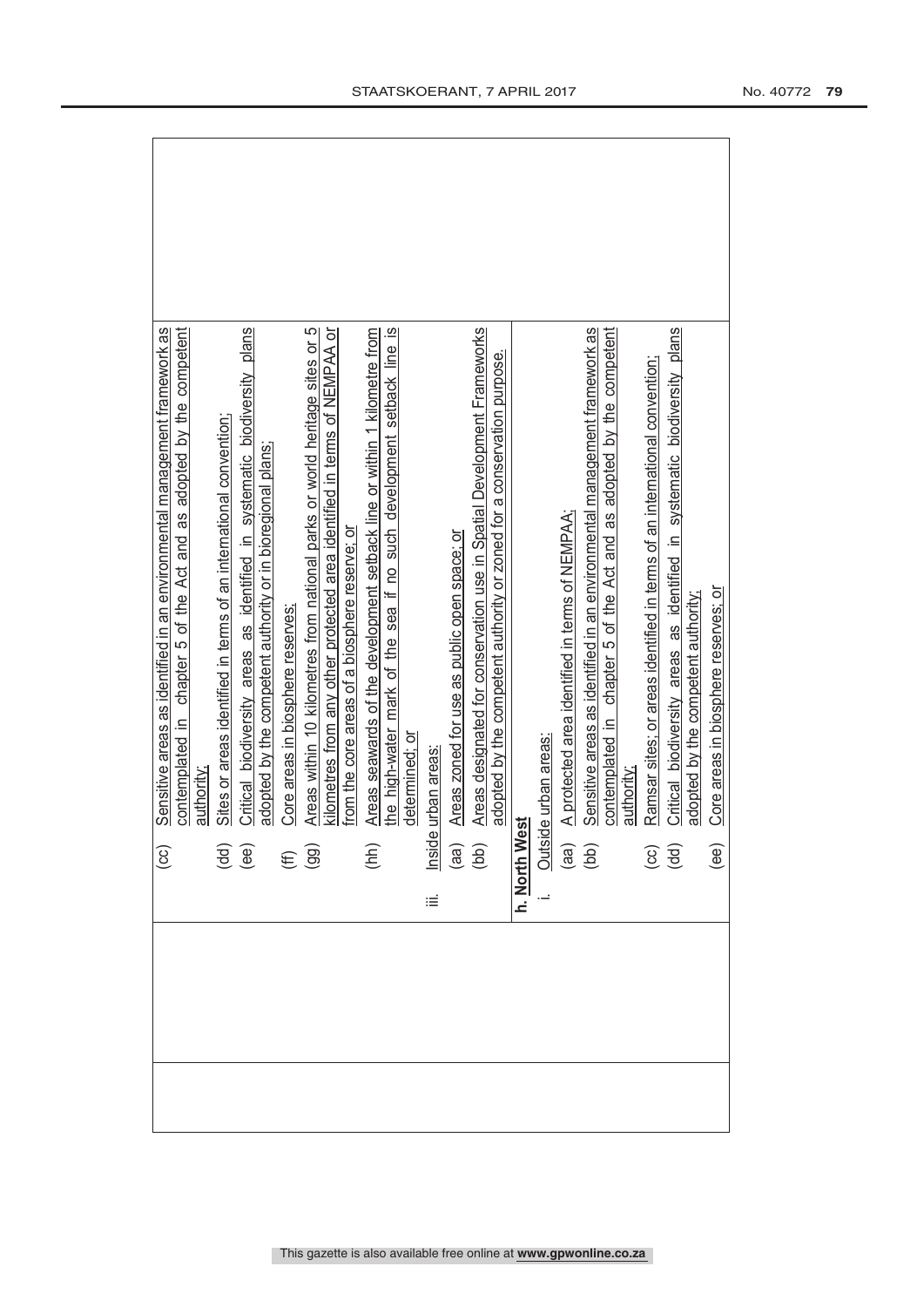| Areas designated for conservation use in Spatial Development Frameworks adopted<br>Areas within 5 kilometres from protected areas identified in terms of NEMPAA<br>by the competent authority, or zoned for a conservation purpose, within urban areas;<br>Areas zoned for use as public open space or equivalent zoning within urban areas.<br>or a biosphere reserve.<br>eas outside urban areas.<br>Cape<br>i. Western<br>$\frac{2}{\sqrt{2}}$<br>€<br>$\frac{1}{2}$<br>iΞ<br>Ξ | Critical biodiversity areas as identified in systematic biodiversity plans<br>Areas within 10 kilometres from national parks or world heritage sites or 5<br>Sensitive areas as identified in an environmental management framework as<br>contemplated in chapter 5 of the Act and as adopted by the competent<br>kilometres from any other protected area identified in terms of NEMPAA or<br>Areas seawards of the development setback line or within 1 kilometre from<br>the high-water mark of the sea if no such development setback line is<br>the<br>A protected area identified in terms of NEMPAA, excluding disturbed areas;<br>In an estuarine functional zone, excluding areas falling behind<br>from the core areas of a biosphere reserve, excluding disturbed areas<br>Sites or areas identified in terms of an international convention;<br>adopted by the competent authority or in bioregional plans;<br>National Protected Area Expansion Strategy Focus areas<br>Core areas in biosphere reserves:<br>development setback line; or<br>determined; or<br>Outside urban areas:<br>Inside urban areas:<br>authority:<br>Cape<br>a. Eastern<br>(hh)<br>(aa)<br>(dd)<br>(bb)<br>(ee)<br>$\bigodot$<br>(99)<br>$\widehat{\mathbf{f}}$<br>⊜<br>Ξ |
|------------------------------------------------------------------------------------------------------------------------------------------------------------------------------------------------------------------------------------------------------------------------------------------------------------------------------------------------------------------------------------------------------------------------------------------------------------------------------------|---------------------------------------------------------------------------------------------------------------------------------------------------------------------------------------------------------------------------------------------------------------------------------------------------------------------------------------------------------------------------------------------------------------------------------------------------------------------------------------------------------------------------------------------------------------------------------------------------------------------------------------------------------------------------------------------------------------------------------------------------------------------------------------------------------------------------------------------------------------------------------------------------------------------------------------------------------------------------------------------------------------------------------------------------------------------------------------------------------------------------------------------------------------------------------------------------------------------------------------------------------------|
|                                                                                                                                                                                                                                                                                                                                                                                                                                                                                    | a reserve less than<br>than 4 metres with<br>The development<br>of a road wider<br>13,5 metres                                                                                                                                                                                                                                                                                                                                                                                                                                                                                                                                                                                                                                                                                                                                                                                                                                                                                                                                                                                                                                                                                                                                                                |
|                                                                                                                                                                                                                                                                                                                                                                                                                                                                                    | 4                                                                                                                                                                                                                                                                                                                                                                                                                                                                                                                                                                                                                                                                                                                                                                                                                                                                                                                                                                                                                                                                                                                                                                                                                                                             |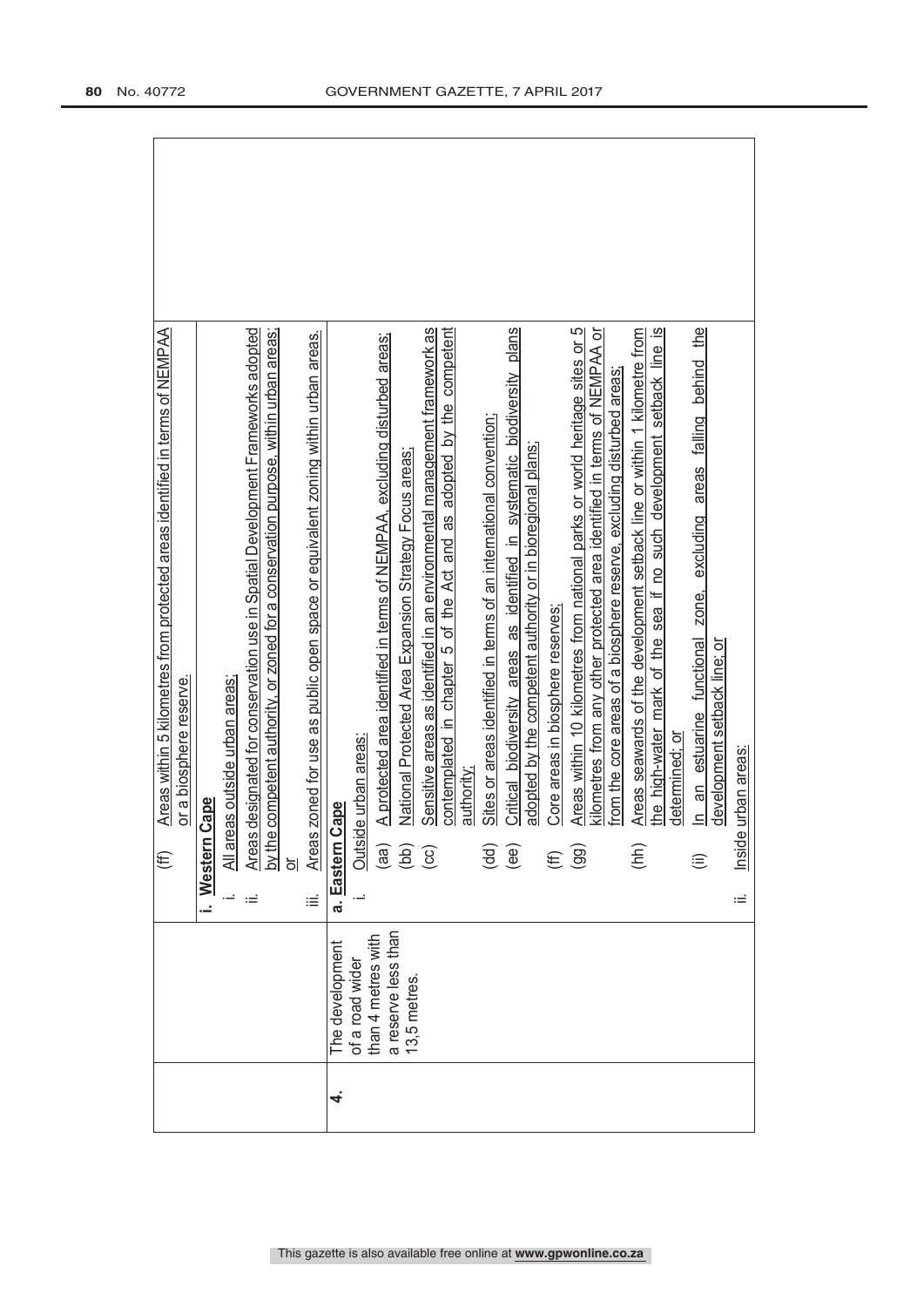| (aa)                                                       | Areas zoned for use as public open space;                                          |
|------------------------------------------------------------|------------------------------------------------------------------------------------|
| (bb)                                                       | Areas designated for conservation use in Spatial Development Frameworks            |
|                                                            | adopted by the competent authority or zoned for a conservation purpose; or         |
| $\overline{\mathcal{C}}$                                   | Seawards of the development setback line or within urban protected areas.          |
| b. Free Stat                                               |                                                                                    |
| Outsid                                                     | le urban areas:                                                                    |
|                                                            | A protected area identified in terms of NEMPAA, excluding disturbed areas;         |
| (ad)<br>(d)<br>(G)                                         | National Protected Area Expansion Strategy Focus areas;                            |
|                                                            | Sensitive areas as identified in an environmental management framework as          |
|                                                            | contemplated in chapter 5 of the Act and as adopted by the competent<br>authority; |
|                                                            |                                                                                    |
|                                                            | Sites or areas identified in terms of an international convention;                 |
| $\begin{pmatrix} d & d \\ e & e \end{pmatrix}$             | Critical biodiversity areas as identified in systematic biodiversity plans         |
|                                                            | adopted by the competent authority or in bioregional plans;                        |
|                                                            | Core areas in biosphere reserves; or                                               |
| $\oplus$ $\stackrel{\frown}{\oplus}$                       | Areas within 10 kilometres from national parks or world heritage sites or 5        |
|                                                            | kilometres from any other protected area identified in terms of NEMPAA or          |
|                                                            | from the core areas of a biosphere reserve, excluding disturbed areas; or          |
| Inside<br>Ξ                                                | urban areas                                                                        |
| $\begin{array}{c} \text{(ge)}\\ \text{(left)} \end{array}$ | Areas zoned for use as public open space;                                          |
|                                                            | Areas designated for conservation use in Spatial Development Frameworks            |
|                                                            | adopted by the competent authority or zoned for a conservation purpose; or         |
| $\overline{c}$                                             | Areas within urban protected areas.                                                |
| c. Gauteng                                                 |                                                                                    |
|                                                            | A protected area identified in terms of NEMPAA, excluding conservancies;           |
|                                                            | National Protected Area Expansion Strategy Focus Areas;                            |
|                                                            | Gauteng Protected Area Expansion Priority Areas;                                   |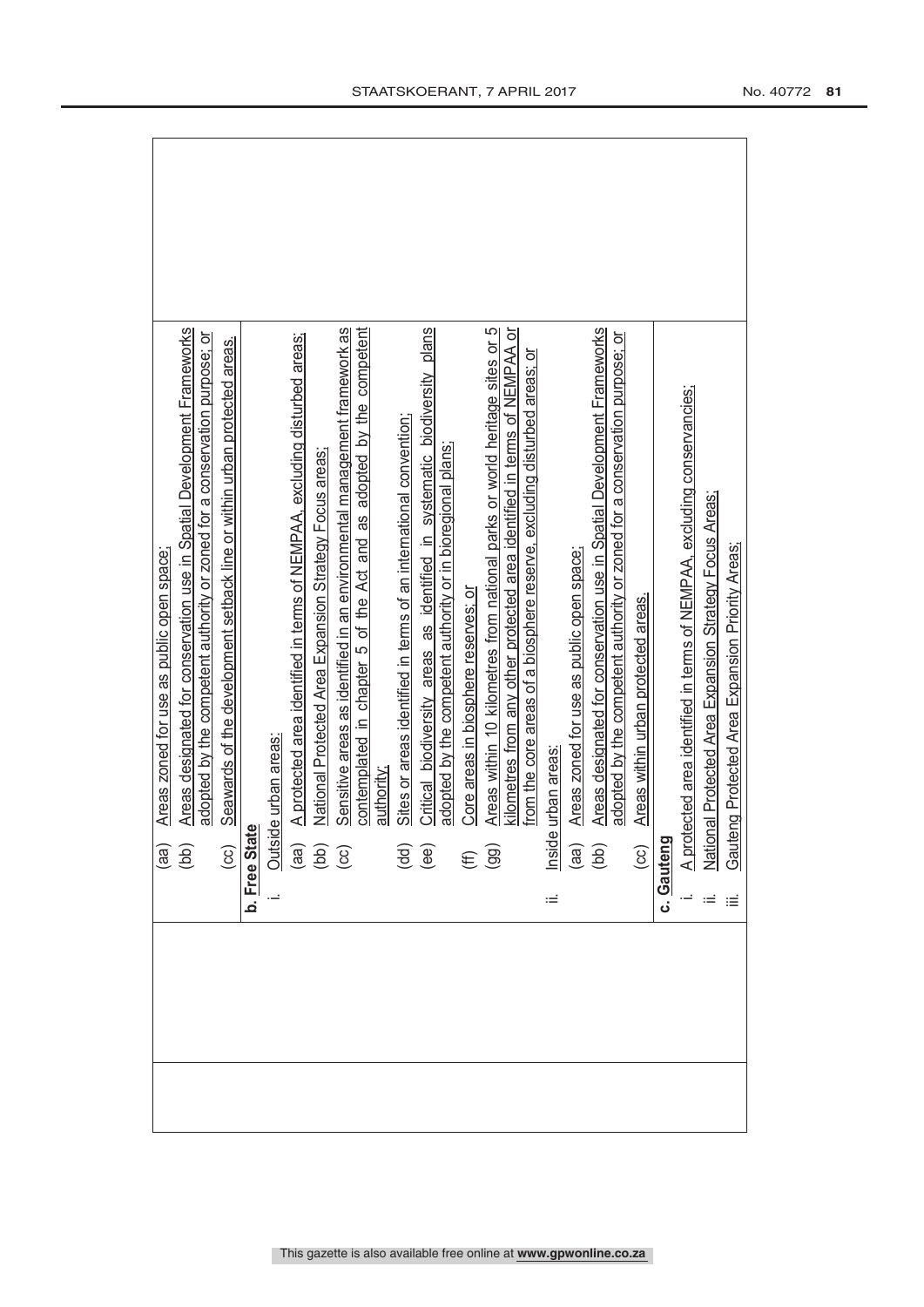| identified within threatened ecosystems listed in terms of the National<br>ronmental Management Act: Biodiversity Act (Act No. 10 of 2004) |                |                                                                                                                                                                                                                                           |         |     |   |                                                                                                                                                                                                                                         |                  |    | d Heritage Sites | otected area identified in terms of NEMPAA;                                                                                                                                                                                      | or areas identified in terms of an international convention; |                                   | areas in biosphere reserves;                                                                                                              |
|--------------------------------------------------------------------------------------------------------------------------------------------|----------------|-------------------------------------------------------------------------------------------------------------------------------------------------------------------------------------------------------------------------------------------|---------|-----|---|-----------------------------------------------------------------------------------------------------------------------------------------------------------------------------------------------------------------------------------------|------------------|----|------------------|----------------------------------------------------------------------------------------------------------------------------------------------------------------------------------------------------------------------------------|--------------------------------------------------------------|-----------------------------------|-------------------------------------------------------------------------------------------------------------------------------------------|
|                                                                                                                                            |                |                                                                                                                                                                                                                                           |         |     |   |                                                                                                                                                                                                                                         |                  |    |                  |                                                                                                                                                                                                                                  |                                                              |                                   | Core                                                                                                                                      |
|                                                                                                                                            |                |                                                                                                                                                                                                                                           |         | ∵≍́ | ₹ |                                                                                                                                                                                                                                         |                  | .≥ |                  |                                                                                                                                                                                                                                  |                                                              | ≔.                                | .≚                                                                                                                                        |
|                                                                                                                                            |                |                                                                                                                                                                                                                                           |         |     |   |                                                                                                                                                                                                                                         |                  |    |                  |                                                                                                                                                                                                                                  |                                                              |                                   |                                                                                                                                           |
|                                                                                                                                            | Sites<br>Envir | Sensitive areas identified in an environmental management framework adopted by<br>the relevant environmental authority;<br>Sites identified as high potential agricultural land in terms of Gauteng Agricultural<br>Potential Atlas;<br>ぎ | ≔ੂਂ .×ਂ |     |   | Important Bird and Biodiversity Area (IBA);<br>Sites or areas identified in terms of an international convention;<br>Sites managed as protected areas by provincial authorities, or declared as nature<br>reserves in terms of the Natu | d. KwaZulu-Natal |    |                  | In an estuarine functional zone;<br>Trans- frontier protected areas managed under international conventions;<br>Community Conservation Areas;<br>Biodiversity Stewardship Programme Biodiversity Agreement areas;<br><b>Worl</b> |                                                              | $rac{\text{A pro}}{\text{Sites}}$ | Critical biodiversity areas as identified in systematic biodiversity plans adopted by<br>the competent authority or in bioregional plans; |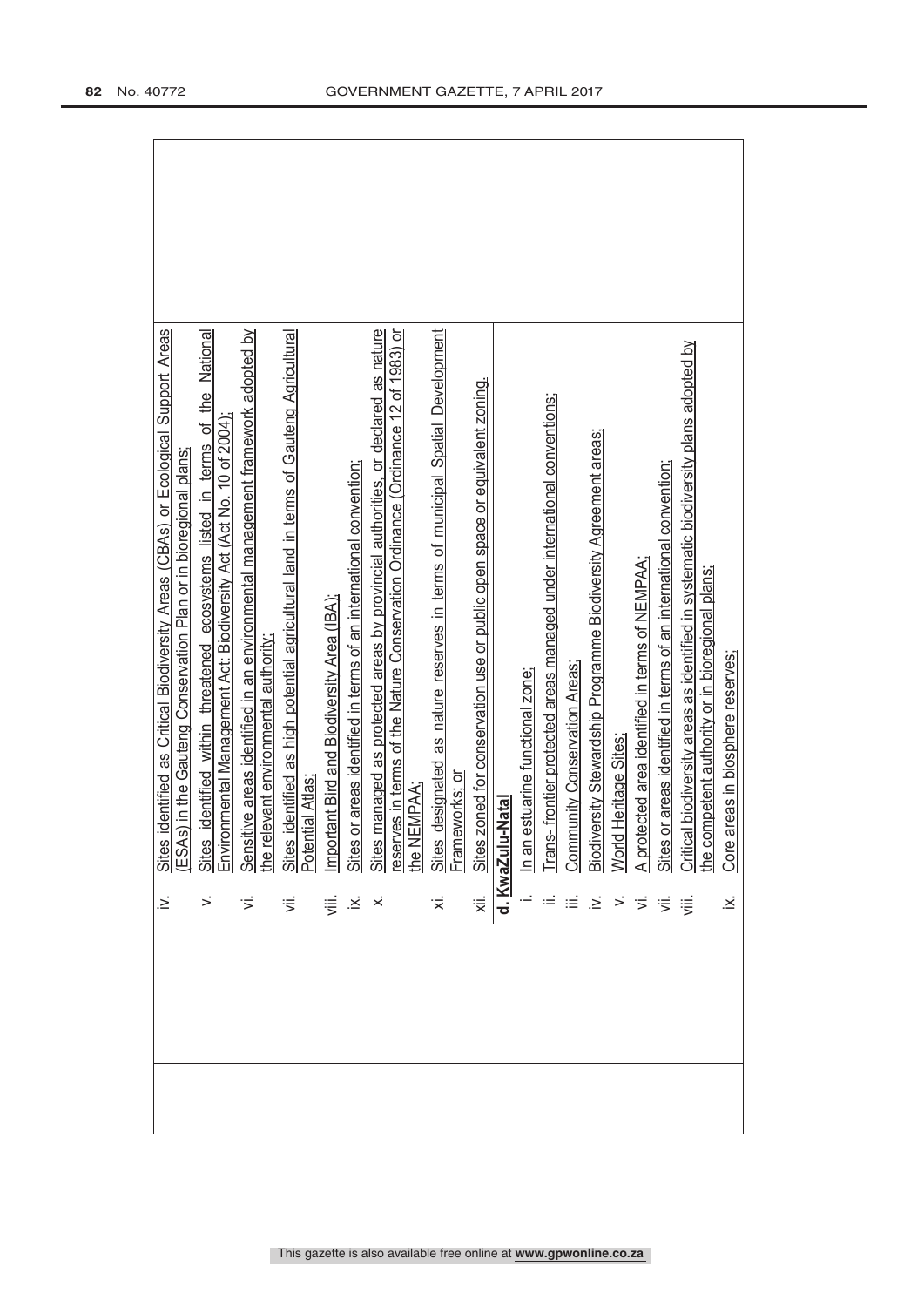| $\dot{\times}$ | designated for conservation use in Spatial Development Frameworks<br>Areas designated for conservation use in Spatial Development Framewo<br>adopted by the competent authority or zoned for a conservation purpose |
|----------------|---------------------------------------------------------------------------------------------------------------------------------------------------------------------------------------------------------------------|
|                |                                                                                                                                                                                                                     |
| ₹              | Sensitive areas as identified in an environmental management framework as<br>contemplated in chapter 5 of the Act and as adopted by the competent authority;                                                        |
| '≅             | le urban areas<br>Outsid                                                                                                                                                                                            |
|                | Areas within 10 kilometres from national parks or world heritage sites or 5<br>(a)                                                                                                                                  |
|                | kilometres from any terrestrial protected area identified in terms of NEMPAA                                                                                                                                        |
|                | or from the core areas of a biosphere reserve; or                                                                                                                                                                   |
|                | Areas seawards of the development setback line or within 1 kilometre from<br>$\overline{1}$                                                                                                                         |
|                | the high-water mark of the sea if no such development setback line is                                                                                                                                               |
|                | determined: or                                                                                                                                                                                                      |
| χiii.          | urban areas<br>Inside                                                                                                                                                                                               |
|                | Areas zoned for use as public open space;<br>$\begin{pmatrix} \text{d}\text{d}\end{pmatrix}$                                                                                                                        |
|                | Seawards of the development setback line or within 100 metres from the                                                                                                                                              |
|                | high-water mark of the sea if no such development setback line is                                                                                                                                                   |
|                | determined: or                                                                                                                                                                                                      |
|                | Within urban protected areas.<br>$\left($ CC $\right)$                                                                                                                                                              |
|                | e. Limpopo                                                                                                                                                                                                          |
|                | le urban areas:                                                                                                                                                                                                     |
|                | A protected area identified in terms of NEMPAA, excluding disturbed areas;                                                                                                                                          |
|                | National Protected Area Expansion Strategy Focus areas:                                                                                                                                                             |
|                | Sensitive areas as identified in an environmental management framework as<br>Outsid<br>(aa)<br>(cc)<br>(cc)                                                                                                         |
|                | contemplated in chapter 5 of the Act and as adopted by the competent                                                                                                                                                |
|                | authority;                                                                                                                                                                                                          |
|                | Sites or areas identified in terms of an international convention;                                                                                                                                                  |
|                | Critical biodiversity areas as identified in systematic biodiversity plans<br>$\begin{pmatrix} d & d \\ e & e \end{pmatrix}$                                                                                        |
|                | adopted by the competent authority or in bioregional plans;                                                                                                                                                         |
|                | Core areas in biosphere reserves; or<br>$\widehat{\mathbf{f}}$                                                                                                                                                      |
|                |                                                                                                                                                                                                                     |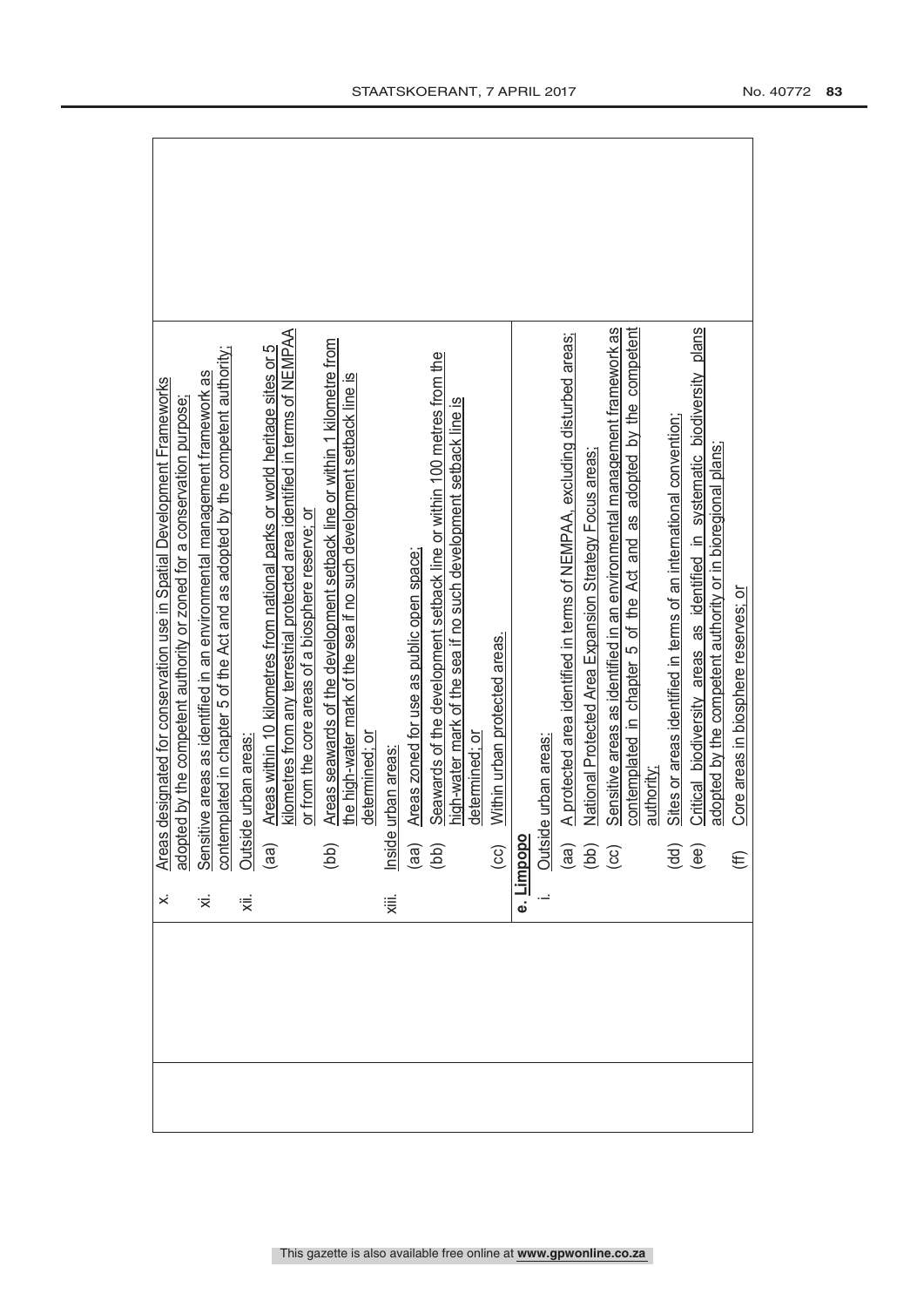|                    | ഥ<br>kilometres from any other protected area identified in terms of NEMPAA or<br>Areas within 10 kilometres from national parks or world heritage sites or<br>$\left($ 99)                             |
|--------------------|---------------------------------------------------------------------------------------------------------------------------------------------------------------------------------------------------------|
|                    | from the core areas of a biosphere reserve, excluding disturbed areas; or                                                                                                                               |
| ιÉ                 | urban areas<br>Inside                                                                                                                                                                                   |
|                    | Areas zoned for use as public open space;                                                                                                                                                               |
|                    | Areas designated for conservation use in Spatial Development Frameworks<br>adopted by the competent authority or zoned for a conservation purpose; or<br>$\begin{pmatrix} a & b \\ c & d \end{pmatrix}$ |
|                    | Areas within urban protected areas.<br>$\overline{c}$                                                                                                                                                   |
|                    | f. Mpumalanga                                                                                                                                                                                           |
|                    |                                                                                                                                                                                                         |
|                    | A protected area identified in terms of NEMPAA, excluding disturbed areas;<br>Outside urban areas:<br>(aa) A protected are<br>(bb) National Protec<br>(cc) Sensitive areas                              |
|                    | National Protected Area Expansion Strategy Focus areas:                                                                                                                                                 |
|                    | Sensitive areas as identified in an environmental management framework as                                                                                                                               |
|                    | contemplated in chapter 5 of the Act and as adopted by the competent                                                                                                                                    |
|                    | authority                                                                                                                                                                                               |
|                    | Sites or areas identified in terms of an international convention;                                                                                                                                      |
|                    | Critical biodiversity areas as identified in systematic biodiversity plans<br>$\begin{pmatrix} d & d \\ e & e \end{pmatrix}$                                                                            |
|                    | adopted by the competent authority or in bioregional plans;                                                                                                                                             |
|                    | Core areas in biosphere reserves; or                                                                                                                                                                    |
|                    | Areas within 10 kilometres from national parks or world heritage sites or 5<br>$(E \n99)$                                                                                                               |
|                    | kilometres from any other protected area identified in terms of NEMPAA or                                                                                                                               |
|                    | from the core areas of a biosphere reserve, excluding disturbed areas, where<br>such areas comprise indigenous vegetation; or                                                                           |
| Ξ                  | urban areas<br>nside                                                                                                                                                                                    |
|                    |                                                                                                                                                                                                         |
|                    | Areas zoned for use as public open space; or<br>$\begin{pmatrix} aq \\ bq \end{pmatrix}$                                                                                                                |
|                    | Areas designated for conservation use in Spatial Development Frameworks                                                                                                                                 |
|                    | adopted by the competent authority or zoned for a conservation purpose.                                                                                                                                 |
| <u>g. Northern</u> | Cape                                                                                                                                                                                                    |
|                    |                                                                                                                                                                                                         |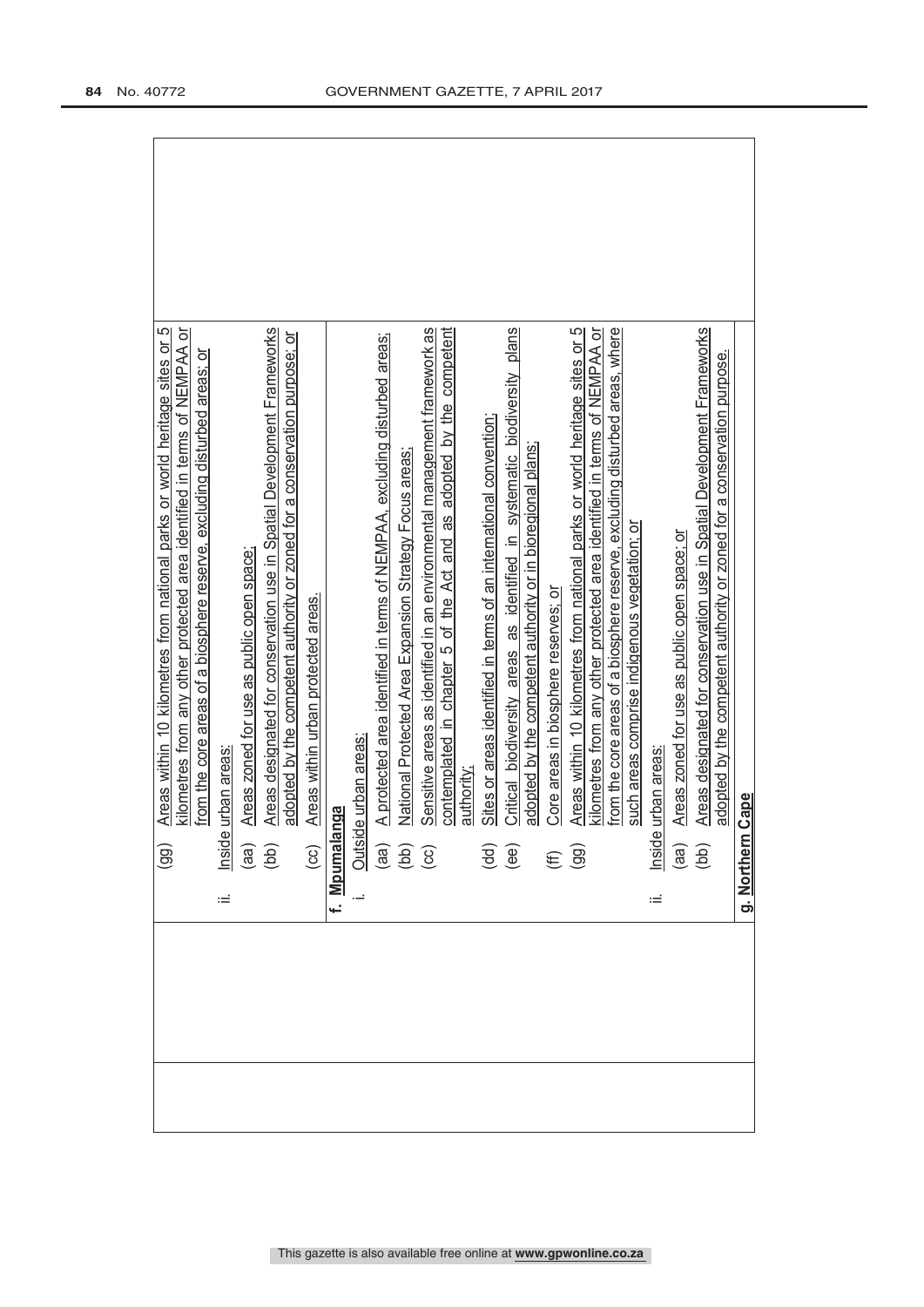|   |                                                                                                             | estuary;                                                                                                              |
|---|-------------------------------------------------------------------------------------------------------------|-----------------------------------------------------------------------------------------------------------------------|
|   | $\equiv$                                                                                                    | de urban areas:                                                                                                       |
|   |                                                                                                             | A protected area identified in terms of NEMPAA, excluding disturbed areas;                                            |
|   | $\frac{\sin \theta}{\sin \theta}$<br>$\frac{\sin \theta}{\sin \theta}$<br>$\frac{\sin \theta}{\cos \theta}$ | National Protected Area Expansion Strategy Focus areas:                                                               |
|   |                                                                                                             | Sensitive areas as identified in an environmental management framework as                                             |
|   |                                                                                                             | contemplated in chapter 5 of the Act and as adopted by the competent                                                  |
|   |                                                                                                             | authority:                                                                                                            |
|   |                                                                                                             | Sites or areas identified in terms of an international convention;                                                    |
|   | $\overline{\mathbf{H}}$<br>$\mathbf{H}$                                                                     | Critical biodiversity areas as identified in systematic biodiversity plans                                            |
|   |                                                                                                             | adopted by the competent authority or in bioregional plans;                                                           |
|   | $(E \n9$                                                                                                    | Core areas in biosphere reserves;                                                                                     |
|   |                                                                                                             | Areas within 10 kilometres from national parks or world heritage sites or 5                                           |
|   |                                                                                                             | kilometres from any other protected area identified in terms of NEMPAA or                                             |
|   |                                                                                                             | from the core areas of a biosphere reserve, excluding disturbed areas; or                                             |
|   | $(\hbar h)$                                                                                                 | Areas seawards of the development setback line or within 1 kilometre from                                             |
|   |                                                                                                             | the high-water mark of the sea if no such development setback line is                                                 |
|   |                                                                                                             | determined: or                                                                                                        |
| ≝ |                                                                                                             | nside urban areas                                                                                                     |
|   | $\begin{pmatrix} \text{d}\text{d} \\ \text{d}\text{d} \end{pmatrix}$                                        | Areas zoned for use as public open space;                                                                             |
|   |                                                                                                             | Areas designated for conservation use in Spatial Development Frameworks                                               |
|   |                                                                                                             | adopted by the competent authority or zoned for a conservation purpose; or                                            |
|   | (cc)                                                                                                        | Seawards of the development setback line or within urban protected areas.                                             |
|   | h. North West                                                                                               |                                                                                                                       |
|   |                                                                                                             | A protected area including municipal or provincial nature reserves as contemplated<br>by NEMPAA or other legislation; |
|   |                                                                                                             |                                                                                                                       |
|   | Sensiti<br>.≟                                                                                               | SB<br>ive areas as identified in an environmental management framework                                                |
|   |                                                                                                             | contemplated in chapter 5 of the Act and as adopted by the competent authority;                                       |
|   | iΞ                                                                                                          | Sites or areas identified in terms of an international convention;                                                    |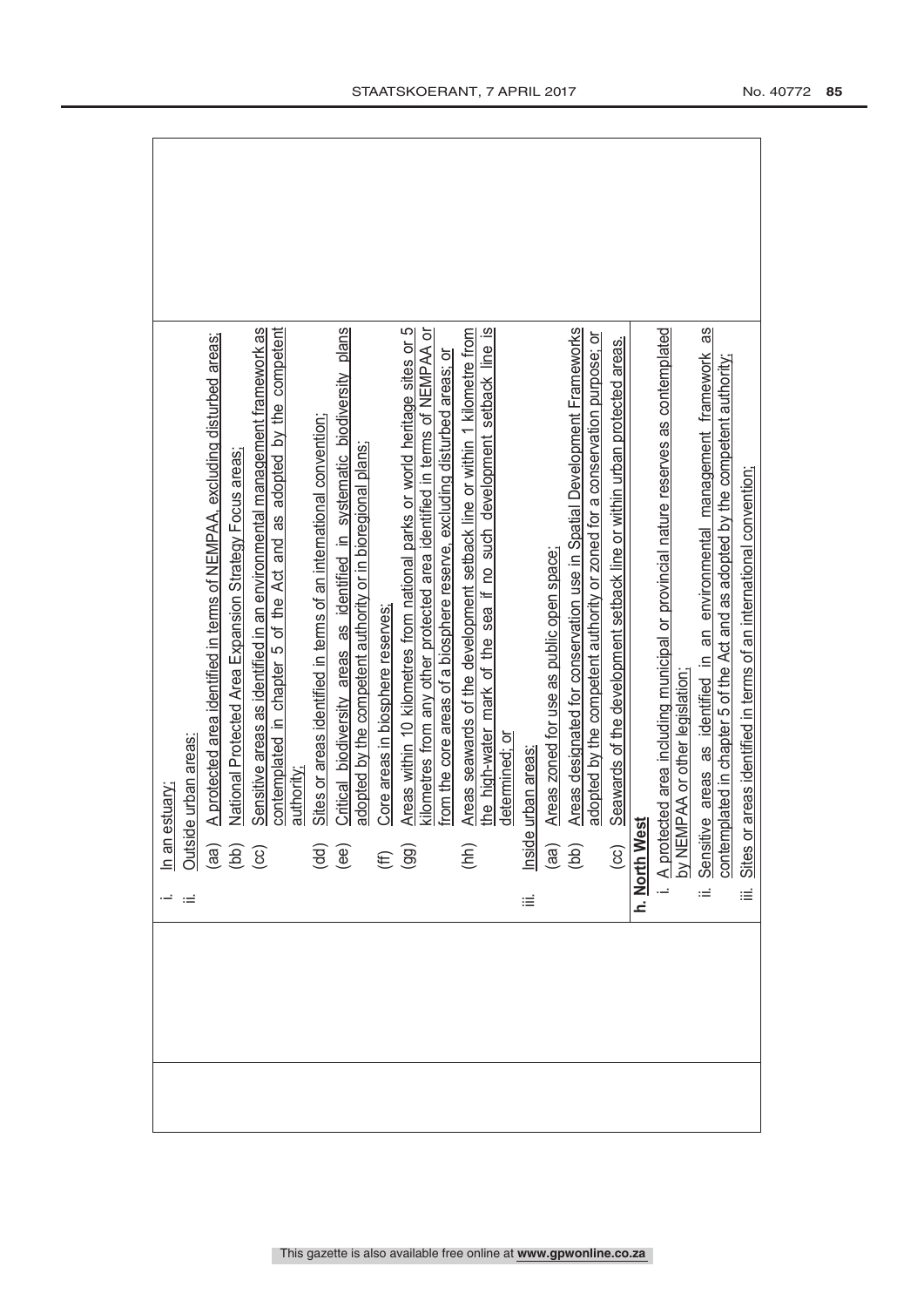| iv. Critical biodiversity areas as identified in systematic biodiversity plans adopted by the<br>designated for conservation use in Spatial Development Frameworks adopted<br>All Heritage Sites proclaimed in terms of National Heritage Resources Act, 1999 (Act<br>Areas within 5 kilometres from protected areas identified in terms of NEMPAA or from<br>by the competent authority or zoned for a conservation purpose; or<br>Core areas in biosphere reserves;<br>a biosphere reserve<br>competent authority.<br>No. 25 of 1999).<br>Areas<br>$\overline{5}$<br>≔<br>⊽<br>$\mathbf{r}$<br>ιË. | Areas on the estuary side of the development setback line or in an estuarine<br>Areas designated for conservation use in Spatial Development Frameworks<br>ㅎ<br>functional zone where no such setback line has been determined;<br>Areas zoned for use as public open space or equivalent zoning;<br>Areas containing indigenous vegetation;<br>Areas zoned for conservation use; or<br>adopted by the competent authority.<br>Areas outside urban areas;<br>e urban areas<br>i. Western Cape<br>lnside<br>(aa)<br>(bb)<br>(bb)<br>(aa)<br>÷<br>≡ | Outside urban areas within 10 kilometres from national parks or world heritage sites<br>or 5 kilometres from any other protected area identified in terms of NEMPAA or from<br>Critical biodiversity areas as identified in systematic biodiversity plans<br>adopted by the competent authority or in bioregional plans;<br>A protected area identified in terms of the NEMPAA;<br>the core area of a biosphere reserve;<br>ide urban areas:<br>Cape<br><b>Outsi</b><br>a. Eastern<br>(aa)<br>≝ |
|------------------------------------------------------------------------------------------------------------------------------------------------------------------------------------------------------------------------------------------------------------------------------------------------------------------------------------------------------------------------------------------------------------------------------------------------------------------------------------------------------------------------------------------------------------------------------------------------------|---------------------------------------------------------------------------------------------------------------------------------------------------------------------------------------------------------------------------------------------------------------------------------------------------------------------------------------------------------------------------------------------------------------------------------------------------------------------------------------------------------------------------------------------------|-------------------------------------------------------------------------------------------------------------------------------------------------------------------------------------------------------------------------------------------------------------------------------------------------------------------------------------------------------------------------------------------------------------------------------------------------------------------------------------------------|
|                                                                                                                                                                                                                                                                                                                                                                                                                                                                                                                                                                                                      |                                                                                                                                                                                                                                                                                                                                                                                                                                                                                                                                                   | hospitality facilities<br>The development<br>of resorts, lodges<br>than 15 people.<br>that sleep less<br>hotels, [and]<br>tourism or                                                                                                                                                                                                                                                                                                                                                            |
|                                                                                                                                                                                                                                                                                                                                                                                                                                                                                                                                                                                                      |                                                                                                                                                                                                                                                                                                                                                                                                                                                                                                                                                   | ယ္ပ                                                                                                                                                                                                                                                                                                                                                                                                                                                                                             |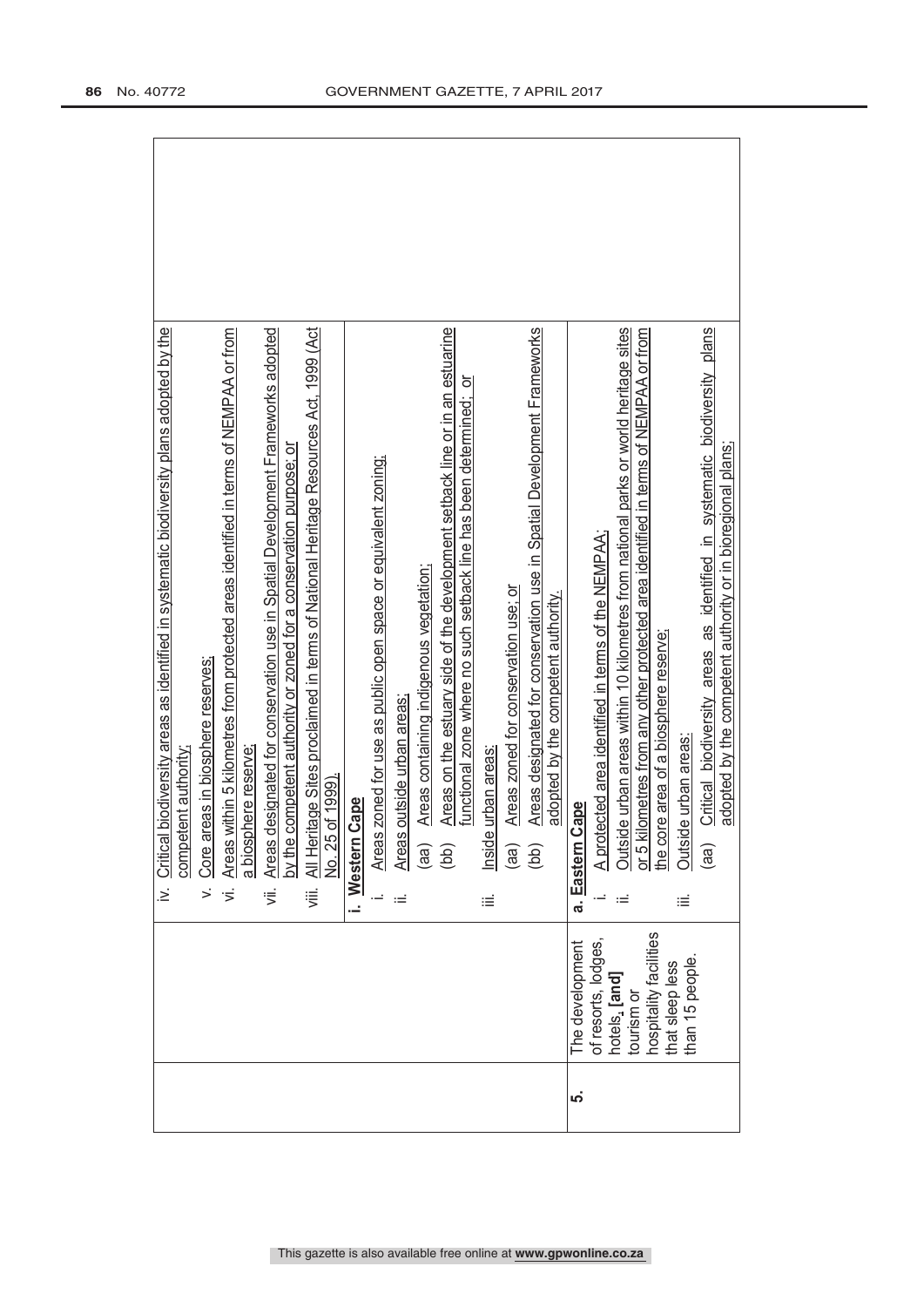|  |             | Areas seawards of the development setback line or within 1 kilometre from<br>(bb)                                                                                                                    |
|--|-------------|------------------------------------------------------------------------------------------------------------------------------------------------------------------------------------------------------|
|  |             | the high-water mark of the sea if no such development setback line is                                                                                                                                |
|  |             | determined                                                                                                                                                                                           |
|  |             | Areas within a watercourse or wetland, or within 100 metres of a watercourse<br>$\odot$                                                                                                              |
|  |             | or wetland; or                                                                                                                                                                                       |
|  |             | In an estuarine functional zone, excluding areas falling behind the<br>$\overline{d}$                                                                                                                |
|  |             | development setback line; or                                                                                                                                                                         |
|  | $\leq$      | urban areas<br>Inside                                                                                                                                                                                |
|  |             | Areas zoned for use as public open space; or                                                                                                                                                         |
|  |             | Areas designated for conservation use in Spatial Development Frameworks<br>adopted by the competent authority or zoned for a conservation purpose.<br>$\begin{pmatrix} a & b \\ c & d \end{pmatrix}$ |
|  |             | b. Free State                                                                                                                                                                                        |
|  |             | A protected area identified in terms of the NEMPAA:                                                                                                                                                  |
|  |             |                                                                                                                                                                                                      |
|  |             | Outside urban areas within 10 kilometres from national parks or world heritage sites<br>or 5 kilometres from any other protected area identified in terms of NEMPAA or from                          |
|  |             | he core area of a biosphere reserve;                                                                                                                                                                 |
|  | iΞ          | le urban areas:<br>Outsid                                                                                                                                                                            |
|  |             | Critical biodiversity areas as identified in systematic biodiversity plans<br>(aa)                                                                                                                   |
|  |             | adopted by the competent authority or in bioregional plans; or                                                                                                                                       |
|  |             | Areas within a watercourse or wetland, or within 100 metres of a watercourse<br>(bb)                                                                                                                 |
|  |             | or wetland; or                                                                                                                                                                                       |
|  | $\dot{\ge}$ | urban areas<br>Inside                                                                                                                                                                                |
|  |             | Areas zoned for use as public open space; or                                                                                                                                                         |
|  |             | Areas designated for conservation use in Spatial Development Frameworks<br>$\begin{pmatrix} 1 & 0 \\ 0 & 0 \end{pmatrix}$                                                                            |
|  |             | adopted by the competent authority or zoned for a conservation purpose.                                                                                                                              |
|  |             | c. Gauteng                                                                                                                                                                                           |
|  |             | A protected area identified in terms of NEMPAA, excluding conservancies;                                                                                                                             |
|  |             | Gauteng Protected Area Expansion Priority Areas;                                                                                                                                                     |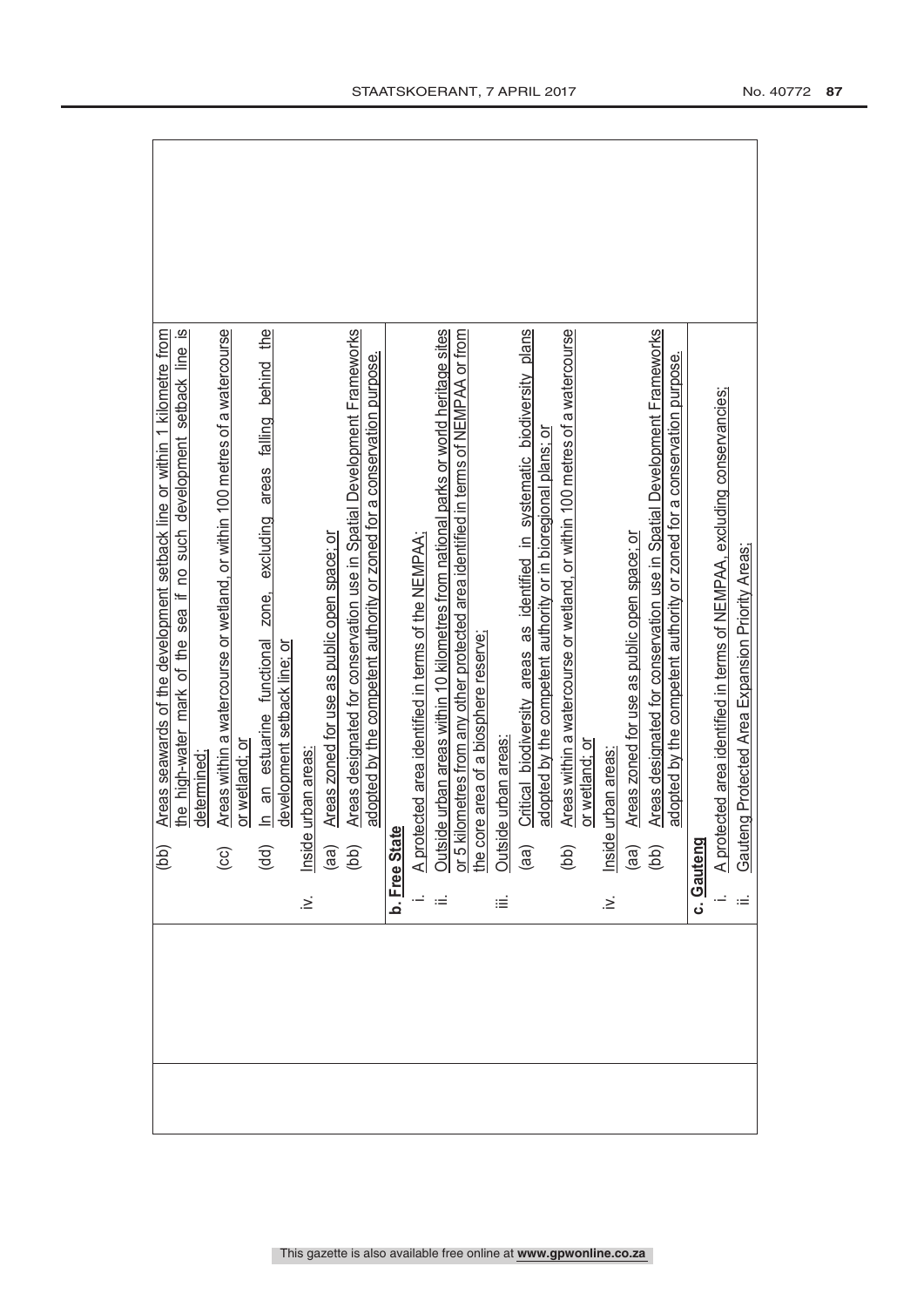|  |                                                               | iii. Sites identified as Culuca processoration Pian or in bioregional planes.<br>ICSAs) in the Gauteng Conservation Pian or in bioregional planes.<br>Iv. Sensitive areas identified in an environmental management framework adopte |  |
|--|---------------------------------------------------------------|--------------------------------------------------------------------------------------------------------------------------------------------------------------------------------------------------------------------------------------|--|
|  |                                                               |                                                                                                                                                                                                                                      |  |
|  |                                                               |                                                                                                                                                                                                                                      |  |
|  |                                                               |                                                                                                                                                                                                                                      |  |
|  |                                                               |                                                                                                                                                                                                                                      |  |
|  |                                                               |                                                                                                                                                                                                                                      |  |
|  |                                                               |                                                                                                                                                                                                                                      |  |
|  |                                                               |                                                                                                                                                                                                                                      |  |
|  |                                                               |                                                                                                                                                                                                                                      |  |
|  |                                                               |                                                                                                                                                                                                                                      |  |
|  |                                                               |                                                                                                                                                                                                                                      |  |
|  |                                                               |                                                                                                                                                                                                                                      |  |
|  |                                                               |                                                                                                                                                                                                                                      |  |
|  |                                                               |                                                                                                                                                                                                                                      |  |
|  |                                                               |                                                                                                                                                                                                                                      |  |
|  |                                                               |                                                                                                                                                                                                                                      |  |
|  |                                                               |                                                                                                                                                                                                                                      |  |
|  |                                                               |                                                                                                                                                                                                                                      |  |
|  | $\equiv \ \geq$                                               |                                                                                                                                                                                                                                      |  |
|  |                                                               |                                                                                                                                                                                                                                      |  |
|  |                                                               |                                                                                                                                                                                                                                      |  |
|  |                                                               |                                                                                                                                                                                                                                      |  |
|  | $\vec{p} \cdot \vec{p} \cdot \vec{p} = \vec{p} \cdot \vec{p}$ |                                                                                                                                                                                                                                      |  |
|  |                                                               |                                                                                                                                                                                                                                      |  |
|  |                                                               | i. A protected area identified in terms of the NEMPAA;<br>ii. Outside urban areas within 10 kilometres from national parks or world heritage sites<br>or 5 kilometres from any terrestrial protected area identified in terms of NEM |  |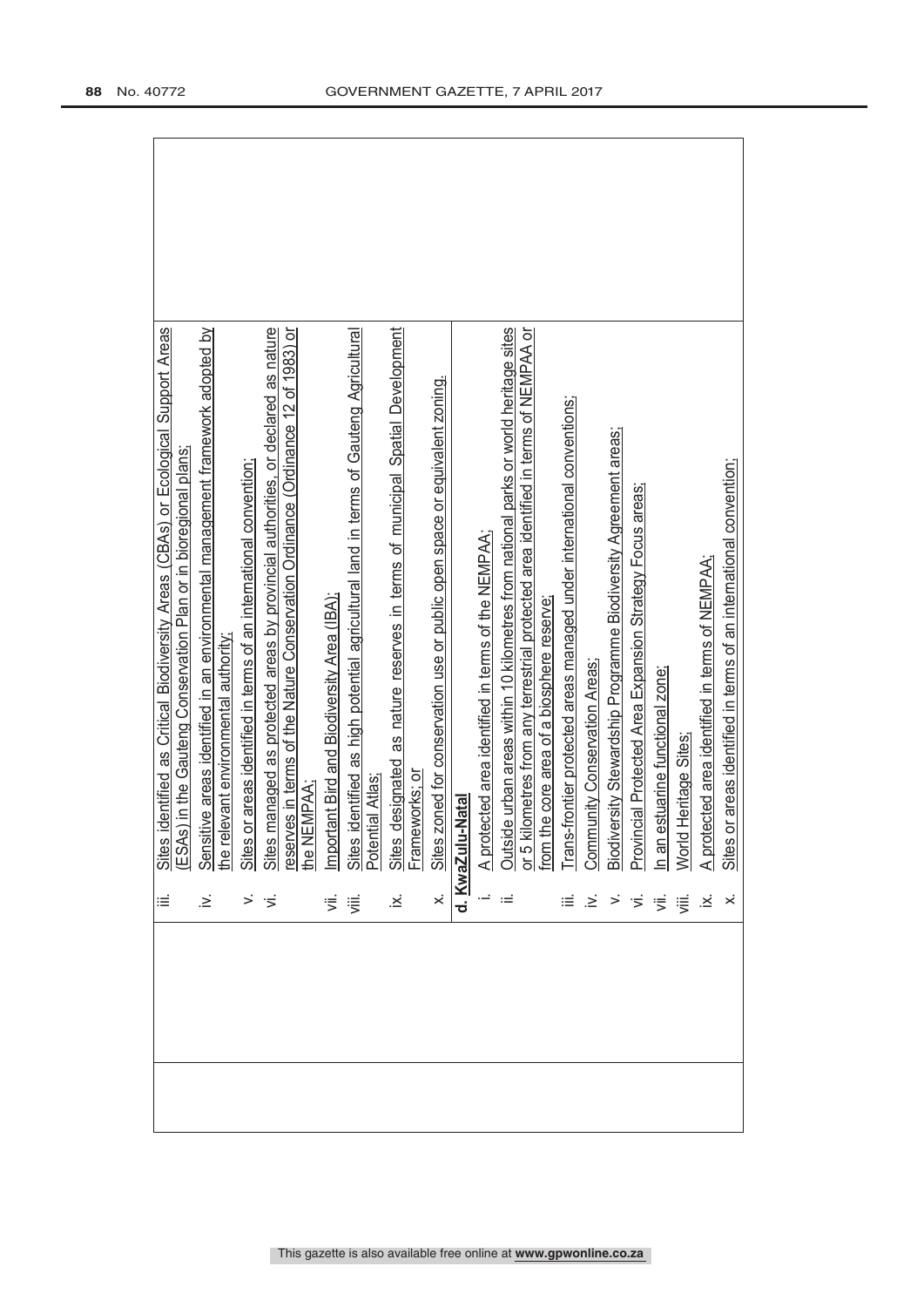| ≅                | Sβ<br>Sensitive areas as identified in an environmental management framework                                                                                                |
|------------------|-----------------------------------------------------------------------------------------------------------------------------------------------------------------------------|
|                  | contemplated in chapter 5 of the Act and as adopted by the competent authority;                                                                                             |
| ₹                | Critical biodiversity areas as identified in systematic biodiversity plans adopted by                                                                                       |
|                  | he competent authority or in bioregional plans;                                                                                                                             |
| 、                | Areas designated for conservation use in Spatial Development Frameworks adopted                                                                                             |
|                  | competent authority or zoned for a conservation purpose;<br>by the                                                                                                          |
| xiv.             | e urban areas:<br>Outsid                                                                                                                                                    |
|                  | Areas seawards of the development setback line or within 1 kilometre from<br>(a)                                                                                            |
|                  | the high-water mark of the sea if no such development setback line is<br>determined; or                                                                                     |
|                  | Areas within a watercourse or wetland; or within 100 metres from the edge<br>(bb)                                                                                           |
|                  | of a watercourse or wetland; or                                                                                                                                             |
| $\ddot{\approx}$ | urban areas<br>Inside                                                                                                                                                       |
|                  | Areas zoned for use as public open space; or<br>(a)                                                                                                                         |
|                  | Areas seawards of the development setback line or within 100m from the<br>(bb)                                                                                              |
|                  | high-water mark of the sea if no such development setback line is                                                                                                           |
|                  | determined.                                                                                                                                                                 |
|                  | e. Limpopo                                                                                                                                                                  |
|                  | A protected area identified in terms of the NEMPAA;                                                                                                                         |
| ≔                | Outside urban areas within 10 kilometres from national parks or world heritage sites<br>or 5 kilometres from any other protected area identified in terms of NEMPAA or from |
|                  |                                                                                                                                                                             |
|                  | he core area of a biosphere reserve;                                                                                                                                        |
| iΞ               | le urban areas:<br>Outsid                                                                                                                                                   |
|                  | Critical biodiversity areas as identified in systematic biodiversity plans<br>(aa)                                                                                          |
|                  | adopted by the competent authority or in bioregional plans; or                                                                                                              |
|                  | ω<br>Areas within a watercourse; or within 100 metres from the edge of<br>(bb)                                                                                              |
|                  | watercourse; or                                                                                                                                                             |
| $\geq$           | urban areas:<br>Inside                                                                                                                                                      |
|                  |                                                                                                                                                                             |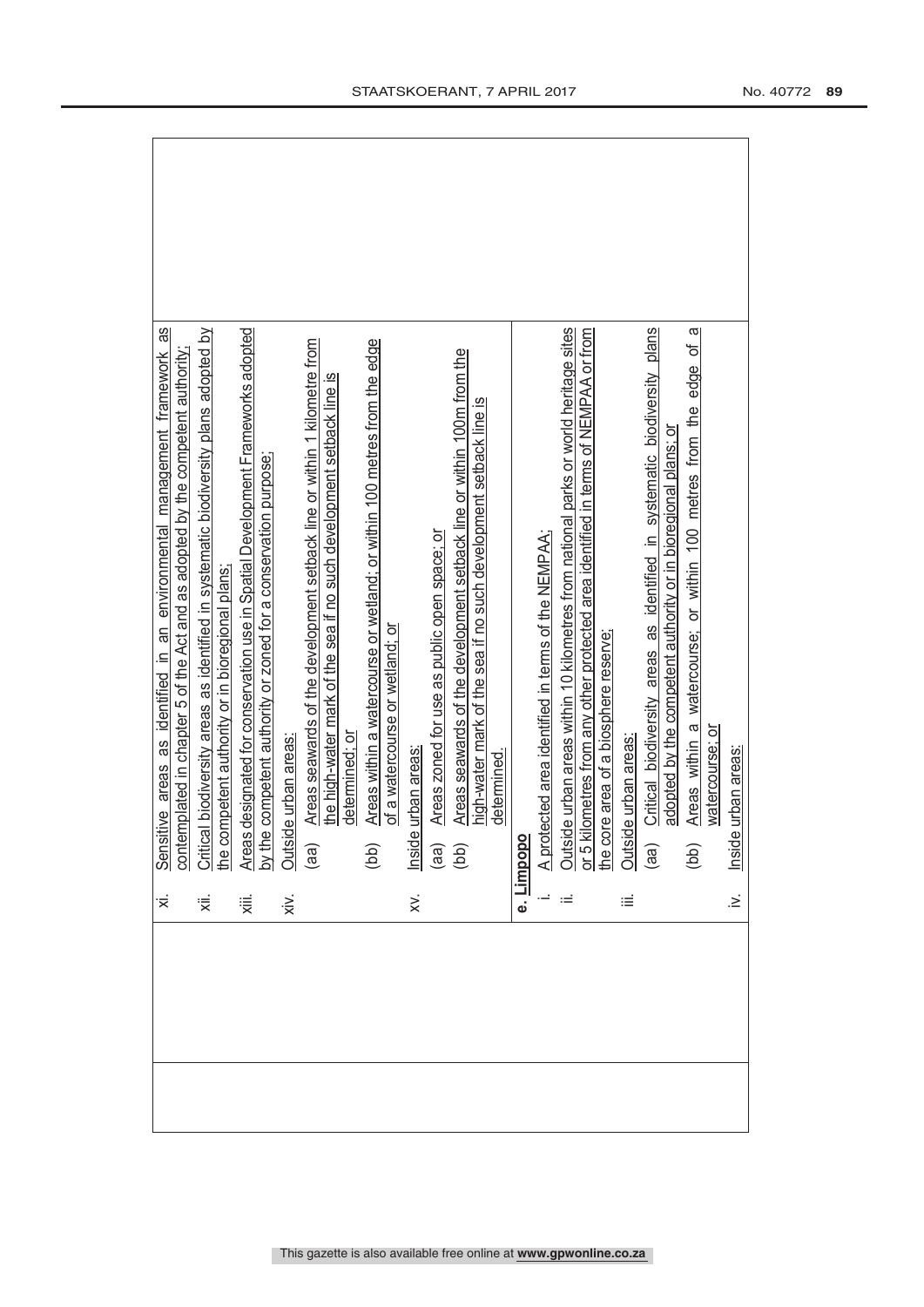|        | Areas zoned for use as public open space; or                                                                                                                                                                                                  |  |
|--------|-----------------------------------------------------------------------------------------------------------------------------------------------------------------------------------------------------------------------------------------------|--|
|        | Areas designated for conservation use in Spatial Development Frameworks<br>adopted by the competent authority or zoned for a conservation purpose.<br>(dd)                                                                                    |  |
|        | f. Mpumalanga                                                                                                                                                                                                                                 |  |
|        | A protected area identified in terms of the NEMPAA:                                                                                                                                                                                           |  |
| ≔      | Outside urban areas within 10 kilometres from national parks or world heritage sites<br>or 5 kilometres from any other protected area identified in terms of NEMPAA or from<br>the core area of a biosphere reserve, where such area          |  |
|        |                                                                                                                                                                                                                                               |  |
|        |                                                                                                                                                                                                                                               |  |
| ≝      | de urban areas<br>Outsi                                                                                                                                                                                                                       |  |
|        | Critical biodiversity areas as identified in systematic biodiversity plans<br>(a)                                                                                                                                                             |  |
|        | adopted by the competent authority or in bioregional plans; or                                                                                                                                                                                |  |
|        | Areas within a watercourse or wetland, or within 100 metres of a watercourse<br>(bb)                                                                                                                                                          |  |
|        | or wetland; or                                                                                                                                                                                                                                |  |
| $\geq$ | Inside urban areas                                                                                                                                                                                                                            |  |
|        | Areas zoned for use as public open space; or                                                                                                                                                                                                  |  |
|        | Areas designated for conservation use in Spatial Development Frameworks<br>$\begin{array}{c} \text{(ge)}\\ \text{(be)} \end{array}$                                                                                                           |  |
|        | adopted by the competent authority or zoned for a conservation purpose.                                                                                                                                                                       |  |
|        | <b>Cape</b><br>g. Northerr                                                                                                                                                                                                                    |  |
|        | A protected area identified in terms of the NEMPAA;                                                                                                                                                                                           |  |
|        |                                                                                                                                                                                                                                               |  |
|        |                                                                                                                                                                                                                                               |  |
|        |                                                                                                                                                                                                                                               |  |
| щĖ,    | Outside urban areas within 10 kilometres from national parks or world heritage sites<br>or 5 kilometres from any other protected area identified in terms of NEMPAA or from<br>the core area of a biosphere reserve <u>;</u><br>Outside urban |  |
| $\geq$ |                                                                                                                                                                                                                                               |  |
|        | Critical biodiversity areas as identified in systematic biodiversity plans<br>(a)                                                                                                                                                             |  |
|        | adopted by the competent authority or in bioregional plans;                                                                                                                                                                                   |  |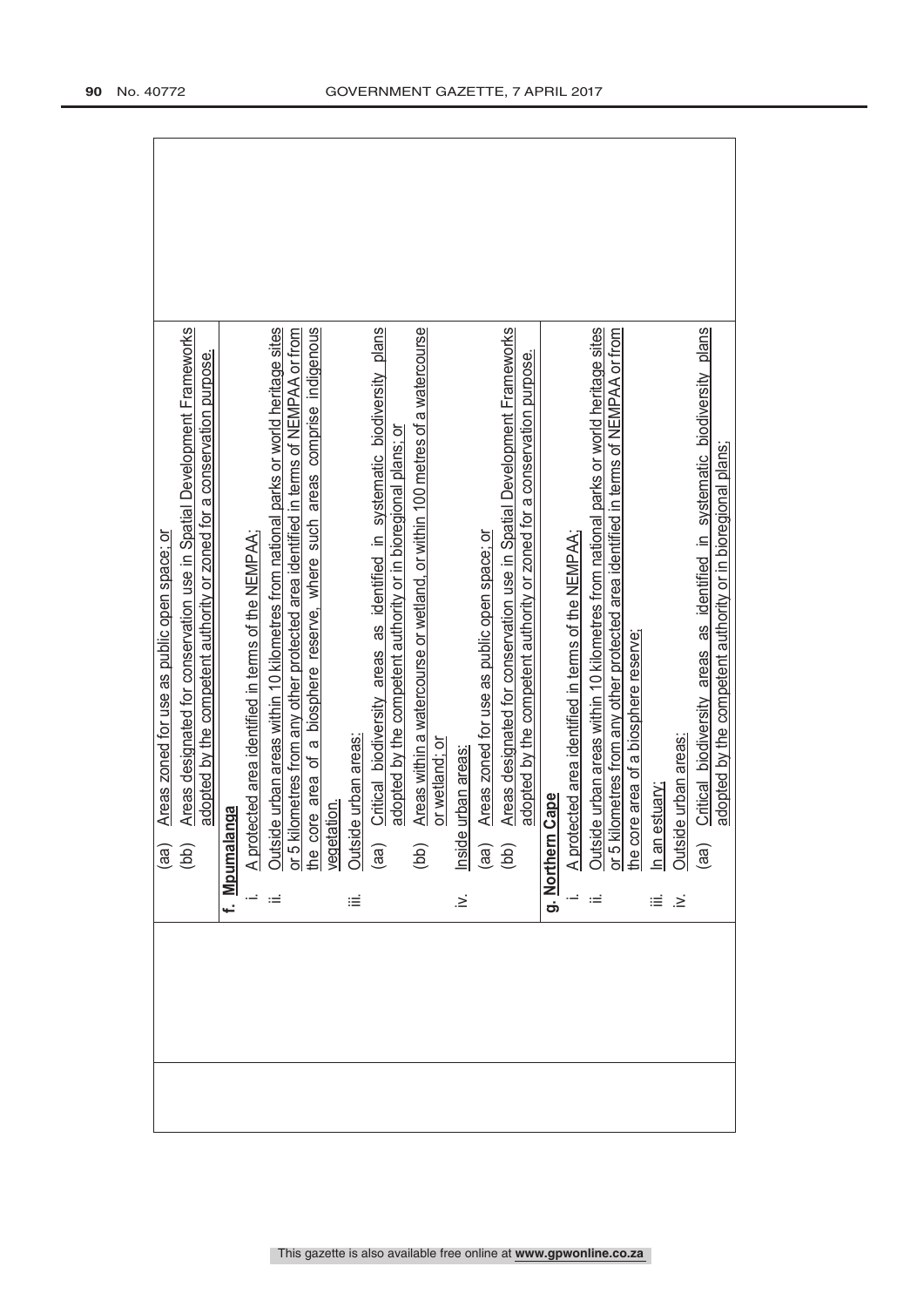| Areas within a watercourse or wetland; or within 100 metres from the edge of<br>$\overline{\mathbf{z}}$<br>Areas designated for conservation use in Spatial Development Frameworks<br>Areas seawards of the development setback line or within 1 kilometre from<br>the high-water mark of the sea if no such development setback line<br>adopted by the competent authority or zoned for a conservation purpose.<br>Areas zoned for use as public open space; or<br>a watercourse or wetland; or<br>determined: or<br>Inside urban areas<br>(bb)<br>(aa)<br>$\odot$<br>$\overline{5}$<br>$\leq$ | <u>of an international convention;</u><br>A protected area including municipal or provincial nature reserves as contemplated<br>All Heritage Sites proclaimed in terms of National Heritage Resources Act, 1999 (Act<br>No. 25 of 1999);<br>World Heritage Sites; core of biosphere reserve; or sites or areas identified in terms<br>Sensitive areas as identified in an environmental management framework as<br>Critical biodiversity areas as identified in systematic biodiversity plans adopted by<br>the competent authority;<br>Areas within a watercourse or wetland, or within 100 metres from the edge of a<br>contemplated in chapter 5 of the Act and as adopted by the competent authority; or<br>watercourse or wetland<br>West<br>h. North<br>$\leq$<br>≔<br>≔<br>.≥ં<br>Ξ, | A protected area identified in terms of NEMPAA, excluding conservancies;<br>National Protected Area Expansion Strategy Focus areas;<br>Outside urban areas:<br>a. Eastern Cape<br>$\left($ aa)<br>(bb) |
|-------------------------------------------------------------------------------------------------------------------------------------------------------------------------------------------------------------------------------------------------------------------------------------------------------------------------------------------------------------------------------------------------------------------------------------------------------------------------------------------------------------------------------------------------------------------------------------------------|---------------------------------------------------------------------------------------------------------------------------------------------------------------------------------------------------------------------------------------------------------------------------------------------------------------------------------------------------------------------------------------------------------------------------------------------------------------------------------------------------------------------------------------------------------------------------------------------------------------------------------------------------------------------------------------------------------------------------------------------------------------------------------------------|--------------------------------------------------------------------------------------------------------------------------------------------------------------------------------------------------------|
|                                                                                                                                                                                                                                                                                                                                                                                                                                                                                                                                                                                                 |                                                                                                                                                                                                                                                                                                                                                                                                                                                                                                                                                                                                                                                                                                                                                                                             | of resorts, lodges,<br>The development<br>hotels, [and]<br>tourism or                                                                                                                                  |
|                                                                                                                                                                                                                                                                                                                                                                                                                                                                                                                                                                                                 |                                                                                                                                                                                                                                                                                                                                                                                                                                                                                                                                                                                                                                                                                                                                                                                             | .<br>ف                                                                                                                                                                                                 |

 $\sqrt{2}$ 

 $\overline{\phantom{a}}$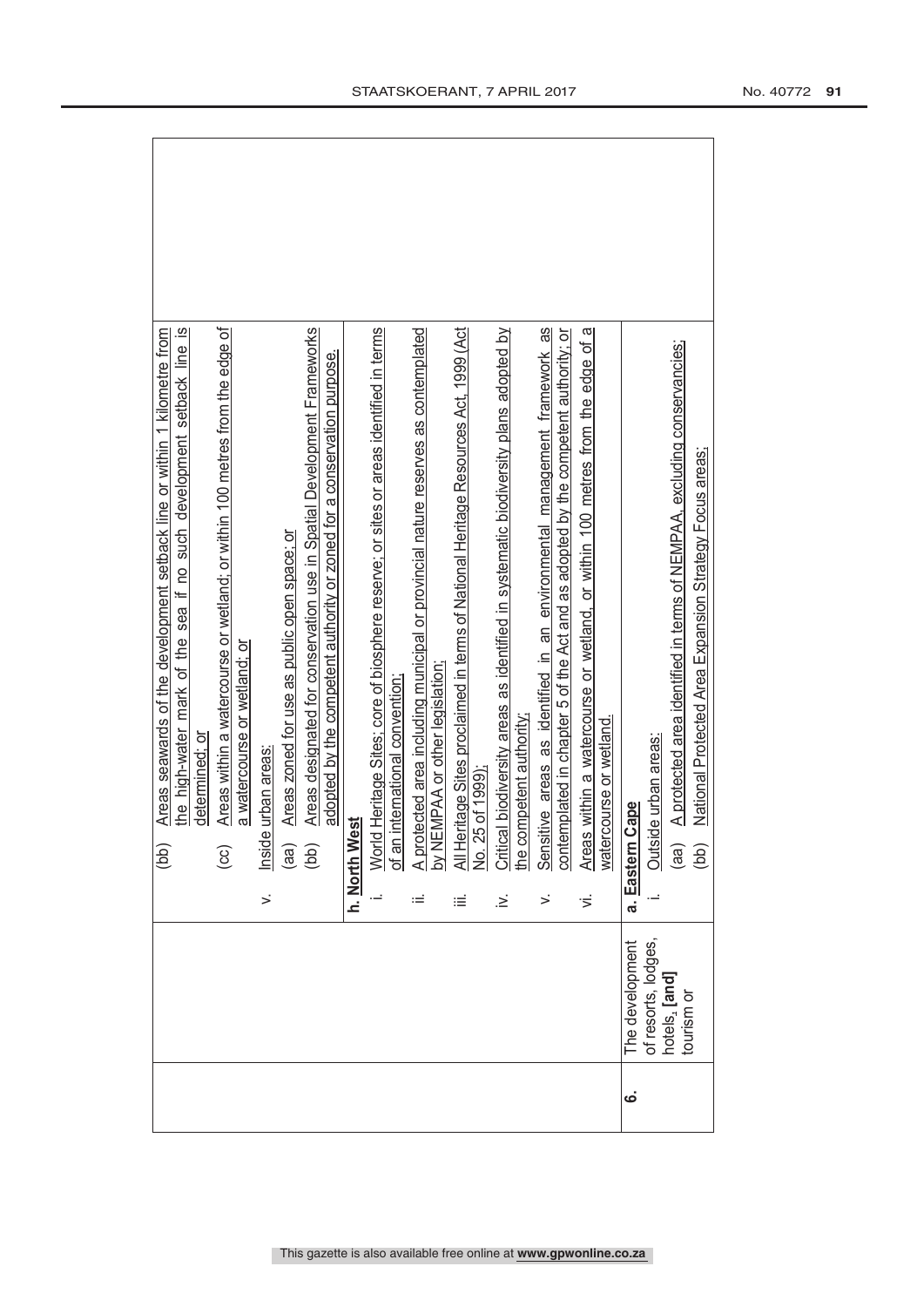| hospitality facilities<br>that sleeps 15 | $\overline{c}$      | Sensitive areas as identified in an environmental management framework as<br>as adopted by the competent<br>contemplated in chapter 5 of the Act and |
|------------------------------------------|---------------------|------------------------------------------------------------------------------------------------------------------------------------------------------|
| people or more.                          |                     | authority;                                                                                                                                           |
|                                          | (dd)                | Sites or areas identified in terms of an international convention:                                                                                   |
|                                          | (ee)                | Critical biodiversity areas as identified in systematic biodiversity plans                                                                           |
|                                          |                     | adopted by the competent authority or in bioregional plans;                                                                                          |
|                                          | €                   | Core areas in biosphere reserves:                                                                                                                    |
|                                          | (99)                | Areas within 10 kilometres from national parks or world heritage sites or 5                                                                          |
|                                          |                     | kilometres from any other protected area identified in terms of NEMPAA or<br>from the core area of a biosphere reserve                               |
|                                          | (hh)                | Areas seawards of the development setback line or within 1 kilometre from                                                                            |
|                                          |                     | the high-water mark of the sea if no such development setback line is<br>determined:                                                                 |
|                                          |                     |                                                                                                                                                      |
|                                          | ⊜                   | Areas on the watercourse side of the development setback line or within 100                                                                          |
|                                          |                     | metres from the edge of a watercourse where no such setback line has been<br>determined;                                                             |
|                                          |                     | An estuarine functional zone, excluding areas falling behind the development                                                                         |
|                                          |                     | setback line; or                                                                                                                                     |
|                                          | (kk)<br>Inside      | A watercourse; or                                                                                                                                    |
|                                          | ьĖ                  | urban areas                                                                                                                                          |
|                                          | (a)                 | Areas zoned for use as public open space; or                                                                                                         |
|                                          | (bb)                | Areas designated for conservation use in Spatial Development Frameworks                                                                              |
|                                          |                     | adopted by the competent authority or zoned for a conservation purpose.                                                                              |
|                                          | <b>b.</b> Free Stat |                                                                                                                                                      |
|                                          | Outsic              | le urban areas:                                                                                                                                      |
|                                          | (aa)                | A protected area identified in terms of NEMPAA, excluding conservancies;                                                                             |
|                                          | (bb)                | National Protected Area Expansion Strategy Focus areas;                                                                                              |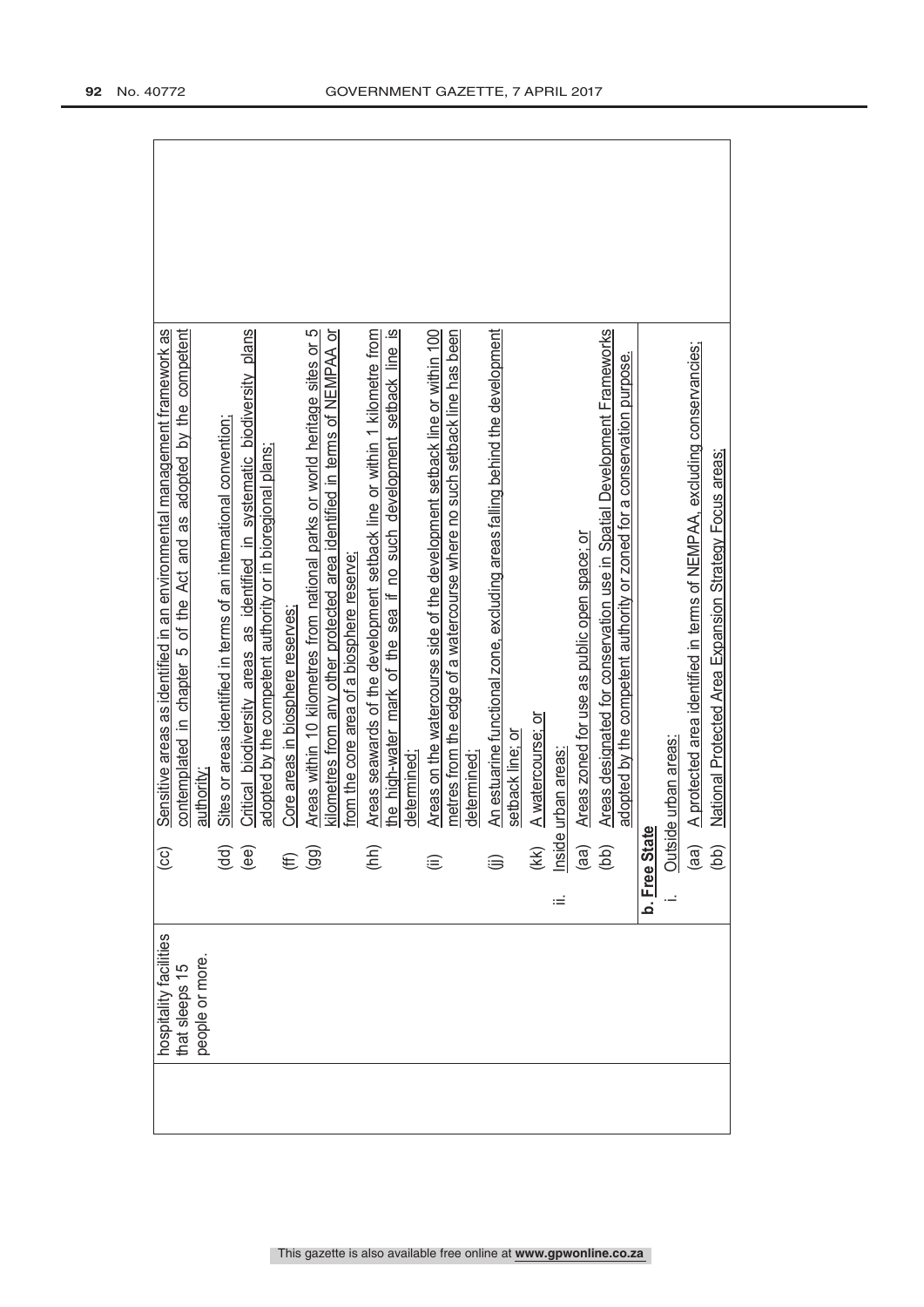|                | Sensitive areas as identified in an environmental management framework as<br>$\left( \infty \right)$                                                                                                       |
|----------------|------------------------------------------------------------------------------------------------------------------------------------------------------------------------------------------------------------|
|                | contemplated in chapter 5 of the Act and as adopted by the competent                                                                                                                                       |
|                | authority                                                                                                                                                                                                  |
|                | Sites or areas identified in terms of an international convention;                                                                                                                                         |
|                | Critical biodiversity areas as identified in systematic biodiversity plans<br>$\overline{\mathsf{ge}}$                                                                                                     |
|                | adopted by the competent authority or in bioregional plans;                                                                                                                                                |
|                | Core areas in biosphere reserves:                                                                                                                                                                          |
|                | Areas within 10 kilometres from national parks or world heritage sites or 5<br>$(E\bigoplus$                                                                                                               |
|                | kilometres from any other protected area identified in terms of NEMPAA or                                                                                                                                  |
|                | from the core area of a biosphere reserve; or                                                                                                                                                              |
|                | Areas within a watercourse or wetland, or within 100 metres of the edge of a<br>$(\hbar h)$                                                                                                                |
|                | watercourse or wetland; or                                                                                                                                                                                 |
|                | urban areas<br>Inside                                                                                                                                                                                      |
|                | Areas zoned for use as public open space; or<br>$\begin{array}{c} \text{(ge)}\\ \text{(bb)} \end{array}$                                                                                                   |
|                | Areas designated for conservation use in Spatial Development Frameworks                                                                                                                                    |
|                | adopted by the competent authority or zoned for a conservation purpose.                                                                                                                                    |
|                | c. Gauteng                                                                                                                                                                                                 |
|                |                                                                                                                                                                                                            |
|                | A protected area identified in terms of NEMPAA, excluding conservancies;<br>National Protected Area Expansion Strategy Focus Areas;                                                                        |
| ∷≣∴≥           | Gauteng Protected Area Expansion Priority Areas;<br>Sites identified as Critical Biodiversity Areas (CBAs) or Ecological Support Areas<br>(ESAs) in the Gauteng Conservation Plan or in bioregional plans; |
|                |                                                                                                                                                                                                            |
|                |                                                                                                                                                                                                            |
|                | Sites identified within threatened ecosystems listed in terms of the National<br>Environmental Management Act: Biodiversity Act (Act No. 10 of 2004);                                                      |
|                |                                                                                                                                                                                                            |
| $\overline{5}$ | Sensitive areas identified in an environmental management framework adopted by<br>the relevant environmental authority;                                                                                    |
|                |                                                                                                                                                                                                            |
| 、              | Sites or areas identified in terms of an international convention;                                                                                                                                         |
|                |                                                                                                                                                                                                            |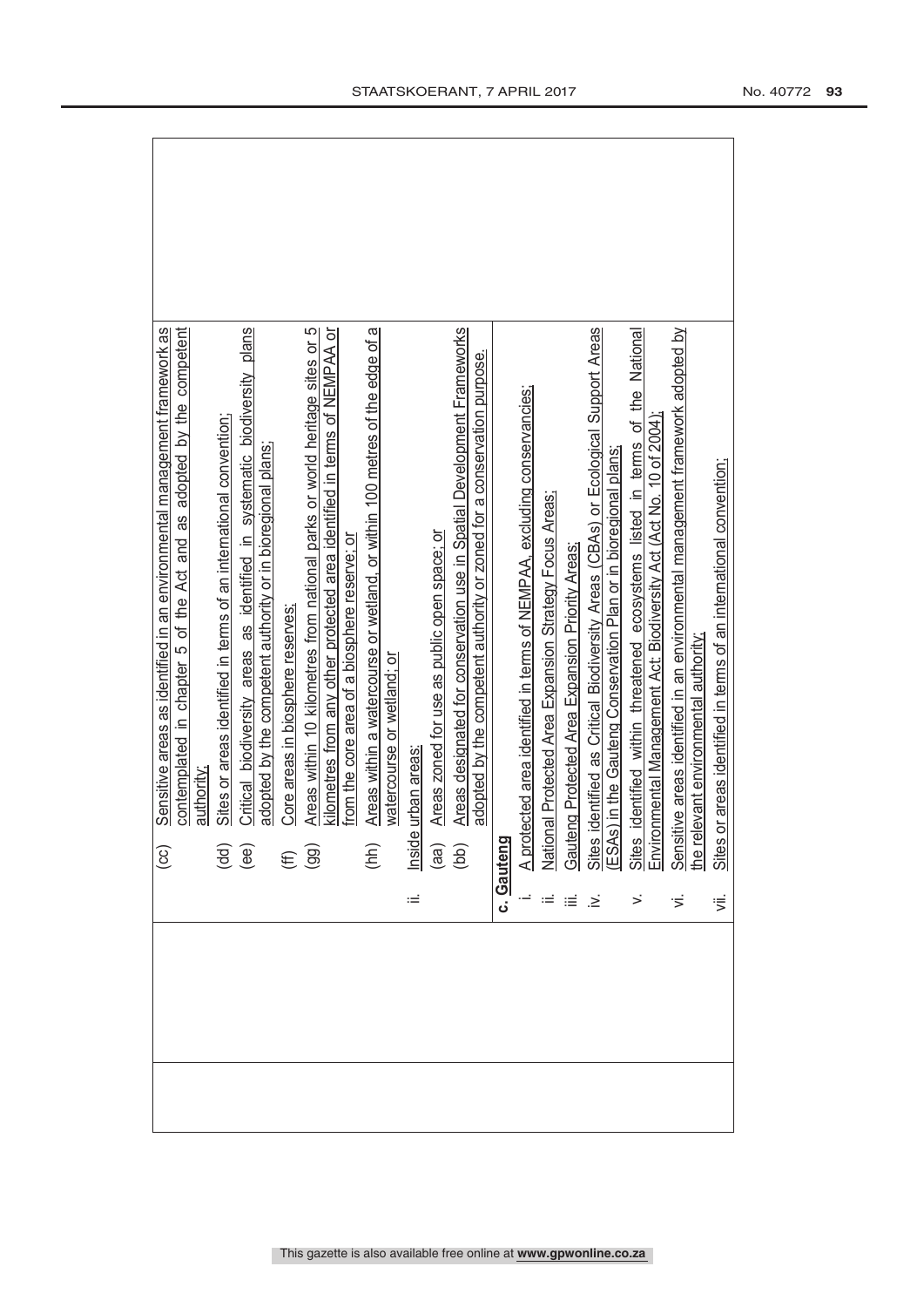|--|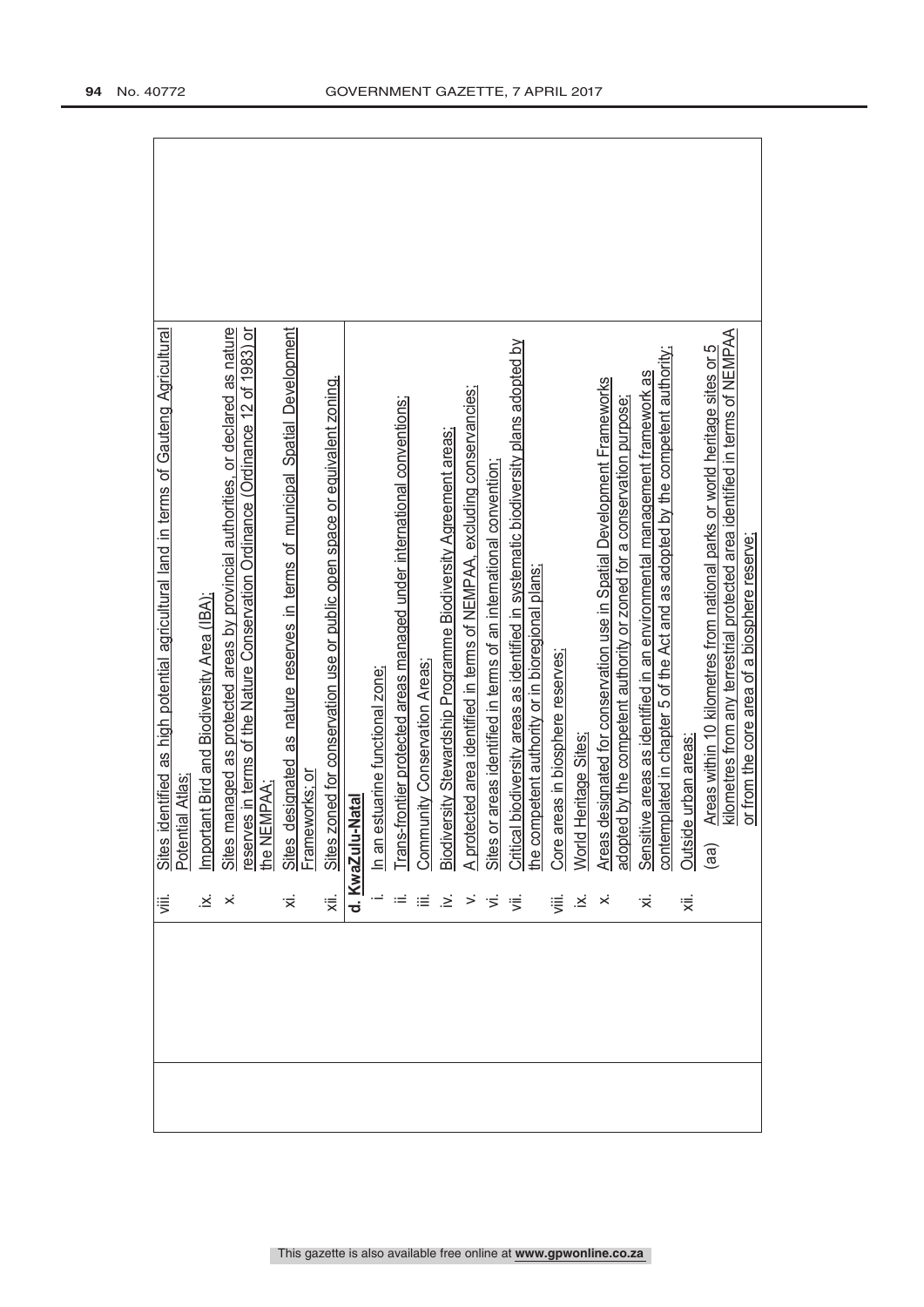|                                                                              | (bb)                                           | Areas seawards of the development setback line or within 1 kilometre from    |
|------------------------------------------------------------------------------|------------------------------------------------|------------------------------------------------------------------------------|
|                                                                              |                                                | the high-water mark of the sea if no such development setback line is        |
|                                                                              |                                                | determined; or                                                               |
|                                                                              | $\odot$                                        | Areas within a watercourse or wetland; or within 100 metres from the edge    |
|                                                                              |                                                | of a watercourse or wetland; or                                              |
| χiii.                                                                        |                                                | urban areas                                                                  |
|                                                                              |                                                | Areas zoned for use as public open space;                                    |
|                                                                              | lnside<br>(aa)<br>(bb)                         | Areas seawards of the development setback line or within 100m from the       |
|                                                                              |                                                | high-water mark of the sea if no such development setback line is            |
|                                                                              |                                                | determined: or                                                               |
|                                                                              | $\left($ CC $\right)$                          | Areas within 500 metres from terrestrial protected areas identified in terms |
|                                                                              |                                                | of NEMPAA.                                                                   |
|                                                                              |                                                |                                                                              |
|                                                                              |                                                | e urban areas:                                                               |
|                                                                              |                                                | A protected area identified in terms of NEMPAA, excluding conservancies;     |
| <b>e. <u>Limpopo</u></b><br><b>i.</b> <u>Outside</u><br>(aa)<br>(aa)<br>(cc) |                                                | National Protected Area Expansion Strategy Focus areas;                      |
|                                                                              |                                                | Sensitive areas as identified in an environmental management framework as    |
|                                                                              |                                                | contemplated in chapter 5 of the Act and as adopted by the competent         |
|                                                                              |                                                | authority;                                                                   |
|                                                                              | $\begin{pmatrix} d & d \\ e & e \end{pmatrix}$ | Sites or areas identified in terms of an international convention;           |
|                                                                              |                                                | Critical biodiversity areas as identified in systematic biodiversity plans   |
|                                                                              |                                                | adopted by the competent authority or in bioregional plans;                  |
|                                                                              | $\widehat{f}(\widehat{f})$                     | Core areas in biosphere reserves;                                            |
|                                                                              |                                                | Areas within 10 kilometres from national parks or world heritage sites or 5  |
|                                                                              |                                                | kilometres from any other protected area identified in terms of NEMPAA or    |
|                                                                              |                                                | from the core area of a biosphere reserve; or                                |
|                                                                              | (hh)                                           | ā<br>Areas within a watercourse; or within 100 metres from the edge of       |
|                                                                              |                                                | watercourse; or                                                              |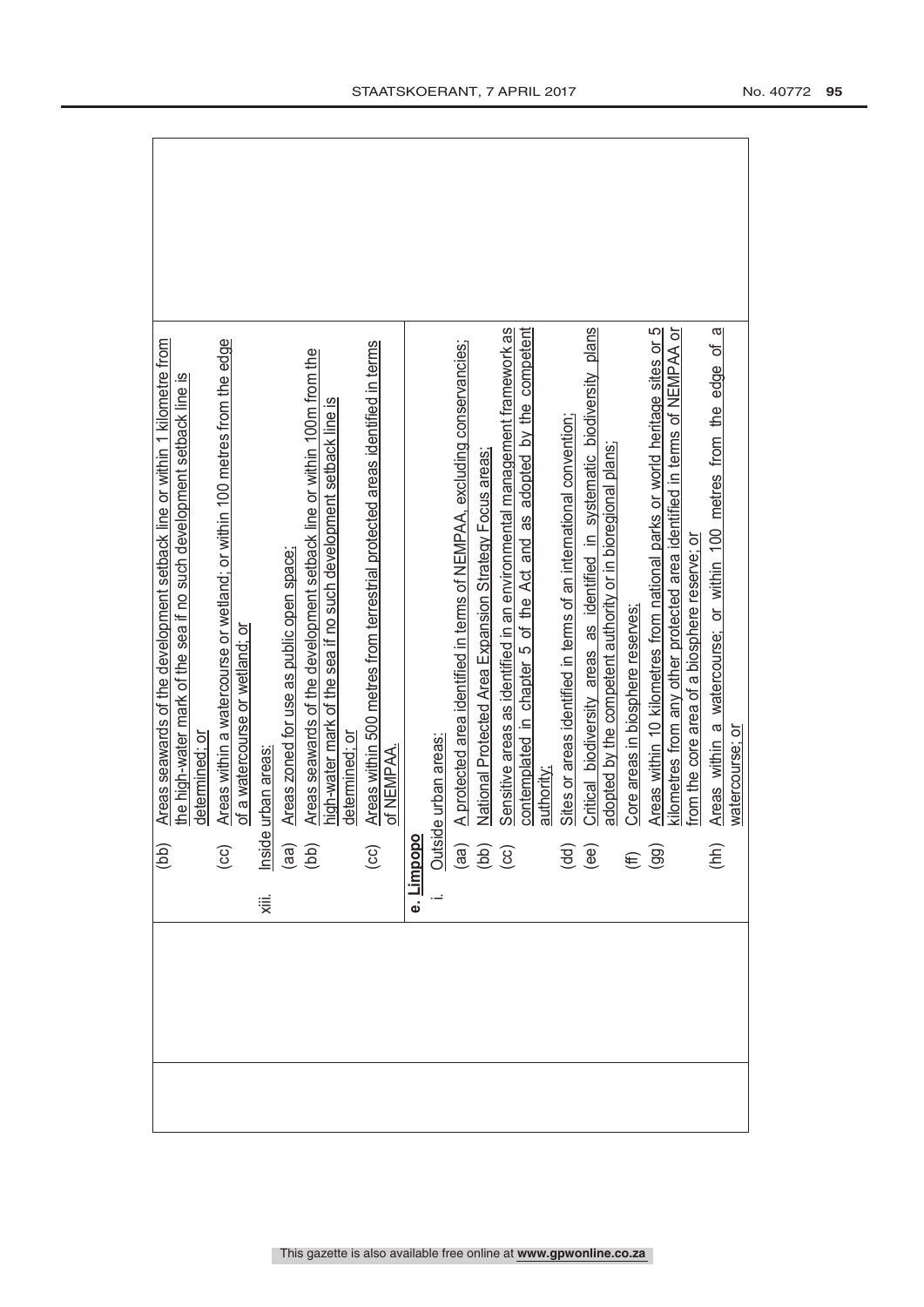| urban areas<br>Inside                                                                                                                              |
|----------------------------------------------------------------------------------------------------------------------------------------------------|
| Areas zoned for use as public open space; or<br>$\begin{pmatrix} 1 & 0 \\ 0 & 0 \end{pmatrix}$                                                     |
| Areas designated for conservation use in Spatial Development Frameworks                                                                            |
| adopted by the competent authority or zoned for a conservation purpose.                                                                            |
| nga<br>f. Mpumalaı                                                                                                                                 |
| e urban areas:<br>Outsid                                                                                                                           |
| A protected area identified in terms of NEMPAA, excluding conservancies;                                                                           |
| National Protected Area Expansion Strategy Focus areas;<br>$\begin{array}{c} \n\text{(a)} \\ \n\text{(b)} \\ \n\text{(c)} \n\end{array}$           |
| Sensitive areas as identified in an environmental management framework as                                                                          |
| contemplated in chapter 5 of the Act and as adopted by the competent<br>authority:                                                                 |
| Sites or areas identified in terms of an international convention;                                                                                 |
| Critical biodiversity areas as identified in systematic biodiversity plans<br>$\begin{pmatrix} d & d \\ e & e \end{pmatrix}$                       |
| adopted by the competent authority or in bioregional plans;                                                                                        |
| Core areas in biosphere reserves;                                                                                                                  |
| Areas within 10 kilometres from national parks or world heritage sites or 5<br>$(E \n99)$                                                          |
| kilometres from any other protected area identified in terms of NEMPAA or<br>from the core area of a biosphere reserve, where such areas comprise  |
| indigenous vegetation; or                                                                                                                          |
| Areas within a watercourse or wetland, or within 100 metres of a watercourse<br>(hh)                                                               |
| or wetland; or                                                                                                                                     |
| urban areas<br>Inside<br>Ξ                                                                                                                         |
| Areas zoned for use as public open space; or<br>$\begin{pmatrix} a & b \\ c & d \end{pmatrix}$                                                     |
| Areas designated for conservation use in Spatial Development Frameworks<br>adopted by the competent authority or zoned for a conservation purpose. |
| Cape<br>g. Northern                                                                                                                                |
| In an estuary;                                                                                                                                     |
| Outside urban areas:                                                                                                                               |
|                                                                                                                                                    |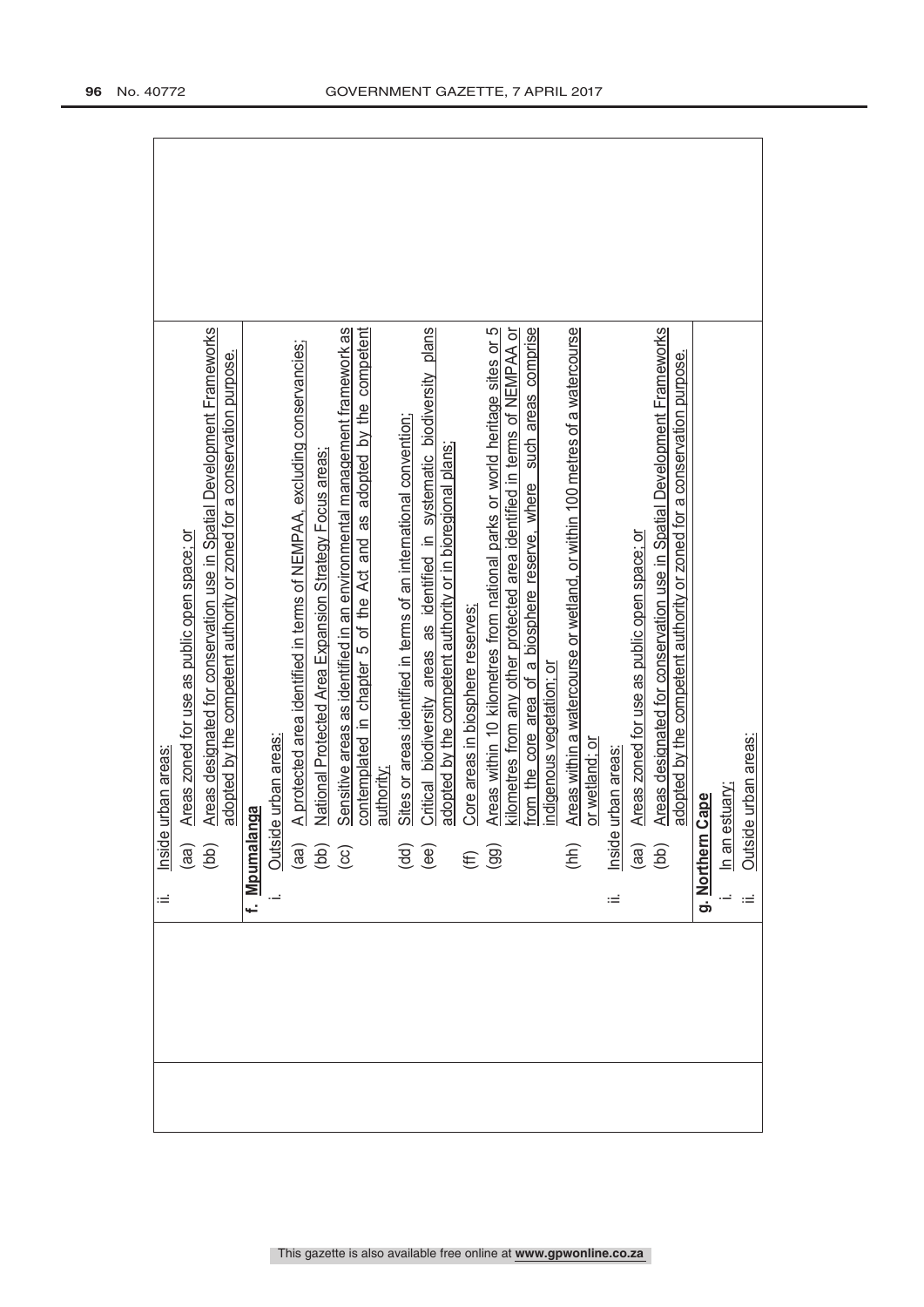|                                                            | A protected area identified in terms of NEMPAA, excluding conservancies;                                              |
|------------------------------------------------------------|-----------------------------------------------------------------------------------------------------------------------|
| Gaj<br>Gaj<br>Gaj                                          | National Protected Area Expansion Strategy Focus areas;                                                               |
|                                                            | Sensitive areas as identified in an environmental management framework as                                             |
|                                                            | contemplated in chapter 5 of the Act and as adopted by the competent                                                  |
|                                                            | authority.                                                                                                            |
| $\begin{pmatrix} 1 \\ 0 \\ 0 \\ 0 \end{pmatrix}$           | Sites or areas identified in terms of an international convention;                                                    |
|                                                            | Critical biodiversity areas as identified in systematic biodiversity plans                                            |
|                                                            | adopted by the competent authority or in bioregional plans;                                                           |
| $(E \n99)$                                                 | Core areas in biosphere reserves:                                                                                     |
|                                                            | 5<br>Areas within 10 kilometres from national parks or world heritage sites or                                        |
|                                                            | kilometres from any other protected area identified in terms of NEMPAA or                                             |
|                                                            | from the core area of a biosphere reserve                                                                             |
|                                                            | Areas seawards of the development setback line or within 1 kilometre from<br>(hh)                                     |
|                                                            | the high-water mark of the sea if no such development setback line is<br>determined; or                               |
|                                                            |                                                                                                                       |
| $\widehat{\equiv}$                                         | Areas within a watercourse or wetland; or within 100 metres from the edge of                                          |
|                                                            | a watercourse or wetland; or                                                                                          |
| iΞ                                                         | urban areas<br>Inside                                                                                                 |
| $\begin{array}{c} \text{(ge)}\\ \text{(left)} \end{array}$ | Areas zoned for use as public open space; or                                                                          |
|                                                            | Areas designated for conservation use in Spatial Development Frameworks                                               |
|                                                            | adopted by the competent authority or zoned for a conservation purpose.                                               |
| h. North We                                                | ā                                                                                                                     |
|                                                            | World Heritage Sites; core of biosphere reserve; or sites or areas identified in terms                                |
|                                                            | international convention<br>of an i                                                                                   |
|                                                            | A protected area including municipal or provincial nature reserves as contemplated<br>by NEMPAA or other legislation: |
|                                                            |                                                                                                                       |
| ≝                                                          | All Heritage Sites proclaimed in terms of National Heritage Resources Act, 1999 (Act<br>No. 25 of 1999)               |
|                                                            |                                                                                                                       |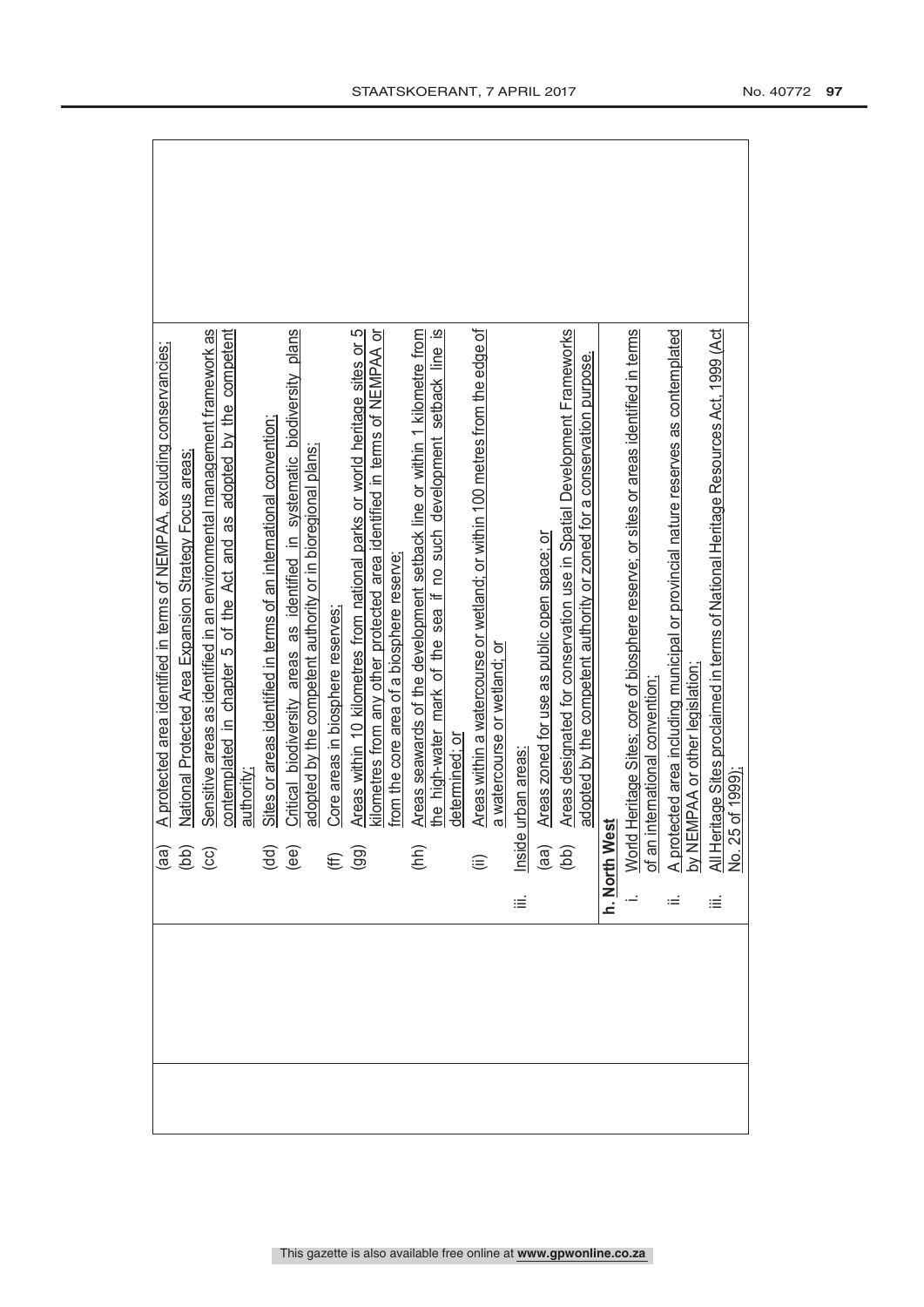|    |                                          | $\geq$       | Critical biodiversity areas as identified in systematic biodiversity plans adopted by                                                                           |
|----|------------------------------------------|--------------|-----------------------------------------------------------------------------------------------------------------------------------------------------------------|
|    |                                          |              | the competent authority;                                                                                                                                        |
|    |                                          | $\mathbf{r}$ | Sensitive areas as identified in an environmental management framework as<br>contemplated in chapter 5 of the Act and as adopted by the competent authority; or |
|    |                                          | ιÌ.          | Areas within a watercourse or wetland, or within 100 metres from the edge of a                                                                                  |
|    |                                          |              | watercourse or wetland.                                                                                                                                         |
|    |                                          | i. Western   | Cape                                                                                                                                                            |
|    |                                          |              | Inside a protected area identified in terms of NEMPAA;                                                                                                          |
|    |                                          | Ξ            | Outside urban areas;                                                                                                                                            |
|    |                                          |              | Critical biodiversity areas as identified in systematic biodiversity plans adopted<br>(aab)                                                                     |
|    |                                          |              | by the competent authority or in bioregional plans; or                                                                                                          |
|    |                                          |              | Within 5km from national parks, world heritage sites, areas identified in terms<br>(bb)                                                                         |
|    |                                          |              | of NEMPAA or from the core area of a biosphere reserve; -                                                                                                       |
|    |                                          |              |                                                                                                                                                                 |
|    |                                          |              | excluding the conversion of existing buildings where the development footprint will<br>not be increased.                                                        |
| ŕ. | The development                          | a. Eastern   | Cape                                                                                                                                                            |
|    |                                          |              |                                                                                                                                                                 |
|    | of aircraft landing                      |              | de urban areas:<br>Outsic                                                                                                                                       |
|    | strips and runways<br>1,4 kilometres and |              | A protected area identified in terms of NEMPAA, excluding conservancies;                                                                                        |
|    | shorter.                                 |              | National Protected Area Expansion Strategy Focus areas;                                                                                                         |
|    |                                          |              | World Heritage Sites                                                                                                                                            |
|    |                                          |              | Sensitive areas as identified in an environmental management framework as<br>(dd)                                                                               |
|    |                                          |              | contemplated in chapter 5 of the Act and as adopted by the competent                                                                                            |
|    |                                          |              | authority:                                                                                                                                                      |
|    |                                          |              | Sites or areas identified in terms of an international convention<br>(ee)                                                                                       |
|    |                                          |              | Critical biodiversity areas as identified in systematic biodiversity plans<br>$\widehat{\mathfrak{m}}$                                                          |
|    |                                          |              | adopted by the competent authority or in bioregional plans;                                                                                                     |
|    |                                          |              | Core areas in biosphere reserves;<br>(99)                                                                                                                       |
|    |                                          |              |                                                                                                                                                                 |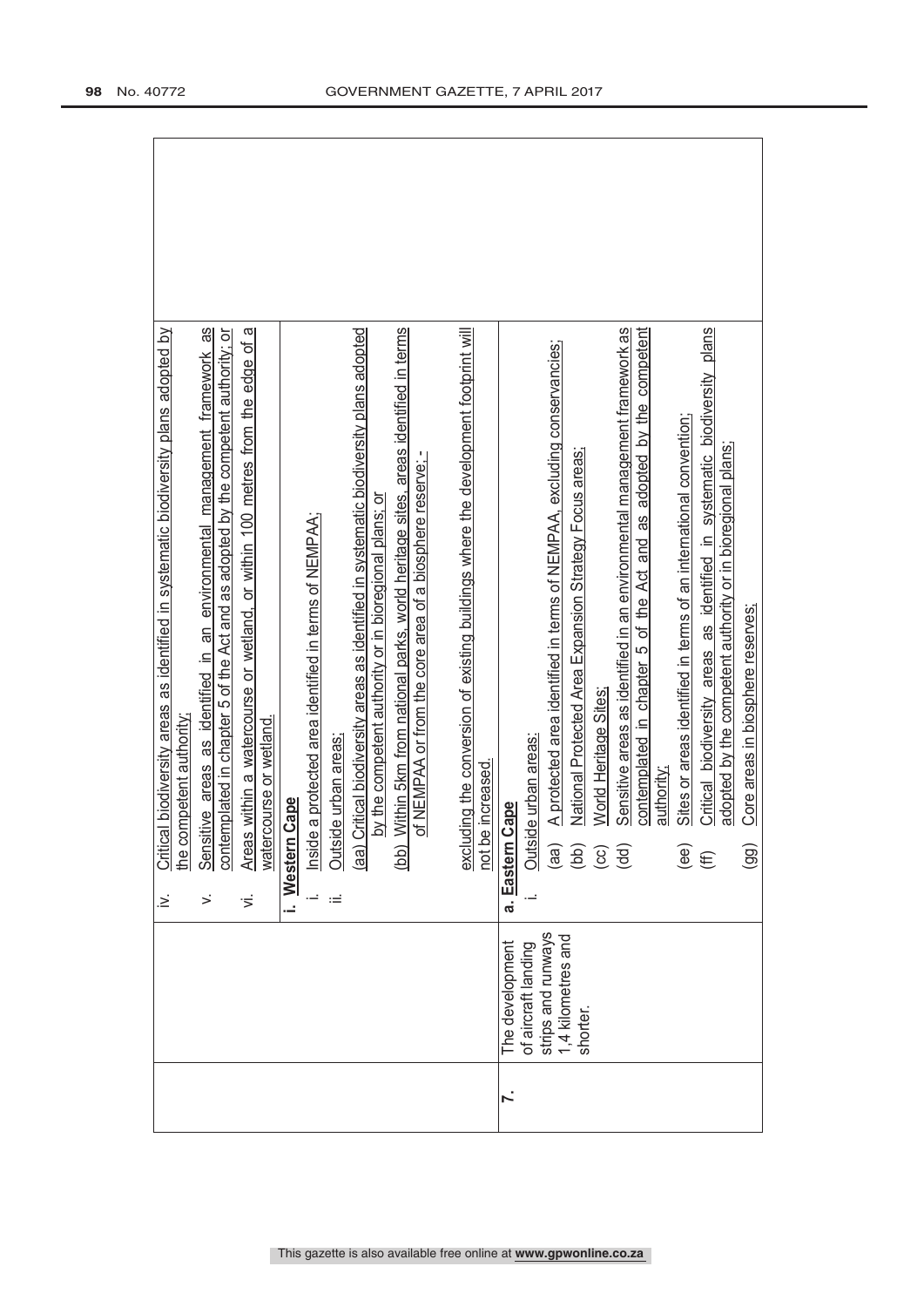| (hh)                                       | ഥ<br>Areas within 10 kilometres from national parks or world heritage sites or                                                                                             |
|--------------------------------------------|----------------------------------------------------------------------------------------------------------------------------------------------------------------------------|
|                                            | kilometres from any other protected area identified in terms of NEMPAA or                                                                                                  |
|                                            | from the core of a biosphere reserve                                                                                                                                       |
| ⊜                                          | Areas seawards of the development setback line or within 1 kilometre from                                                                                                  |
|                                            | the high-water mark of the sea if no such development setback line is                                                                                                      |
|                                            | determined:                                                                                                                                                                |
|                                            | Areas on the watercourse side of the development setback line or within 100                                                                                                |
|                                            | metres from the edge of a watercourse where no such setback line has been                                                                                                  |
|                                            | determined                                                                                                                                                                 |
| (K)                                        | An estuarine functional zone, excluding areas falling behind the development                                                                                               |
|                                            | setback line; o                                                                                                                                                            |
|                                            | A watercourse; or                                                                                                                                                          |
| (ll)<br><u>Inside</u><br>(aa)<br>(bb)<br>Ξ | urban areas                                                                                                                                                                |
|                                            | Areas zoned for use as public open space; or                                                                                                                               |
|                                            | Areas designated for conservation use in Spatial Development Frameworks                                                                                                    |
|                                            | adopted by the competent authority or zoned for a conservation purpose.                                                                                                    |
|                                            |                                                                                                                                                                            |
|                                            |                                                                                                                                                                            |
|                                            | A protected area identified in terms of NEMPAA, excluding conservancies;                                                                                                   |
|                                            | National Protected Area Expansion Strategy Focus areas:                                                                                                                    |
|                                            | World Heritage Sites<br><b>b.</b> Free State<br>i. Outside urban areas:<br>(aa) A protected areas:<br>(bb) National Protect<br>(cc) World Heritage<br>(dd) Sensitive areas |
|                                            | Sensitive areas as identified in an environmental management framework as                                                                                                  |
|                                            | adopted by the competent<br>contemplated in chapter 5 of the Act and as                                                                                                    |
|                                            | authority;                                                                                                                                                                 |
|                                            | Sites or areas identified in terms of an international convention;                                                                                                         |
| $\overset{\text{\tiny{(ee)}}}{\oplus}$     | Critical biodiversity areas as identified in systematic biodiversity plans                                                                                                 |
|                                            | adopted by the competent authority or in bioregional plans;                                                                                                                |
| (99)                                       | Core areas in biosphere reserves;                                                                                                                                          |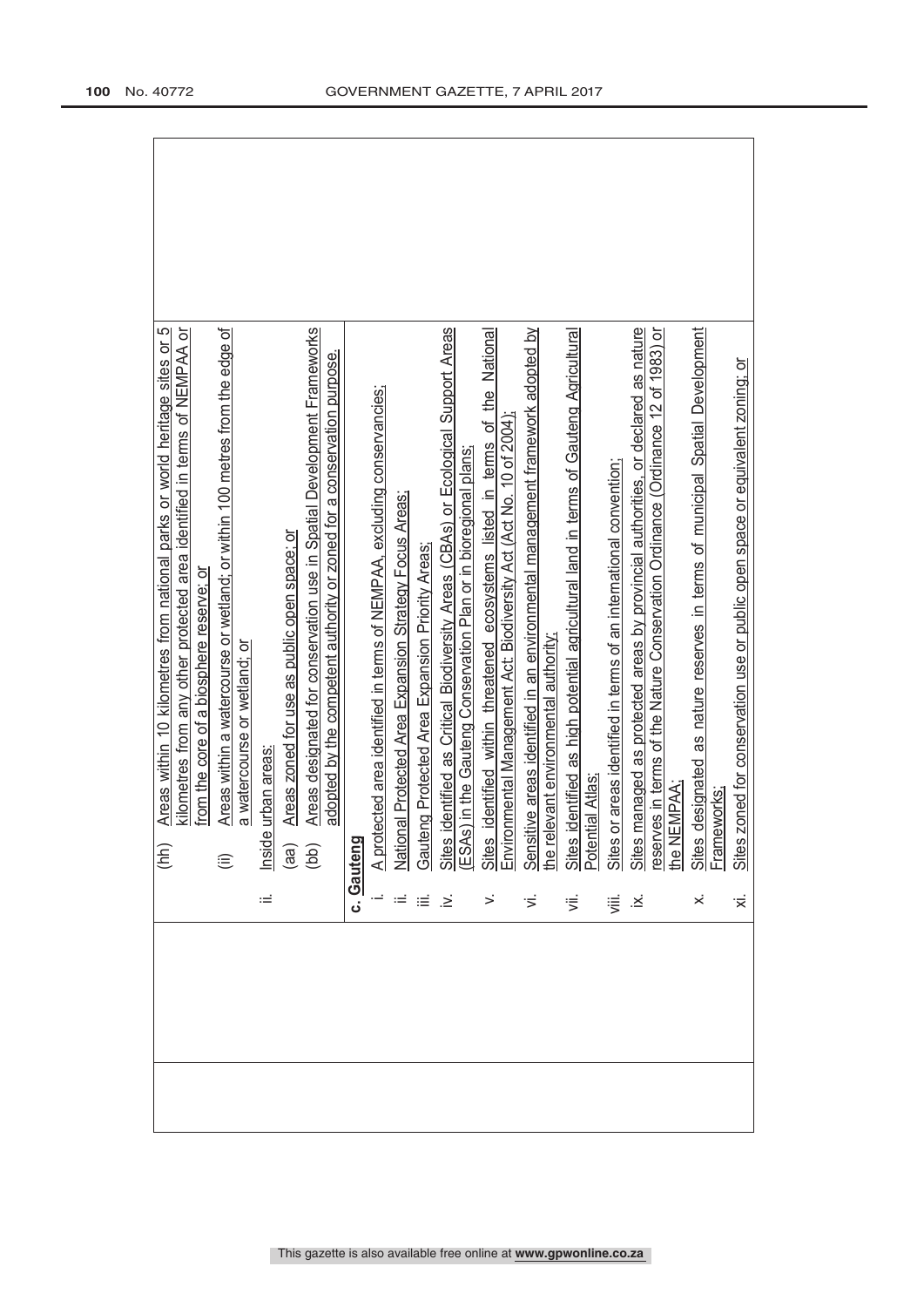| Important Bird and Biodiversity Areas (IBA) |                  |  |  |                                                                                                                                                                                                                                                                                                                                                                                                                                           | i. In <u>an estuarine functional zone:</u><br>ii. <u>Gommunity Conservation Areas:</u><br>ii. <u>Gordiversity Stewardship Programme Biodiversity Agreement areas:</u><br>A. A protected area identified in terms of an international convention;<br>ii. G |        |  |                |  |    |    | the high-water mark of the sea if no such development setback line is | Areas within a watercourse or wetland; or within 100 metres from the edge | of a watercourse or wetland; or |               | Areas zoned for use as public open space; or | Areas seawards of the development setback line or within 100m high-water | mark of the sea if no such development setback line is determined. |
|---------------------------------------------|------------------|--|--|-------------------------------------------------------------------------------------------------------------------------------------------------------------------------------------------------------------------------------------------------------------------------------------------------------------------------------------------------------------------------------------------------------------------------------------------|-----------------------------------------------------------------------------------------------------------------------------------------------------------------------------------------------------------------------------------------------------------|--------|--|----------------|--|----|----|-----------------------------------------------------------------------|---------------------------------------------------------------------------|---------------------------------|---------------|----------------------------------------------|--------------------------------------------------------------------------|--------------------------------------------------------------------|
|                                             | d. KwaZulu-Natal |  |  |                                                                                                                                                                                                                                                                                                                                                                                                                                           |                                                                                                                                                                                                                                                           |        |  |                |  |    |    | determined; or                                                        | (bb)                                                                      |                                 | e urban areas |                                              |                                                                          |                                                                    |
| ₩.                                          |                  |  |  | $\mathcal{A}^{\mathcal{A}}\mathcal{A}^{\mathcal{B}}\mathcal{B}^{\mathcal{C}}\mathcal{B}^{\mathcal{C}}\mathcal{B}^{\mathcal{C}}\mathcal{B}^{\mathcal{C}}\mathcal{B}^{\mathcal{C}}\mathcal{B}^{\mathcal{C}}\mathcal{B}^{\mathcal{C}}\mathcal{B}^{\mathcal{C}}\mathcal{B}^{\mathcal{C}}\mathcal{B}^{\mathcal{C}}\mathcal{B}^{\mathcal{C}}\mathcal{B}^{\mathcal{C}}\mathcal{B}^{\mathcal{C}}\mathcal{B}^{\mathcal{C}}\mathcal{B}^{\mathcal{C$ |                                                                                                                                                                                                                                                           | ' iiii |  | $\dot{\times}$ |  | ∵, | हं |                                                                       |                                                                           |                                 | ₩.            |                                              |                                                                          |                                                                    |
|                                             |                  |  |  |                                                                                                                                                                                                                                                                                                                                                                                                                                           |                                                                                                                                                                                                                                                           |        |  |                |  |    |    |                                                                       |                                                                           |                                 |               |                                              |                                                                          |                                                                    |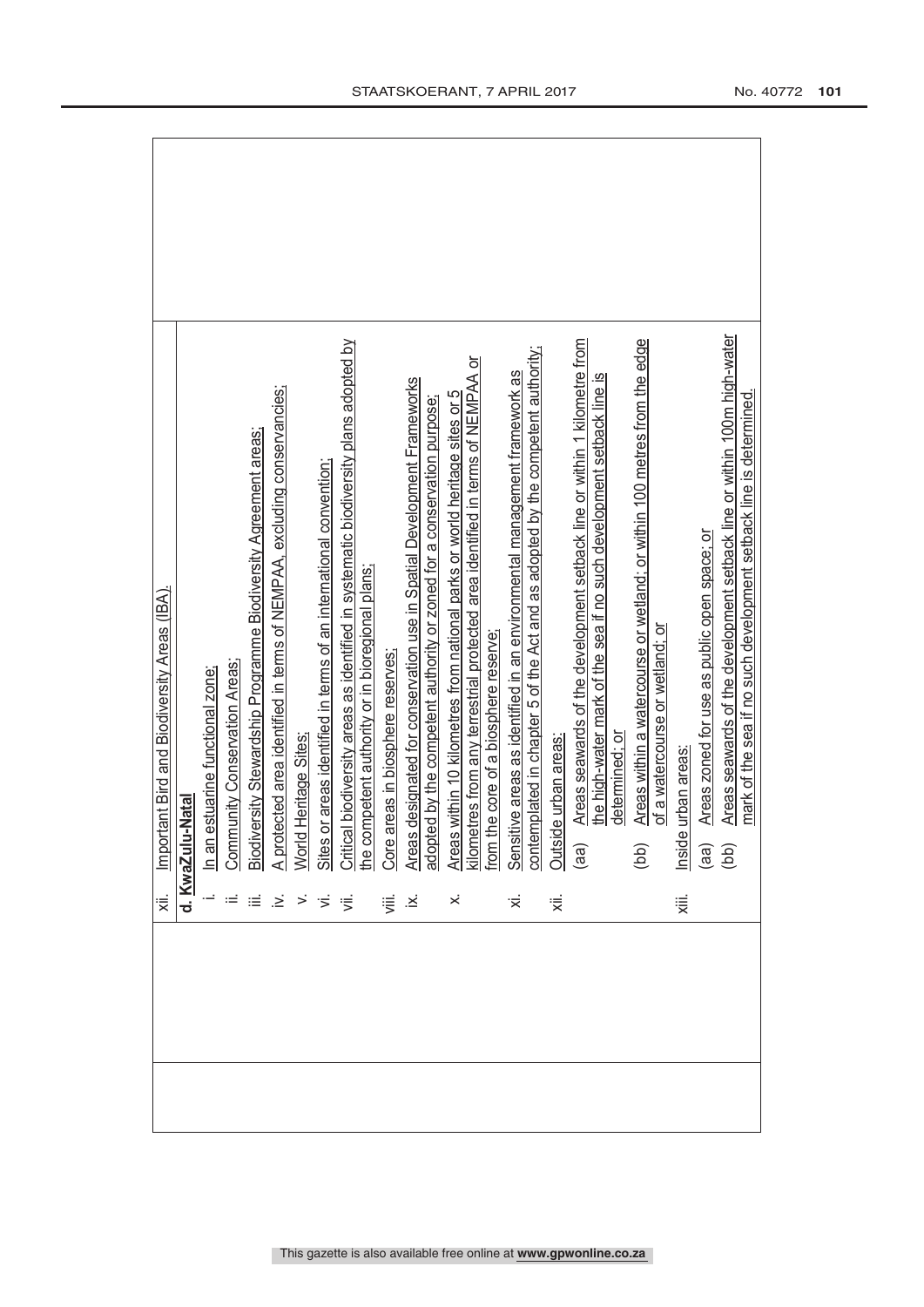| e. Limpopo                                                                                    |                                                                             |
|-----------------------------------------------------------------------------------------------|-----------------------------------------------------------------------------|
|                                                                                               | Outside urban areas:                                                        |
|                                                                                               | A protected area identified in terms of NEMPAA, excluding conservancies;    |
|                                                                                               | National Protected Area Expansion Strategy Focus areas;                     |
| $\begin{array}{c} \n\text{(a)} \\ \n\text{(b)} \\ \n\text{(c)} \\ \n\text{(d)} \n\end{array}$ | World Heritage Sites                                                        |
|                                                                                               | Sensitive areas as identified in an environmental management framework as   |
|                                                                                               | contemplated in chapter 5 of the Act and as adopted by the competent        |
|                                                                                               | authority:                                                                  |
|                                                                                               | Sites or areas identified in terms of an international convention;          |
| $\overset{\text{\tiny{(e)}}}{\mathfrak{E}}$                                                   | Critical biodiversity areas as identified in systematic biodiversity plans  |
|                                                                                               | adopted by the competent authority or in bioregional plans;                 |
| $\widehat{\mathcal{G}}(B)$                                                                    | Core areas in biosphere reserves;                                           |
|                                                                                               | Areas within 10 kilometres from national parks or world heritage sites or 5 |
|                                                                                               | kilometres from any other protected area identified in terms of NEMPAA or   |
|                                                                                               | from the core of a biosphere reserve; or                                    |
|                                                                                               | A watercourse; or within 100 metres from the edge of a watercourse; or      |
| (ii)<br>Inside<br>ωĖ                                                                          | urban areas                                                                 |
|                                                                                               | Areas zoned for use as public open space; or                                |
| $\begin{array}{c} \text{(as)}\\ \text{(b)} \end{array}$                                       | Areas designated for conservation use in Spatial Development Frameworks     |
|                                                                                               | adopted by the competent authority or zoned for a conservation purpose.     |
| f. Mpumalanga                                                                                 |                                                                             |
|                                                                                               | Outside urban areas:                                                        |
|                                                                                               | A protected area identified in terms of NEMPAA, excluding conservancies;    |
|                                                                                               | National Protected Area Expansion Strategy Focus areas;                     |
| $\begin{array}{c} \n\text{(a)} \\ \n\text{(b)} \\ \n\text{(c)} \\ \n\text{(d)} \n\end{array}$ | World Heritage Sites:                                                       |
|                                                                                               | Sensitive areas as identified in an environmental management framework as   |
|                                                                                               | contemplated in chapter 5 of the Act and as adopted by the competent        |
|                                                                                               | authority;                                                                  |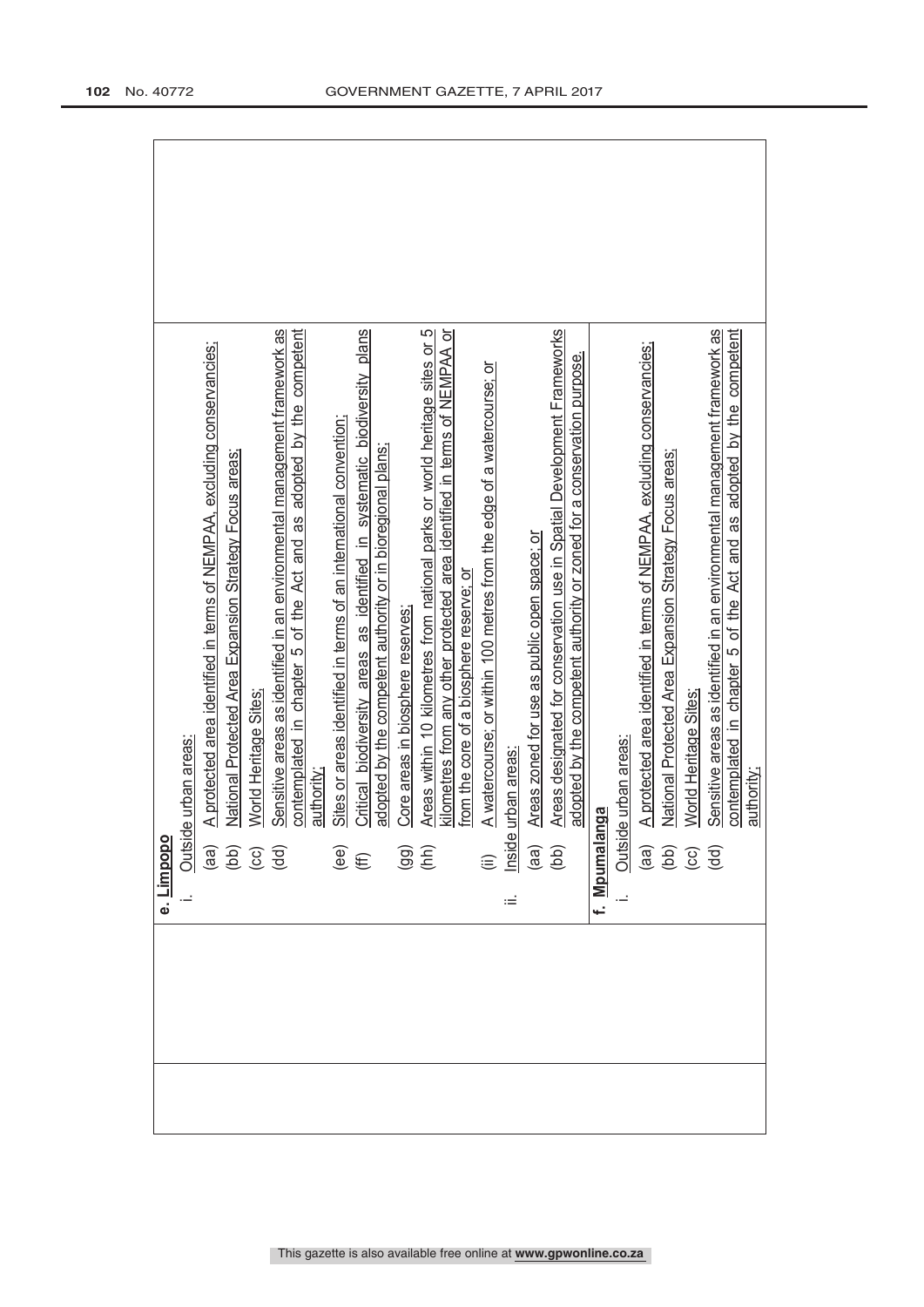| Sites or areas identified in terms of an international convention;                                                                                                                                                                    |
|---------------------------------------------------------------------------------------------------------------------------------------------------------------------------------------------------------------------------------------|
| Critical biodiversity areas as identified in systematic biodiversity plans<br>$\widehat{H}(\widehat{\mathsf{H}})$                                                                                                                     |
| adopted by the competent authority or in bioregional plans;                                                                                                                                                                           |
| Core areas in biosphere reserves;<br>$\widehat{99} \widehat{E}$                                                                                                                                                                       |
| Areas within 10 kilometres from national parks or world heritage sites or 5                                                                                                                                                           |
| kilometres from any other protected area identified in terms of NEMPAA or                                                                                                                                                             |
| from the core of a biosphere reserve, where such areas comprise indigenous                                                                                                                                                            |
| vegetation; or                                                                                                                                                                                                                        |
| A watercourse or wetland, or within 100 metres of a watercourse or wetland;<br>$\widehat{\equiv}$                                                                                                                                     |
| ៑                                                                                                                                                                                                                                     |
| urban areas<br>Inside<br>Ξ                                                                                                                                                                                                            |
| Areas zoned for use as public open space; or<br>$\begin{pmatrix} 1 & 0 \\ 0 & 0 \end{pmatrix}$                                                                                                                                        |
| Areas designated for conservation use in Spatial Development Frameworks                                                                                                                                                               |
| adopted by the competent authority or zoned for a conservation purpose.                                                                                                                                                               |
| g. Northern                                                                                                                                                                                                                           |
|                                                                                                                                                                                                                                       |
|                                                                                                                                                                                                                                       |
| le urban areas:                                                                                                                                                                                                                       |
| A protected area identified in terms of NEMPAA, excluding conservancies;                                                                                                                                                              |
| National Protected Area Expansion Strategy Focus areas;                                                                                                                                                                               |
| World Heritage Sites<br>$\frac{\text{them } \frac{1}{\text{them } \text{cm}}}{\text{Unan estuary:}}$ $\frac{\text{Outside under}}{\text{(aa)}} = \frac{\text{A per}}{\text{Mg}t}$ (bb) $\frac{\text{Na}t}{\text{Mg}t}$ (dd) (dd) (dd) |
| Sensitive areas as identified in an environmental management framework as                                                                                                                                                             |
| contemplated in chapter 5 of the Act and as adopted by the competent                                                                                                                                                                  |
| authority.                                                                                                                                                                                                                            |
| Sites or areas identified in terms of an international convention;                                                                                                                                                                    |
| Critical biodiversity areas as identified in systematic biodiversity plans<br>$\overset{\text{\tiny{(ee)}}}{\oplus}$                                                                                                                  |
| adopted by the competent authority or in bioregional plans;                                                                                                                                                                           |
| Core areas in biosphere reserves;<br>(99)                                                                                                                                                                                             |
|                                                                                                                                                                                                                                       |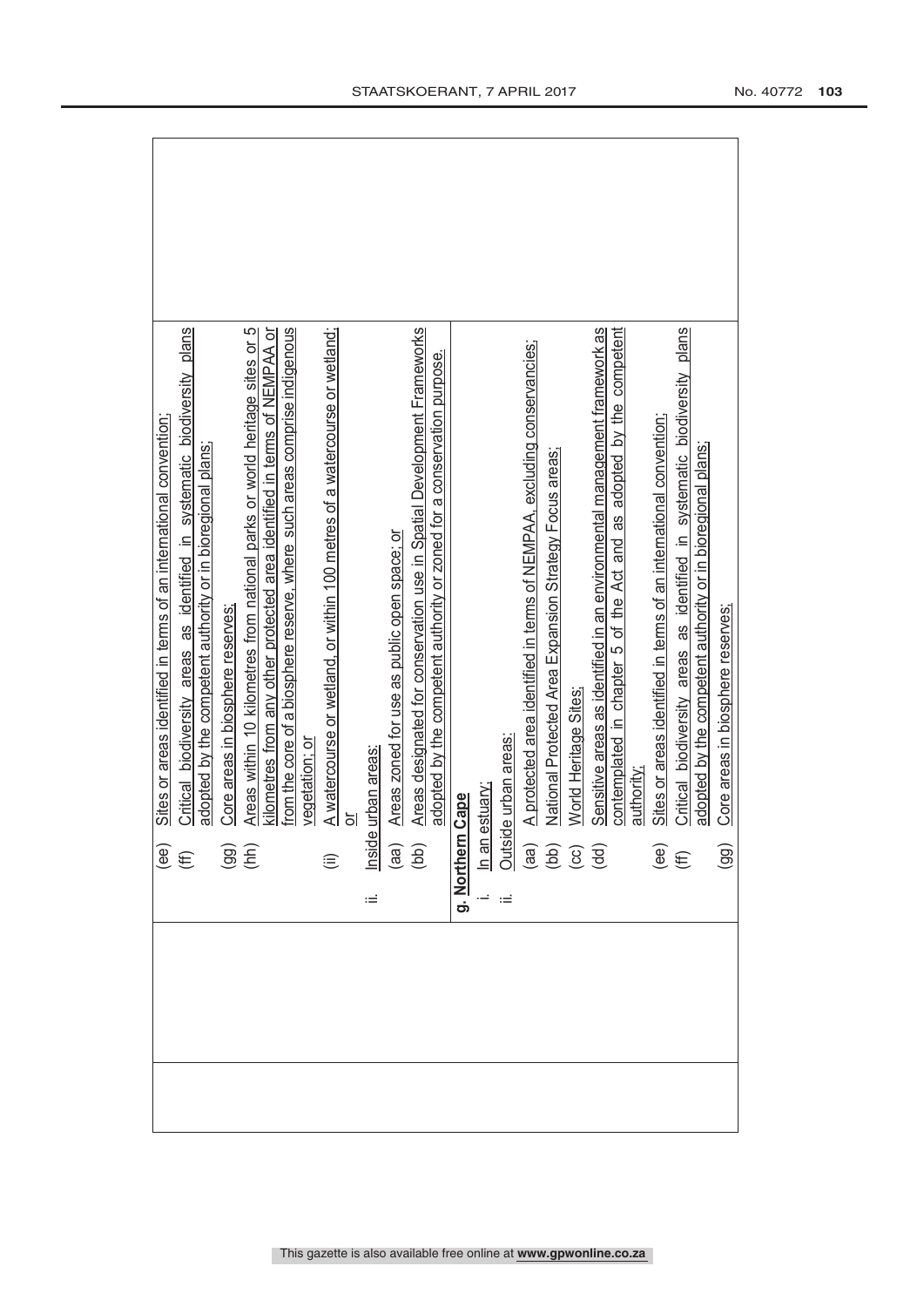| eas outside urban areas.<br>Cape<br>$\frac{\text{All}}{\text{all}}$ |                                |
|---------------------------------------------------------------------|--------------------------------|
|                                                                     |                                |
|                                                                     | Cape<br>a. Eastern<br>$\infty$ |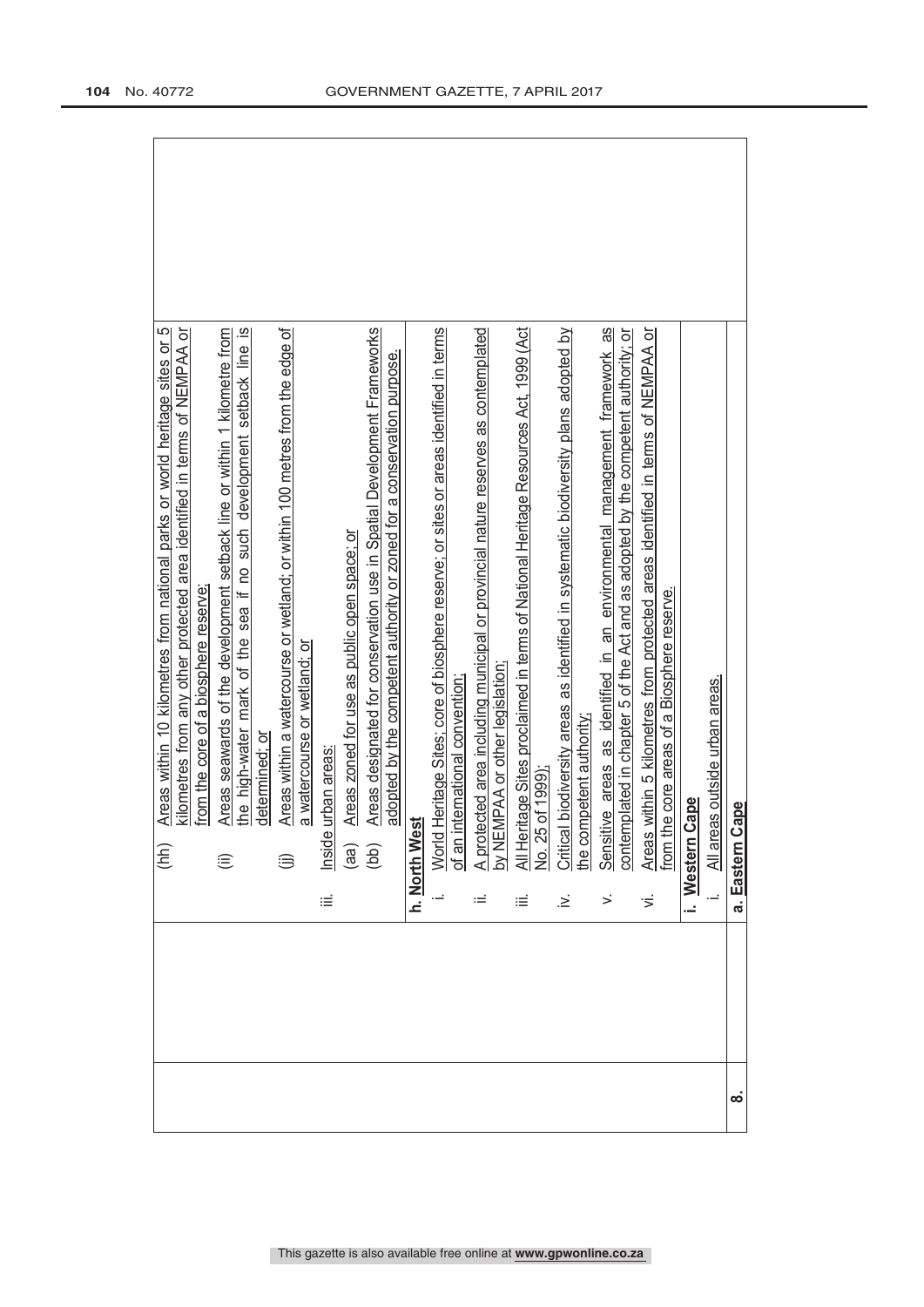| The development                        |    |                                                                                                                                                            |
|----------------------------------------|----|------------------------------------------------------------------------------------------------------------------------------------------------------------|
|                                        |    | All areas outside urban areas; or                                                                                                                          |
| and related                            |    | urban areas<br>Inside                                                                                                                                      |
| operation of above<br>ground cableways |    | Areas zoned for use as public open space;<br>(aa)                                                                                                          |
| and funiculars.                        |    | Areas designated for conservation use in Spatial Development Frameworks<br>adopted by the competent authority or zoned for a conservation purpose;<br>(bb) |
|                                        |    | Areas on the watercourse side of the development setback line or within 100<br>ල                                                                           |
|                                        |    | metres from the edge of a watercourse where no such setback line has been                                                                                  |
|                                        |    | determined:                                                                                                                                                |
|                                        |    | Areas seawards of the development setback line or within 1 kilometre from<br>(dd)                                                                          |
|                                        |    | the high-water mark of the sea if no such development setback line is<br>determined; oı                                                                    |
|                                        |    | Within a watercourse.<br>(ee)                                                                                                                              |
|                                        |    | b. Free Stat                                                                                                                                               |
|                                        |    | All areas outside urban areas; or                                                                                                                          |
|                                        | Ξ  | urban areas<br>Inside                                                                                                                                      |
|                                        |    | Areas zoned for use as public open space;<br>(aa)                                                                                                          |
|                                        |    | Areas designated for conservation use in Spatial Development Frameworks<br>(bb)                                                                            |
|                                        |    | adopted by the competent authority or zoned for a conservation purpose; or                                                                                 |
|                                        |    | Areas within a watercourse or wetland; or within 100 metres from the edge of<br>$\left($ cc)                                                               |
|                                        |    | a watercourse or wetland.                                                                                                                                  |
|                                        |    | c. Gauteng                                                                                                                                                 |
|                                        |    | A protected area identified in terms of NEMPAA, excluding conservancies;                                                                                   |
|                                        |    | identified as Critical Biodiversity Areas (CBAs) or Ecological Support Areas<br>ESAs) in the Gauteng Conservation Plan or in bioregional plans;<br>Sites   |
|                                        |    |                                                                                                                                                            |
|                                        | ≡  | identified within threatened ecosystems listed in terms of the National<br>Environmental Management Act: Biodiversity Act (Act No. 10 of 2004);<br>Sites   |
|                                        | ∹. | or areas identified in terms of an international convention;<br><b>Sites</b>                                                                               |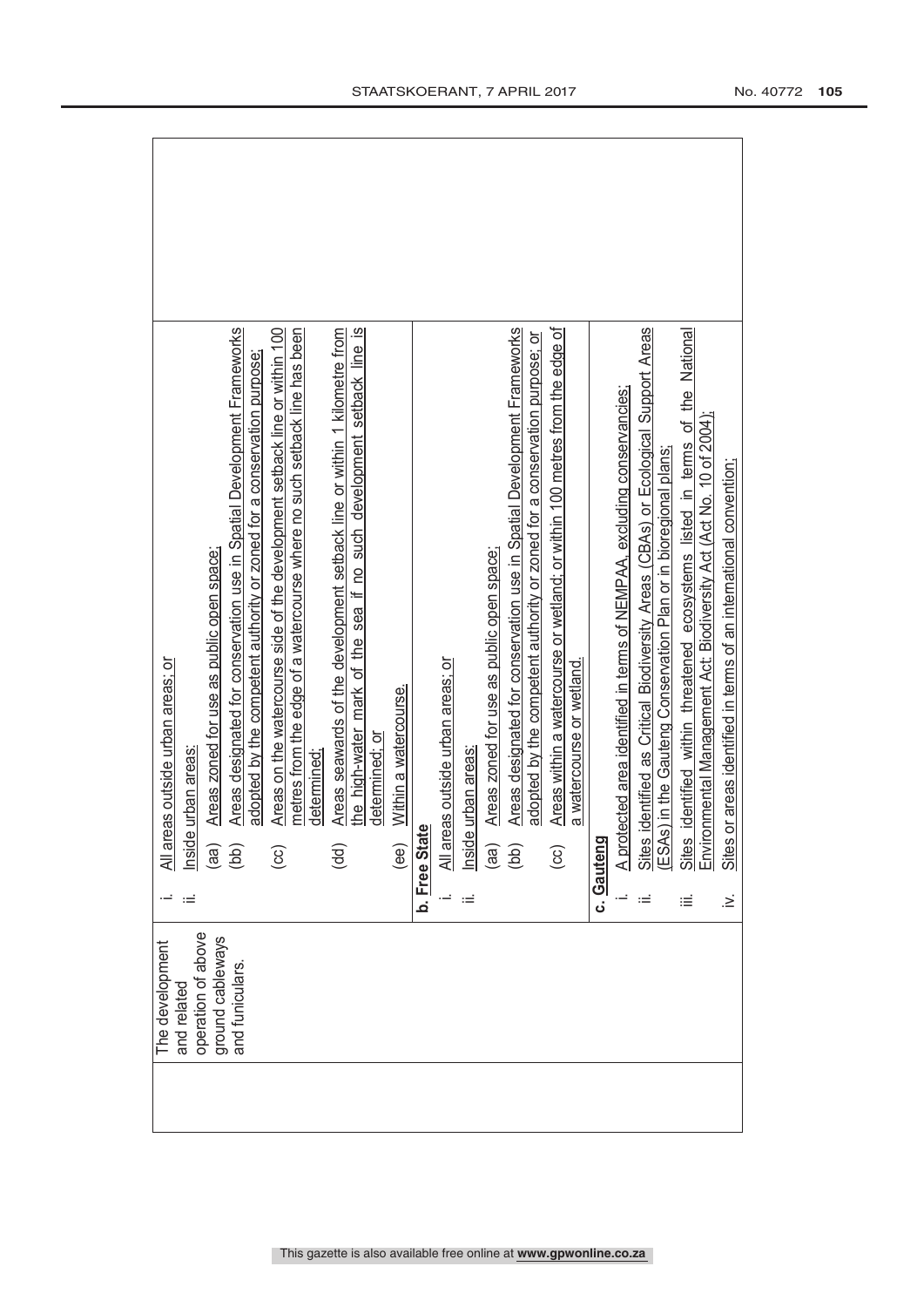|  |                          | Sites managed as protected areas by provincial authorities, or declared as nature<br>reserves in terms of the Nature Conservation Ordinance (Ordinance 12 of 1983) or<br>the NEMPAA;                                                                                                                                                                                                 |
|--|--------------------------|--------------------------------------------------------------------------------------------------------------------------------------------------------------------------------------------------------------------------------------------------------------------------------------------------------------------------------------------------------------------------------------|
|  |                          |                                                                                                                                                                                                                                                                                                                                                                                      |
|  |                          |                                                                                                                                                                                                                                                                                                                                                                                      |
|  |                          |                                                                                                                                                                                                                                                                                                                                                                                      |
|  |                          | vi. Sites designated as nature reserves in terms of municipal Spatial Development<br>Frameworks;<br>vii. Sites zoned for conservation use or public open space or equivalent zoning; or<br>wii. Important Bird and Biodiversity Areas (                                                                                                                                              |
|  |                          |                                                                                                                                                                                                                                                                                                                                                                                      |
|  |                          |                                                                                                                                                                                                                                                                                                                                                                                      |
|  |                          |                                                                                                                                                                                                                                                                                                                                                                                      |
|  |                          | In an estuarine functional zone;                                                                                                                                                                                                                                                                                                                                                     |
|  |                          | A protected area identified in terms of NEMPAA, excluding conservancies;                                                                                                                                                                                                                                                                                                             |
|  |                          | Critical biodiversity areas as identified in systematic biodiversity plans<br>adopted by the competent authority or in bioregional plans;<br>All areas outside urban areas; or<br>Inside urban areas:<br>(aa) In an estuarine functional zo<br>(bb) A protected area identified ir<br>(cc) Critical biodiversity areas as<br>adopted by the competent a<br>dopted by the competent a |
|  |                          | Sensitive areas as identified in an environmental management framework                                                                                                                                                                                                                                                                                                               |
|  |                          | as contemplated in chapter 5 of the Act and as adopted by the competent                                                                                                                                                                                                                                                                                                              |
|  |                          | authority                                                                                                                                                                                                                                                                                                                                                                            |
|  | $\overline{e}$           | Areas designated for conservation use in Spatial Development Frameworks<br>adopted by the competent authority or zoned for a conservation purpose;                                                                                                                                                                                                                                   |
|  |                          | Areas zoned for use as public open space;                                                                                                                                                                                                                                                                                                                                            |
|  | $\widehat{\mathfrak{g}}$ | Areas on the watercourse side of the development setback line or within                                                                                                                                                                                                                                                                                                              |
|  |                          | 100 metres from the edge of a watercourse where no such setback line has                                                                                                                                                                                                                                                                                                             |
|  |                          | been determined:                                                                                                                                                                                                                                                                                                                                                                     |
|  | $E \oplus$               | Areas within a watercourse or wetland;                                                                                                                                                                                                                                                                                                                                               |
|  |                          | Areas seawards of the development setback line or within 100 metres from                                                                                                                                                                                                                                                                                                             |
|  |                          | the high-water mark of the sea if no such development setback line is<br>determined; or                                                                                                                                                                                                                                                                                              |
|  |                          |                                                                                                                                                                                                                                                                                                                                                                                      |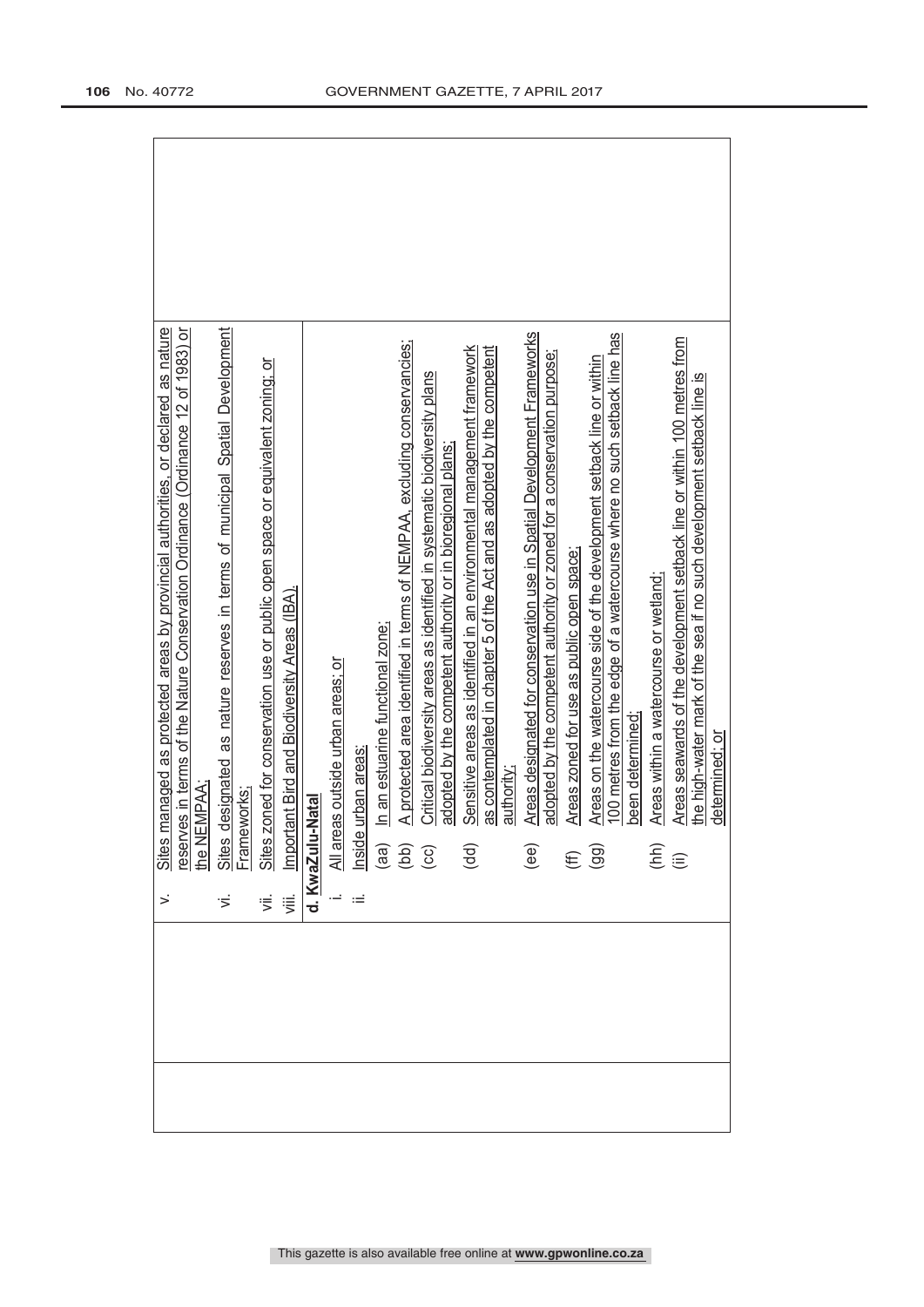|                                                                                                        |            |  |                                           |                                                                                                                                                                                                                                                                                         | ω                                                                                      |              |           |                              |               |                                           |                                                                                                                                                                                                                                                                                                                                   |                                                                                                |            |                  |                              |               |                                           |                                                                                                                              |                                                                        |                                                                                                                         |
|--------------------------------------------------------------------------------------------------------|------------|--|-------------------------------------------|-----------------------------------------------------------------------------------------------------------------------------------------------------------------------------------------------------------------------------------------------------------------------------------------|----------------------------------------------------------------------------------------|--------------|-----------|------------------------------|---------------|-------------------------------------------|-----------------------------------------------------------------------------------------------------------------------------------------------------------------------------------------------------------------------------------------------------------------------------------------------------------------------------------|------------------------------------------------------------------------------------------------|------------|------------------|------------------------------|---------------|-------------------------------------------|------------------------------------------------------------------------------------------------------------------------------|------------------------------------------------------------------------|-------------------------------------------------------------------------------------------------------------------------|
| Areas within 500 metres from terrestrial protected areas identified in terms<br>of NEMPAA.<br><b>S</b> |            |  | Areas zoned for use as public open space; | Areas designated for conservation use in Spatial Development Frameworks<br>adopted by the competent authority or zoned for a conservation purpose; or<br>All areas outside urban areas; or<br>Inside urban areas:<br>(aa) Areas zoned for use as pub<br>(bb) Areas designated for conse | edge of<br>Areas within a watercourse; or within 100 metres from the<br>$\overline{c}$ | watercourse. | anga      | reas outside urban areas; or | e urban areas | Areas zoned for use as public open space; | Areas designated for conservation use in Spatial Development Frameworks<br>adopted by the competent authority or zoned for a conservation purpose; or<br>$\frac{\overline{AB}}{\overline{AB}}\frac{\overline{AB}}{\overline{AB}}$ $\overline{AB}$ $\overline{AB}$ $\overline{AB}$ $\overline{AB}$ $\overline{AB}$ $\overline{AB}$ | Areas within a watercourse or wetland, or within 100 metres of a watercourse<br>$\overline{c}$ | or wetland | g. Northern Cape | reas outside urban areas: or | e urban areas | Areas zoned for use as public open space; | Areas designated for conservation use in Spatial Development Frameworks<br>$\frac{\text{All}}{\text{Insid}}$<br>(ad)<br>(bb) | adopted by the competent authority or zoned for a conservation purpose | Areas within a watercourse or wetland; or within 100 metres from the edge of<br>a watercourse or wetland; or<br>$\odot$ |
|                                                                                                        | e. Limpopo |  |                                           |                                                                                                                                                                                                                                                                                         |                                                                                        |              | f. Mpumal |                              |               |                                           |                                                                                                                                                                                                                                                                                                                                   |                                                                                                |            |                  |                              |               |                                           |                                                                                                                              |                                                                        |                                                                                                                         |
|                                                                                                        |            |  |                                           |                                                                                                                                                                                                                                                                                         |                                                                                        |              |           |                              |               |                                           |                                                                                                                                                                                                                                                                                                                                   |                                                                                                |            |                  |                              |               |                                           |                                                                                                                              |                                                                        |                                                                                                                         |

 $\blacksquare$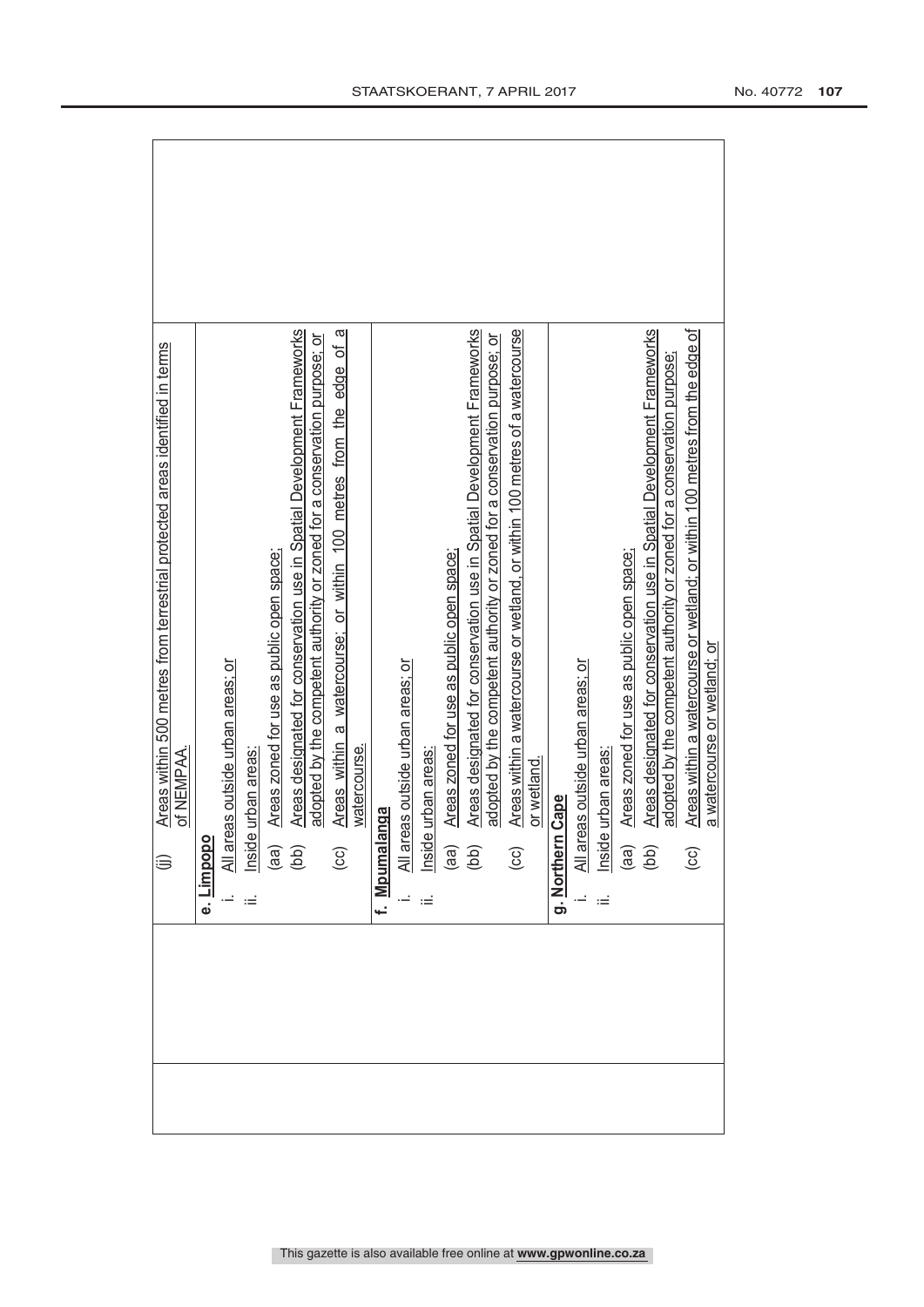|   |                 | $\overline{\omega}$<br>Areas seawards of the development setback line or within 1 kilometre from<br>line<br>sea if no such development setback<br>mark of the<br>the high-water<br>(dd) |
|---|-----------------|-----------------------------------------------------------------------------------------------------------------------------------------------------------------------------------------|
|   |                 | determined.                                                                                                                                                                             |
|   |                 | h. North West                                                                                                                                                                           |
|   |                 |                                                                                                                                                                                         |
|   |                 | Outside urban areas:<br>j,                                                                                                                                                              |
|   |                 | A protected area or within world heritage sites or 5 kilometres from any other<br>protected area identified in terms of NEMPAA<br>(aa)                                                  |
|   |                 | Core areas in biosphere reserves or 5 kilometres from the core areas of a<br>(bb)                                                                                                       |
|   |                 | biosphere reserve;                                                                                                                                                                      |
|   |                 | All Heritage Sites proclaimed in terms of National Heritage Resources Act,<br>1999 (Act No. 25 of 1999)<br>$\odot$                                                                      |
|   |                 | Sensitive areas as identified in an environmental management framework as                                                                                                               |
|   |                 | contemplated in chapter 5 of the Act and as adopted by the competent<br>(dd)                                                                                                            |
|   |                 | authority:                                                                                                                                                                              |
|   |                 | Sites or areas identified in terms of an international convention; or<br>$\widehat{\mathsf{e}}$ ee)                                                                                     |
|   |                 | Critical biodiversity areas as identified in systematic biodiversity plans<br>$\widehat{\mathbb{E}}$                                                                                    |
|   |                 | adopted by the competent authority or in bioregional plans;                                                                                                                             |
|   |                 | urban areas<br>Inside<br>Ξ                                                                                                                                                              |
|   |                 | Areas zoned for use as public open space; or<br>(aa)                                                                                                                                    |
|   |                 | Areas designated for conservation use in Spatial Development Frameworks<br>(bb)                                                                                                         |
|   |                 | adopted by the competent authority, or zoned for a conservation purpose; or                                                                                                             |
|   |                 | ω<br>Areas within a watercourse or wetland, or within 100 metres from the edge of<br>iΞ                                                                                                 |
|   |                 | watercourse or wetland.                                                                                                                                                                 |
|   |                 | Cape<br>i. Western                                                                                                                                                                      |
|   |                 | eas outside urban areas.<br>All are<br>Ļ,                                                                                                                                               |
| တ | The development | Cape<br>a. Eastern                                                                                                                                                                      |
|   | and related     | eas outside urban areas; or<br>All ar                                                                                                                                                   |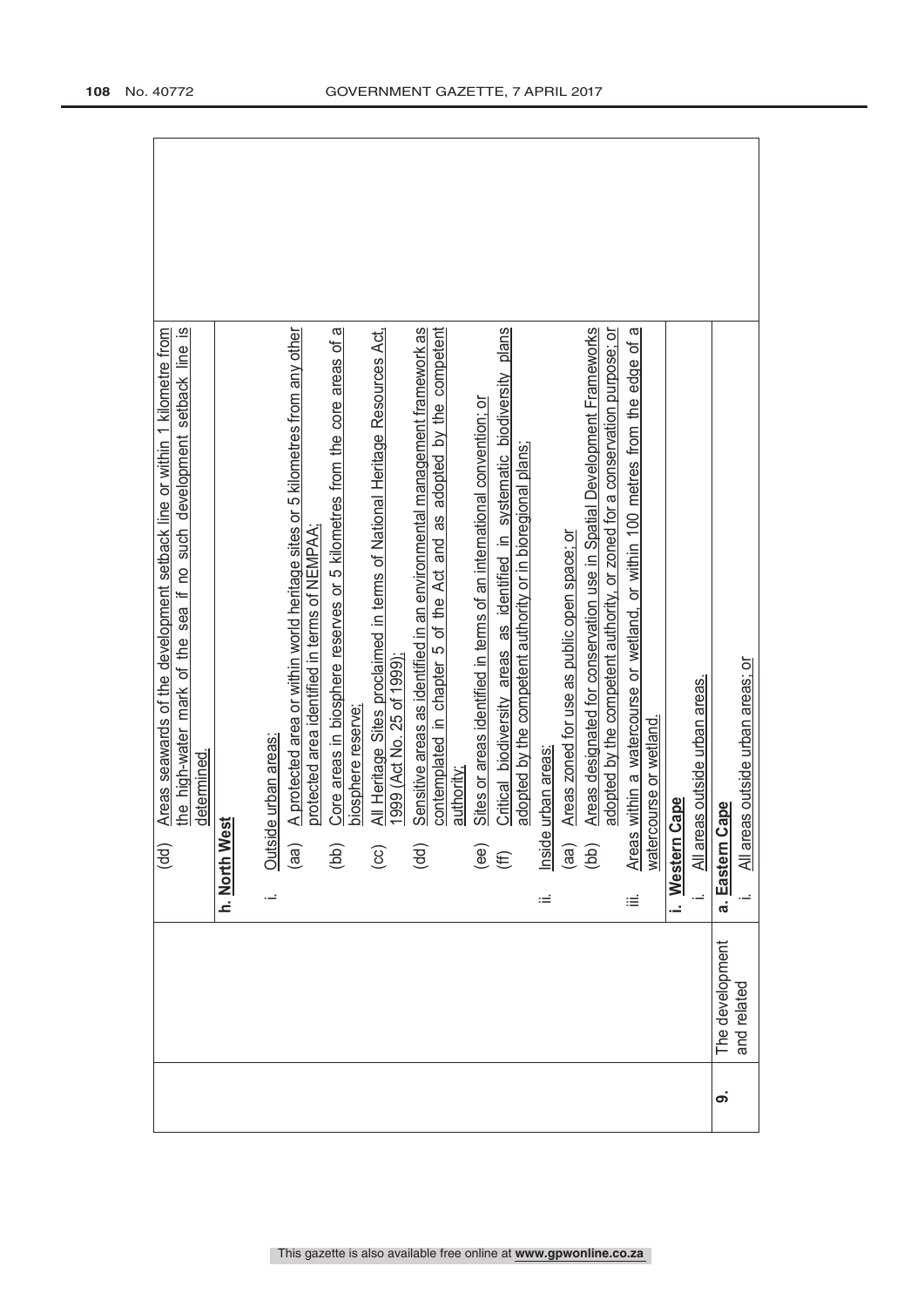| operation of zip-                 | Ξ     | urban areas:<br>Inside                                                                                                                                               |
|-----------------------------------|-------|----------------------------------------------------------------------------------------------------------------------------------------------------------------------|
| lines or foefie-                  |       | Areas zoned for use as public open space;<br>(aa)                                                                                                                    |
| slides exceeding<br>100 metres in |       | Areas designated for conservation use in Spatial Development Frameworks<br>adopted by the competent authority or zoned for a conservation purpose;<br>(bb)           |
| length.                           |       | Areas on the watercourse side of the development setback line or within 100<br>$\overline{c}$                                                                        |
|                                   |       | metres from the edge of a watercourse where no such setback line has been                                                                                            |
|                                   |       | determined                                                                                                                                                           |
|                                   |       | Areas seawards of the development setback line or within 1 kilometre from<br>the high-water mark of the sea if no such development setback line is<br>$\overline{6}$ |
|                                   |       | determined; or                                                                                                                                                       |
|                                   |       | Within a watercourse.<br>$\widehat{e}$                                                                                                                               |
|                                   |       | Φ<br>b. Free Stat                                                                                                                                                    |
|                                   |       | Areas within a watercourse or wetland; or within 100 metres from the edge of a                                                                                       |
|                                   |       | watercourse or wetland                                                                                                                                               |
|                                   |       | A protected area identified in terms of NEMPAA, excluding conservancies                                                                                              |
|                                   | ≔     | identified as Critical Biodiversity Areas (CBAs) or Ecological Support Areas<br><b>Sites</b>                                                                         |
|                                   |       | ESAs) in bioregional plans;                                                                                                                                          |
|                                   | ∹.    | Sites or areas identified in terms of an international convention;                                                                                                   |
|                                   | ➢     | Sites managed as protected areas by provincial authorities, or declared as nature                                                                                    |
|                                   |       | reserves in terms of the Nature Conservation Ordinance (Ordinance 12 of 1983) or                                                                                     |
|                                   |       | he NEMPAA;                                                                                                                                                           |
|                                   | ゙゙゚゙゙ | designated as nature reserves in terms of municipal Spatial Development<br>Sites                                                                                     |
|                                   |       | Frameworks;                                                                                                                                                          |
|                                   | 亏     | Sites zoned for conservation use or public open space or equivalent zoning; or                                                                                       |
|                                   | ΪÏ.   | tant Bird and Biodiversity Areas (IBA).<br>Import                                                                                                                    |
|                                   |       | c. Gauteng                                                                                                                                                           |
|                                   |       | A protected area identified in terms of NEMPAA, excluding conservancies;                                                                                             |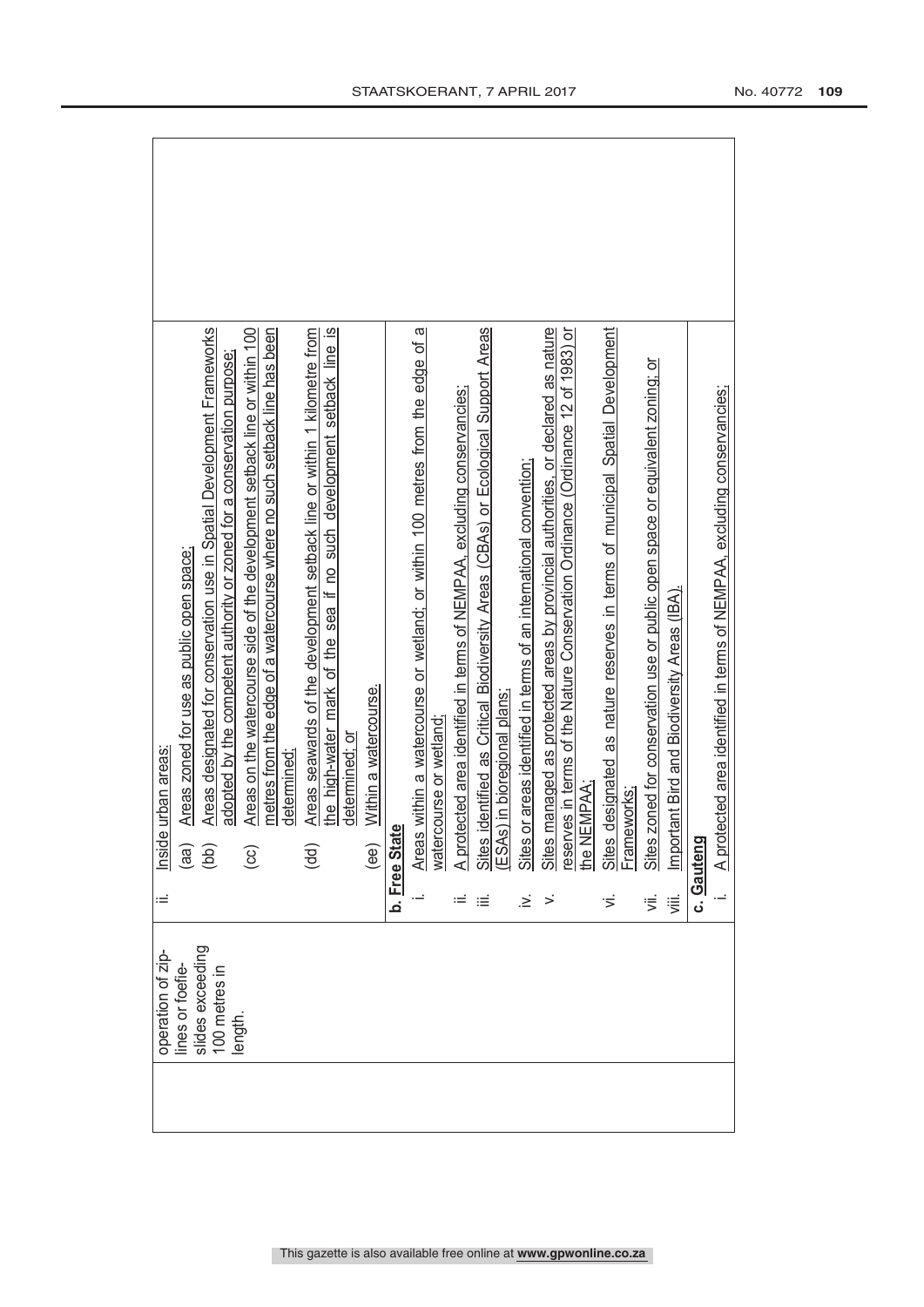|                     | identified as Critical Biodiversity Areas (CBAs) or Ecological Support Areas                                                                                                                                                                                                                                                                                                                    |
|---------------------|-------------------------------------------------------------------------------------------------------------------------------------------------------------------------------------------------------------------------------------------------------------------------------------------------------------------------------------------------------------------------------------------------|
|                     | Sites identified as Critical Biodiversity Areas (CBAs) or Ecologic<br>(ESAs) in the Gauteng Conservation Plan or in bioregional plans;                                                                                                                                                                                                                                                          |
|                     |                                                                                                                                                                                                                                                                                                                                                                                                 |
| $\dot{\geq}$        | Sites or areas identified in terms of an international convention;<br>Sites managed as protected areas by provincial authorities, or declared as nature<br>reserves in terms of the Nature Conservation Ordinance (Ordinance 12 of 1                                                                                                                                                            |
|                     |                                                                                                                                                                                                                                                                                                                                                                                                 |
|                     |                                                                                                                                                                                                                                                                                                                                                                                                 |
|                     |                                                                                                                                                                                                                                                                                                                                                                                                 |
| $\vec{z}$ $\vec{z}$ |                                                                                                                                                                                                                                                                                                                                                                                                 |
|                     | Sites designated as nature reserves in terms of municipal Spatial Development<br>Frameworks:<br>Sites zoned for conservation use or public open space or equivalent zoning; or<br>Important Bird and Biodiversity Areas (IBA).                                                                                                                                                                  |
|                     | d. KwaZulu-Natal                                                                                                                                                                                                                                                                                                                                                                                |
|                     |                                                                                                                                                                                                                                                                                                                                                                                                 |
|                     |                                                                                                                                                                                                                                                                                                                                                                                                 |
|                     |                                                                                                                                                                                                                                                                                                                                                                                                 |
|                     |                                                                                                                                                                                                                                                                                                                                                                                                 |
|                     |                                                                                                                                                                                                                                                                                                                                                                                                 |
|                     |                                                                                                                                                                                                                                                                                                                                                                                                 |
|                     | Sensitive areas as identified in an environmental management framework as<br>All areas outside urban areas; or<br>Inside urban areas:<br>(aa) A protected area identified in terms of NEMPAA, excluding conservancies;<br>(bb) In an estuarine functional zone;<br>(cc) Critical biodiversity areas as identified in sy<br>contemplated in chapter 5 of the Act and as adopted by the competent |
|                     | authority;                                                                                                                                                                                                                                                                                                                                                                                      |
|                     | Areas designated for conservation use in Spatial Development Frameworks<br>(ee)                                                                                                                                                                                                                                                                                                                 |
|                     | adopted by the competent authority or zoned for a conservation purpose;                                                                                                                                                                                                                                                                                                                         |
|                     | Areas zoned for use as public open space;<br>$(E \n99)$                                                                                                                                                                                                                                                                                                                                         |
|                     | Areas on the watercourse side of the development setback line or within 100                                                                                                                                                                                                                                                                                                                     |
|                     | metres from the edge of a watercourse where no such setback line has been                                                                                                                                                                                                                                                                                                                       |
|                     | determined:                                                                                                                                                                                                                                                                                                                                                                                     |
|                     | Areas within a watercourse or wetland;<br>(hh)                                                                                                                                                                                                                                                                                                                                                  |
|                     |                                                                                                                                                                                                                                                                                                                                                                                                 |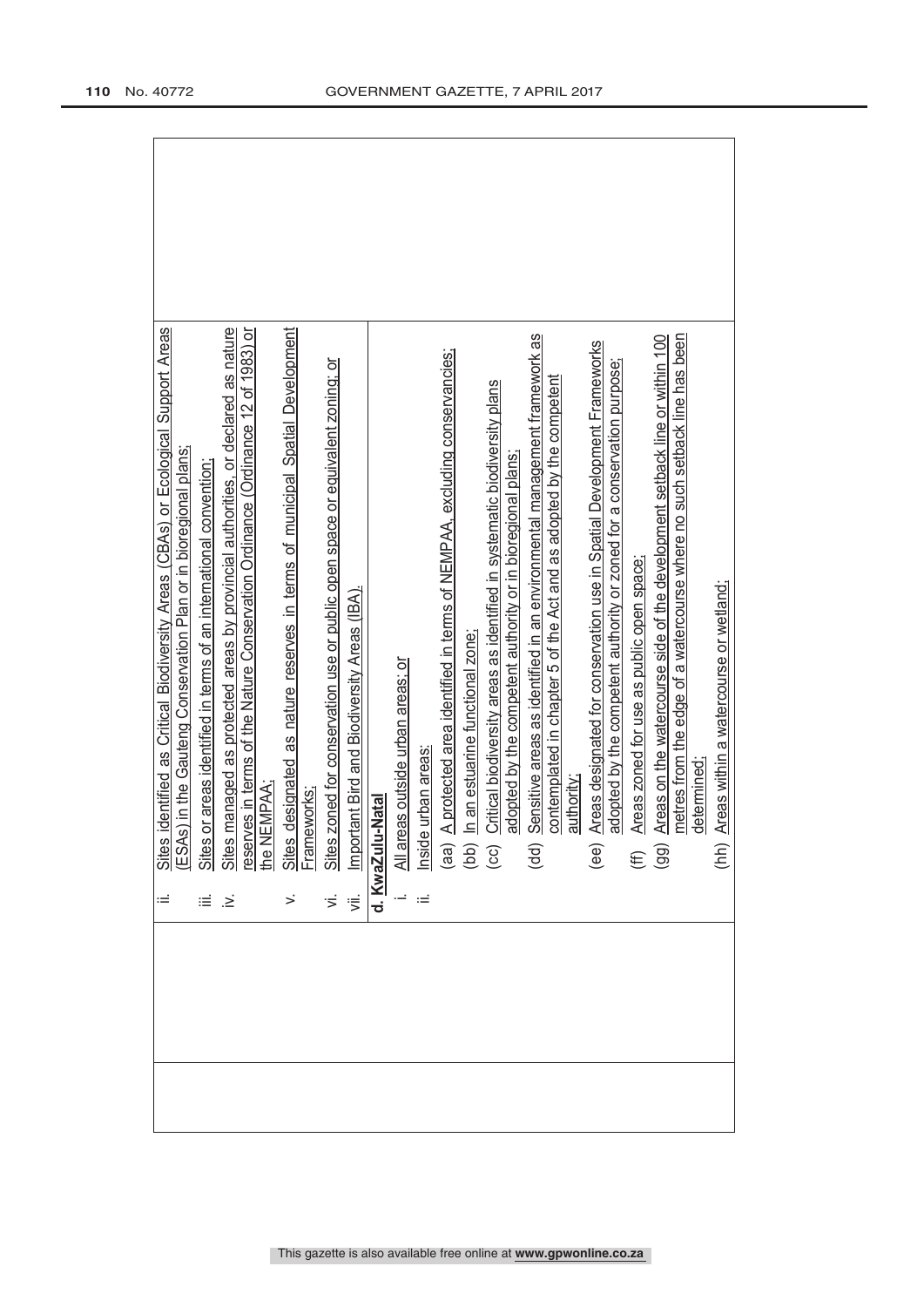|      | Areas seawards of the development setback line or within 100 metres from<br>the high-water mark of the sea if no such development setback line is<br>⊜     |
|------|------------------------------------------------------------------------------------------------------------------------------------------------------------|
|      | determined; or                                                                                                                                             |
|      | Areas within 500 metres from terrestrial protected areas identified in terms of<br>NEMPAA.<br>⊜                                                            |
|      |                                                                                                                                                            |
| نه   | Limpopo                                                                                                                                                    |
|      | All areas outside urban areas; or                                                                                                                          |
| ιÊ   | nside urban areas                                                                                                                                          |
|      | Areas zoned for use as public open space;                                                                                                                  |
|      | Areas designated for conservation use in Spatial Development Frameworks<br>$\begin{pmatrix} 1 & 0 \\ 0 & 0 \end{pmatrix}$                                  |
|      | adopted by the competent authority or zoned for a conservation purpose; or                                                                                 |
|      | ω<br>Areas within a watercourse; or within 100 metres from the edge of<br>$\left( \infty \right)$                                                          |
|      | watercourse.                                                                                                                                               |
|      | f. Mpumalanga                                                                                                                                              |
|      | All areas outside urban areas; or                                                                                                                          |
| Ξ    | urban areas<br>Inside                                                                                                                                      |
|      | Areas zoned for use as public open space;                                                                                                                  |
|      | Areas designated for conservation use in Spatial Development Frameworks<br>$\begin{pmatrix} 1 & 0 \\ 0 & 0 \end{pmatrix}$                                  |
|      | adopted by the competent authority or zoned for a conservation purpose; or                                                                                 |
|      | Areas within a watercourse or wetland, or within 100 metres of a watercourse<br>$\odot$                                                                    |
|      | or wetland.                                                                                                                                                |
|      | Cape<br>g. Northern                                                                                                                                        |
|      | All areas outside urban areas; or                                                                                                                          |
| $:=$ | nside urban areas                                                                                                                                          |
|      | Areas zoned for use as public open space;<br>(aa)                                                                                                          |
|      | Areas designated for conservation use in Spatial Development Frameworks<br>adopted by the competent authority or zoned for a conservation purpose;<br>(bb) |
|      |                                                                                                                                                            |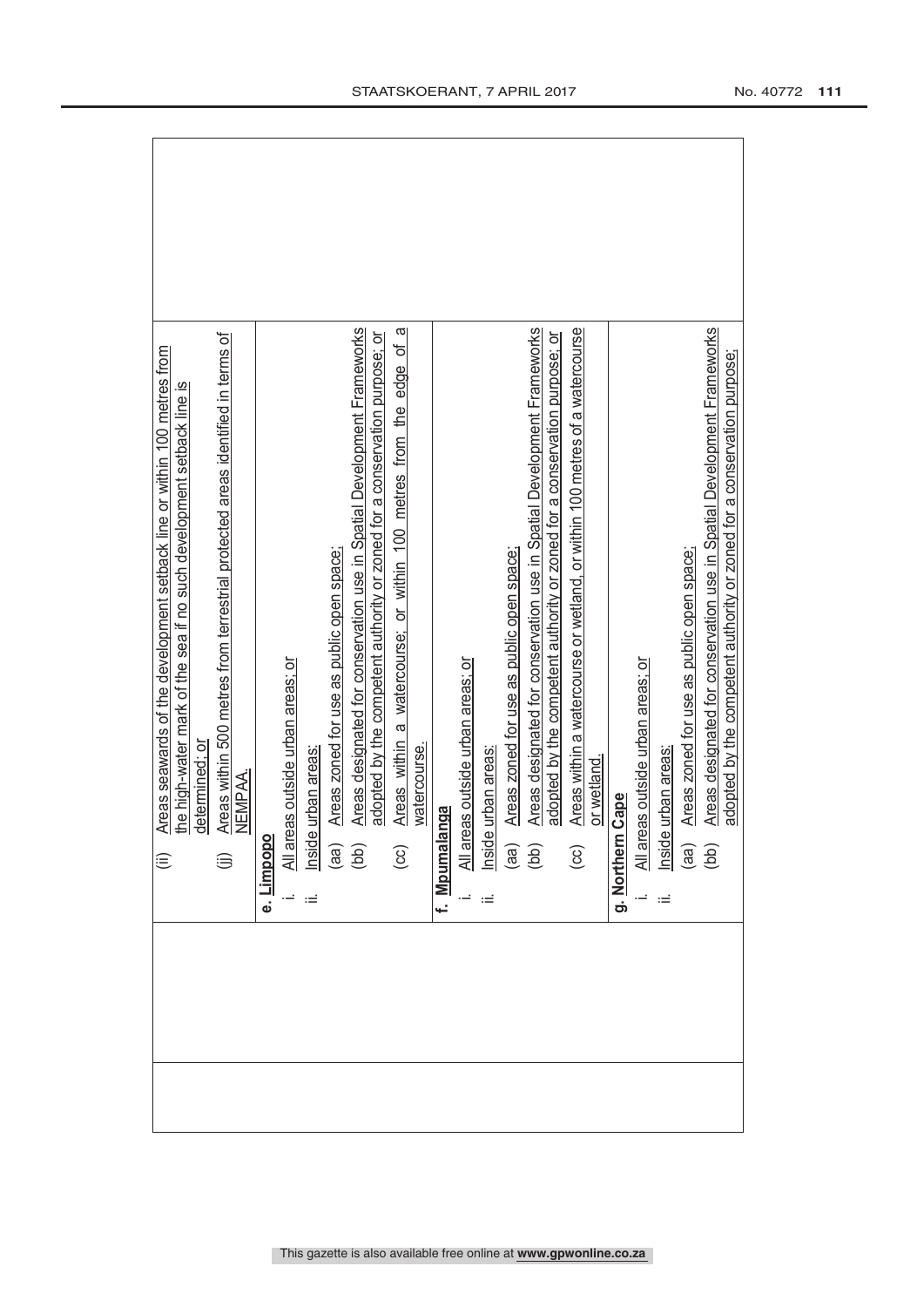|          |                               |      | Areas within a watercourse or wetland; or within 100 metres from the edge of<br>$\overline{c}$               |
|----------|-------------------------------|------|--------------------------------------------------------------------------------------------------------------|
|          |                               |      | a watercourse or wetland; or                                                                                 |
|          |                               |      | Areas seawards of the development setback line or within 1 kilometre from<br>$\overline{a}$                  |
|          |                               |      | the high-water mark of the sea if no such development setback line is                                        |
|          |                               |      | determined.                                                                                                  |
|          |                               |      | ಕ<br>h. North We                                                                                             |
|          |                               |      | Heritage Sites; core of biosphere reserve; or sites or areas identified in terms<br>World                    |
|          |                               |      | international convention:<br>of an i                                                                         |
|          |                               | $:=$ | Areas within 5 kilometres from protected areas identified in terms of NEMPAA or                              |
|          |                               |      | he core areas of a Biosphere reserve.<br>from $t$                                                            |
|          |                               | ≝    | A protected area including municipal or provincial nature reserves as contemplated                           |
|          |                               |      | by NEMPAA or other legislation                                                                               |
|          |                               | ∹    | All Heritage Sites proclaimed in terms of National Heritage Resources Act, 1999 (Act                         |
|          |                               |      | No. 25 of 1999)                                                                                              |
|          |                               | ≶    | Critical biodiversity areas as identified in systematic biodiversity plans adopted by                        |
|          |                               |      | he competent authority                                                                                       |
|          |                               | ιŠ.  | tive areas as identified in an environmental management framework as<br>Sensit                               |
|          |                               |      | contemplated in chapter 5 of the Act and as adopted by the competent authority; or                           |
|          |                               | ぎ    | ო<br>Areas within a watercourse or wetland, or within 100 metres from the edge of<br>watercourse or wetland. |
|          |                               |      |                                                                                                              |
| <u>¢</u> | The development               |      | Cape<br>a. Eastern (                                                                                         |
|          | and related                   |      | Outside urban areas:                                                                                         |
|          | operation of<br>facilities or |      | A protected area identified in terms of NEMPAA, excluding conservancies;<br>(aa)                             |
|          | nfrastructure for             |      | National Protected Area Expansion Strategy Focus areas:<br>(bb)                                              |
|          | the storage, or               |      | Sensitive areas as identified in an environmental management framework as<br>GS)                             |
|          | storage and                   |      | adopted by the competent<br>contemplated in chapter 5 of the Act and as                                      |
|          | handling of a                 |      | authority;                                                                                                   |
|          | dangerous good                |      | Sites or areas identified in terms of an international convention;<br>$\overline{a}$                         |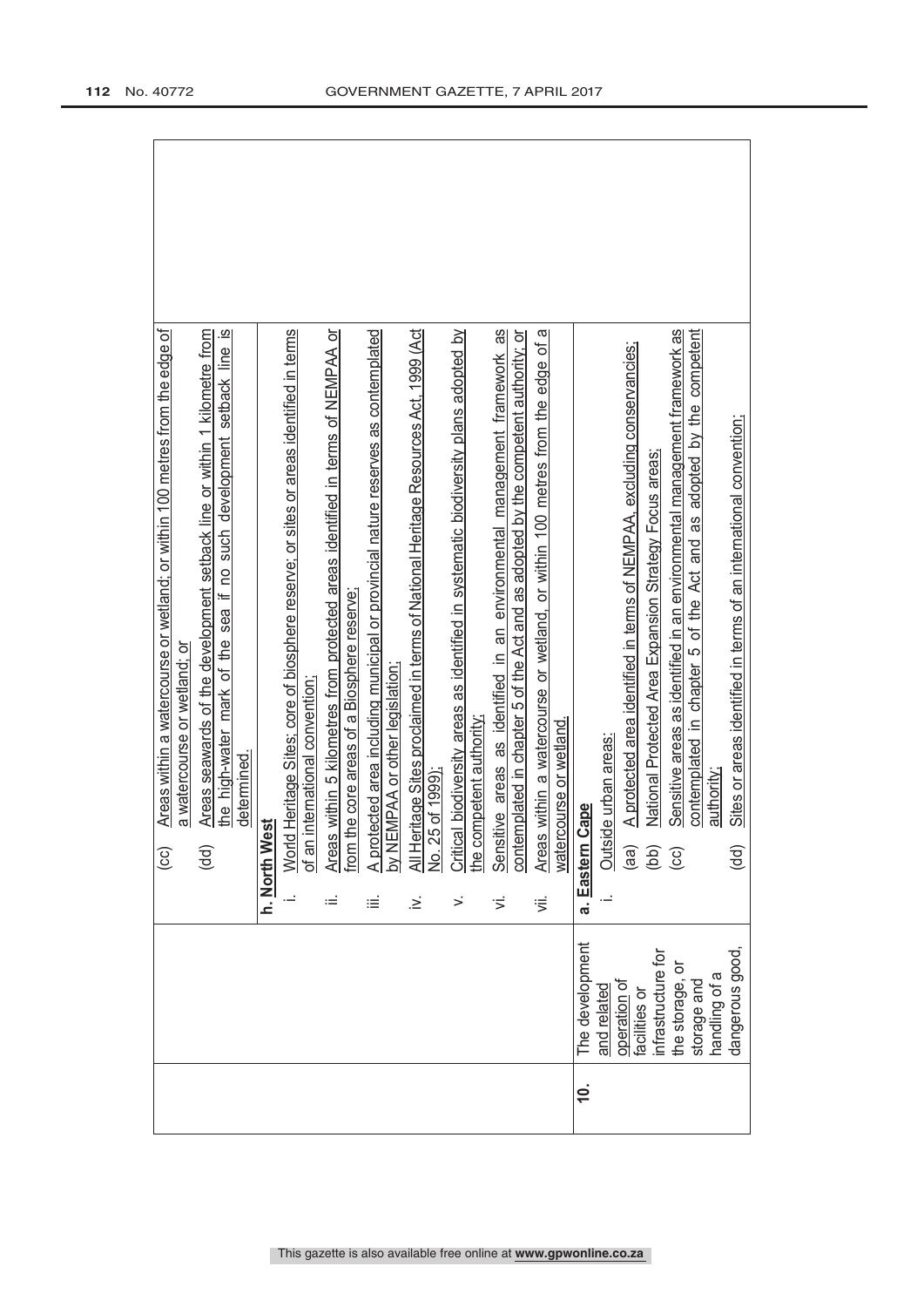| where such                         | (ee)           | Critical biodiversity areas as identified in systematic biodiversity plans                                                                               |
|------------------------------------|----------------|----------------------------------------------------------------------------------------------------------------------------------------------------------|
| storage occurs in                  |                | adopted by the competent authority or in bioregional plans;                                                                                              |
| containers with a                  | €              | Core areas in biosphere reserves;                                                                                                                        |
| combined capacity<br>of 30 but not | (99)           | Areas within 10 kilometres from national parks or world heritage sites or 5<br>kilometres from any other protected area identified in terms of NEMPAA or |
| exceeding 80<br>cubic metres.      |                | from the core areas of a biosphere reserve:                                                                                                              |
|                                    | (hh)           | Areas seawards of the development setback line or within 1 kilometre from                                                                                |
|                                    |                | the high-water mark of the sea if no such development setback line is<br>determined:                                                                     |
|                                    |                |                                                                                                                                                          |
|                                    | ⊜              | Areas on the watercourse side of the development setback line or within 100<br>metres from the edge of a watercourse where no such setback line has been |
|                                    |                | determined                                                                                                                                               |
|                                    |                | Within 500 metres of an estuarine functional zone, excluding areas falling                                                                               |
|                                    |                | behind the development setback line;                                                                                                                     |
|                                    | (K)            | the<br>estuarine functional zone, excluding areas falling behind<br>ສ<br>$\equiv$                                                                        |
|                                    |                | development setback line; or                                                                                                                             |
|                                    |                | Within a watercourse; or                                                                                                                                 |
|                                    | ≔              | Inside urban areas                                                                                                                                       |
|                                    | (a)            | Areas zoned for use as public open space;                                                                                                                |
|                                    | (bb)           | Areas designated for conservation use in Spatial Development Frameworks                                                                                  |
|                                    |                | adopted by the competent authority or zoned for a conservation purpose; or                                                                               |
|                                    | $\overline{c}$ | Within 500 metres of an estuarine functional zone, excluding areas falling                                                                               |
|                                    |                | behind the development setback line.                                                                                                                     |
|                                    | b. Free Stat   |                                                                                                                                                          |
|                                    |                | Outside urban areas:                                                                                                                                     |
|                                    | (aa)           | A protected area identified in terms of NEMPAA, excluding conservancies;                                                                                 |
|                                    | (bb)           | National Protected Area Expansion Strategy Focus areas;                                                                                                  |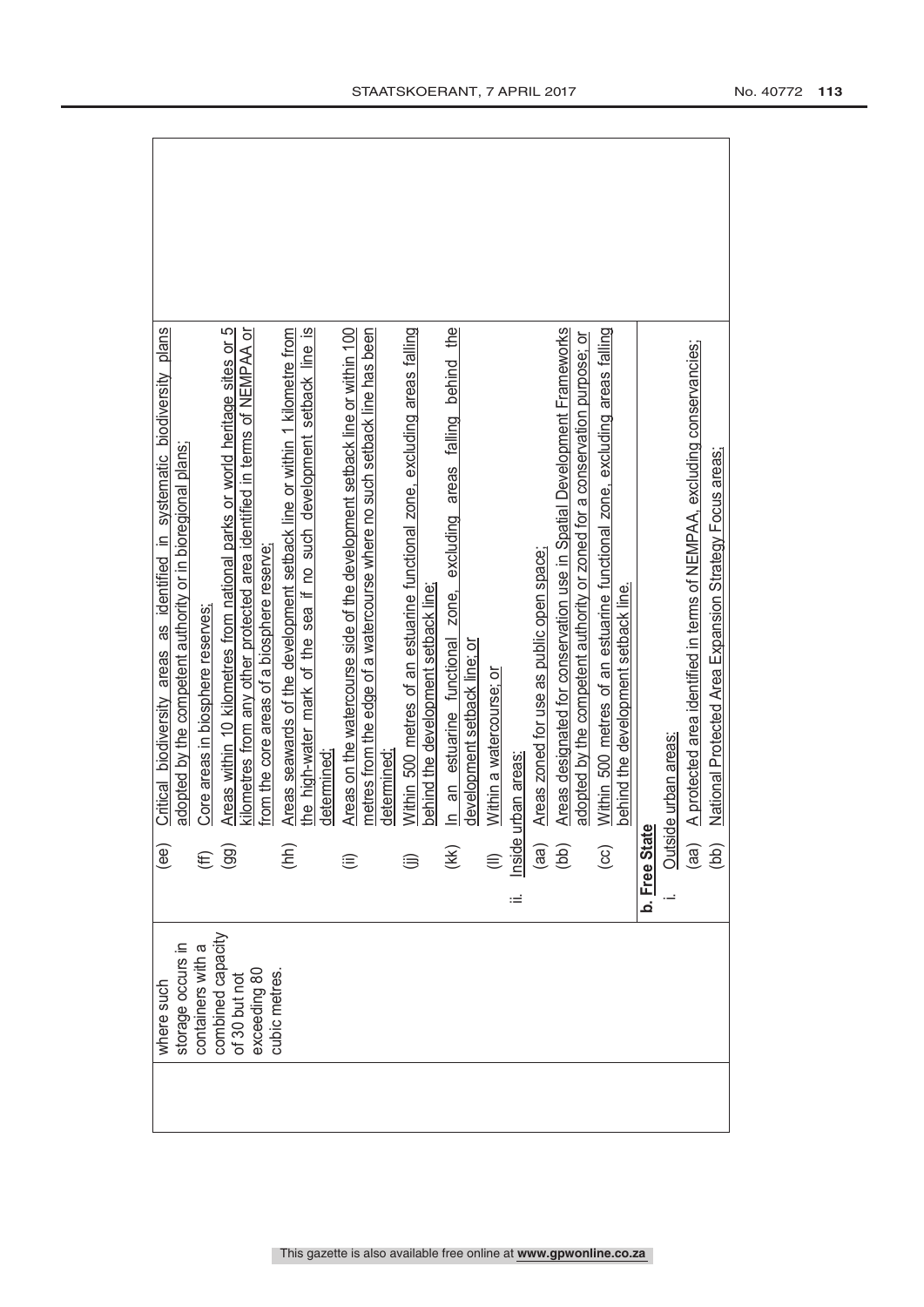|            | Sensitive areas as identified in an environmental management framework as<br>$\odot$                                                                                                                                   |
|------------|------------------------------------------------------------------------------------------------------------------------------------------------------------------------------------------------------------------------|
|            | contemplated in chapter 5 of the Act and as adopted by the competent<br>authority                                                                                                                                      |
|            | Sites or areas identified in terms of an international convention;                                                                                                                                                     |
|            | Critical biodiversity areas as identified in systematic biodiversity plans<br>$\overline{AB}$                                                                                                                          |
|            | adopted by the competent authority or in bioregional plans;                                                                                                                                                            |
|            | Core areas in biosphere reserves;<br>$\widehat{\mathfrak{g}}$                                                                                                                                                          |
|            | Areas within 10 kilometres from national parks or world heritage sites or 5                                                                                                                                            |
|            | kilometres from any other protected area identified in terms of NEMPAA or<br>from the core areas of a biosphere reserve; or                                                                                            |
|            | Areas within a watercourse or wetland; or within 100 metres from the edge of<br>(hh)                                                                                                                                   |
|            | a watercourse or wetland; or                                                                                                                                                                                           |
| Ξ          | urban areas<br>Inside u                                                                                                                                                                                                |
|            | Areas zoned for use as public open space; or<br>$\begin{pmatrix} 1 & 0 \\ 0 & 0 \\ 0 & 0 \end{pmatrix}$                                                                                                                |
|            | Areas designated for conservation use in Spatial Development Frameworks                                                                                                                                                |
|            | adopted by the competent authority or zoned for a conservation purpose.                                                                                                                                                |
| c. Gauteng |                                                                                                                                                                                                                        |
|            |                                                                                                                                                                                                                        |
|            | A protected area identified in terms of NEMPAA, excluding conservancies;<br>National Protected Area Expansion Strategy Focus Areas;                                                                                    |
| ਾ≡         | Gauteng Protected Area Expansion Priority Areas:                                                                                                                                                                       |
| ા≥ં        | identified as Critical Biodiversity Areas (CBAs) or Ecological Support Areas<br>Sites identified as Critical Biodiversity Areas (CBAs) or Ecologic<br>(ESAs) in the Gauteng Conservation Plan or in bioregional plans; |
|            |                                                                                                                                                                                                                        |
|            | identified within threatened ecosystems listed in terms of the National<br>Sites identified within threatened ecosystems listed in terms of<br>Environmental Management Act: Biodiversity Act (Act No. 10 of 2004)     |
|            |                                                                                                                                                                                                                        |
| Ξ.         | Sensitive areas identified in an environmental management framework adopted by                                                                                                                                         |
|            | the relevant environmental authority;                                                                                                                                                                                  |
| ιË.        | identified as high potential agricultural land in terms of Gauteng Agricultural<br>tial Atlas:<br>Sites i<br>Potent                                                                                                    |
|            |                                                                                                                                                                                                                        |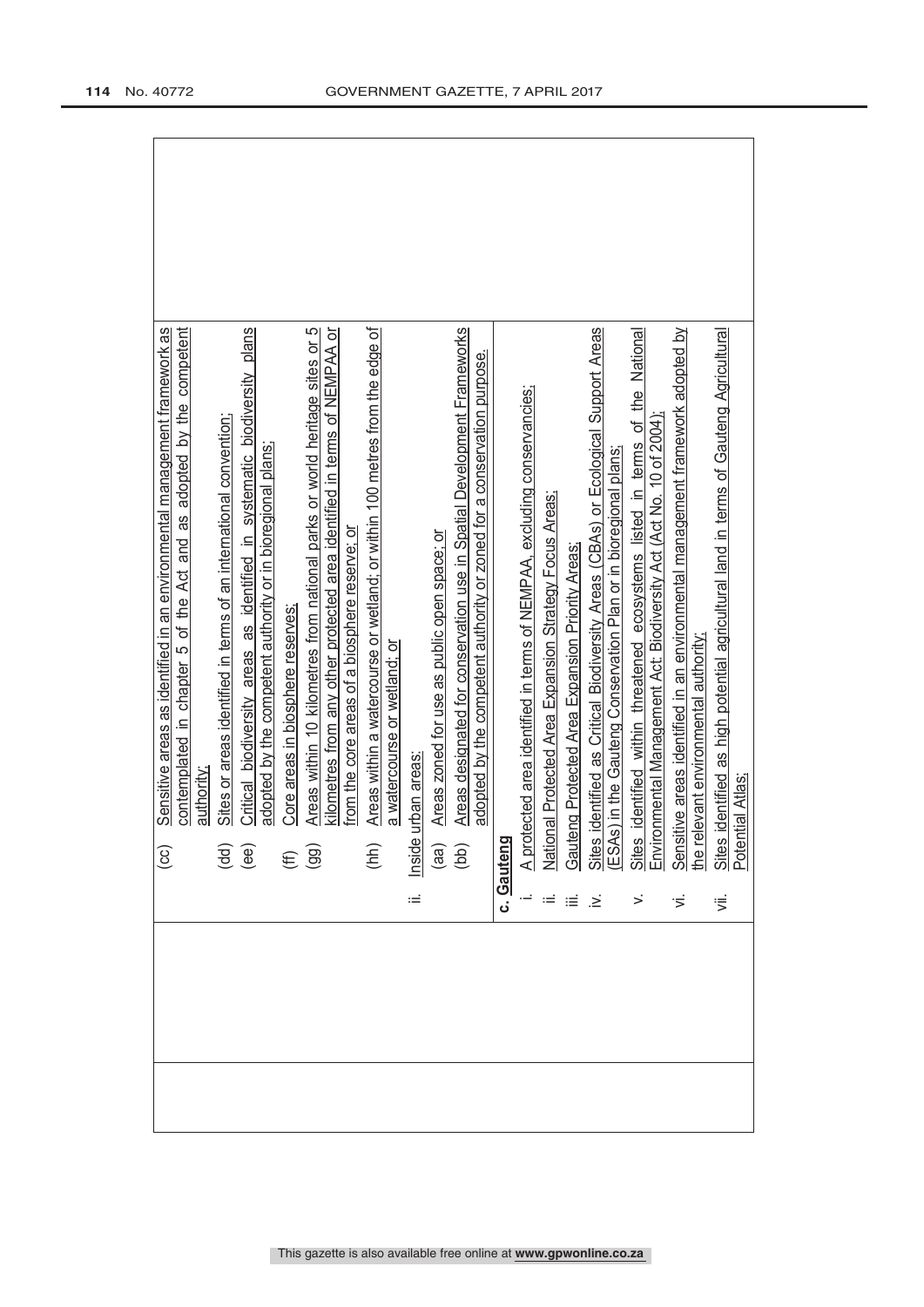|  | 這                                                                                                                           | or areas identified in terms of an international convention<br>Sites o                                                                                       |
|--|-----------------------------------------------------------------------------------------------------------------------------|--------------------------------------------------------------------------------------------------------------------------------------------------------------|
|  | Σ.                                                                                                                          | managed as protected areas by provincial authorities, or declared as nature<br>Sites <sub>I</sub>                                                            |
|  |                                                                                                                             | res in terms of the Nature Conservation Ordinance (Ordinance 12 of 1983) or<br>reserv                                                                        |
|  |                                                                                                                             | the NEMPAA                                                                                                                                                   |
|  | ×                                                                                                                           | designated as nature reserves in terms of municipal Spatial Development<br>Sites designa<br>Frameworks;                                                      |
|  |                                                                                                                             |                                                                                                                                                              |
|  |                                                                                                                             | Sites zoned for conservation use or public open space or equivalent zoning; or                                                                               |
|  | ं≅ं                                                                                                                         | tant Bird and Biodiversity Areas (IBA).<br>Import                                                                                                            |
|  |                                                                                                                             | d. KwaZulu-Natal                                                                                                                                             |
|  |                                                                                                                             | estuarine functional zone;<br>$\frac{1}{2}$                                                                                                                  |
|  |                                                                                                                             | Trans-frontier protected areas managed under international conventions;                                                                                      |
|  | ा≡                                                                                                                          | Community Conservation Areas;                                                                                                                                |
|  | $\geq$                                                                                                                      |                                                                                                                                                              |
|  |                                                                                                                             | <u>Biodiversity Stewardship Programme Biodiversity Agreement areas;</u><br>World Heritage Sites <u>;</u>                                                     |
|  | $\begin{array}{c} > \alpha \leq \alpha \leq \alpha \leq \alpha \leq \alpha \leq \alpha \leq \alpha \leq \alpha \end{array}$ | 1500 metres of an estuarine functional zone;<br><b>Within</b>                                                                                                |
|  |                                                                                                                             | A protected area identified in terms of NEMPAA, excluding conservancies;<br>Sites or areas identified in terms of an international convention;               |
|  |                                                                                                                             |                                                                                                                                                              |
|  |                                                                                                                             | Critical biodiversity areas as identified in systematic biodiversity plans adopted by<br>the competent authority or in bioregional plans;                    |
|  |                                                                                                                             |                                                                                                                                                              |
|  | $\times$                                                                                                                    | Core areas in biosphere reserves                                                                                                                             |
|  | ·京                                                                                                                          | designated for conservation use in Spatial Development Frameworks<br>ed by the competent authority or zoned for a conservation purpose<br>Areas<br>adopte    |
|  | ₹                                                                                                                           | contemplated in chapter 5 of the Act and as adopted by the competent authority;<br>Sensitive areas as identified in an environmental management framework as |
|  | χiii.                                                                                                                       | de urban areas:<br><b>Outsic</b>                                                                                                                             |
|  |                                                                                                                             | Areas within 10 kilometres from national parks or world heritage sites or 5<br>(aa)                                                                          |
|  |                                                                                                                             | kilometres from any terrestrial protected area identified in terms of NEMPAA                                                                                 |
|  |                                                                                                                             | or from the core areas of a biosphere reserve;                                                                                                               |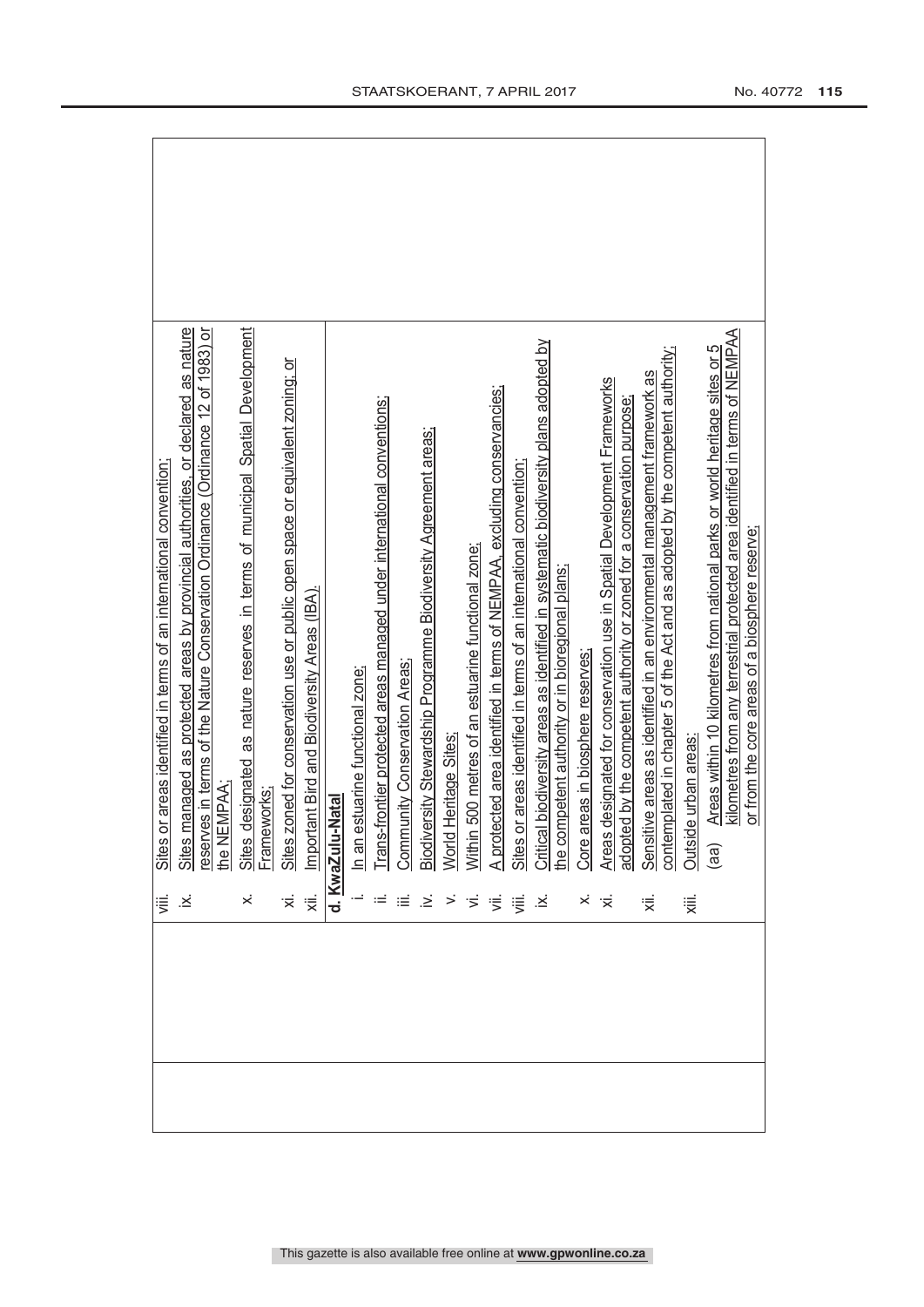| Areas within a watercourse or wetland; or within 100 metres from the edge<br>Areas seawards of the development setback line or within 1 kilometre from<br>the high-water mark of the sea if no such development setback line is<br>of a watercourse or wetland; or<br>determined: or<br>(bb)<br>$\odot$ |
|---------------------------------------------------------------------------------------------------------------------------------------------------------------------------------------------------------------------------------------------------------------------------------------------------------|
| Areas seawards of the development setback line or within 100 metres from<br>the high-water mark of the sea if no such development setback line is<br>Areas zoned for use as public open space: or<br>urban areas<br>determined;<br>$\frac{2}{\frac{1}{2}}$<br>(aa)<br>(bb)<br>$x^2$                     |
| All areas.<br><b>Limpopo</b><br>ė.                                                                                                                                                                                                                                                                      |
| le urban areas:<br>f. Mpumalanga                                                                                                                                                                                                                                                                        |
| A protected area identified in terms of NEMPAA, excluding conservancies;<br>National Protected Area Expansion Strategy Focus areas;<br>Outsid<br>(aa)<br>(cc)<br>(cc)                                                                                                                                   |
| Sensitive areas as identified in an environmental management framework as<br>contemplated in chapter 5 of the Act and as adopted by the competent<br>authority;                                                                                                                                         |
| Critical biodiversity areas as identified in systematic biodiversity plans<br>Sites or areas identified in terms of an international convention,<br>adopted by the competent authority or in bioregional plans;<br>$\begin{pmatrix} d & d \\ e & e \end{pmatrix}$                                       |
| Areas within 10 kilometres from national parks or world heritage sites or 5<br>kilometres from any other protected area identified in terms of NEMPAA or<br>such areas comprise<br>from the core areas of a biosphere reserve, where<br>Core areas in biosphere reserves;<br>$(E \n9$                   |
| indigenous vegetation; or                                                                                                                                                                                                                                                                               |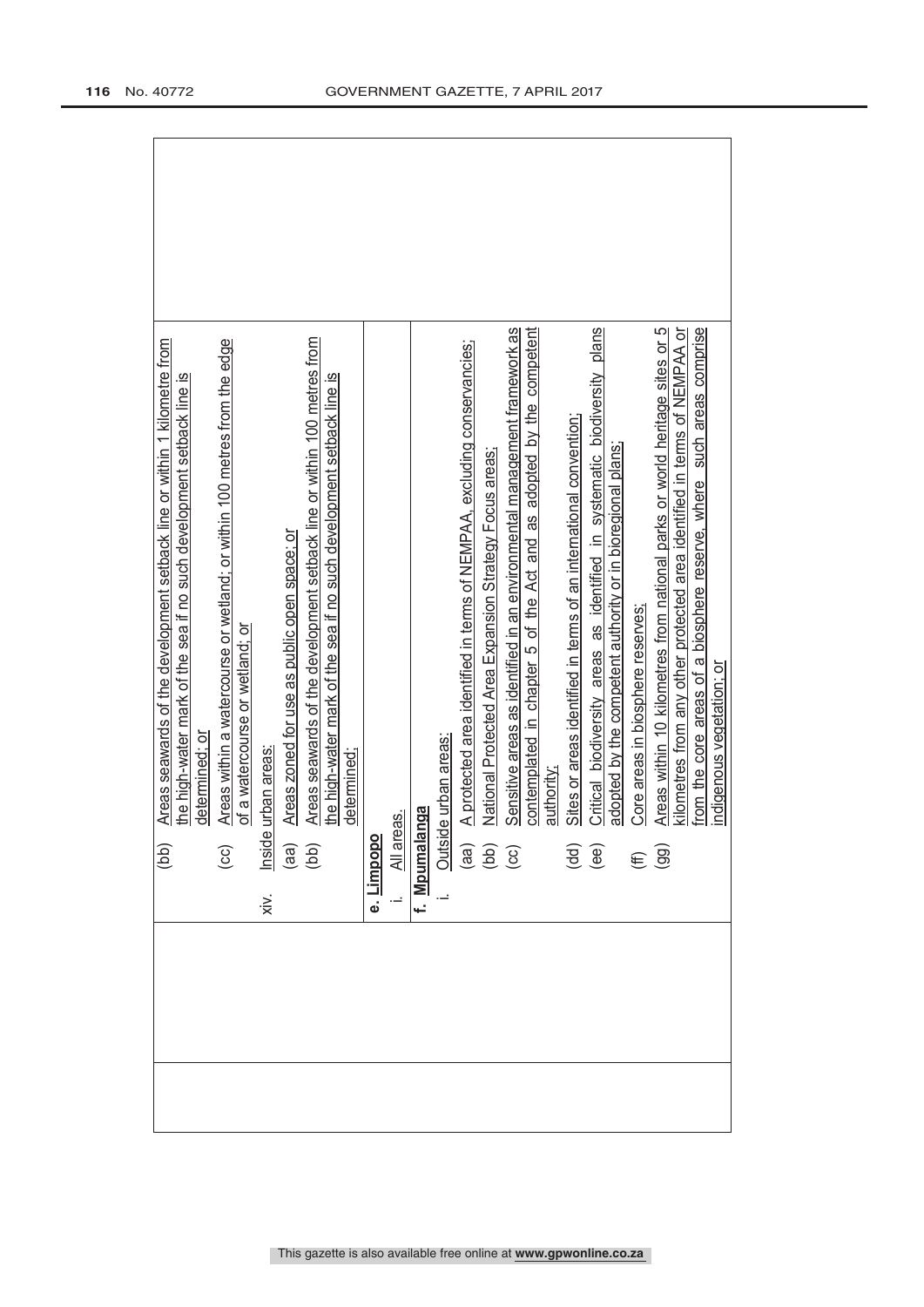| Areas designated for conservation use in Spatial Development Frameworks<br>Areas within a watercourse or wetland, or within 100 metres of a watercourse<br>adopted by the competent authority or zoned for a conservation purpose.<br>Areas zoned for use as public open space; or<br>or wetland; or<br>urban areas<br>Inside<br>$\sqrt{\frac{1}{2}}$<br>$\begin{pmatrix} \text{d}\text{d} \\ \text{d}\text{d} \end{pmatrix}$<br>÷ | g. Northern Cape | In an estuary;<br>Areas within a watercourse or wetland; or within 100 metres from the edge of a<br>watercourse or wetland;<br>Outside urban areas:<br>(aa) A protected area identified in terms of NEMPAA, excluding conservancies;<br>(bb) | iΞ |  | contemplated in chapter 5 of the Act and as adopted by the competent<br>authority. | Sites or areas identified in terms of an international convention; | Critical biodiversity areas as identified in systematic biodiversity plans<br>adopted by the competent authority or in bioregional plans:<br>$\begin{pmatrix} d & d \\ e & d \end{pmatrix}$ | Core areas in biosphere reserves | Areas within 10 kilometres from national parks or world heritage sites or 5<br>kilometres from any other protected area identified in terms of NEMPAA or<br>$(E \n9$ | from the core areas of a biosphere reserver | Areas seawards of the development setback line or within 1 kilometre from<br>(hh) | the high-water mark of the sea if no such development setback line is<br>determined: or | Within 500 metres of an estuary; or | urban areas:<br>$\frac{1}{\sin \theta}$<br>$\geq$ |
|------------------------------------------------------------------------------------------------------------------------------------------------------------------------------------------------------------------------------------------------------------------------------------------------------------------------------------------------------------------------------------------------------------------------------------|------------------|----------------------------------------------------------------------------------------------------------------------------------------------------------------------------------------------------------------------------------------------|----|--|------------------------------------------------------------------------------------|--------------------------------------------------------------------|---------------------------------------------------------------------------------------------------------------------------------------------------------------------------------------------|----------------------------------|----------------------------------------------------------------------------------------------------------------------------------------------------------------------|---------------------------------------------|-----------------------------------------------------------------------------------|-----------------------------------------------------------------------------------------|-------------------------------------|---------------------------------------------------|
|                                                                                                                                                                                                                                                                                                                                                                                                                                    |                  |                                                                                                                                                                                                                                              |    |  |                                                                                    |                                                                    |                                                                                                                                                                                             |                                  |                                                                                                                                                                      |                                             |                                                                                   |                                                                                         |                                     |                                                   |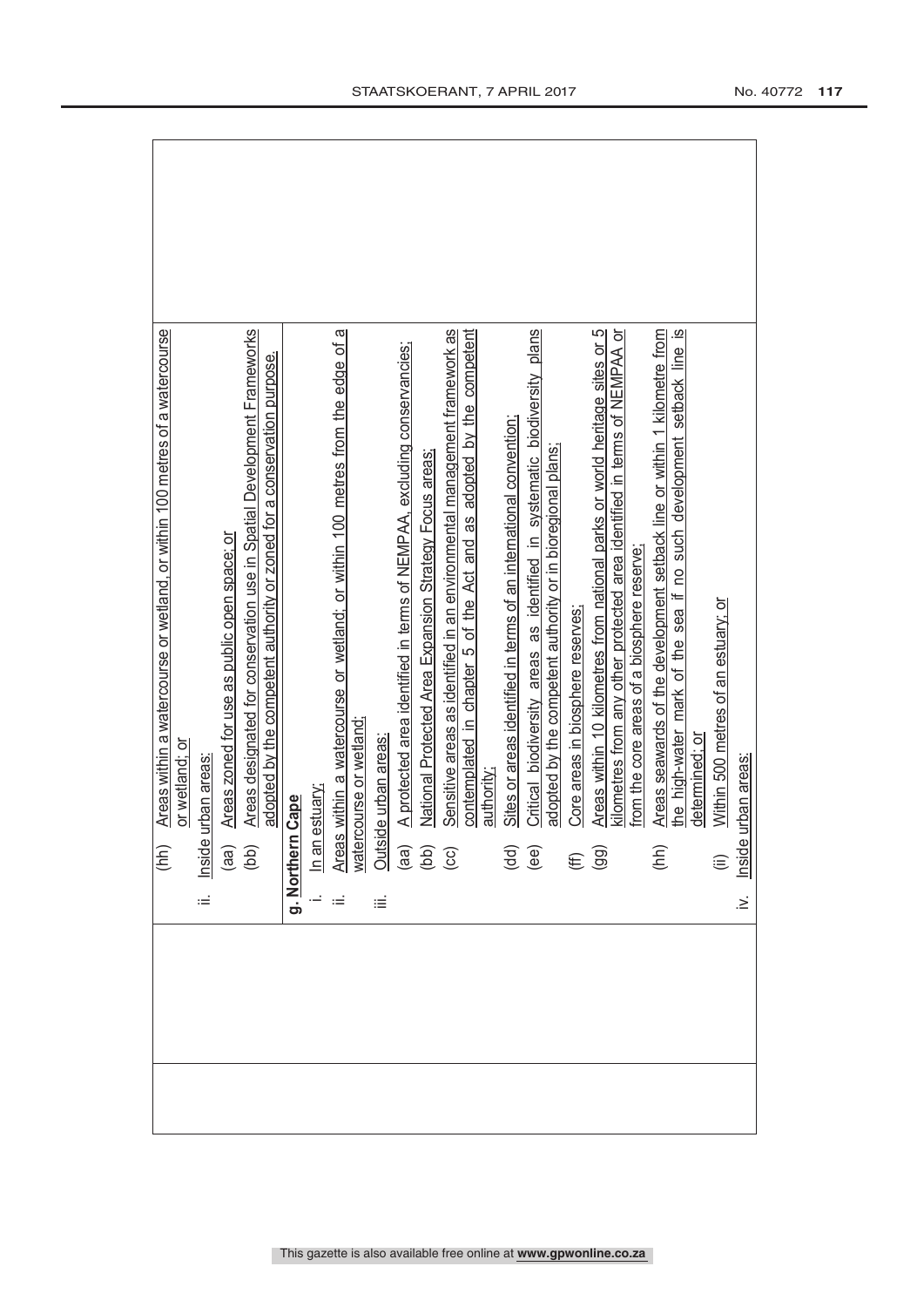|                                                   | Areas designated for conservation use in Spatial Development Frameworks<br>adopted by the competent authority or zoned for a conservation purpose; or |                                                  |               | World Heritage Sites; core of biosphere reserve; or sites or areas identified in terms |                                   | A protected area including municipal or provincial nature reserves as contemplated |                                 | All Heritage Sites proclaimed in terms of National Heritage Resources Act, 1999 (Act | Critical biodiversity areas as identified in systematic biodiversity plans adopted by |                         | Sensitive areas as identified in an environmental management framework as | contemplated in chapter 5 of the Act and as adopted by the competent authority; or | Areas within a watercourse or wetland, or within 100 metres from the edge of a<br>watercourse or wetland. |                           |                                                                |                                                     |                        | Areas seawards of the development setback line or within 200 metres from | the high-water mark of the sea if no such development setback line is | Areas on the watercourse side of the development setback line or within 100<br>metres from the edge of a watercourse where no such setback line has been |                |
|---------------------------------------------------|-------------------------------------------------------------------------------------------------------------------------------------------------------|--------------------------------------------------|---------------|----------------------------------------------------------------------------------------|-----------------------------------|------------------------------------------------------------------------------------|---------------------------------|--------------------------------------------------------------------------------------|---------------------------------------------------------------------------------------|-------------------------|---------------------------------------------------------------------------|------------------------------------------------------------------------------------|-----------------------------------------------------------------------------------------------------------|---------------------------|----------------------------------------------------------------|-----------------------------------------------------|------------------------|--------------------------------------------------------------------------|-----------------------------------------------------------------------|----------------------------------------------------------------------------------------------------------------------------------------------------------|----------------|
| Areas zoned for use as public open space;<br>(as) | (bb)                                                                                                                                                  | Within 500 metres of an estuary.<br>$\left($ cc) | h. North West |                                                                                        | international convention<br>of an |                                                                                    | by NEMPAA or other legislation; | No. 25 of 1999);                                                                     | .<br>خ                                                                                | the competent authority |                                                                           |                                                                                    |                                                                                                           | <b>Cape</b><br>i. Western | Areas zoned for use as public open space or equivalent zoning; | eas outside urban areas; or<br>$\frac{2}{\sqrt{2}}$ | e urban areas:<br>hsid | (aa)                                                                     | determined:                                                           | (bb)                                                                                                                                                     | determined; or |
|                                                   |                                                                                                                                                       |                                                  |               |                                                                                        |                                   |                                                                                    |                                 |                                                                                      |                                                                                       |                         |                                                                           |                                                                                    |                                                                                                           |                           |                                                                |                                                     |                        |                                                                          |                                                                       |                                                                                                                                                          |                |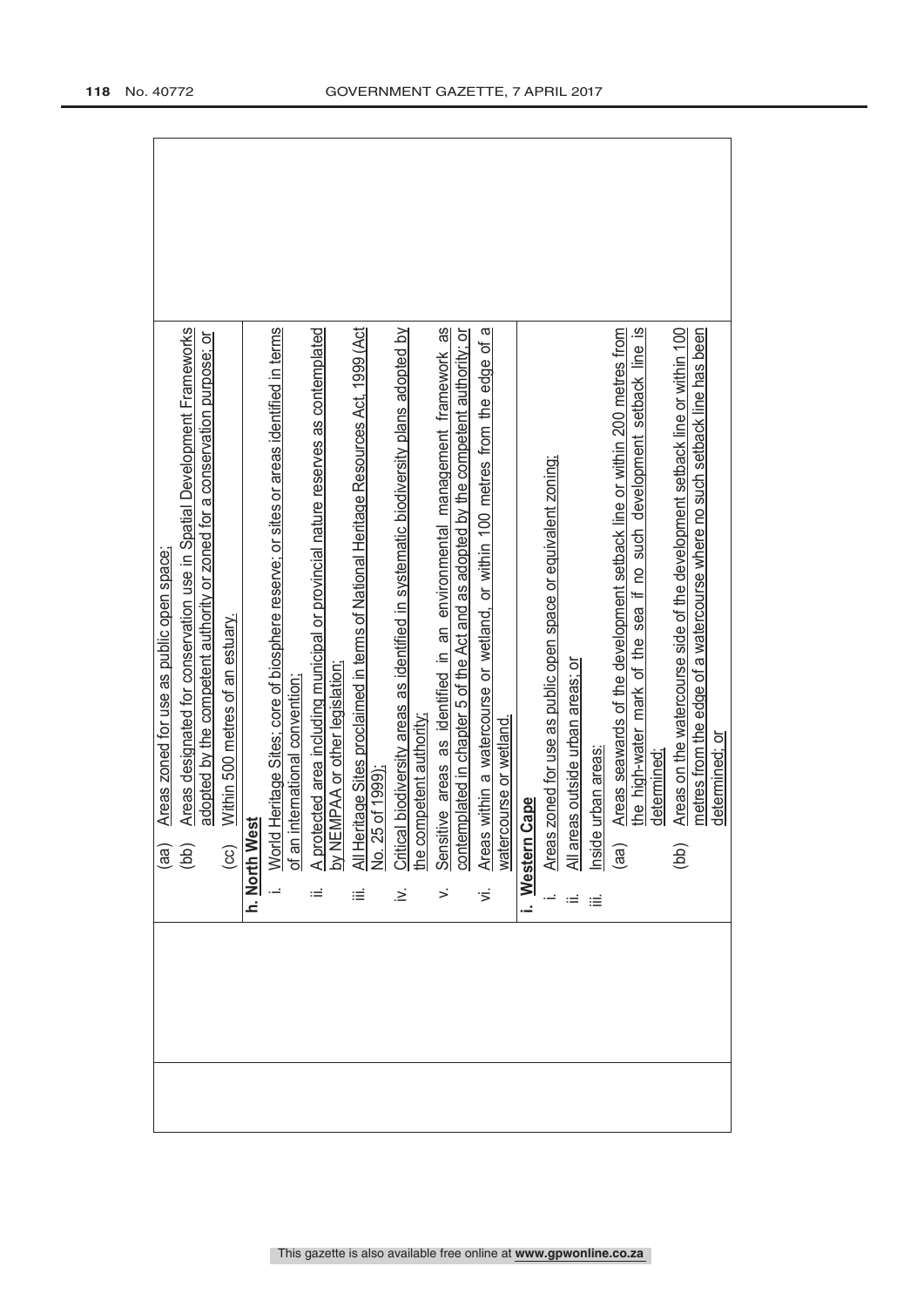|     |                                                            |    | Areas on the estuary side of the development setback line or in an estuarine<br>functional zone where no such setback line has been determined.<br>$\left( \infty \right)$ |
|-----|------------------------------------------------------------|----|----------------------------------------------------------------------------------------------------------------------------------------------------------------------------|
| 11. | of tracks or routes<br>The development<br>for the testing. |    | le urban areas, in an estuarine functional zone, excluding areas falling behind<br>cape<br>Outsid<br>a. Eastern (                                                          |
|     | recreational use or<br>outdoor racing of                   |    | n areas seawards of the development setback line or within 1 kilometre from the<br>he development setback line:                                                            |
|     | vehicles excluding<br>motor powered                        | iΞ | high-water mark of the sea if no such development setback line is determined; or<br>areas of indigenous vegetation outside urban areas.<br>Within                          |
|     | conversion of                                              |    | b. Free Stat                                                                                                                                                               |
|     | existing tracks or                                         |    | le urban areas:<br>Outsid                                                                                                                                                  |
|     | routes for the                                             |    | A protected area identified in terms of NEMPAA, excluding conservancies;<br>(aa)                                                                                           |
|     | recreational use or<br>testing,                            |    | National Protected Area Expansion Strategy Focus areas:<br>(bb)                                                                                                            |
|     | outdoor racing of<br>motor powered                         |    | contemplated in chapter 5 of the Act and as adopted by the competent<br>Sensitive areas as identified in an environmental management framework as<br>$\odot$               |
|     | vehicles.                                                  |    | authority.                                                                                                                                                                 |
|     |                                                            |    | Sites or areas identified in terms of an international convention;<br>(dd)                                                                                                 |
|     |                                                            |    | Critical biodiversity areas as identified in systematic biodiversity plans<br>(ee)                                                                                         |
|     |                                                            |    | adopted by the competent authority or in bioregional plans;                                                                                                                |
|     |                                                            |    | Core areas in biosphere reserves:<br>E                                                                                                                                     |
|     |                                                            |    | Areas within 10 kilometres from national parks or world heritage sites or 5<br>(99)                                                                                        |
|     |                                                            |    | kilometres from any other protected area identified in terms of NEMPAA or<br>from the core of a biosphere reserve; or                                                      |
|     |                                                            | ïШ | urban areas<br>Inside                                                                                                                                                      |
|     |                                                            |    | Areas zoned for use as public open space; or<br>(aa                                                                                                                        |
|     |                                                            |    | Areas designated for conservation use in Spatial Development Frameworks<br>adopted by the competent authority or zoned for a conservation purpose.<br>(bb)                 |
|     |                                                            |    | c. Gauteng                                                                                                                                                                 |
|     |                                                            |    | A protected area identified in terms of NEMPAA, excluding conservancies;                                                                                                   |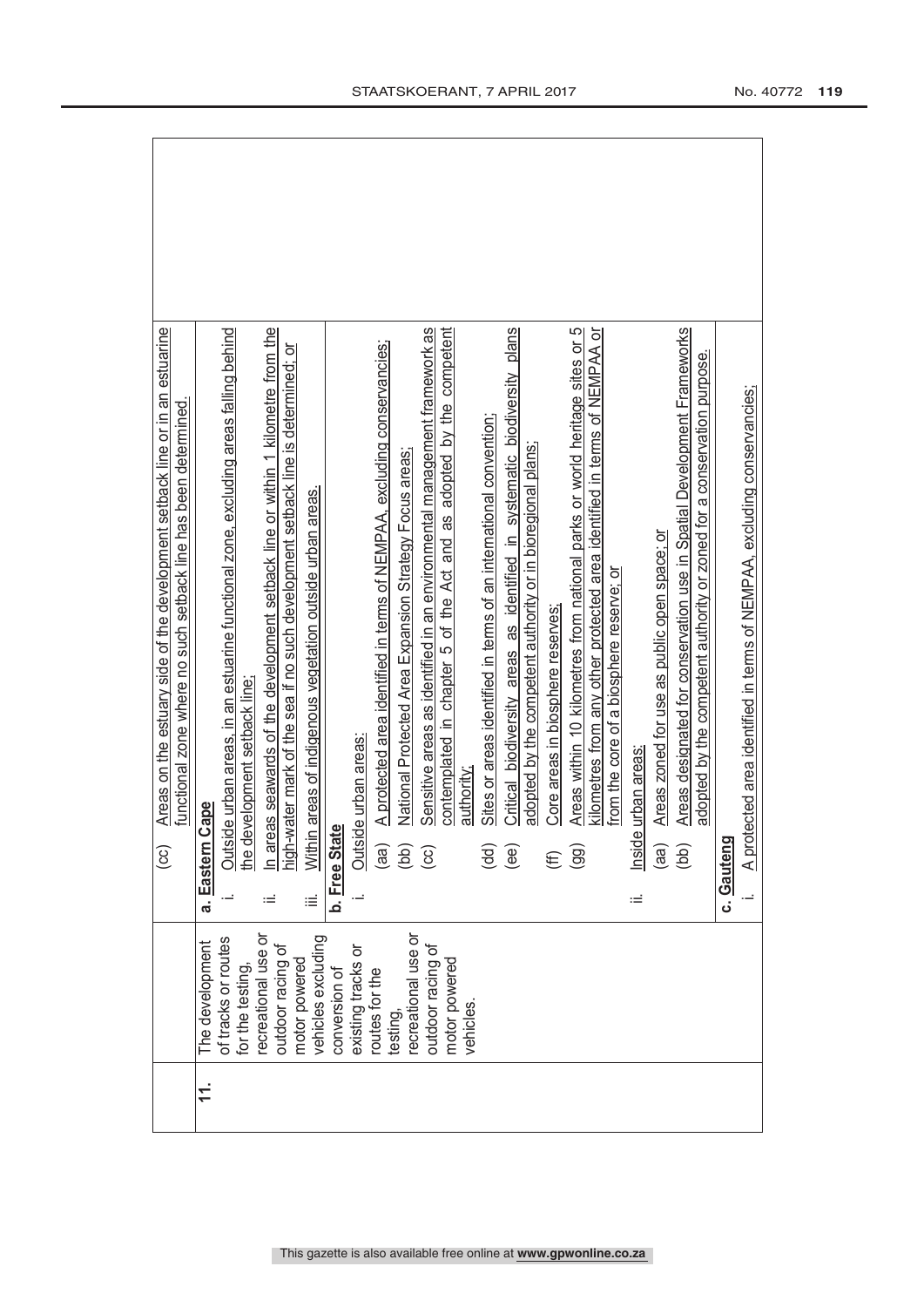|                 | Gauteng Protected Area Expansion Priority Areas:                                                                                                                                                                       |
|-----------------|------------------------------------------------------------------------------------------------------------------------------------------------------------------------------------------------------------------------|
| ≡               | identified as Critical Biodiversity Areas (CBAs) or Ecological Support Areas<br>Sites identified as Critical Biodiversity Areas (CBAs) or Ecologic<br>(ESAs) in the Gauteng Conservation Plan or in bioregional plans; |
|                 |                                                                                                                                                                                                                        |
| ∴.              | Sensitive areas identified in an environmental management framework adopted by                                                                                                                                         |
|                 | the relevant environmental authority                                                                                                                                                                                   |
|                 | or areas identified in terms of an international convention;<br>Sites                                                                                                                                                  |
|                 | managed as protected areas by provincial authorities, or declared as nature<br>Sites                                                                                                                                   |
|                 | ves in terms of the Nature Conservation Ordinance (Ordinance 12 of 1983) or<br>reserves in ter<br>the NEMPAA;                                                                                                          |
|                 |                                                                                                                                                                                                                        |
| ⋚               | Important Bird and Biodiversity Area (IBA);                                                                                                                                                                            |
| 這               | designated as nature reserves in terms of municipal Spatial Development                                                                                                                                                |
|                 | Sites designated<br>Frameworks; or                                                                                                                                                                                     |
| $\dot{\approx}$ | zoned for conservation use or public open space or equivalent zoning.<br>Sites                                                                                                                                         |
|                 | d. KwaZulu-Natal                                                                                                                                                                                                       |
|                 | estuarine functional zone:<br>In an                                                                                                                                                                                    |
|                 | Critical biodiversity areas as identified in systematic biodiversity plans adopted by                                                                                                                                  |
|                 | the competent authority or in bioregional plans;                                                                                                                                                                       |
| ≡               | Areas designated for conservation use in Spatial Development Frameworks                                                                                                                                                |
|                 | adopted by the competent authority or zoned for a conservation purpose;                                                                                                                                                |
| $\geq$          | Sensitive areas as identified in an environmental management framework as<br>contemplated in chapter 5 of the Act and as adopted by the competent authority;                                                           |
|                 |                                                                                                                                                                                                                        |
| $\leq$          | de urban areas:<br>Outsic                                                                                                                                                                                              |
|                 | Within areas of indigenous vegetation; or<br>$\begin{pmatrix} 1 & 0 \\ 0 & 0 \end{pmatrix}$                                                                                                                            |
|                 | In areas seawards of the development setback line or within 1 kilometre from                                                                                                                                           |
|                 | the high-water mark of the sea if no such development setback line is                                                                                                                                                  |
|                 | determined; or                                                                                                                                                                                                         |
| $\overline{5}$  | Inside urban areas:                                                                                                                                                                                                    |
|                 |                                                                                                                                                                                                                        |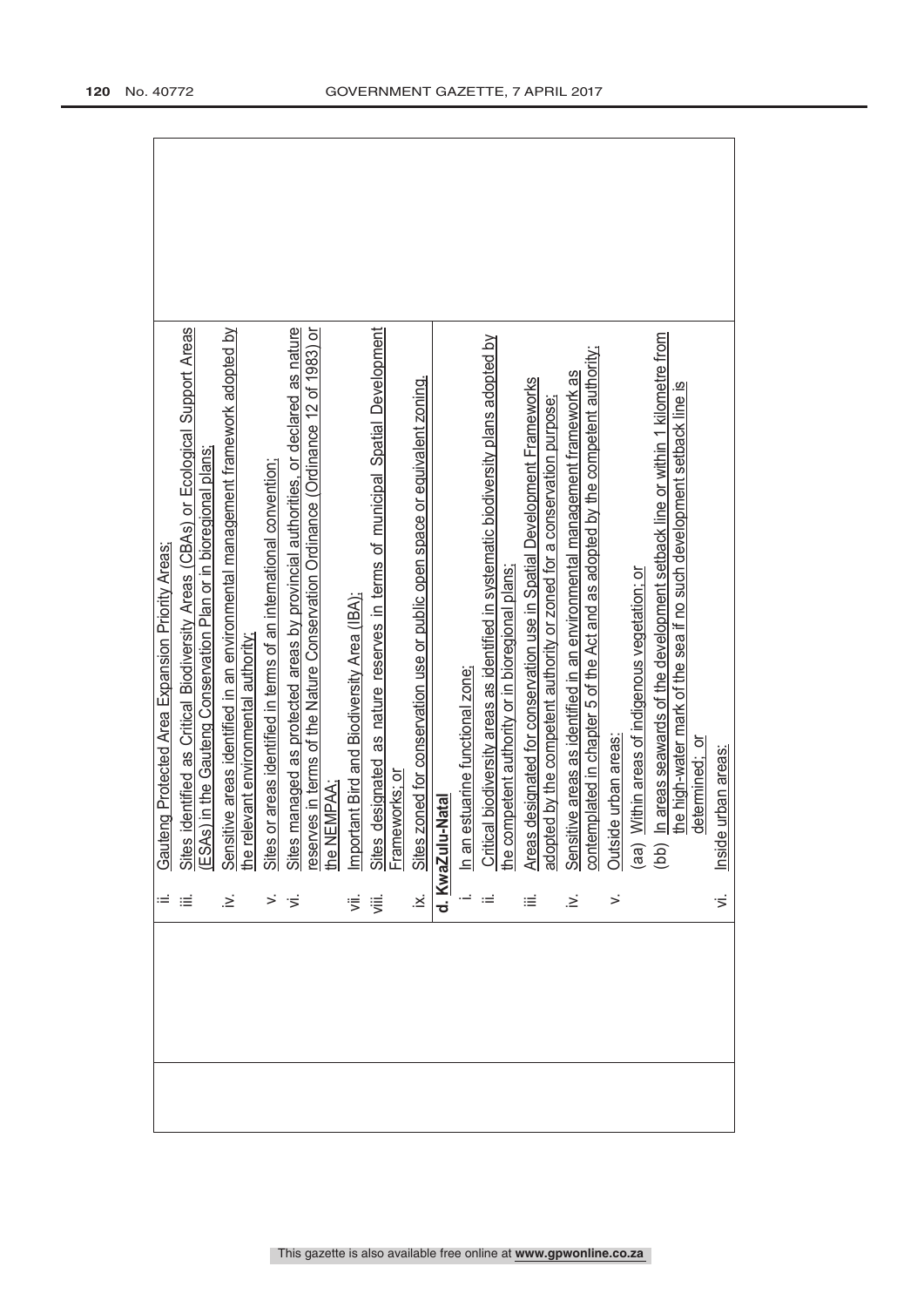|  | Areas seawards of the development setback line or within 100 metres from<br>(aa)                                                                                                                                                                                                                                                                                                                                                                                                                      |
|--|-------------------------------------------------------------------------------------------------------------------------------------------------------------------------------------------------------------------------------------------------------------------------------------------------------------------------------------------------------------------------------------------------------------------------------------------------------------------------------------------------------|
|  | the high-water mark of the sea if no such development setback line is                                                                                                                                                                                                                                                                                                                                                                                                                                 |
|  | determined:                                                                                                                                                                                                                                                                                                                                                                                                                                                                                           |
|  | Areas within a watercourse or wetland; or within 100 metres from the edge of                                                                                                                                                                                                                                                                                                                                                                                                                          |
|  | a watercourse or wetland; or                                                                                                                                                                                                                                                                                                                                                                                                                                                                          |
|  | Areas zoned for use as public open space.<br>$\begin{tabular}{ c c } \hline \textbf{}= & \textbf{}= & \textbf{}\\ \hline \textbf{} & \textbf{} & \textbf{}\\ \hline \textbf{} & \textbf{}\\ \hline \textbf{} & \textbf{}\\ \hline \textbf{} & \textbf{}\\ \hline \textbf{} & \textbf{}\\ \hline \textbf{} & \textbf{}\\ \hline \textbf{}\\ \hline \textbf{}\\ \hline \textbf{}\\ \hline \textbf{}\\ \hline \textbf{}\\ \hline \textbf{}\\ \hline \textbf{}\\ \hline \textbf{}\\ \hline \textbf{}\\ \$ |
|  |                                                                                                                                                                                                                                                                                                                                                                                                                                                                                                       |
|  |                                                                                                                                                                                                                                                                                                                                                                                                                                                                                                       |
|  | A protected area identified in terms of NEMPAA, excluding conservancies;                                                                                                                                                                                                                                                                                                                                                                                                                              |
|  | National Protected Area Expansion Strategy Focus areas;                                                                                                                                                                                                                                                                                                                                                                                                                                               |
|  | Sensitive areas as identified in an environmental management framework as                                                                                                                                                                                                                                                                                                                                                                                                                             |
|  | contemplated in chapter 5 of the Act and as adopted by the competent                                                                                                                                                                                                                                                                                                                                                                                                                                  |
|  | authority;                                                                                                                                                                                                                                                                                                                                                                                                                                                                                            |
|  | Sites or areas identified in terms of an international convention;<br>$\overline{\mathbf{H}}$<br>$\overline{\mathbf{H}}$                                                                                                                                                                                                                                                                                                                                                                              |
|  | Critical biodiversity areas as identified in systematic biodiversity plans                                                                                                                                                                                                                                                                                                                                                                                                                            |
|  | adopted by the competent authority or in bioregional plans;                                                                                                                                                                                                                                                                                                                                                                                                                                           |
|  | Core areas in biosphere reserves:                                                                                                                                                                                                                                                                                                                                                                                                                                                                     |
|  | Areas within 10 kilometres from national parks or world heritage sites or 5<br>$(E \n99)$                                                                                                                                                                                                                                                                                                                                                                                                             |
|  | kilometres from any other protected area identified in terms of NEMPAA or                                                                                                                                                                                                                                                                                                                                                                                                                             |
|  | from the core of a biosphere reserve; or                                                                                                                                                                                                                                                                                                                                                                                                                                                              |
|  | urban areas<br>Inside                                                                                                                                                                                                                                                                                                                                                                                                                                                                                 |
|  | Areas zoned for use as public open space; or                                                                                                                                                                                                                                                                                                                                                                                                                                                          |
|  | Areas designated for conservation use in Spatial Development Frameworks<br>$\begin{pmatrix} a & b \\ c & d \end{pmatrix}$                                                                                                                                                                                                                                                                                                                                                                             |
|  | adopted by the competent authority or zoned for a conservation purpose.                                                                                                                                                                                                                                                                                                                                                                                                                               |
|  | f. Mpumalanga                                                                                                                                                                                                                                                                                                                                                                                                                                                                                         |
|  | de urban areas:<br>Outsic                                                                                                                                                                                                                                                                                                                                                                                                                                                                             |
|  | A protected area identified in terms of NEMPAA, excluding conservancies;                                                                                                                                                                                                                                                                                                                                                                                                                              |
|  | National Protected Area Expansion Strategy Focus areas;<br>$\begin{pmatrix} 1 & 0 \\ 0 & 0 \end{pmatrix}$                                                                                                                                                                                                                                                                                                                                                                                             |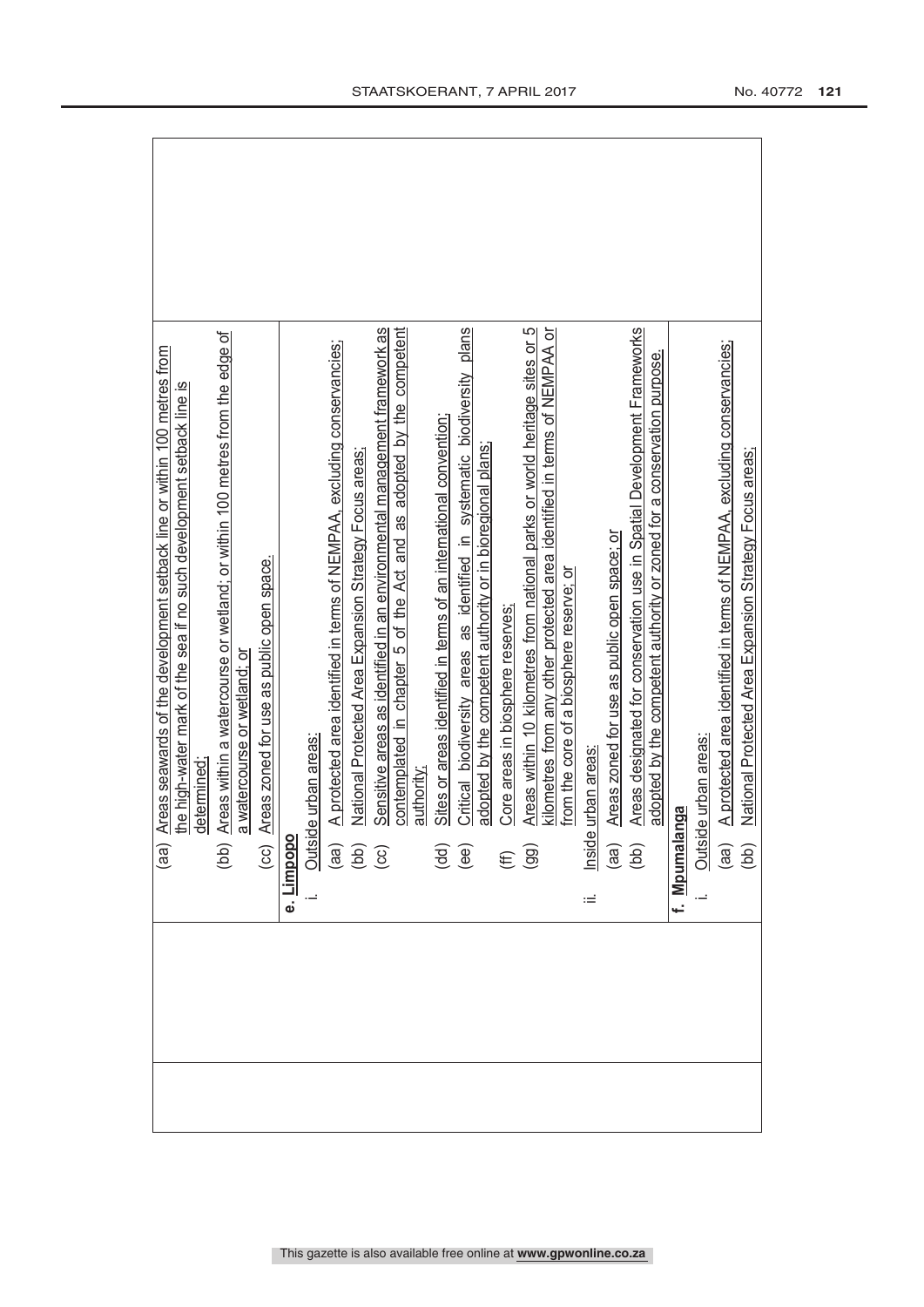| Critical biodiversity areas as identified in systematic biodiversity plans<br>contemplated in chapter 5 of the Act and as adopted by the competent<br>Sensitive areas as identified in an environmental management framework as<br>Sites or areas identified in terms of an international convention;<br>adopted by the competent authority or in bioregional plans;<br>authority<br>$\begin{pmatrix} d & d \\ e & e \end{pmatrix}$<br>(cc) | Areas within 10 kilometres from national parks or world heritage sites or 5<br>kilometres from any other protected area identified in terms of NEMPAA or<br>from the core of a biosphere reserve, where such areas comprise indigenous<br>Core areas in biosphere reserves:<br>vegetation: or<br>nside urban areas<br>$(E \n9$<br>≔ | Areas designated for conservation use in Spatial Development Frameworks<br>adopted by the competent authority or zoned for a conservation purpose.<br>Areas zoned for use as public open space; or<br>$\begin{pmatrix} a & b \\ c & d \end{pmatrix}$ | n areas seawards of the development setback line or within 1 kilometre from the<br><u>high-water mark of the sea if no such development setback line is determined; or</u><br>Within areas of indigenous vegetation outside urban areas.<br>estuary;<br>Cape<br>g. Northern<br>$\overline{\mathsf{m}}$<br>iΞ | World Heritage Sites; core of biosphere reserve; or sites or areas identified in terms<br>of an international convention;<br>h. North West | A protected area including municipal or provincial nature reserves as contemplated<br>by NEMPAA or other legislation;<br>All Heritage Sites proclaimed in terms of National Heritage Resources Act, 1999 (Act<br>No. 25 of 1999);<br>≝<br>≔ |
|---------------------------------------------------------------------------------------------------------------------------------------------------------------------------------------------------------------------------------------------------------------------------------------------------------------------------------------------------------------------------------------------------------------------------------------------|-------------------------------------------------------------------------------------------------------------------------------------------------------------------------------------------------------------------------------------------------------------------------------------------------------------------------------------|------------------------------------------------------------------------------------------------------------------------------------------------------------------------------------------------------------------------------------------------------|--------------------------------------------------------------------------------------------------------------------------------------------------------------------------------------------------------------------------------------------------------------------------------------------------------------|--------------------------------------------------------------------------------------------------------------------------------------------|---------------------------------------------------------------------------------------------------------------------------------------------------------------------------------------------------------------------------------------------|
|                                                                                                                                                                                                                                                                                                                                                                                                                                             |                                                                                                                                                                                                                                                                                                                                     |                                                                                                                                                                                                                                                      |                                                                                                                                                                                                                                                                                                              |                                                                                                                                            |                                                                                                                                                                                                                                             |
|                                                                                                                                                                                                                                                                                                                                                                                                                                             |                                                                                                                                                                                                                                                                                                                                     |                                                                                                                                                                                                                                                      |                                                                                                                                                                                                                                                                                                              |                                                                                                                                            |                                                                                                                                                                                                                                             |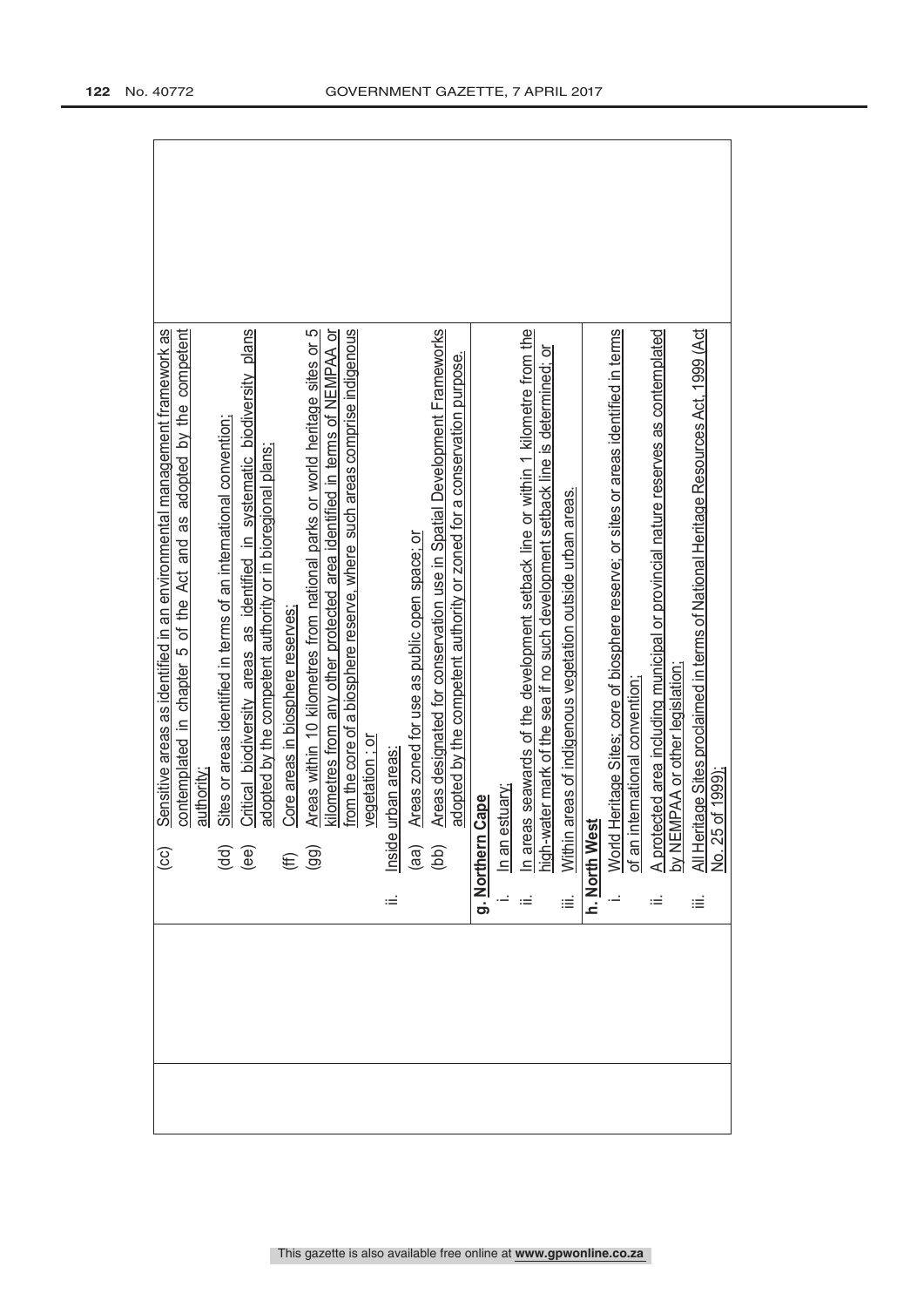|          |                                 | .≥́      | Critical biodiversity areas as identified in systematic biodiversity plans adopted by                                                                           |
|----------|---------------------------------|----------|-----------------------------------------------------------------------------------------------------------------------------------------------------------------|
|          |                                 |          | he competent authority.                                                                                                                                         |
|          |                                 | $\leq$   | as<br>Sensitive areas as identified in an environmental management framework<br>contemplated in chapter 5 of the Act and as adopted by the competent authority; |
|          |                                 |          |                                                                                                                                                                 |
|          |                                 | ιή.      | Areas within 5 kilometres from protected areas identified in terms of NEMPAA or                                                                                 |
|          |                                 |          | rom the core areas of a Biosphere reserve; or                                                                                                                   |
|          |                                 | ιË.      | Areas within a watercourse or wetland, or within 100 metres from the edge of a                                                                                  |
|          |                                 |          | watercourse or wetland.                                                                                                                                         |
|          |                                 |          | Cape<br>i. Western                                                                                                                                              |
|          |                                 |          | Areas on the estuary side of the development setback line or in an estuarine                                                                                    |
|          |                                 |          | functional zone where no such setback line has been determined;                                                                                                 |
|          |                                 | $\equiv$ | Seawards of the development setback line or within 200 metres of the high water                                                                                 |
|          |                                 |          | mark of the sea if no such development setback line is determined; or                                                                                           |
|          |                                 | iΞ       | Areas of indigenous vegetation outside urban areas.                                                                                                             |
| <u>s</u> | The clearance of                |          | Cape<br>a. Eastern                                                                                                                                              |
|          | an area of 300                  |          | Within any critically endangered or endangered ecosystem listed in terms of section                                                                             |
|          | square metres or                |          | the NEMBA or prior to the publication of such a list, within an area that has<br>52 of 1                                                                        |
|          | more of indigenous              |          | Biodiversity<br>critically endangered in the National Spatial<br>identified as<br>been                                                                          |
|          | vegetation except               |          | Assessment 2004;                                                                                                                                                |
|          | where such                      |          | Within critical biodiversity areas identified in bioregional plans;                                                                                             |
|          | clearance of<br>indigenous      | ≔        | Within the littoral active zone or 100 metres inland from the high water mark of the                                                                            |
|          | vegetation is                   |          | sea, whichever distance is the greater, excluding where such removal will occur                                                                                 |
|          | required for                    |          | behind the development setback line on erven in urban areas;                                                                                                    |
|          | maintenance                     | .≥       | Outside urban areas, within 100 metres inland from an estuarine functional zone; or                                                                             |
|          | purposes                        | >        | On land, where, at the time of the coming into effect of this Notice or thereafter such                                                                         |
|          | undertaken in                   |          | and was zoned open space, conservation or had an equivalent zoning.                                                                                             |
|          | accordance with a               |          | b. Free State                                                                                                                                                   |
|          | management plan.<br>naintenance |          | any critically endangered or endangered ecosystem listed in terms of section<br>Within                                                                          |
|          |                                 |          | the NEMBA or prior to the publication of such a list, within an area that has<br>52 of                                                                          |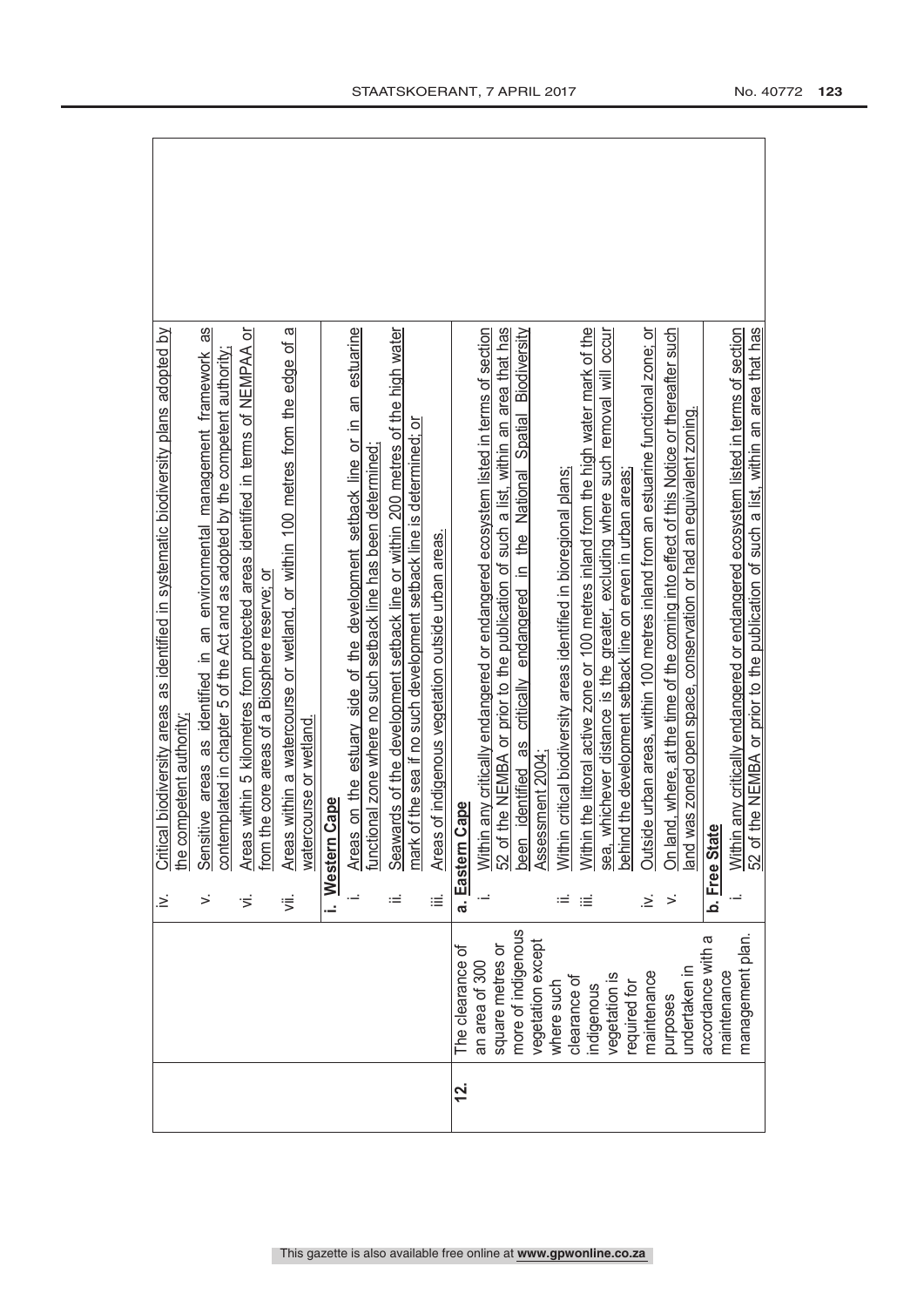|     | Biodiversity<br>Spatial<br>critically endangered in the National<br>identified as<br>been                                                                                           |
|-----|-------------------------------------------------------------------------------------------------------------------------------------------------------------------------------------|
|     | Assessment 2004;                                                                                                                                                                    |
|     | n critical biodiversity areas identified in bioregional plans;<br>Withir                                                                                                            |
| ≔   | nd, where, at the time of the coming into effect of this Notice or thereafter such<br>On lai                                                                                        |
|     | was zoned open space, conservation or had an equivalent zoning; or<br>land v                                                                                                        |
| .≥ં | ω<br>Areas within a watercourse or wetland; or within 100 metres from the edge of                                                                                                   |
|     | course or wetland.<br>water                                                                                                                                                         |
|     | c. Gauteng                                                                                                                                                                          |
|     | n any critically endangered or endangered ecosystem listed in terms of section<br>the NEMBA or prior to the publication of such a list, within an area that has<br>52 of<br>Withir  |
|     | critically endangered in the National Spatial Biodiversity<br>8g<br>identified<br>been                                                                                              |
|     | Assessment 2004                                                                                                                                                                     |
| ≔   | n Critical Biodiversity Areas or Ecological Support Areas identified in the<br>Withir                                                                                               |
|     | Gauteng Conservation Plan or bioregional plans; or                                                                                                                                  |
| ≔   | nd, where, at the time of the coming into effect of this Notice or thereafter such<br>อิท lai                                                                                       |
|     | was zoned open space, conservation or had an equivalent zoning.<br>land v                                                                                                           |
|     | -Natal<br>d. KwaZulu                                                                                                                                                                |
|     | Trans-frontier protected areas managed under international conventions;                                                                                                             |
|     | nunity Conservation Areas;<br><b>Comp</b>                                                                                                                                           |
|     | versity Stewardship Programme Biodiversity Agreement areas;<br>Biodi                                                                                                                |
| ∹.  | n any critically endangered or endangered ecosystem listed in terms of section<br>Withir                                                                                            |
|     | the NEMBA or prior to the publication of such a list, within an area that has<br>52 of                                                                                              |
|     | identified as critically endangered in the National Spatial Biodiversity<br>Assessment 2004<br>been                                                                                 |
| ≍   | Critical biodiversity areas as identified in systematic biodiversity plans adopted by                                                                                               |
|     | ompetent authority or in bioregional plans;<br>the cc                                                                                                                               |
| Ϊ.  | n the littoral active zone or 100 metres inland from high water mark of the sea<br>estuarine functional zone, whichever distance is the greater, excluding where<br>Withir<br>or an |
|     |                                                                                                                                                                                     |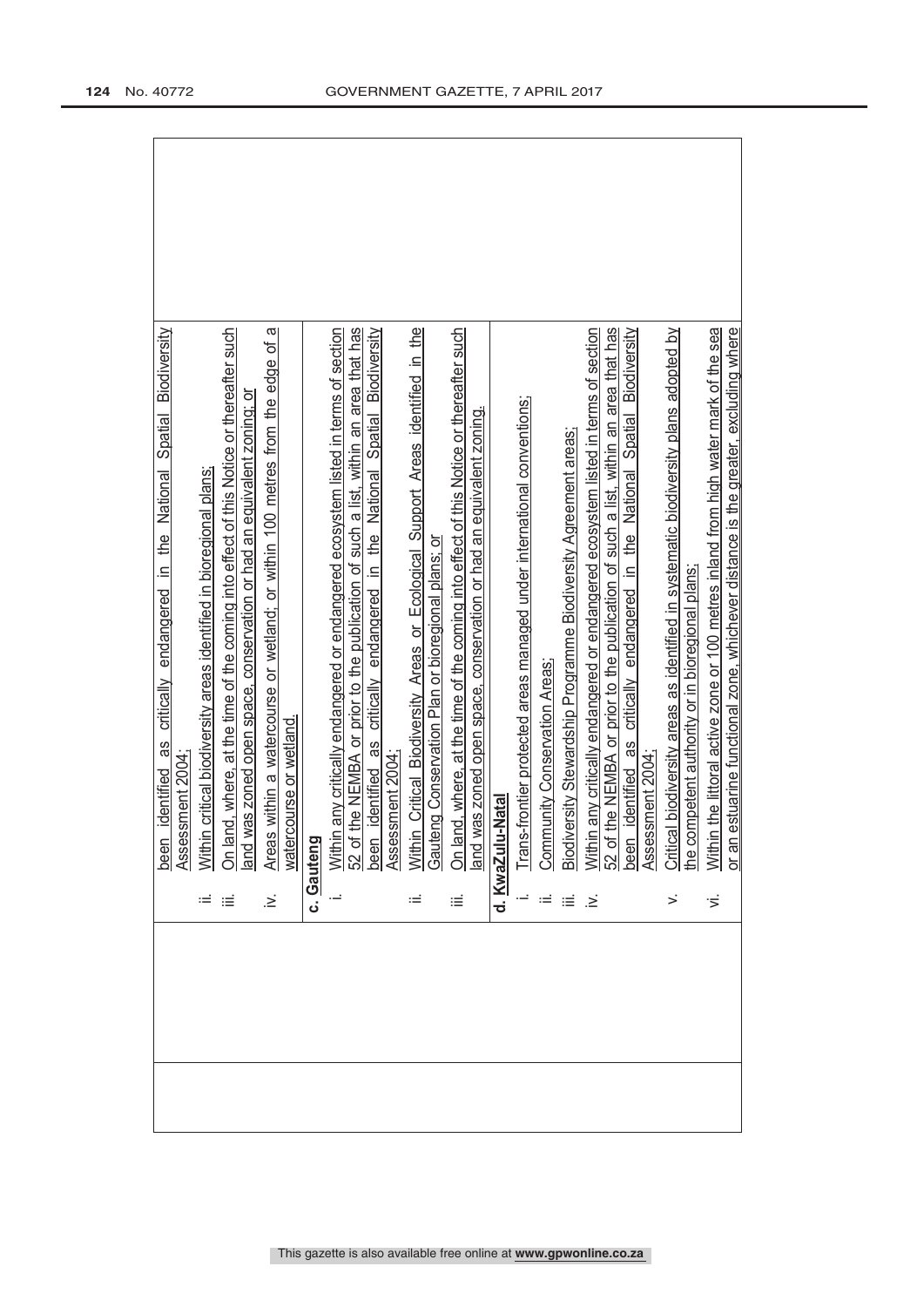|  |              | removal will occur behind the development setback line on erven in urban<br>such                                                        |
|--|--------------|-----------------------------------------------------------------------------------------------------------------------------------------|
|  |              | areas;                                                                                                                                  |
|  | ず            | nd, where, at the time of the coming into effect of this Notice or thereafter such<br>On lar                                            |
|  |              | and was zoned open space, conservation or had an equivalent zoning                                                                      |
|  | 這            | A protected area identified in terms of NEMPAA, excluding conservancies;                                                                |
|  | $\cdot \leq$ | World Heritage Sites                                                                                                                    |
|  |              | Sites or areas identified in terms of an international convention;                                                                      |
|  |              | Areas designated for conservation use in Spatial Development Frameworks adopted                                                         |
|  |              | competent authority or zoned for a conservation purpose.<br>by the                                                                      |
|  | ₹            | 8<br>Sensitive areas as identified in an environmental management framework                                                             |
|  |              | contemplated in chapter 5 of the Act and as adopted by the competent authority; or                                                      |
|  | 浸            | estuarine functional zone.<br>$\ln$ an                                                                                                  |
|  | نه           | Limpopo                                                                                                                                 |
|  |              | any critically endangered or endangered ecosystem listed in terms of section<br>Withir                                                  |
|  |              | the NEMBA or prior to the publication of such a list, within an area that has<br>52 of                                                  |
|  |              | identified as critically endangered in the National Spatial Biodiversity<br>been                                                        |
|  |              | Assessment 2004;                                                                                                                        |
|  | ≔            | critical biodiversity areas identified in bioregional plans; or<br>Within                                                               |
|  | ≔            | On land, where, at the time of the coming into effect of this Notice or thereafter such                                                 |
|  |              | and was zoned open space, conservation or had an equivalent zoning.                                                                     |
|  |              | f. Mpumalanga                                                                                                                           |
|  |              | Within any critically endangered or endangered ecosystem listed in terms of section                                                     |
|  |              | the NEMBA or prior to the publication of such a list, within an area that has<br>52 of                                                  |
|  |              | Biodiversity<br>Spatial<br>critically endangered in the National<br>identified as<br>Assessment 2004;<br>been                           |
|  | ι≓           | Within critical biodiversity areas identified in bioregional plans; or                                                                  |
|  | $\equiv$     | id, where, at the time of the coming into effect of this Notice or thereafter such<br>On lar                                            |
|  |              | $\overline{5}$<br>zoning<br>an equivalent<br>conservation or had<br>oroclamation in terms of NEMPAA.<br>space.<br>was zoned open<br>pue |
|  |              |                                                                                                                                         |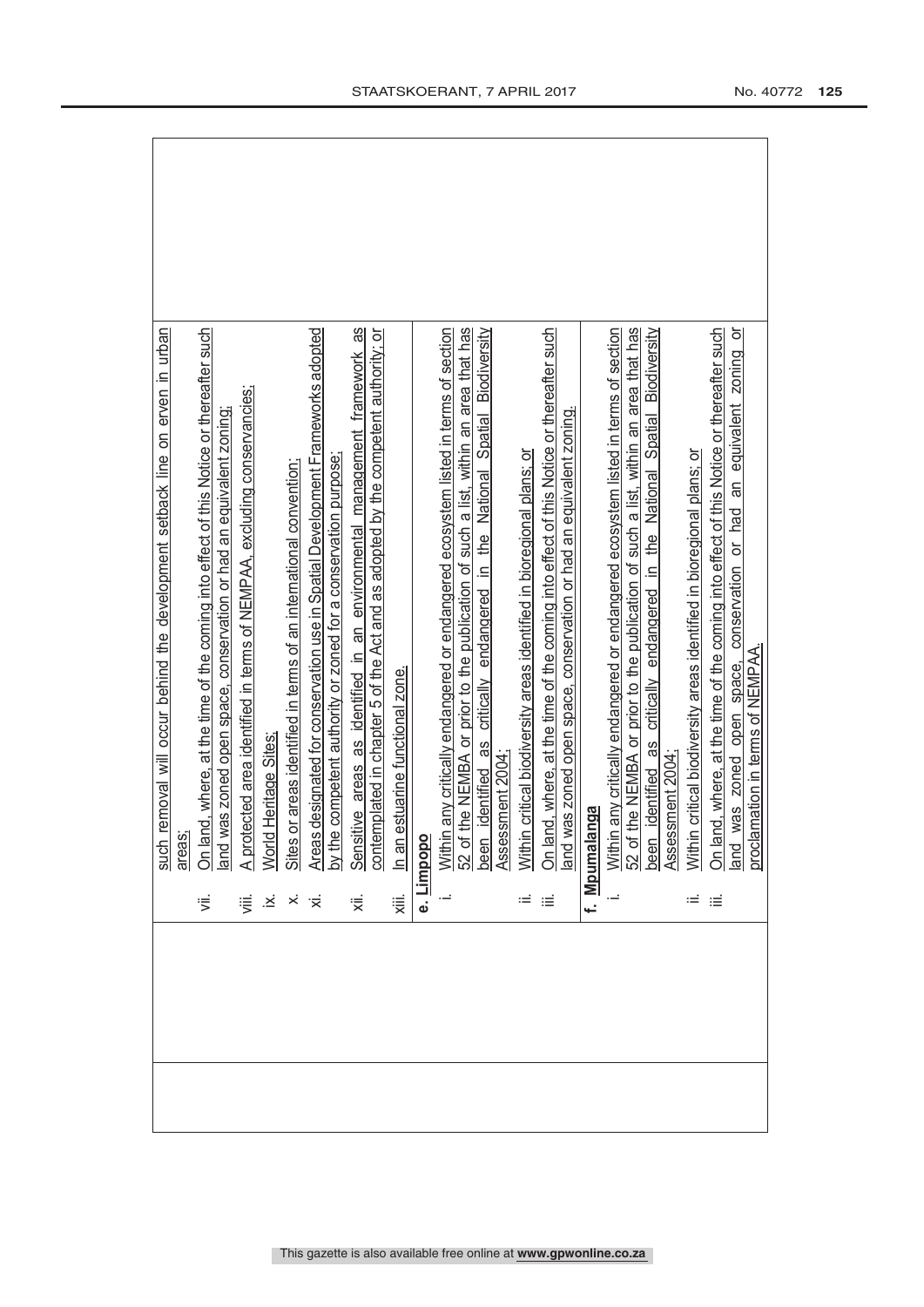|  |      | Cape<br>g. Northern                                                                                  |
|--|------|------------------------------------------------------------------------------------------------------|
|  |      |                                                                                                      |
|  |      | any critically endangered or endangered ecosystem listed in terms of section<br>Within               |
|  |      | the NEMBA or prior to the publication of such a list, within an area that has<br>52 of               |
|  |      | identified as critically endangered in the National Spatial Biodiversity<br>been                     |
|  |      | Assessment 2004;                                                                                     |
|  | ≔    | critical biodiversity areas identified in bioregional plans;<br>Within                               |
|  | ≔    | the littoral active zone or 100 metres inland from high water mark of the sea<br>Within              |
|  |      | sstuary, whichever distance is the greater, excluding where such removal will<br>or an               |
|  |      | behind the development setback line on erven in urban areas; or<br>occur                             |
|  | .≥́  | On land, where, at the time of the coming into effect of this Notice or thereafter such              |
|  |      | and was zoned open space, conservation or had an equivalent zoning.                                  |
|  |      | h. North West                                                                                        |
|  |      | Heritage Sites; core of biosphere reserve; or sites or areas identified in terms<br>World            |
|  |      | nternational convention;<br>of an i                                                                  |
|  | ≔    | ected area including municipal or provincial nature reserves as contemplated<br>$\overline{A}$ prote |
|  |      | by NEMPAA or other legislation;                                                                      |
|  | ≔    | All Heritage Sites proclaimed in terms of National Heritage Resources Act, 1999 (Act                 |
|  |      | No. 25 of 1999);                                                                                     |
|  | .≥́  | Critical biodiversity areas as identified in systematic biodiversity plans adopted by                |
|  |      | the competent authority.                                                                             |
|  | >    | Sensitive areas as identified in an environmental management framework as                            |
|  |      | contemplated in chapter 5 of the Act and as adopted by the competent authority; or                   |
|  | ゙゙゚゙ | within a watercourse or wetland, or within 100 metres from the edge of a<br>Areas                    |
|  |      | watercourse or wetland.                                                                              |
|  |      | Cape<br>i. Western                                                                                   |
|  |      | any critically endangered or endangered ecosystem listed in terms of section<br>Within               |
|  |      | the NEMBA or prior to the publication of such a list, within an area that has<br>52 of               |
|  |      | identified as critically endangered in the National Spatial Biodiversity<br>Assessment 2004;<br>been |
|  |      |                                                                                                      |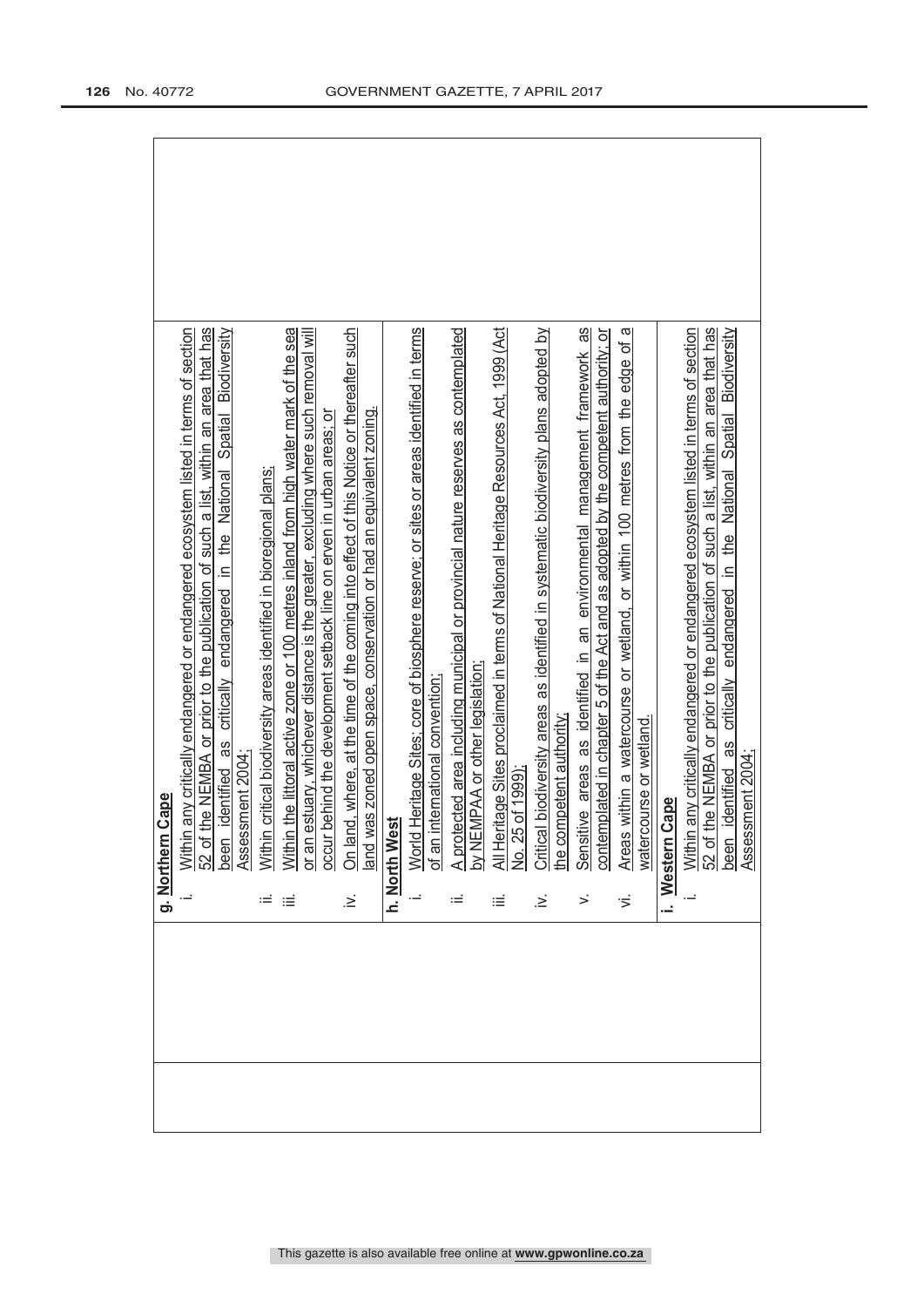|            |                             |           | critical biodiversity areas identified in bioregional plans;<br>Within                                                                       |
|------------|-----------------------------|-----------|----------------------------------------------------------------------------------------------------------------------------------------------|
|            |                             | ≡         | Within the littoral active zone or 100 metres inland from high water mark of the sea                                                         |
|            |                             |           | or an estuarine functional zone, whichever distance is the greater, excluding where                                                          |
|            |                             |           | removal will occur behind the development setback line on erven in urban<br>such                                                             |
|            |                             |           | areas;                                                                                                                                       |
|            |                             | .≥        | On land, where, at the time of the coming into effect of this Notice or thereafter such                                                      |
|            |                             |           | and was zoned open space, conservation or had an equivalent zoning; or                                                                       |
|            |                             | $\dot{ }$ | On land designated for protection or conservation purposes in an Environmental                                                               |
|            |                             |           | Spatial<br>$\sigma$<br>manner, or<br>Management Framework adopted in the prescribed<br>Development Framework adopted by the MEC or Minister. |
| <u>13.</u> | The development             |           | Cape<br>a. Eastern (                                                                                                                         |
|            |                             |           |                                                                                                                                              |
|            | operation of<br>and related |           | Outside urban areas, in an estuarine functional zone, excluding areas falling behind<br>the development setback line                         |
|            | facilities of any           |           |                                                                                                                                              |
|            | size for any form of        |           | n a Protected Area identified in the NEMPAA;                                                                                                 |
|            | aquaculture                 | ιÉ        | Areas on the watercourse side of the development setback line or within 100 metres                                                           |
|            |                             |           | he edge of a watercourse where no such setback line has been determined;<br>from t                                                           |
|            |                             |           | ៦                                                                                                                                            |
|            |                             | $\geq$    | a watercourse.<br>Within                                                                                                                     |
|            |                             |           | b. Free State                                                                                                                                |
|            |                             |           | In a Protected Area identified in the NEMPAA; or                                                                                             |
|            |                             | ьĖ        | Areas within a watercourse or wetland; or within 100 metres from the edge of a                                                               |
|            |                             |           | watercourse or wetland.                                                                                                                      |
|            |                             |           | c. Gauteng                                                                                                                                   |
|            |                             |           | In a Protected Area identified in the NEMPAA;                                                                                                |
|            |                             |           | a watercourse; or<br>Within                                                                                                                  |
|            |                             |           | ā<br>Areas within 100 meters measured perpendicular outward from the edge of                                                                 |
|            |                             |           | watercourse.                                                                                                                                 |
|            |                             |           | d. KwaZulu-Natal                                                                                                                             |
|            |                             |           |                                                                                                                                              |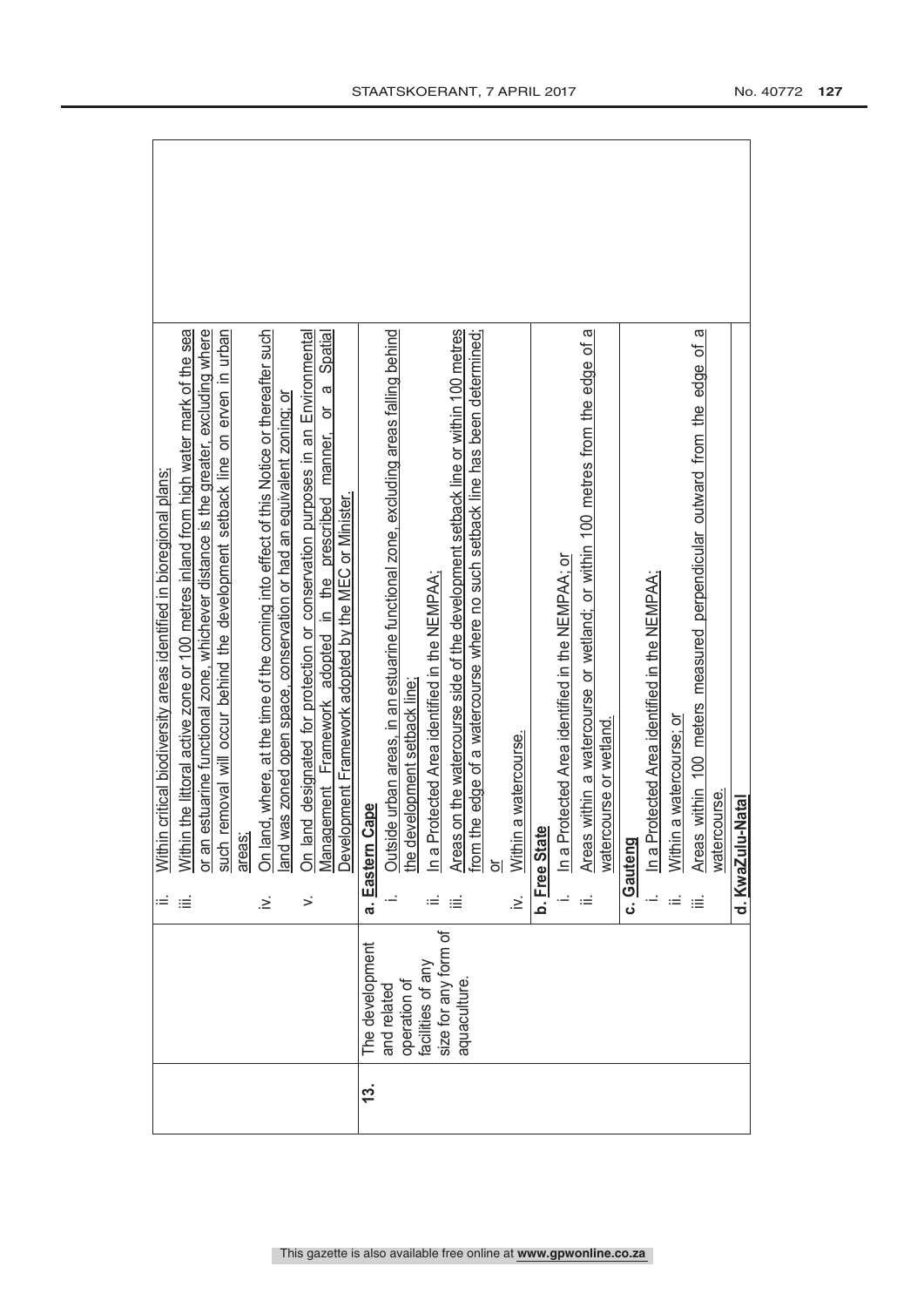## **CONTINUES ON PAGE 130 - PART 2**

This gazette is also available free online at **www.gpwonline.co.za**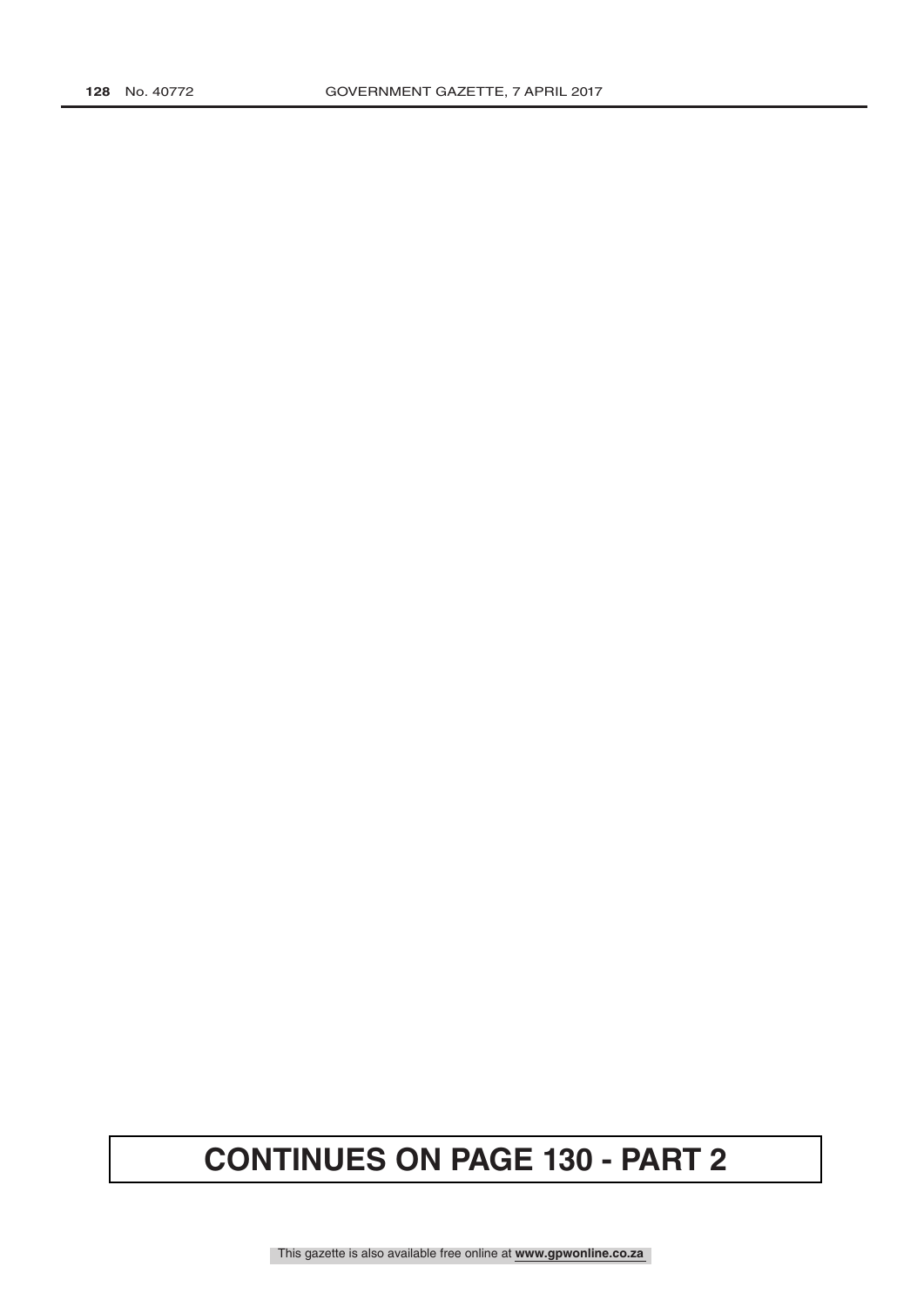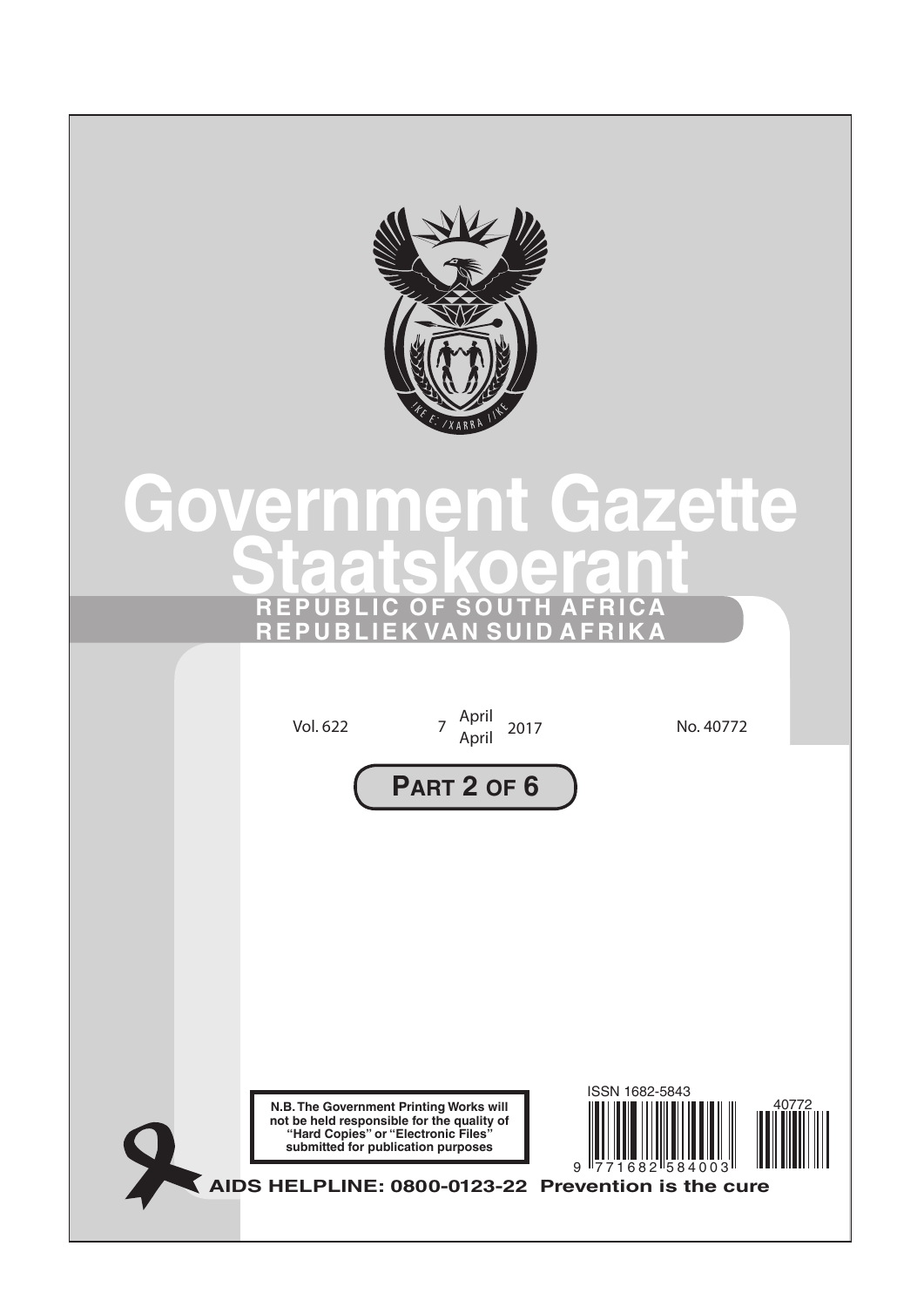|  |                 | frontier protected areas managed under international conventions;<br>Trans-1                                                                                 |
|--|-----------------|--------------------------------------------------------------------------------------------------------------------------------------------------------------|
|  | $=$ $\equiv$    | unity Conservation Areas;<br>Comm                                                                                                                            |
|  |                 | Biodiversity Stewardship Programme Biodiversity Agreement areas;                                                                                             |
|  | $\geq$ > $\leq$ | in an estuarine functional zone;                                                                                                                             |
|  |                 | In a Protected Area identified in the NEMPAA;                                                                                                                |
|  |                 | Heritage Sites;<br>World                                                                                                                                     |
|  | ਂ≡              | on the watercourse side of the development setback line or within 100<br>Areas                                                                               |
|  |                 | metres from the edge of a watercourse where no such setback line has been<br>determined;                                                                     |
|  | ₩.              | within a watercourse or wetland;<br>Areas <sup>1</sup>                                                                                                       |
|  | ∴≚              | Sites or areas identified in terms of an international convention;                                                                                           |
|  | $\dot{\times}$  | Critical biodiversity areas as identified in systematic biodiversity plans adopted by                                                                        |
|  |                 | the competent authority or in bioregional plans;                                                                                                             |
|  | '≍              | Core areas in biosphere reserves;                                                                                                                            |
|  | ₹               | designated for conservation use in Spatial Development Frameworks<br>Areas                                                                                   |
|  |                 | adopted by the competent authority or zoned for a conservation purpose; or                                                                                   |
|  | 澴               | contemplated in chapter 5 of the Act and as adopted by the competent authority.<br>Sensitive areas as identified in an environmental management framework as |
|  |                 | e. Limpopo                                                                                                                                                   |
|  |                 | In a Protected Area identified in the NEMPAA; or                                                                                                             |
|  | Ξ               | within a watercourse; or within 100 metres from the edge of a watercourse.<br>Areas                                                                          |
|  |                 | nga<br>f. Mpumala                                                                                                                                            |
|  |                 | In a Protected Area identified in the NEMPAA; or                                                                                                             |
|  |                 | In an aquatic critical biodiversity area.                                                                                                                    |
|  |                 | Cape<br>g. Northern                                                                                                                                          |
|  |                 | In an estuary;                                                                                                                                               |
|  | ≔               | In a Protected Area identified in the NEMPAA; or                                                                                                             |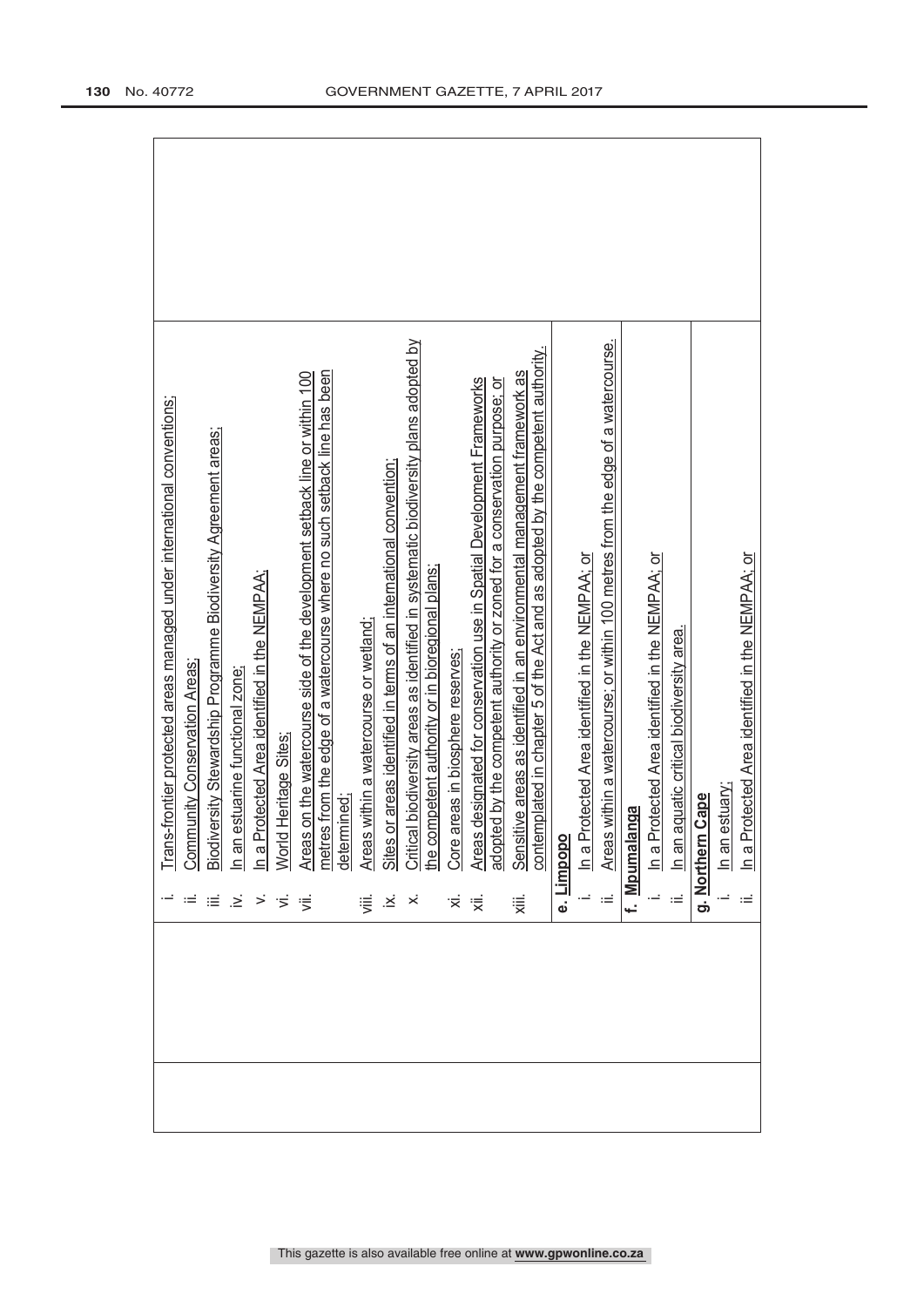|                |                           | iΞ            | ω<br>within a watercourse or wetland; or within 100 metres from the edge of<br>Areas         |
|----------------|---------------------------|---------------|----------------------------------------------------------------------------------------------|
|                |                           |               | watercourse or wetland.                                                                      |
|                |                           | h. North West |                                                                                              |
|                |                           | į.            | World Heritage Sites; core of biosphere reserve; or sites or areas identified in terms       |
|                |                           |               | international convention<br>of an                                                            |
|                |                           | $\coloneqq$   | A protected area including municipal or provincial nature reserves as contemplated           |
|                |                           |               | by NEMPAA or other legislation;                                                              |
|                |                           | ≡             | All Heritage Sites proclaimed in terms of National Heritage Resources Act, 1999 (Act         |
|                |                           |               | No. 25 of 1999); or                                                                          |
|                |                           | خ.            | within a watercourse or wetland, or within 100 metres from the edge of a<br>Areas            |
|                |                           |               | watercourse or wetland.                                                                      |
|                |                           | i. Western    | Cape                                                                                         |
|                |                           |               | on the estuary side of the development setback line or in an estuarine<br>Areas              |
|                |                           |               | functional zone where no such setback line has been determined;                              |
|                |                           | $\coloneqq$   | In a Protected area identified in terms of NEMPAA; or                                        |
|                |                           | iΞ            | In an aquatic critical biodiversity area.                                                    |
| $\overline{4}$ | development<br>PU<br>L    | a. Eastern    | Cape                                                                                         |
|                |                           |               | le urban areas:<br>Outsid                                                                    |
|                | canals<br>$\widehat{\Xi}$ |               | A protected area identified in terms of NEMPAA, excluding conservancies;<br>(aa)             |
|                | $\tilde{=}$<br>exceeding  |               | National Protected Area Expansion Strategy Focus areas;<br>(bb)                              |
|                | square metres in          |               | World Heritage Sites:<br>$\left(\begin{matrix} 6 & 1 \\ 6 & 1 \end{matrix}\right)$           |
|                | size;                     |               | Sensitive areas as identified in an environmental management framework as                    |
|                | channels<br>$\widehat{=}$ |               | contemplated in chapter 5 of the Act and as adopted by the competent                         |
|                | exceeding 10              |               | authority                                                                                    |
|                | square metres in<br>size; |               | Sites or areas identified in terms of an international convention;<br>(ee)                   |
|                | bridges<br>(iii)          |               | Critical biodiversity areas or ecosystem service areas as identified in<br>$f(\mathbf{f})$   |
|                | exceeding 10              |               | systematic biodiversity plans adopted by the competent authority or in<br>bioregional plans; |
|                |                           |               |                                                                                              |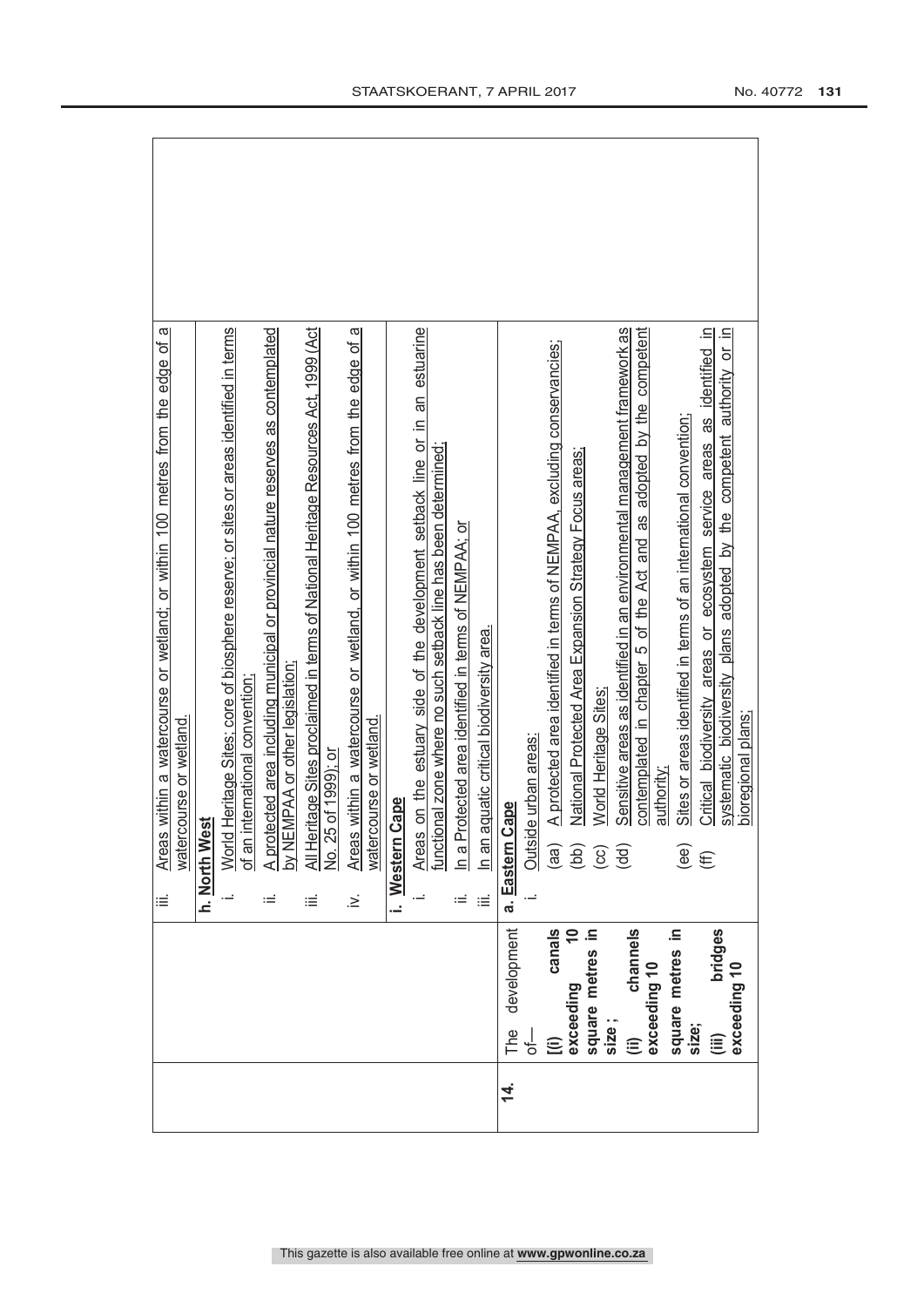| square metres in   | (99)           | Core areas in biosphere reserves:                                           |  |
|--------------------|----------------|-----------------------------------------------------------------------------|--|
| size;              | (hh)           | Areas within 10 kilometres from national parks or world heritage sites or 5 |  |
| (iv) dams, where   |                | kilometres from any other protected area identified in terms of NEMPAA or   |  |
| the dam,           |                | from the core area of a biosphere reserve:                                  |  |
| including          | ⊜              | Areas seawards of the development setback line or within 1 kilometre from   |  |
| infrastructure and |                | the high-water mark of the sea if no such development setback line is       |  |
| surface<br>water   |                | determined: or                                                              |  |
| area exceeds       |                | In an estuarine functional zone, excluding areas falling behind the         |  |
| 10 square metres   |                | development setback line; or                                                |  |
| in size;           | ≔              | Inside urban areas                                                          |  |
| (v) weirs, where   | (a)            | Areas zoned for use as public open space;                                   |  |
| the weir,          | (bb)           | Areas designated for conservation use in Spatial Development Frameworks     |  |
| including          |                | adopted by the competent authority, zoned for a conservation purpose; or    |  |
| infrastructure and | $\overline{c}$ | Areas seawards of the development setback line.                             |  |
| surface<br>water   | b. Free Stat   | φ                                                                           |  |
| area exceeds       |                | Outside urban areas:                                                        |  |
| 10 square metres   |                |                                                                             |  |
| in size;           | (aa)           | A protected area identified in terms of NEMPAA, excluding conservancies;    |  |
| (vi) bulk storm    | (bb)           | National Protected Area Expansion Strategy Focus areas;                     |  |
| water outlet       | $\overline{c}$ | World Heritage Sites:                                                       |  |
| structures         | (dd)           | Sensitive areas as identified in an environmental management framework as   |  |
| exceeding 10       |                | contemplated in chapter 5 of the Act and as adopted by the competent        |  |
| square metres in   |                | authority:                                                                  |  |
| size;              | (ee)           | Sites or areas identified in terms of an international convention;          |  |
| marinas<br>(iii)   | €              | Critical biodiversity areas or ecosystem service areas as identified in     |  |
| exceeding 10       |                | systematic biodiversity plans adopted by the competent authority or in      |  |
|                    |                | bioregional plans:                                                          |  |
|                    | (99)           | Core areas in biosphere reserves; or                                        |  |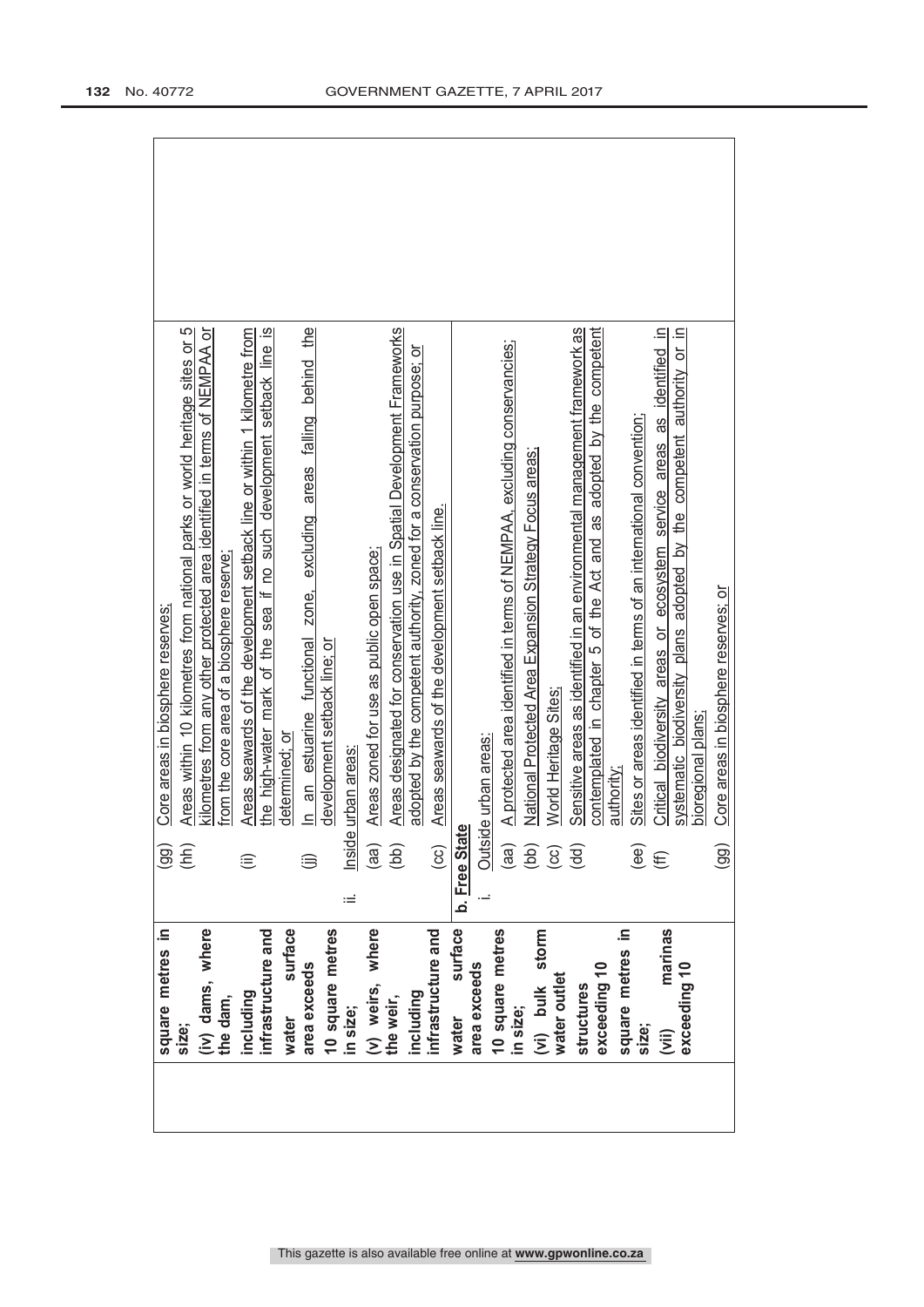| square metres in                                | (hh)                                             | ഥ<br>Areas within 10 kilometres from national parks or world heritage sites or     |
|-------------------------------------------------|--------------------------------------------------|------------------------------------------------------------------------------------|
| size;                                           |                                                  | kilometres from any other protected area identified in terms of NEMPAA or          |
| jetties<br>(iii)                                |                                                  | from the core area of a biosphere reserve; or                                      |
| $\overline{a}$<br>exceeding                     | urban areas<br>Inside<br>≔                       |                                                                                    |
| square                                          | (aa)                                             | Areas zoned for use as public open space; or                                       |
| metres in size;                                 | (bb)                                             | Areas designated for conservation use in Spatial Development Frameworks            |
| slipways<br>$\overline{(\mathsf{i}\mathsf{x})}$ |                                                  | adopted by the competent authority, zoned for a conservation purpose.              |
| exceeding 10                                    | c. Gauteng                                       |                                                                                    |
| square metres in                                |                                                  | A protected area identified in terms of NEMPAA, excluding conservancies;           |
| size;                                           |                                                  | National Protected Area Expansion Strategy Focus Areas;                            |
| buildings<br>$\widehat{\mathsf{x}}$             | Gauteng Protected Area Expansion Priority Areas; |                                                                                    |
| exceeding 10                                    | ż                                                | Sites identified as Critical Biodiversity Areas (CBAs) or Ecological Support Areas |
| square metres in<br>size;                       |                                                  | ESAs) in the Gauteng Conservation Plan or in bioregional plans;                    |
| boardwalks<br>(xi)                              | Sites<br>>                                       | identified within threatened ecosystems listed in terms of the National            |
| exceeding 10                                    |                                                  | Environmental Management Act: Biodiversity Act (Act No. 10 of 2004)                |
|                                                 | Ξ                                                | Sensitive areas identified in an environmental management framework adopted by     |
| square metres in<br>size; or                    | the relevant environmental authority.            |                                                                                    |
| (xii) infrastructure                            | $\ddot{=}$                                       | Sites or areas identified in terms of an international convention;                 |
| or structures                                   | 泻                                                | Sites managed as protected areas by provincial authorities, or declared as nature  |
| with a physical                                 |                                                  | eserves in terms of the Nature Conservation Ordinance (Ordinance 12 of 1983) or    |
| footprint of                                    | the NEMPAA;                                      |                                                                                    |
| 10 square metres                                | Sites (<br>.×<br>∴                               | designated as nature reserves in terms of municipal Spatial Development            |
| or more;]                                       | Frameworks; or                                   |                                                                                    |
|                                                 | ×                                                | Sites zoned for conservation use or public open space or equivalent zoning.        |
| ŏ<br>dams<br>$\oplus$                           | d. KwaZulu-Natal                                 |                                                                                    |
| where<br>weirs,                                 | In an estuarine functional zone;                 |                                                                                    |
| ŏ<br>$d$ am<br>e4                               | Community Conservation Areas;                    |                                                                                    |
| weir,                                           | ≔                                                | Biodiversity Stewardship Programme Biodiversity Agreement areas;                   |
|                                                 |                                                  |                                                                                    |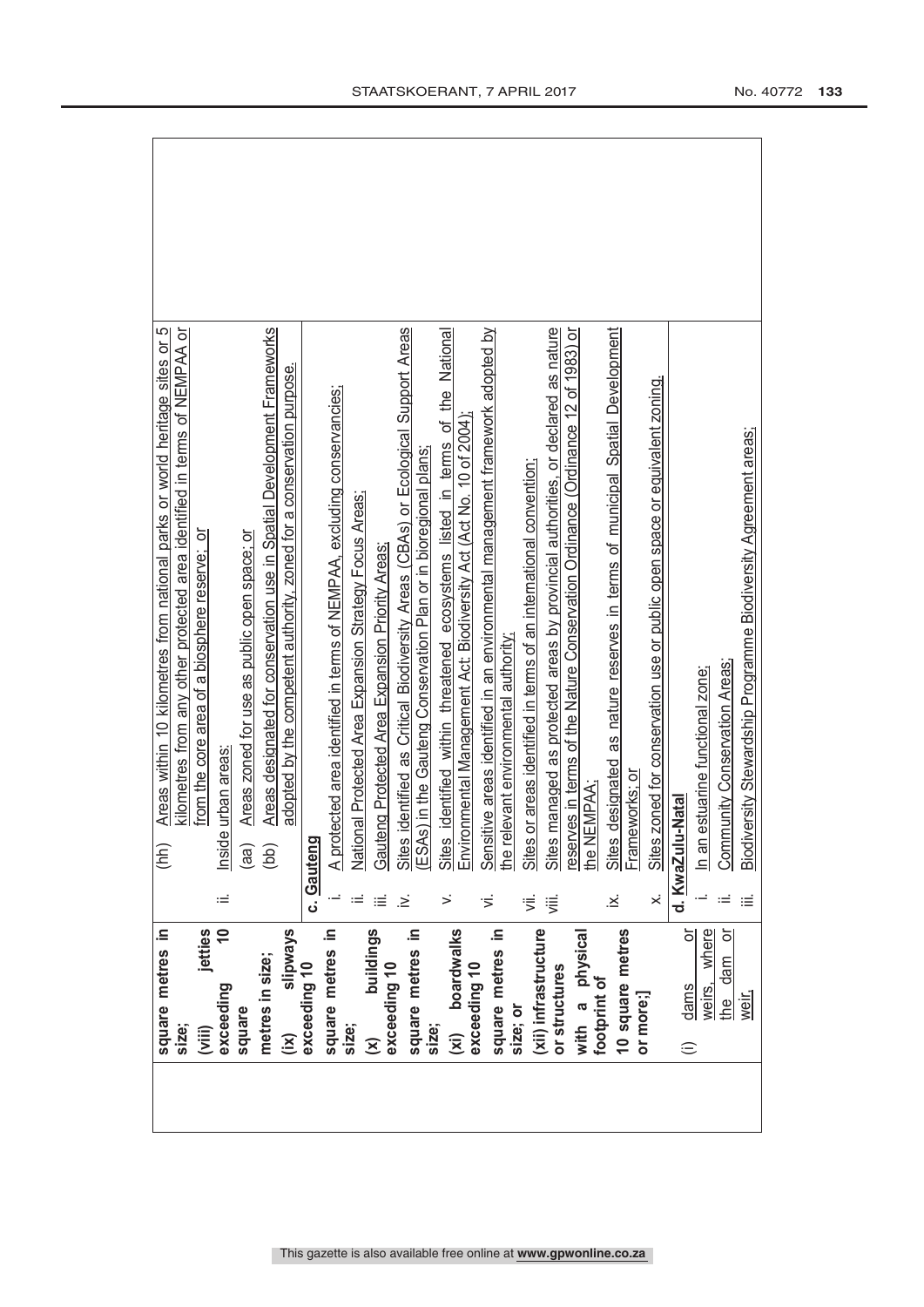| including                 | خ              | A prot         | tected area identified in terms of NEMPAA, excluding conservancies;                 |  |
|---------------------------|----------------|----------------|-------------------------------------------------------------------------------------|--|
| infrastructure            |                |                | World Heritage Sites                                                                |  |
| water<br>surface<br>and   | ιή.            |                | Sites or areas identified in terms of an international convention;                  |  |
| area<br>exceeds           | ゚゚             |                | Critical biodiversity areas or ecological support areas as identified in systematic |  |
| square                    |                |                | biodiversity plans adopted by the competent authority or in bioregional plans;      |  |
| netres; or                | ⋚              |                | Sensitive areas as identified in an environmental management framework as           |  |
| nfrastructure<br>⊜        |                |                | contemplated in chapter 5 of the Act and as adopted by the competent authority;     |  |
| or structures             | ∴≥             | Core           | areas in biosphere reserves;                                                        |  |
| σ<br>with                 | $\dot{\times}$ |                | Outside urban areas                                                                 |  |
| physica                   |                | (aa            | Areas within 10 kilometres from national parks or world heritage sites or 5         |  |
| footprint of 10           |                |                | kilometres from any terrestrial protected area identified in terms of NEMPAA        |  |
| ŏ<br>metres<br>square     |                |                | or from the core area of a biosphere reserve; or                                    |  |
| more;                     |                | (bb)           | Areas seawards of the development setback line or within 1 kilometre from           |  |
|                           |                |                | the high-water mark of the sea if no such development setback line is               |  |
|                           |                |                | determined: or                                                                      |  |
| such<br>where             | '≍́            | Inside         | urban areas                                                                         |  |
| development               |                |                |                                                                                     |  |
| occurs-                   |                | (aa)           | Areas zoned for use as public open space;                                           |  |
| a<br>(a) within           |                | (bb)           | Areas designated for conservation use in Spatial Development Frameworks             |  |
| watercourse;              |                |                | adopted by the competent authority, zoned for a conservation purpose; or            |  |
| ω<br>(b) in front of      |                | $\overline{c}$ | Areas seawards of the development setback line or within 100 metres from            |  |
| development               |                |                | the high-water mark of the sea if no such development setback line is               |  |
| setback; or               |                |                | determined                                                                          |  |
| <b>DO</b><br>$\equiv$ (c) |                | e. Limpopo     |                                                                                     |  |
| development               |                |                | Outside urban areas:                                                                |  |
| has<br>setback            |                | (aa)           | A protected area identified in terms of NEMPAA, excluding conservancies;            |  |
| been adopted,             |                | (bb)           | National Protected Area Expansion Strategy Focus areas;                             |  |
| within                    |                | $\odot$        | World Heritage Sites;                                                               |  |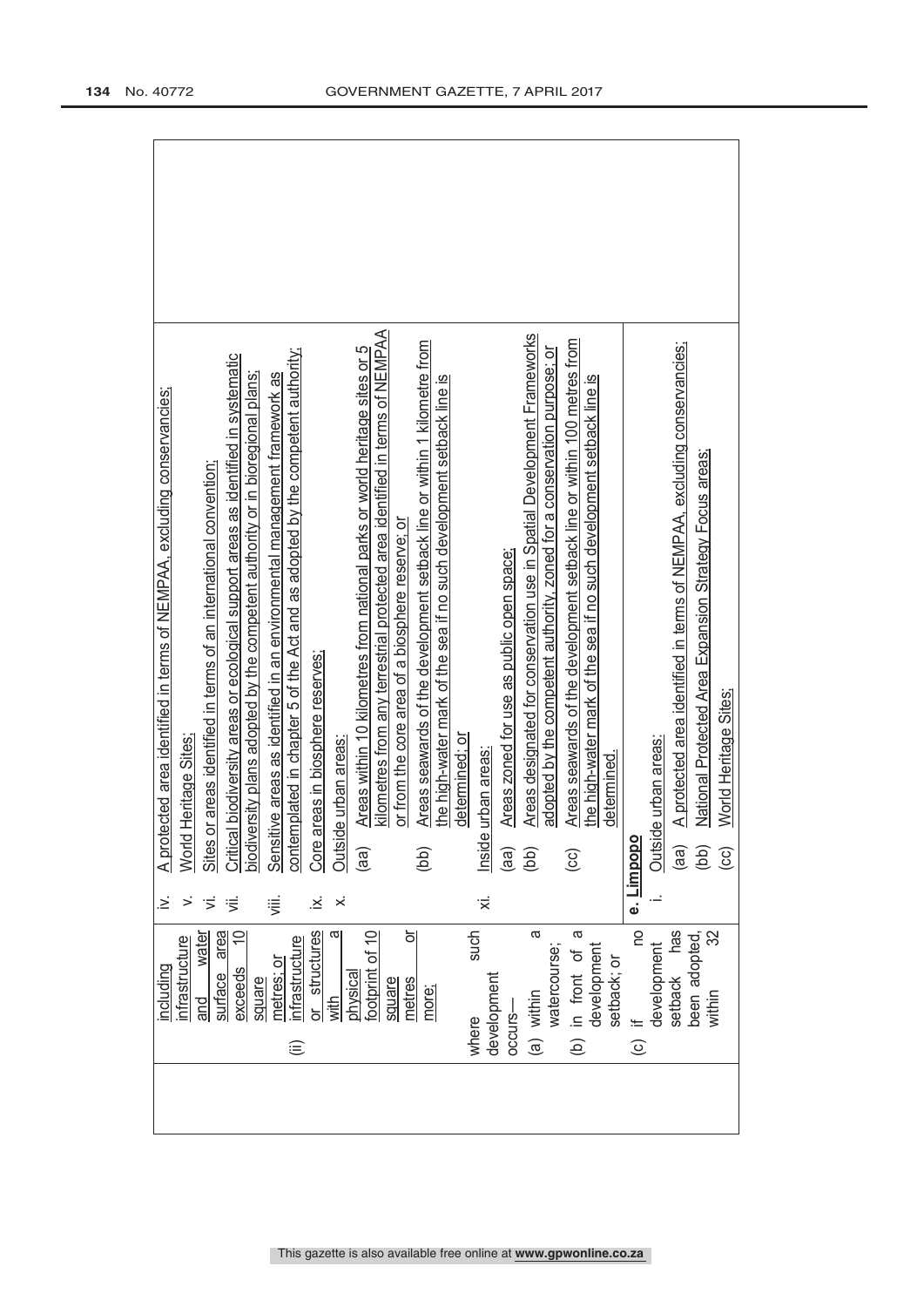| metres of                              | ω | (dd)                                                      | Sensitive areas as identified in an environmental management framework as    |
|----------------------------------------|---|-----------------------------------------------------------|------------------------------------------------------------------------------|
| watercourse,                           |   |                                                           | contemplated in chapter 5 of the Act and as adopted by the competent         |
| measured                               |   |                                                           | authority                                                                    |
| from the edge<br>of                    |   |                                                           | Sites or areas identified in terms of an international convention;           |
|                                        | a | $\widehat{\mathfrak{g}}$                                  | Critical biodiversity areas or ecosystem service areas as identified in      |
| watercourse;                           |   |                                                           | systematic biodiversity plans adopted by the competent authority or in       |
|                                        |   |                                                           | bioregional plans                                                            |
| excluding the                          |   | $\overline{99}$                                           | Core areas in biosphere reserves; or                                         |
| development of                         |   | (hh)                                                      | Areas within 10 kilometres from national parks or world heritage sites or 5  |
| structures within<br>infrastructure or |   |                                                           | kilometres from any other protected area identified in terms of NEMPAA or    |
| existing ports or                      |   |                                                           | from the core area of a biosphere reserve; or                                |
| harbours that wil                      | ≔ | Inside                                                    | urban areas                                                                  |
| not increase the                       |   | (aa)                                                      | Areas zoned for use as public open space; or                                 |
| development                            |   | (bb)                                                      | Areas designated for conservation use in Spatial Development Frameworks      |
| footprint of the port                  |   |                                                           | adopted by the competent authority, zoned for a conservation purpose.        |
| or harbour.                            |   | f. Mpumalanga                                             |                                                                              |
|                                        |   | Outsid                                                    | le urban areas:                                                              |
|                                        |   | (aa)                                                      | A protected area identified in terms of NEMPAA, excluding conservancies;     |
|                                        |   |                                                           | National Protected Area Expansion Strategy Focus areas;                      |
|                                        |   | $\left(\begin{matrix} 2 & 0 \\ 0 & 0 \end{matrix}\right)$ | World Heritage Sites:                                                        |
|                                        |   | (dd)                                                      | Sensitive areas as identified in an environmental management framework as    |
|                                        |   |                                                           | contemplated in chapter 5 of the Act and as adopted by the competent         |
|                                        |   |                                                           | authority                                                                    |
|                                        |   | (ee)                                                      | Sites or areas identified in terms of an international convention;           |
|                                        |   | $f(\mathbf{f})$                                           | Critical biodiversity areas or ecosystem service areas as identified in      |
|                                        |   |                                                           | authority or in<br>adopted by the competent<br>systematic biodiversity plans |
|                                        |   |                                                           | bioregional plans;                                                           |
|                                        |   | $\overline{9}$                                            | Core areas in biosphere reserves; or                                         |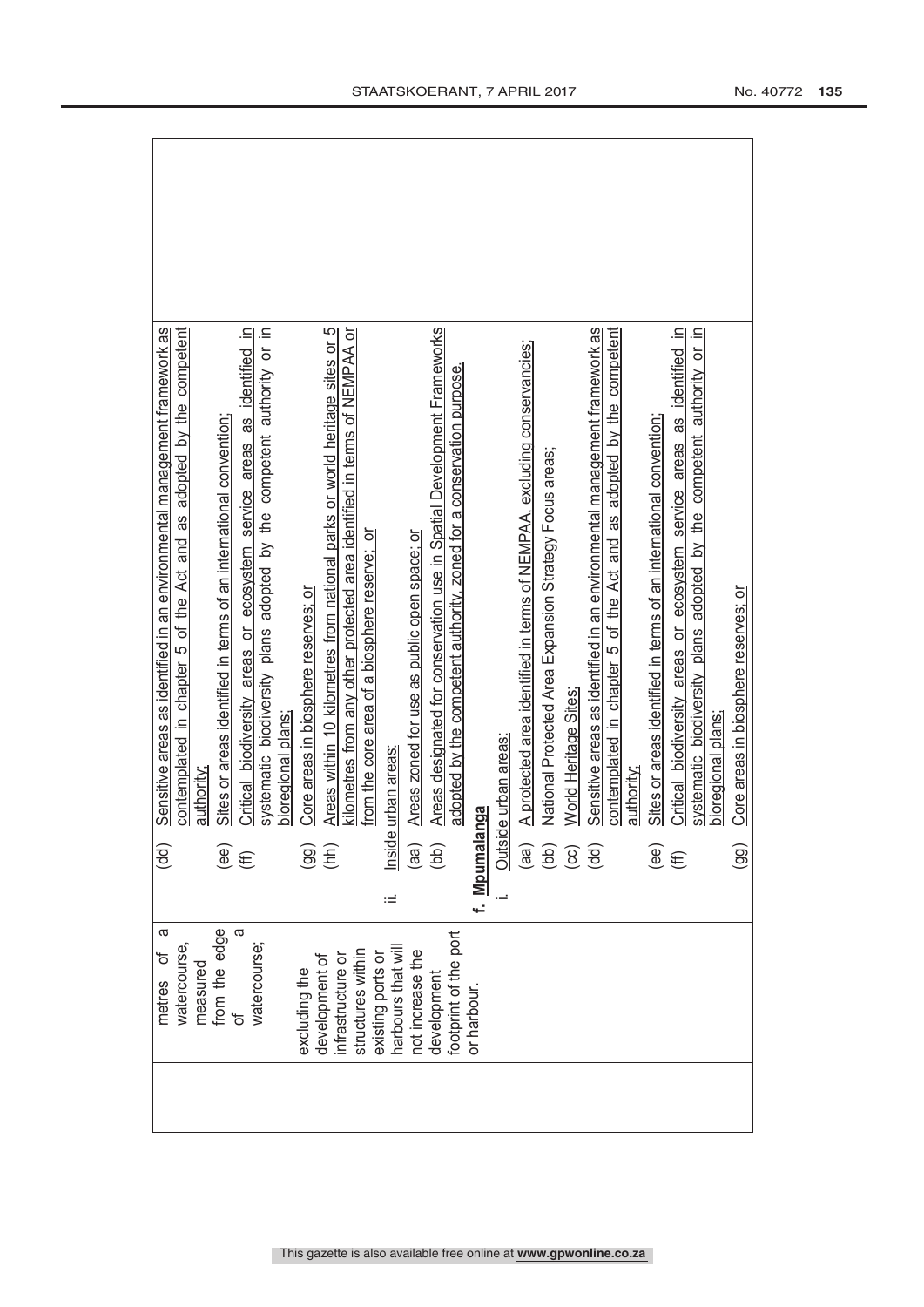|   | (hh)                                           | ഥ<br>Areas within 10 kilometres from national parks or world heritage sites or                                                                                                                                                                           |  |
|---|------------------------------------------------|----------------------------------------------------------------------------------------------------------------------------------------------------------------------------------------------------------------------------------------------------------|--|
|   |                                                | kilometres from any other protected area identified in terms of NEMPAA or                                                                                                                                                                                |  |
|   |                                                | such areas comprise<br>from the core area of a biosphere reserve, where                                                                                                                                                                                  |  |
|   |                                                | indigenous vegetation; or                                                                                                                                                                                                                                |  |
| Ξ |                                                | Inside urban areas                                                                                                                                                                                                                                       |  |
|   |                                                | Areas zoned for use as public open space; or                                                                                                                                                                                                             |  |
|   | $\begin{pmatrix} a & b \\ c & d \end{pmatrix}$ | Areas designated for conservation use in Spatial Development Frameworks                                                                                                                                                                                  |  |
|   |                                                | adopted by the competent authority, zoned for a conservation purpose.                                                                                                                                                                                    |  |
|   | <u>g. Northern</u>                             | Cape                                                                                                                                                                                                                                                     |  |
|   |                                                |                                                                                                                                                                                                                                                          |  |
|   |                                                |                                                                                                                                                                                                                                                          |  |
|   |                                                | A protected area identified in terms of NEMPAA, excluding conservancies;                                                                                                                                                                                 |  |
|   |                                                | National Protected Area Expansion Strategy Focus areas;                                                                                                                                                                                                  |  |
|   |                                                | World Heritage Sites<br>In an estuary:<br>Outside urban areas:<br>(aa) A protected are<br>(bb) National Protecc<br>(cc) World Heritage<br>(dd) Sensitive areas<br>authority:<br>(ee) Sites or areas io<br>(ff) Critical biodive<br>(ff) Critical biodive |  |
|   |                                                | Sensitive areas as identified in an environmental management framework as                                                                                                                                                                                |  |
|   |                                                | contemplated in chapter 5 of the Act and as adopted by the competent                                                                                                                                                                                     |  |
|   |                                                |                                                                                                                                                                                                                                                          |  |
|   |                                                | Sites or areas identified in terms of an international convention;                                                                                                                                                                                       |  |
|   |                                                | $\equiv$<br>Critical biodiversity areas or ecosystem service areas as identified                                                                                                                                                                         |  |
|   |                                                | $\equiv$<br>authority or<br>adopted by the competent<br>systematic biodiversity plans                                                                                                                                                                    |  |
|   |                                                | bioregional plans:                                                                                                                                                                                                                                       |  |
|   | $\left(\frac{1}{2} \right)$                    | Core areas in biosphere reserves:                                                                                                                                                                                                                        |  |
|   |                                                | Areas within 10 kilometres from national parks or world heritage sites or 5                                                                                                                                                                              |  |
|   |                                                | kilometres from any other protected area identified in terms of NEMPAA or                                                                                                                                                                                |  |
|   |                                                | from the core area of a biosphere reserve:                                                                                                                                                                                                               |  |
|   | $\widehat{\equiv}$                             | Areas seawards of the development setback line or within 1 kilometre from                                                                                                                                                                                |  |
|   |                                                | sea if no such development setback line is<br>the high-water mark of the                                                                                                                                                                                 |  |
|   |                                                | determined: or                                                                                                                                                                                                                                           |  |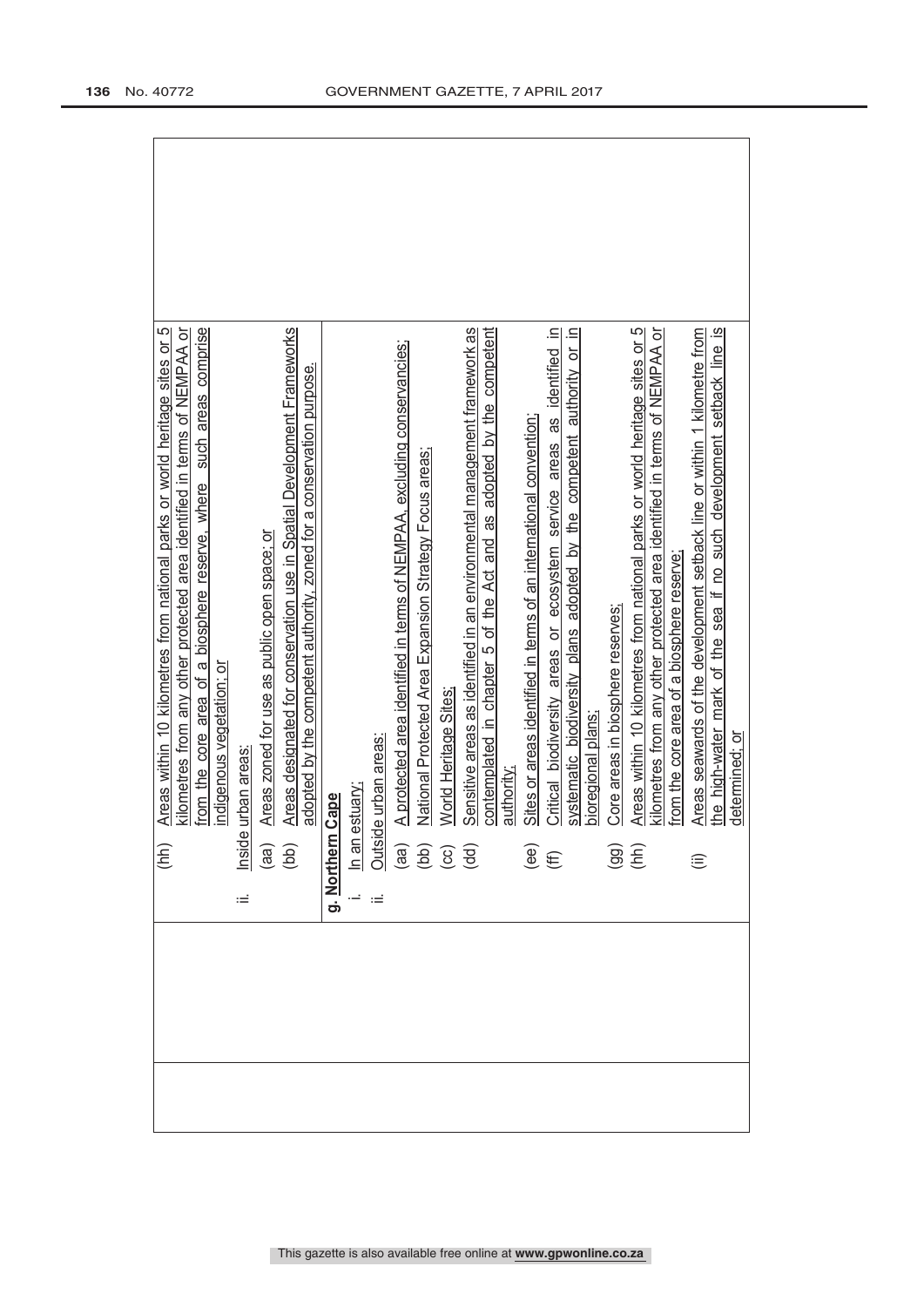|                        | Areas zoned for use as public open space; | Areas designated for conservation use in Spatial Development Frameworks<br>adopted by the competent authority, zoned for a conservation purpose; or | Areas seawards of the development setback line. |      |  |  |  |  |  |  |  |  |  | 1. World Heritage Sites; core u weenees.<br>1. World Heritage Sites core universitions<br>2. Of an international convention;<br>2. Of EMPEAA or other legislation;<br>2. Of EMPEAA or other legislation;<br>2. Of EMPEAA or other le | Sites or areas listed in terms of an international convention; |
|------------------------|-------------------------------------------|-----------------------------------------------------------------------------------------------------------------------------------------------------|-------------------------------------------------|------|--|--|--|--|--|--|--|--|--|--------------------------------------------------------------------------------------------------------------------------------------------------------------------------------------------------------------------------------------|----------------------------------------------------------------|
| e urban areas<br>Insid | (a)                                       | (bb)                                                                                                                                                |                                                 | lest |  |  |  |  |  |  |  |  |  |                                                                                                                                                                                                                                      | (ee)                                                           |
| ≡                      |                                           |                                                                                                                                                     | $rac{(CC)}{n.$ North We                         |      |  |  |  |  |  |  |  |  |  |                                                                                                                                                                                                                                      |                                                                |
|                        |                                           |                                                                                                                                                     |                                                 |      |  |  |  |  |  |  |  |  |  |                                                                                                                                                                                                                                      |                                                                |
|                        |                                           |                                                                                                                                                     |                                                 |      |  |  |  |  |  |  |  |  |  |                                                                                                                                                                                                                                      |                                                                |
|                        |                                           |                                                                                                                                                     |                                                 |      |  |  |  |  |  |  |  |  |  |                                                                                                                                                                                                                                      |                                                                |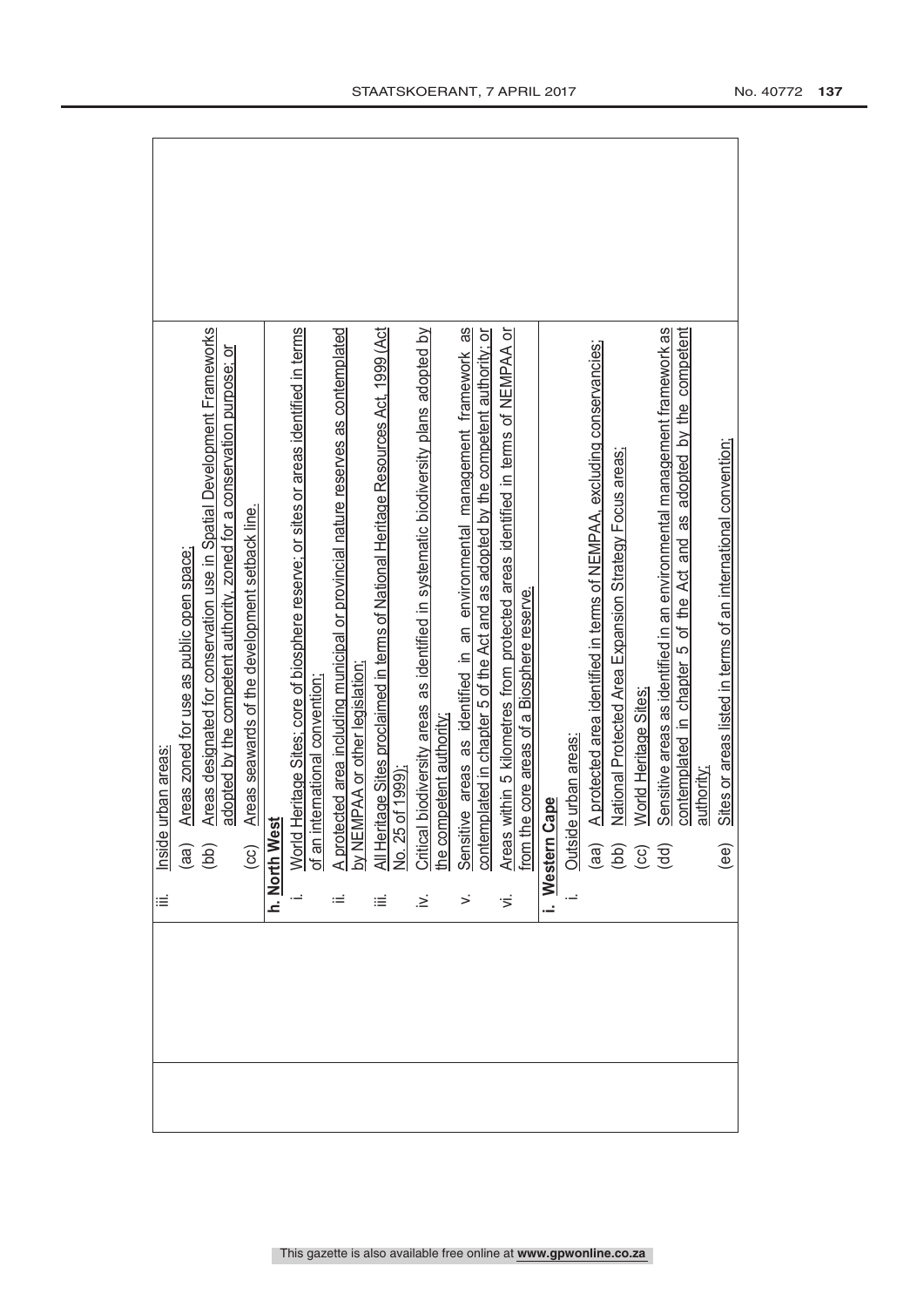| Areas on the estuary side of the development setback line or in an estuarine<br>adopted by the competent authority or in<br>Critical biodiversity areas or ecosystem service areas as identified in<br>functional zone where no such setback line has been determined.<br>Core areas in biosphere reserves; or<br>systematic biodiversity plans<br>bioregional plans<br>(hh)<br>$\overline{99}$<br>€ | Sensitive areas as identified in an environmental management framework as<br>Sensitive areas as identified in an environmental management framework as<br>Areas zoned for conservation use or equivalent zoning, on or after 02 August<br>A protected area identified in terms of NEMPAA, excluding conservancies; or<br>contemplated in chapter 5 of the Act as adopted by the competent authority.<br>contemplated in chapter 5 of the Act as adopted by the competent authority.<br>A protected area identified in terms of NEMPAA, excluding conservancies.<br>Outside urban areas, or<br>Outside urban areas, or<br>Inside urban areas; or<br>Inside urban areas; or<br>Inside urban areas.<br>Inside urban areas.<br>2010;<br>Cape<br>Cape<br>langa<br>reas.<br>e. North West<br>b. Gauteng<br>$\frac{2}{\sqrt{2}}$<br>c. Limpopo<br>f. Western<br>d. Mpumal<br>a. Eastern<br>(bb)<br>(aa)<br>$\overline{c}$<br>ιË |
|------------------------------------------------------------------------------------------------------------------------------------------------------------------------------------------------------------------------------------------------------------------------------------------------------------------------------------------------------------------------------------------------------|--------------------------------------------------------------------------------------------------------------------------------------------------------------------------------------------------------------------------------------------------------------------------------------------------------------------------------------------------------------------------------------------------------------------------------------------------------------------------------------------------------------------------------------------------------------------------------------------------------------------------------------------------------------------------------------------------------------------------------------------------------------------------------------------------------------------------------------------------------------------------------------------------------------------------|
|                                                                                                                                                                                                                                                                                                                                                                                                      | was zoned open<br>of land bigger than<br>ŏ<br>The transformation<br>had an equivalent<br>zoning, on or after<br>metres in size, to<br>square<br>ŏ<br>retail,<br>where, such land<br>use,<br>02 August 2010.<br>conservation<br>commercial<br>residential,<br>institutional<br>industrial<br>space,<br>1000                                                                                                                                                                                                                                                                                                                                                                                                                                                                                                                                                                                                               |
|                                                                                                                                                                                                                                                                                                                                                                                                      | 15.                                                                                                                                                                                                                                                                                                                                                                                                                                                                                                                                                                                                                                                                                                                                                                                                                                                                                                                      |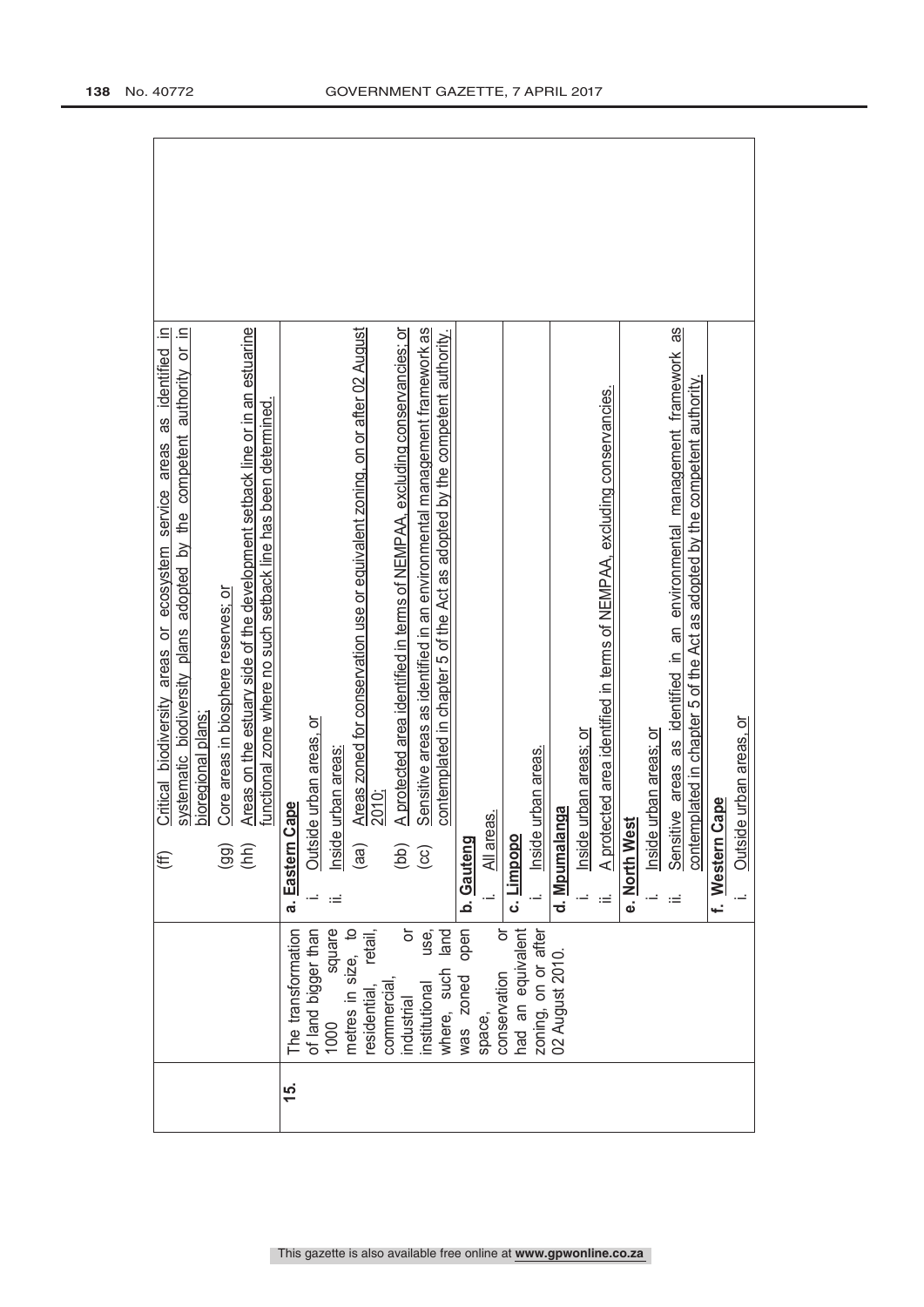|           |                                      | ò, | Inside                                                       | urban areas:                                                                 |
|-----------|--------------------------------------|----|--------------------------------------------------------------|------------------------------------------------------------------------------|
|           |                                      |    | (aa)                                                         | Areas zoned for conservation use or equivalent zoning, on or after 02 August |
|           |                                      |    |                                                              | 2010;                                                                        |
|           |                                      |    | (bb)                                                         | A protected area identified in terms of NEMPAA, excluding conservancies: or  |
|           |                                      |    | $\overline{c}$                                               | Sensitive areas as identified in an environmental management framework as    |
|           |                                      |    |                                                              | contemplated in chapter 5 of the Act as adopted by the competent authority.  |
| <u>به</u> | The expansion of                     |    | a. Eastern (                                                 | cape?                                                                        |
|           | eservoirs, [for                      |    | Outsic                                                       | te urban areas:                                                              |
|           | bulk water                           |    |                                                              | A protected area identified in terms of NEMPAA, excluding conservancies;     |
|           | supply] excluding<br>dams, where the |    | $\begin{pmatrix} a & b \\ c & d \end{pmatrix}$               | National Protected Area Expansion Strategy Focus areas;                      |
|           | capacity will be                     |    |                                                              | World Heritage Sites:                                                        |
|           | ncreased by more                     |    |                                                              | Sensitive areas as identified in an environmental management framework as    |
|           | than 250 cubic                       |    |                                                              | contemplated in chapter 5 of the Act and as adopted by the competent         |
|           | metres                               |    |                                                              | authority.                                                                   |
|           |                                      |    | $\overset{\text{\tiny{\textsf{(ee)}}}}{\mathbb{\textsf{f}}}$ | Sites or areas identified in terms of an international convention;           |
|           |                                      |    |                                                              | Critical biodiversity areas as identified in systematic biodiversity plans   |
|           |                                      |    |                                                              | adopted by the competent authority or in bioregional plans;                  |
|           |                                      |    | $\overline{96}$                                              | Core areas in biosphere reserves;                                            |
|           |                                      |    |                                                              | Areas within 10 kilometres from national parks or world heritage sites or 5  |
|           |                                      |    |                                                              | kilometres from any other protected area identified in terms of NEMPAA or    |
|           |                                      |    |                                                              | from the core area of a biosphere reserve; or                                |
|           |                                      |    | ⊜                                                            | Areas seawards of the development setback line or within 1 kilometre from    |
|           |                                      |    |                                                              | the high-water mark of the sea if no such development setback line is        |
|           |                                      |    |                                                              | determined; or                                                               |
|           |                                      | ωĖ | Inside                                                       | urban areas                                                                  |
|           |                                      |    | (aa)                                                         | Areas zoned for use as public open space;                                    |
|           |                                      |    | (bb)                                                         | Areas designated for conservation use in Spatial Development Frameworks      |
|           |                                      |    |                                                              | adopted by the competent authority, or zoned for a conservation purpose;     |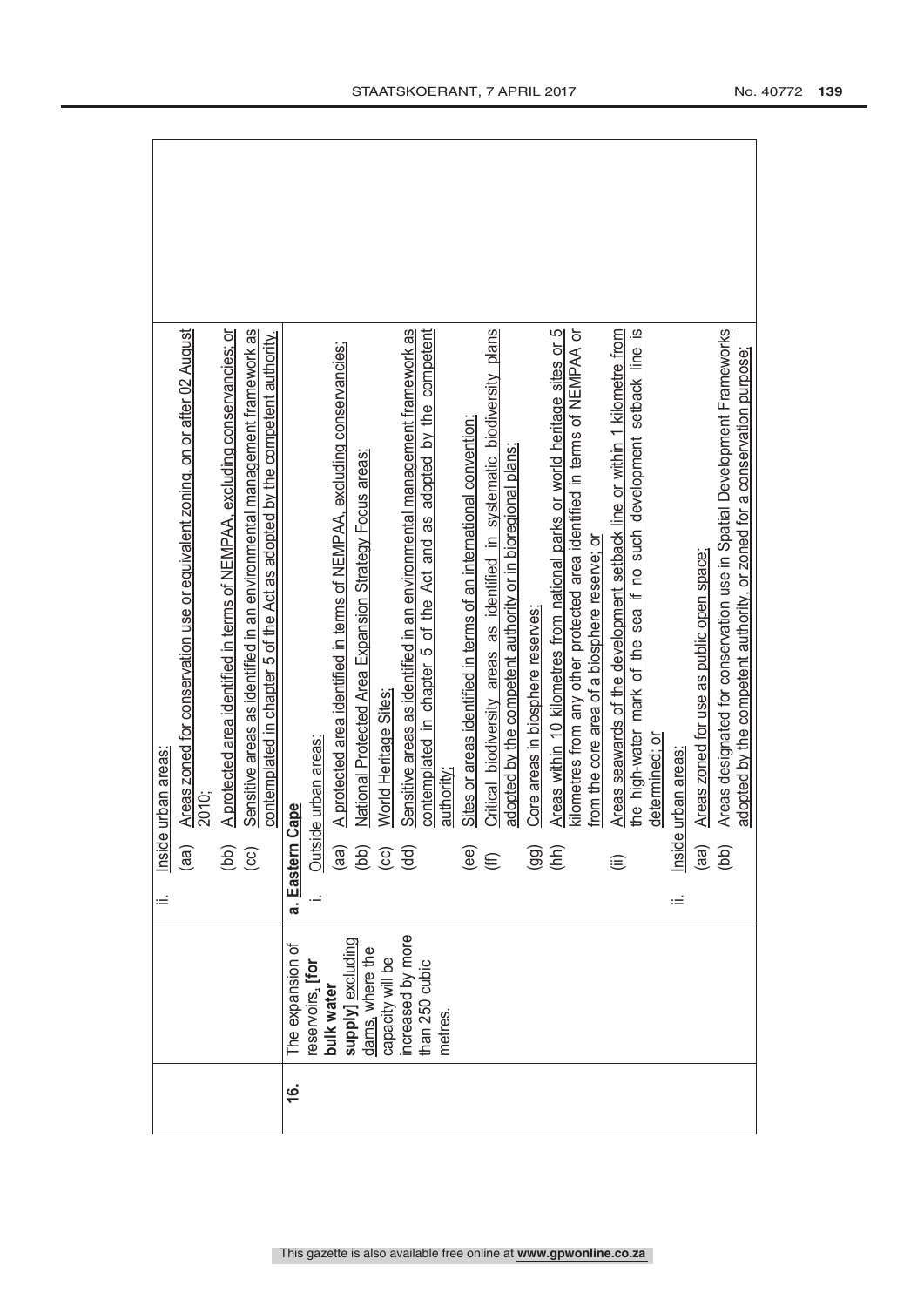| $\odot$                                                                                       | Areas seawards of development setback line or within 100 metres of the high                                                                                                                                                             |
|-----------------------------------------------------------------------------------------------|-----------------------------------------------------------------------------------------------------------------------------------------------------------------------------------------------------------------------------------------|
|                                                                                               | water mark of the sea where the development setback line has not been                                                                                                                                                                   |
| determined.                                                                                   |                                                                                                                                                                                                                                         |
| b. Free Stat                                                                                  |                                                                                                                                                                                                                                         |
| le urban areas:<br>Outsid                                                                     |                                                                                                                                                                                                                                         |
|                                                                                               | A protected area identified in terms of NEMPAA, excluding conservancies;                                                                                                                                                                |
|                                                                                               | National Protected Area Expansion Strategy Focus areas;                                                                                                                                                                                 |
| World Heritage Sites                                                                          |                                                                                                                                                                                                                                         |
| $\begin{array}{c} \n\text{(a)} \\ \n\text{(b)} \\ \n\text{(c)} \\ \n\text{(d)} \n\end{array}$ | Sensitive areas as identified in an environmental management framework as<br>contemplated in chapter 5 of the Act and as adopted by the competent                                                                                       |
| authority;                                                                                    |                                                                                                                                                                                                                                         |
|                                                                                               | Sites or areas identified in terms of an international convention;                                                                                                                                                                      |
| $\widehat{\mathop{\mathsf{ee}}\nolimits}$                                                     | Critical biodiversity areas as identified in systematic biodiversity plans                                                                                                                                                              |
|                                                                                               | adopted by the competent authority or in bioregional plans;                                                                                                                                                                             |
| Core areas in biosphere reserves; or                                                          |                                                                                                                                                                                                                                         |
| $\widehat{99}$                                                                                | Areas within 10 kilometres from national parks or world heritage sites or 5                                                                                                                                                             |
|                                                                                               | kilometres from any other protected area identified in terms of NEMPAA or                                                                                                                                                               |
| from the core area of a biosphere reserve; or                                                 |                                                                                                                                                                                                                                         |
| urban areas<br>Inside<br>ιÊ                                                                   |                                                                                                                                                                                                                                         |
| Areas zoned for use as public open space; or                                                  |                                                                                                                                                                                                                                         |
| $\begin{pmatrix} 1 & 0 \\ 0 & 0 \end{pmatrix}$                                                | Areas designated for conservation use in Spatial Development Frameworks                                                                                                                                                                 |
|                                                                                               | adopted by the competent authority, or zoned for a conservation purpose.                                                                                                                                                                |
| c. Gauteng                                                                                    |                                                                                                                                                                                                                                         |
|                                                                                               | A protected area identified in terms of NEMPAA, excluding conservancies;                                                                                                                                                                |
|                                                                                               |                                                                                                                                                                                                                                         |
| $\equiv \begin{array}{cc} \Xi & \Xi \end{array}$                                              |                                                                                                                                                                                                                                         |
|                                                                                               | National Protected Area Expansion Strategy Focus Areas;<br>Gauteng Protected Area Expansion Priority Areas;<br>Sites identified as Critical Biodiversity Areas (CBAs) or Ecological Support Areas<br>(ESAs) in the Gauteng Conservation |
|                                                                                               |                                                                                                                                                                                                                                         |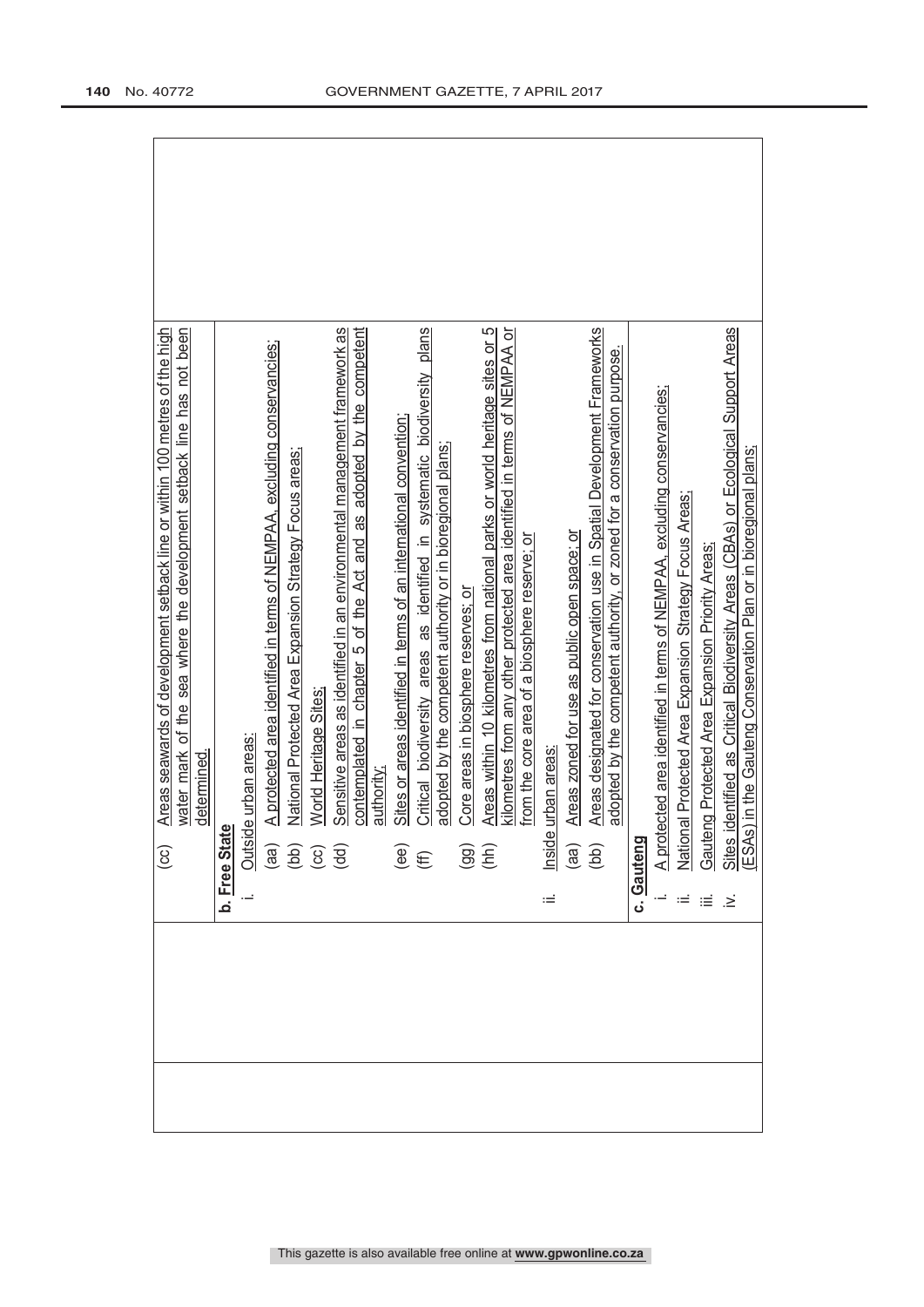|                | identified within threatened ecosystems listed in terms of the National<br>Sites                                                                                                      |
|----------------|---------------------------------------------------------------------------------------------------------------------------------------------------------------------------------------|
|                | ormental Management Act: Biodiversity Act (Act No. 10 of 2004)<br>E <sub>n</sub>                                                                                                      |
|                | Sensitive areas identified in an environmental management framework adopted by<br>he relevant environmental authority;                                                                |
|                | or areas identified in terms of an international convention;<br>Sites                                                                                                                 |
| 引引             |                                                                                                                                                                                       |
|                | Sites managed as protected areas by provincial authorities, or declared as nature<br>reserves in terms of the Nature Conservation Ordinance (Ordinance 12 of 1983) or<br>the NEMPAA;  |
| ×.             | designated as nature reserves in terms of municipal Spatial Development                                                                                                               |
|                | Sites designated<br>Frameworks; or                                                                                                                                                    |
| $\dot{\times}$ | Sites zoned for conservation use or public open space or equivalent zoning.                                                                                                           |
|                | d. KwaZulu-Natal                                                                                                                                                                      |
|                | Trans-frontier protected areas managed under international conventions;                                                                                                               |
|                | Community Conservation Areas;                                                                                                                                                         |
|                | Biodiversity Stewardship Programme Biodiversity Agreement areas;                                                                                                                      |
| .≥ં            | World Heritage Sites                                                                                                                                                                  |
| $\geq$         | In an estuarine functional zone;<br>In a protected area identified in terms of NEMPAA, excluding conservancies;<br>Sites or areas identified in terms of an international convention; |
| $\preceq$      |                                                                                                                                                                                       |
| ΪË.            |                                                                                                                                                                                       |
| ∰.             |                                                                                                                                                                                       |
|                | Critical biodiversity areas as identified in systematic biodiversity plans adopted by<br>the competent authority or in bioregional plans;<br>Core areas in biosphere reserves;        |
| $\dot{\times}$ |                                                                                                                                                                                       |
|                | Areas designated for conservation use in Spatial Development Frameworks                                                                                                               |
|                | ed by the competent authority, or zoned for a conservation purpose;<br>adopte                                                                                                         |
| $\dot{\times}$ | contemplated in chapter 5 of the Act and as adopted by the competent authority;<br>Sensitive areas as identified in an environmental management framework as                          |
| '≅             | de urban areas:<br>Outsic                                                                                                                                                             |
|                |                                                                                                                                                                                       |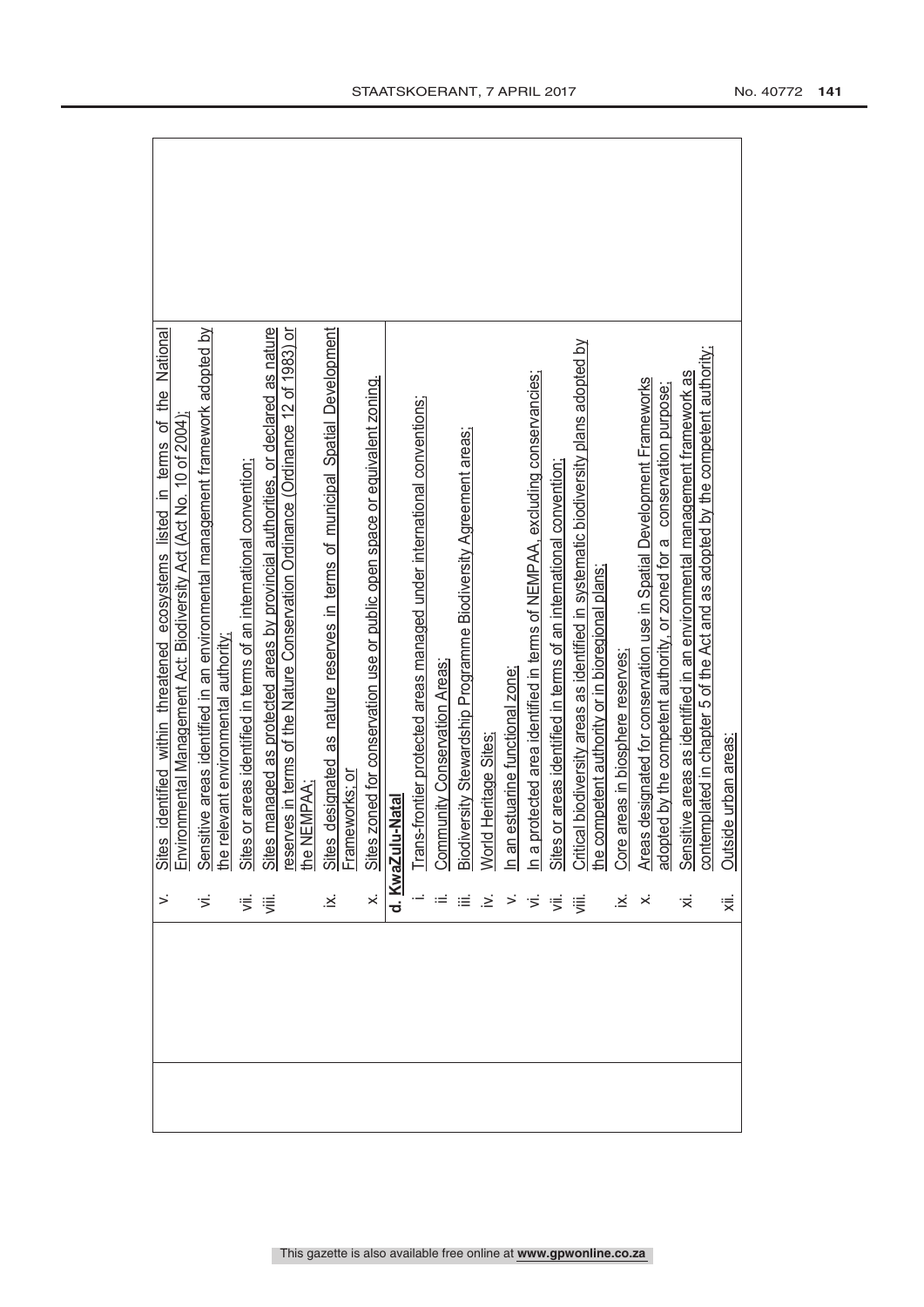|       | (aa)                                                                             | Areas within 10 kilometres from national parks or world heritage sites or 5                                                                                                                                              |
|-------|----------------------------------------------------------------------------------|--------------------------------------------------------------------------------------------------------------------------------------------------------------------------------------------------------------------------|
|       |                                                                                  | from any terrestrial protected area identified in terms of NEMPAA or from<br>the core area of a biosphere reserve; or                                                                                                    |
|       |                                                                                  |                                                                                                                                                                                                                          |
|       | (bb)                                                                             | Areas seawards of the development setback line or within 1 kilometre from                                                                                                                                                |
|       |                                                                                  | the high-water mark of the sea if no such development setback line is                                                                                                                                                    |
|       |                                                                                  | determined; or                                                                                                                                                                                                           |
| χiii. |                                                                                  | urban areas                                                                                                                                                                                                              |
|       |                                                                                  | Areas zoned for use as public open space;                                                                                                                                                                                |
|       | lnside<br>(aa)<br>(bb)                                                           | Areas seawards of the development setback line or within 100 meters from                                                                                                                                                 |
|       |                                                                                  | the high-water mark of the sea if no such development setback line is                                                                                                                                                    |
|       |                                                                                  | determined                                                                                                                                                                                                               |
|       |                                                                                  | Areas within a watercourse or wetland; or                                                                                                                                                                                |
|       |                                                                                  | Within urban protected areas.                                                                                                                                                                                            |
|       |                                                                                  |                                                                                                                                                                                                                          |
|       |                                                                                  |                                                                                                                                                                                                                          |
|       |                                                                                  | A protected area identified in terms of NEMPAA, excluding conservancies;                                                                                                                                                 |
|       |                                                                                  | National Protected Area Expansion Strategy Focus areas;                                                                                                                                                                  |
|       |                                                                                  | World Heritage Sites:<br>(cc)<br>(dd) With<br>i. Outside urban areas:<br>(aa) A protected areas:<br>(aa) A protected areas:<br>(b) National Protected areas:<br>(cc) Nord Protected areas:<br>(cc) Nord Protected areas: |
|       |                                                                                  | Sensitive areas as identified in an environmental management framework as                                                                                                                                                |
|       |                                                                                  | adopted by the competent<br>contemplated in chapter 5 of the Act and as                                                                                                                                                  |
|       |                                                                                  |                                                                                                                                                                                                                          |
|       | $\overset{\text{\tiny{\textcircled{\tiny{1}}}}}{\oplus} \, \widehat{\mathbb{E}}$ | Sites or areas identified in terms of an international convention;                                                                                                                                                       |
|       |                                                                                  | Critical biodiversity areas as identified in systematic biodiversity plans                                                                                                                                               |
|       |                                                                                  | adopted by the competent authority or in bioregional plans;                                                                                                                                                              |
|       | $\overline{90}$                                                                  | Core areas in biosphere reserves; or                                                                                                                                                                                     |
|       |                                                                                  | Areas within 10 kilometres from national parks or world heritage sites or 5                                                                                                                                              |
|       |                                                                                  | dometres from any other protected area identified in terms of NEMPAA or<br>from the core area of a biosphere reserve; or                                                                                                 |
|       |                                                                                  |                                                                                                                                                                                                                          |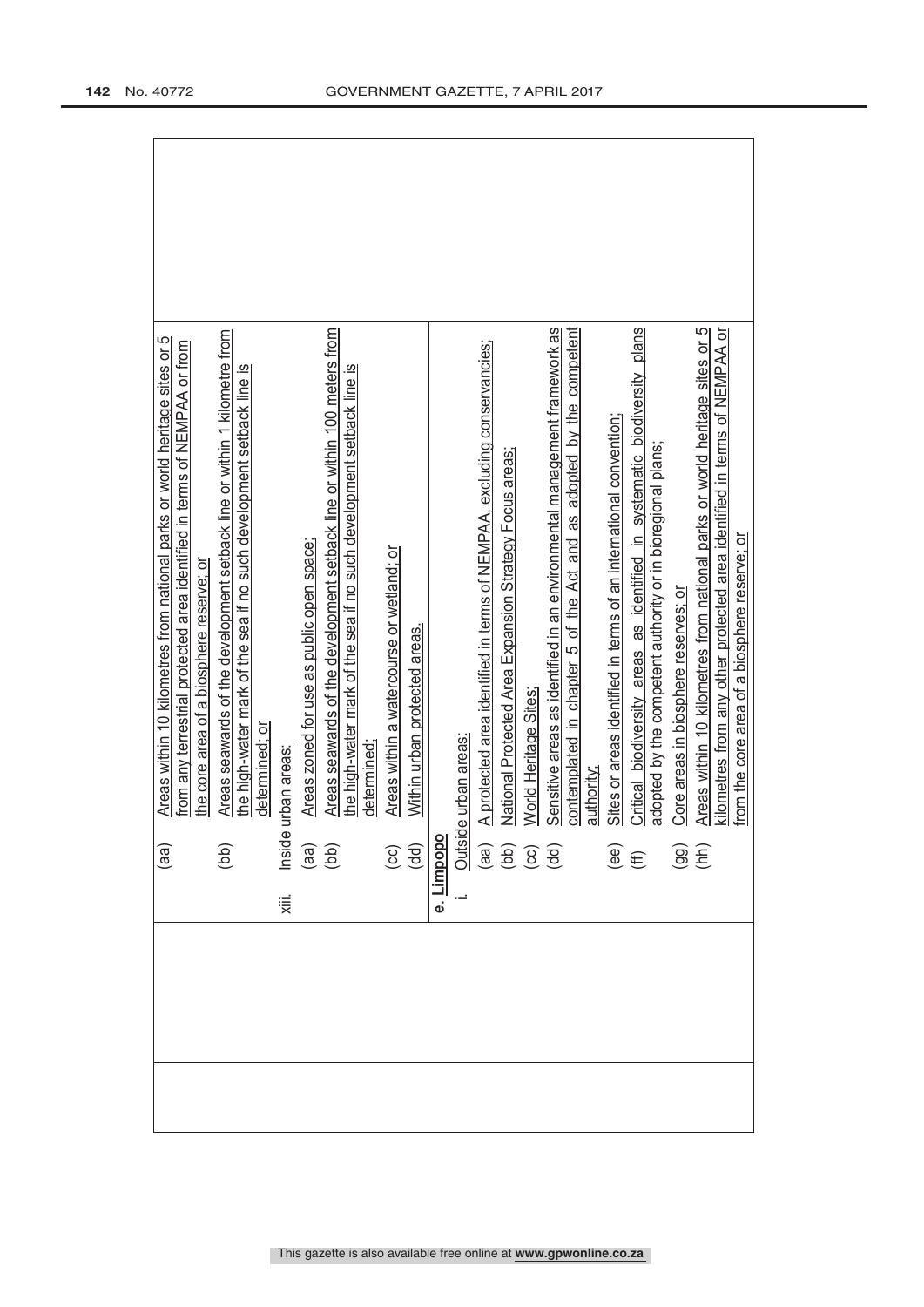| lnsid<br>ιË                                             | e urban areas                                                                                                                                                                                      |  |
|---------------------------------------------------------|----------------------------------------------------------------------------------------------------------------------------------------------------------------------------------------------------|--|
|                                                         | Areas zoned for use as public open space; or                                                                                                                                                       |  |
| $\begin{pmatrix} 1 & 0 \\ 0 & 0 \\ 0 & 0 \end{pmatrix}$ | Areas designated for conservation use in Spatial Development Frameworks<br>adopted by the competent authority, or zoned for a conservation purpose.                                                |  |
| f. Mpumal                                               | anga                                                                                                                                                                                               |  |
|                                                         |                                                                                                                                                                                                    |  |
|                                                         | A protected area identified in terms of NEMPAA, excluding conservancies;                                                                                                                           |  |
|                                                         | National Protected Area Expansion Strategy Focus areas;                                                                                                                                            |  |
|                                                         | World Heritage Sites                                                                                                                                                                               |  |
|                                                         | Sensitive areas as identified in an environmental management framework as<br>Outside urban areas:<br>(aa) A protected are:<br>(bb) National Protect<br>(cc) World Heritage<br>(dd) Sensitive areas |  |
|                                                         | contemplated in chapter 5 of the Act and as adopted by the competent<br>authority:                                                                                                                 |  |
|                                                         | Sites or areas identified in terms of an international convention;                                                                                                                                 |  |
| $\overset{\text{\tiny{\textregistered}}}{\oplus}$       | Critical biodiversity areas as identified in systematic biodiversity plans                                                                                                                         |  |
|                                                         | adopted by the competent authority or in bioregional plans;                                                                                                                                        |  |
|                                                         | Core areas in biosphere reserves; or                                                                                                                                                               |  |
| (36)<br>(14)                                            | Areas within 10 kilometres from national parks or world heritage sites or 5                                                                                                                        |  |
|                                                         | kilometres from any other protected area identified in terms of NEMPAA or                                                                                                                          |  |
|                                                         | such areas comprise<br>from the core area of a biosphere reserve, where                                                                                                                            |  |
|                                                         | indigenous vegetation; or                                                                                                                                                                          |  |
| ίË                                                      |                                                                                                                                                                                                    |  |
|                                                         | Areas zoned for use as public open space; or                                                                                                                                                       |  |
|                                                         | Areas designated for conservation use in Spatial Development Frameworks<br>Inside urban areas:<br>(aa) Areas zoned<br>(bb) Areas design                                                            |  |
|                                                         | adopted by the competent authority, or zoned for a conservation purpose.                                                                                                                           |  |
| g. Norther                                              | n Cape                                                                                                                                                                                             |  |
|                                                         |                                                                                                                                                                                                    |  |
|                                                         | A protected area identified in terms of NEMPAA, excluding conservancies;                                                                                                                           |  |
|                                                         | National Protected Area Expansion Strategy Focus areas;<br>Outside urban areas:<br>(aa) A protected are<br>(bb) National Protec                                                                    |  |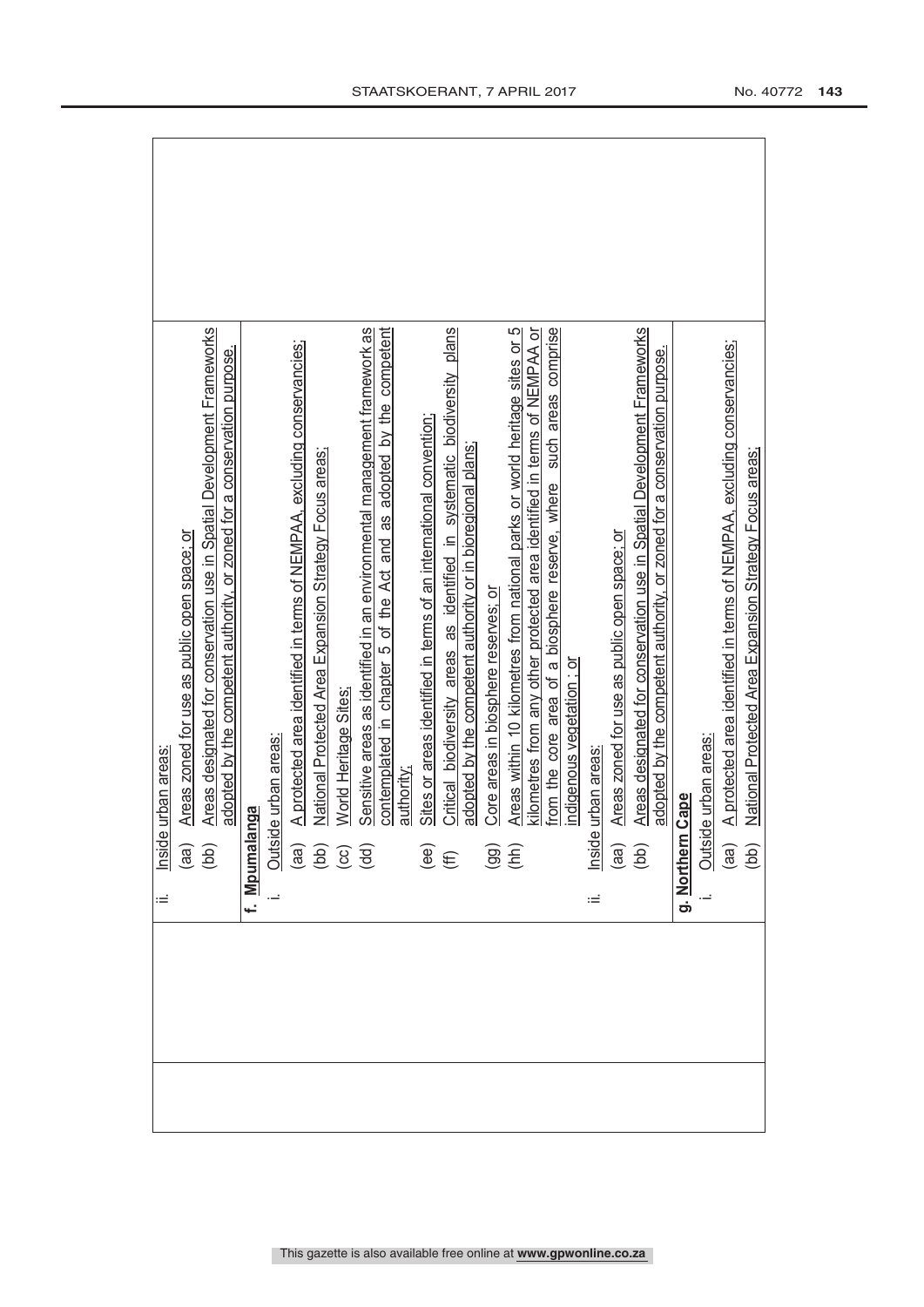|                                                            | World Heritage Sites:                                                                                                                                    |
|------------------------------------------------------------|----------------------------------------------------------------------------------------------------------------------------------------------------------|
| (cc)<br>(dd)                                               | Sensitive areas as identified in an environmental management framework as                                                                                |
|                                                            | contemplated in chapter 5 of the Act and as adopted by the competent                                                                                     |
|                                                            | authority;                                                                                                                                               |
| $\overset{\text{\tiny{(e)}}}{\oplus}$                      | Sites or areas identified in terms of an international convention;                                                                                       |
|                                                            | Critical biodiversity areas as identified in systematic biodiversity plans                                                                               |
|                                                            | adopted by the competent authority or in bioregional plans;                                                                                              |
| $\overline{9}$ $\overline{1}$                              | Core areas in biosphere reserves;                                                                                                                        |
|                                                            | Areas within 10 kilometres from national parks or world heritage sites or 5                                                                              |
|                                                            | kilometres from any other protected area identified in terms of NEMPAA or                                                                                |
|                                                            | from the core area of a biosphere reserve; or                                                                                                            |
| $\widehat{\equiv}$                                         | Areas seawards of the development setback line or within 1 kilometre from                                                                                |
|                                                            | the high-water mark of the sea if no such development setback line is                                                                                    |
|                                                            | determined; or                                                                                                                                           |
| Inside<br>Ξ                                                | urban areas                                                                                                                                              |
| $\begin{array}{c} \text{(ge)}\\ \text{(left)} \end{array}$ | Areas zoned for use as public open space;                                                                                                                |
|                                                            | Areas designated for conservation use in Spatial Development Frameworks                                                                                  |
|                                                            | adopted by the competent authority, or zoned for a conservation purpose; or                                                                              |
| $\overline{c}$                                             | Areas seawards of development setback line or within 100 metres of the high                                                                              |
|                                                            | water mark of the sea where the development setback line has not been                                                                                    |
|                                                            | determined.                                                                                                                                              |
| h. North West                                              |                                                                                                                                                          |
| World<br>of an i                                           | Heritage Sites; core of biosphere reserve; or sites or areas identified in terms                                                                         |
|                                                            | nternational convention                                                                                                                                  |
|                                                            | ected area including municipal or provincial nature reserves as contemplated<br>A protected area including municip<br>by NEMPAA or other legislation; or |
|                                                            |                                                                                                                                                          |
| ≔                                                          | All Heritage Sites proclaimed in terms of National Heritage Resources Act, 1999 (Act<br>No. 25 of 1999).                                                 |
|                                                            |                                                                                                                                                          |
| i. Western                                                 | Cape                                                                                                                                                     |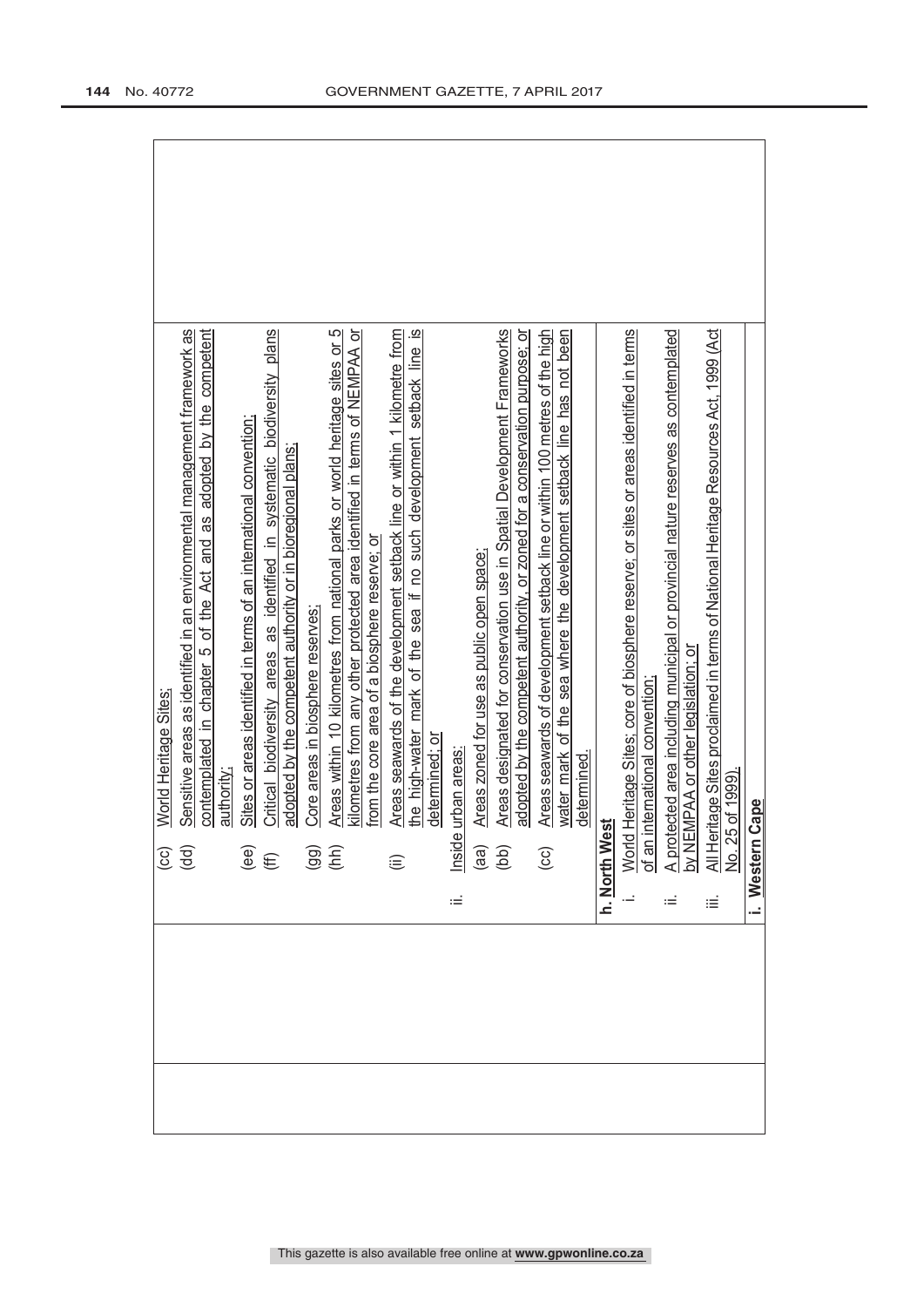|                                  |               |               | A protected area identified in terms of NEMPAA, excluding conservancies;                                                                        |
|----------------------------------|---------------|---------------|-------------------------------------------------------------------------------------------------------------------------------------------------|
|                                  |               | ≔             | n areas containing indigenous vegetation; or                                                                                                    |
|                                  |               | ≔             | nside urban areas                                                                                                                               |
|                                  |               |               | Areas zoned for use as public open space; or<br>(aa)                                                                                            |
|                                  |               |               | Areas designated for conservation use in Spatial Development Frameworks<br>(bb)                                                                 |
|                                  |               |               | adopted by the competent authority, or zoned for a conservation purpose,<br>including residential areas.                                        |
| The expansion of a<br>17.        |               | Eastern<br>a. | cape                                                                                                                                            |
| resort, lodge,                   |               |               | le urban areas:<br>Outsic                                                                                                                       |
| hotel, [and]<br>tourism or       |               |               | A protected area identified in terms of NEMPAA, excluding conservancies;<br>(aa)                                                                |
| hospitality facilities           |               |               | National Protected Area Expansion Strategy Focus areas                                                                                          |
| where the                        |               |               | Sensitive areas as identified in an environmental management framework as<br>$\left(\begin{matrix} 1 & 0 \\ 0 & 0 \\ 0 & 0 \end{matrix}\right)$ |
| development                      |               |               | contemplated in chapter 5 of the Act and as adopted by the competent                                                                            |
| footprint will be                |               |               | authority                                                                                                                                       |
| expanded and the                 |               |               | Sites or areas identified in terms of an international convention;<br>(dd)                                                                      |
| expanded facility                |               |               | Critical biodiversity areas as identified in systematic biodiversity plans<br>(ee)                                                              |
| can accommodate<br>an additional | $\frac{5}{3}$ |               | adopted by the competent authority or in bioregional plans;                                                                                     |
| people or more.                  |               |               | Core areas in biosphere reserves;<br>E                                                                                                          |
|                                  |               |               | Areas within 10 kilometres from national parks or world heritage sites or 5<br>$\left($ gg)                                                     |
|                                  |               |               | kilometres from any other protected area identified in terms of NEMPAA or                                                                       |
|                                  |               |               | from the core area of a biosphere reserve                                                                                                       |
|                                  |               |               | Areas seawards of the development setback line or within 1 kilometre from<br>(hh)                                                               |
|                                  |               |               | the high-water mark of the sea if no such development setback line is                                                                           |
|                                  |               |               | determined: or                                                                                                                                  |
|                                  |               |               | the<br>excluding areas falling behind<br>an estuarine functional zone,<br>$\overline{a}$<br>ίË                                                  |
|                                  |               |               | development setback line; or                                                                                                                    |
|                                  |               | Ξ             | urban areas<br>Inside                                                                                                                           |
|                                  |               |               | Areas zoned for use as public open space;<br>(aa)                                                                                               |
|                                  |               |               |                                                                                                                                                 |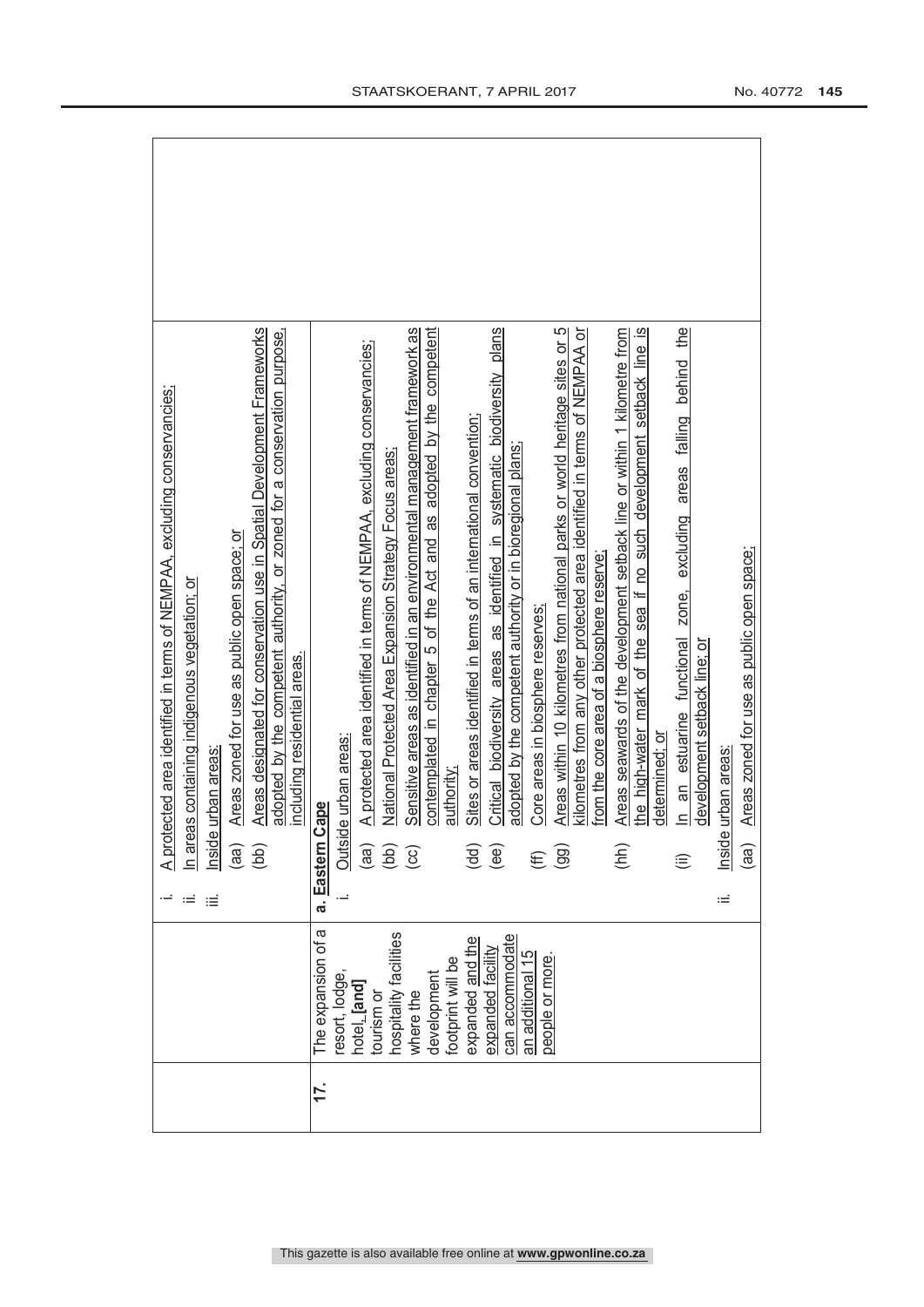| Areas designated for conservation use in Spatial Development Frameworks<br>(bb)                                                                                          |
|--------------------------------------------------------------------------------------------------------------------------------------------------------------------------|
| adopted by the competent authority or zoned for a conservation; or                                                                                                       |
| Areas seawards of the development set back line or within 100 metres from<br>$\overline{c}$                                                                              |
| $\overline{\omega}$<br>the high-water mark of the sea if no such development setback line                                                                                |
| determined.                                                                                                                                                              |
| Φ<br>b. Free Stat                                                                                                                                                        |
|                                                                                                                                                                          |
| A protected area identified in terms of NEMPAA, excluding conservancies;<br>Outside urban areas:<br>(aa) A protected are<br>(bb) National Protec<br>(cc) Sensitive areas |
| National Protected Area Expansion Strategy Focus areas                                                                                                                   |
| Sensitive areas as identified in an environmental management framework as                                                                                                |
| contemplated in chapter 5 of the Act and as adopted by the competent                                                                                                     |
| authority:                                                                                                                                                               |
| Sites or areas identified in terms of an international convention:                                                                                                       |
| Critical biodiversity areas as identified in systematic biodiversity plans<br>$\begin{pmatrix} d & d \\ e & e \end{pmatrix}$                                             |
| adopted by the competent authority or in bioregional plans;                                                                                                              |
| Core areas in biosphere reserves; or<br>$(E \n99)$                                                                                                                       |
| Areas within 10 kilometres from national parks or world heritage sites or 5                                                                                              |
| kilometres from any other protected area identified in terms of NEMPAA or                                                                                                |
| from the core area of a biosphere reserve; or                                                                                                                            |
| nside urban areas<br>ιÊ                                                                                                                                                  |
| Areas zoned for use as public open space; or                                                                                                                             |
| Areas designated for conservation use in Spatial Development Frameworks<br>$\begin{array}{c} \text{(ge)}\\ \text{(be)} \end{array}$                                      |
| adopted by the competent authority or zoned for a conservation.                                                                                                          |
| c. Gauteng                                                                                                                                                               |
|                                                                                                                                                                          |
| A protected area identified in terms of NEMPAA, excluding conservancies;<br>National Protected Area Expansion Strategy Focus Areas;                                      |
| Gauteng Protected Area Expansion Priority Areas;                                                                                                                         |
|                                                                                                                                                                          |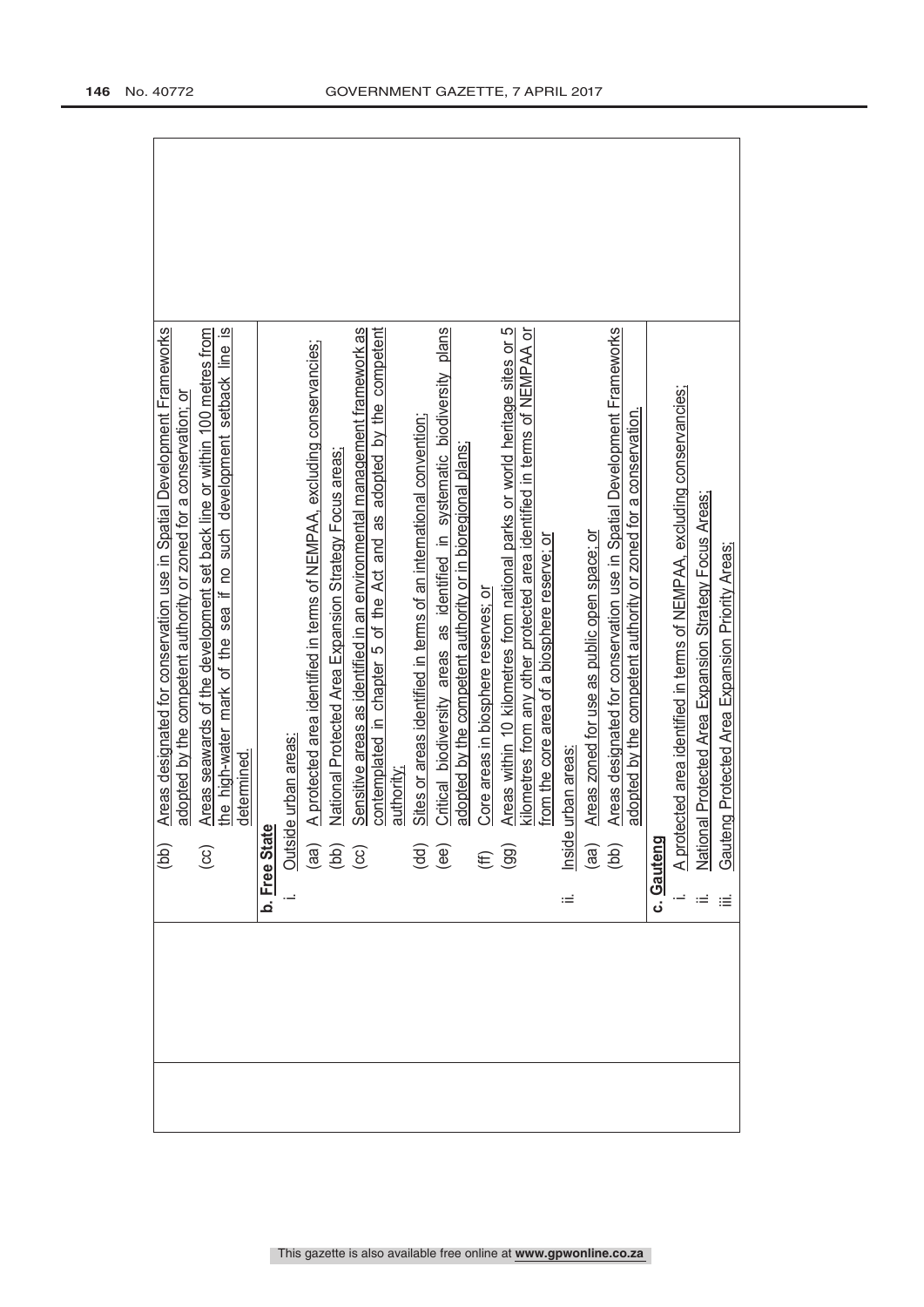| .≤                  | identified as Critical Biodiversity Areas (CBAs) or Ecological Support Areas<br>Sites                                                                   |
|---------------------|---------------------------------------------------------------------------------------------------------------------------------------------------------|
|                     | ESAs) in the Gauteng Conservation Plan or in bioregional plans                                                                                          |
| >                   | identified within threatened ecosystems listed in terms of the National<br>Environmental Management Act: Biodiversity Act (Act No. 10 of 2004)<br>Sites |
| ゙゙゚゙                | ive areas identified in an environmental management framework adopted by<br>Sensit                                                                      |
|                     | levant environmental authority<br>the rel                                                                                                               |
| ず                   | or areas identified in terms of an international convention<br>Sites c                                                                                  |
| 這                   | identified as high potential agricultural land in terms of Gauteng Agricultural<br>Sites identified<br>Potential Atlas;                                 |
| .×                  | managed as protected areas by provincial authorities, or declared as nature<br>Sites <sub>1</sub>                                                       |
|                     | reserves in terms of the Nature Conservation Ordinance (Ordinance 12 of 1983) or<br>the NEMPAA;                                                         |
| $\dot{\times}$      | designated as nature reserves in terms of municipal Spatial Development<br>Sites                                                                        |
|                     | Frameworks; or                                                                                                                                          |
| $\overline{\times}$ | Sites zoned for conservation use or public open space or equivalent zoning                                                                              |
|                     | d. KwaZulu-Natal                                                                                                                                        |
|                     | Trans-frontier protected areas managed under international conventions;                                                                                 |
|                     | <b>Community Conservation Areas:</b>                                                                                                                    |
|                     | Biodiversity Stewardship Programme Biodiversity Agreement areas;                                                                                        |
| $\dot{\geq}$        | <u>In an estuarine functional zone;</u>                                                                                                                 |
|                     | A protected area identified in terms of NEMPAA, excluding conservancies;                                                                                |
|                     | Sites or areas identified in terms of an international convention;                                                                                      |
|                     | Critical biodiversity areas as identified in systematic biodiversity plans adopted by                                                                   |
|                     | he competent authority or in bioregional plans;                                                                                                         |
|                     | Core areas in biosphere reserves;                                                                                                                       |
| $\dot{\varkappa}$   | Heritage Sites<br>World                                                                                                                                 |
|                     | Areas designated for conservation use in Spatial Development Frameworks                                                                                 |
|                     | adopted by the competent authority or zoned for a conservation purpose;                                                                                 |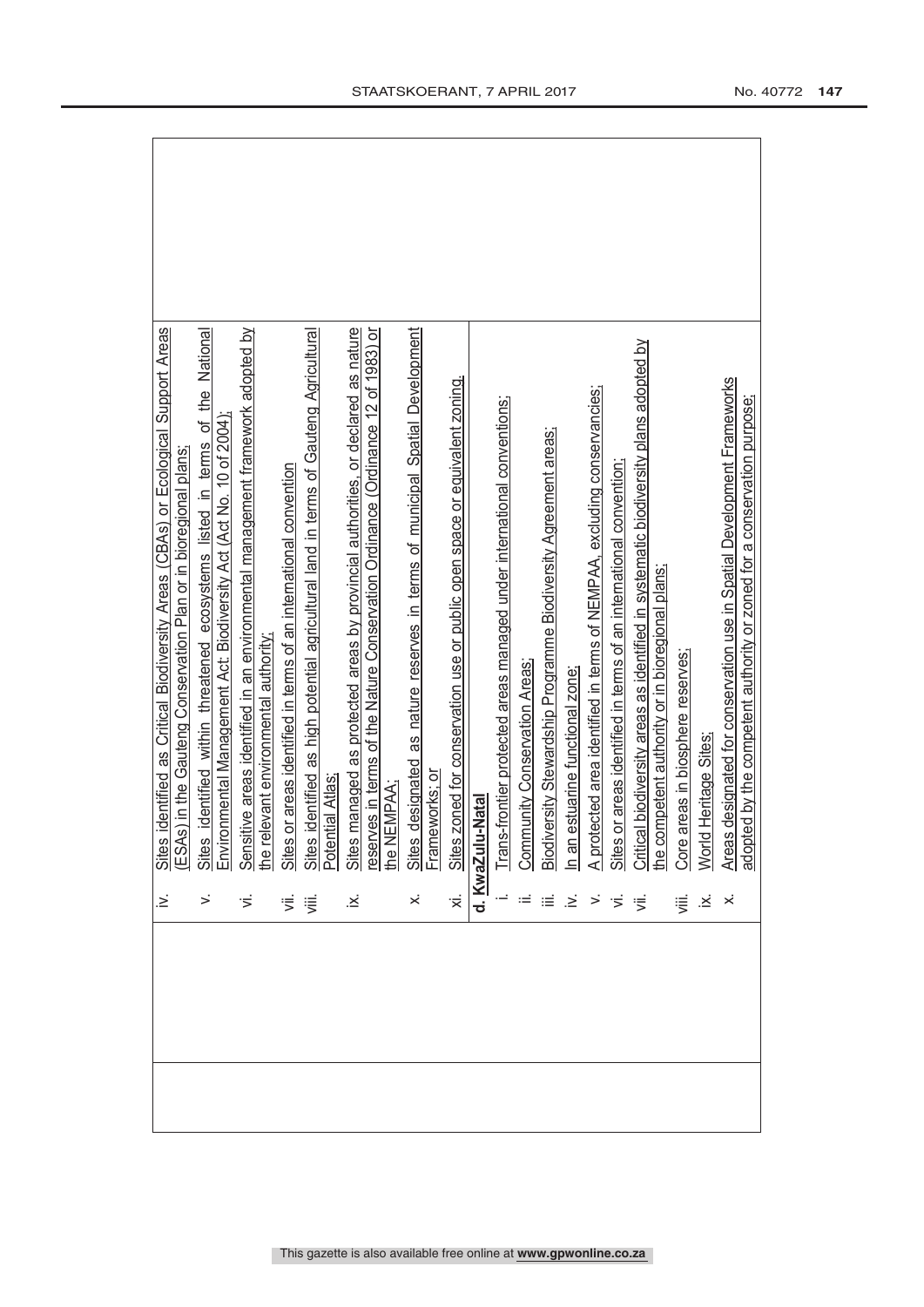| $\dot{\times}$ |                                                     | Sensitive areas as identified in an environmental management framework as<br>contemplated in chapter 5 of the Act and as adopted by the competent authority;<br>Outside urban areas:<br>(aa) Areas within 10 kilometres from national p |  |
|----------------|-----------------------------------------------------|-----------------------------------------------------------------------------------------------------------------------------------------------------------------------------------------------------------------------------------------|--|
| 、<br>※         |                                                     |                                                                                                                                                                                                                                         |  |
|                |                                                     | from any terrestrial protected area identified in terms of NEMPAA or from                                                                                                                                                               |  |
|                |                                                     | the core area of a biosphere reserve;                                                                                                                                                                                                   |  |
|                | (bb)                                                | Areas seawards of the development setback line or within 1 kilometre from                                                                                                                                                               |  |
|                |                                                     | the high-water mark of the sea if no such development setback line is<br>determined: or                                                                                                                                                 |  |
|                | $\odot$                                             | Areas within a watercourse or wetland; or within 100 metres from the edge                                                                                                                                                               |  |
|                |                                                     | of a watercourse or wetland; or                                                                                                                                                                                                         |  |
| Χiii.          |                                                     | Inside urban areas:<br>(aa) Areas zoned<br>(bb) Areas seawa                                                                                                                                                                             |  |
|                |                                                     | Areas zoned for use as public open space;                                                                                                                                                                                               |  |
|                |                                                     | Areas seawards of the development setback line or within 100m from the                                                                                                                                                                  |  |
|                |                                                     | ഗ<br>high-water mark of the sea if no such development setback line                                                                                                                                                                     |  |
|                |                                                     | determined: or                                                                                                                                                                                                                          |  |
|                | $\overline{\text{c}}$                               | Areas within 500 metres from terrestrial protected areas identified in terms                                                                                                                                                            |  |
|                |                                                     | of NEMPAA.                                                                                                                                                                                                                              |  |
|                | e. <u>Limpopo</u>                                   |                                                                                                                                                                                                                                         |  |
|                |                                                     | de urban areas:                                                                                                                                                                                                                         |  |
|                |                                                     | A protected area identified in terms of NEMPAA, excluding conservancies;                                                                                                                                                                |  |
|                | $\frac{\text{Outsic}}{\text{(aa)}}$<br>(ad)<br>(cc) | National Protected Area Expansion Strategy Focus areas;                                                                                                                                                                                 |  |
|                |                                                     | Sensitive areas as identified in an environmental management framework as                                                                                                                                                               |  |
|                |                                                     | contemplated in chapter 5 of the Act and as adopted by the competent                                                                                                                                                                    |  |
|                |                                                     | authority                                                                                                                                                                                                                               |  |
|                |                                                     | Sites or areas identified in terms of an international convention;                                                                                                                                                                      |  |
|                | $\overline{3}$<br>$\overline{1}$<br>$\overline{4}$  | Critical biodiversity areas as identified in systematic biodiversity plans<br>adopted by the competent authority or in bioregional plans;                                                                                               |  |
|                |                                                     |                                                                                                                                                                                                                                         |  |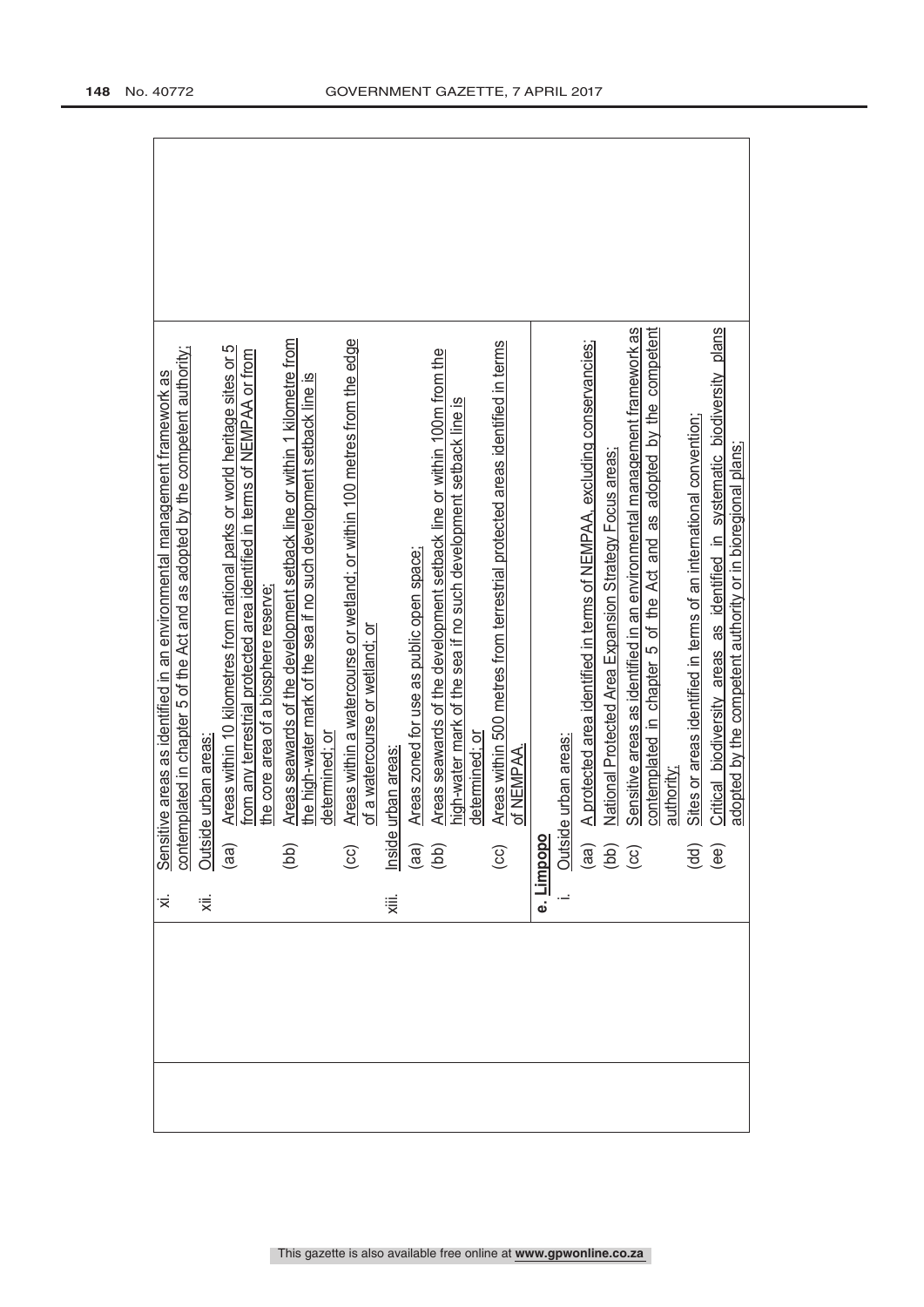$\Gamma$ 

7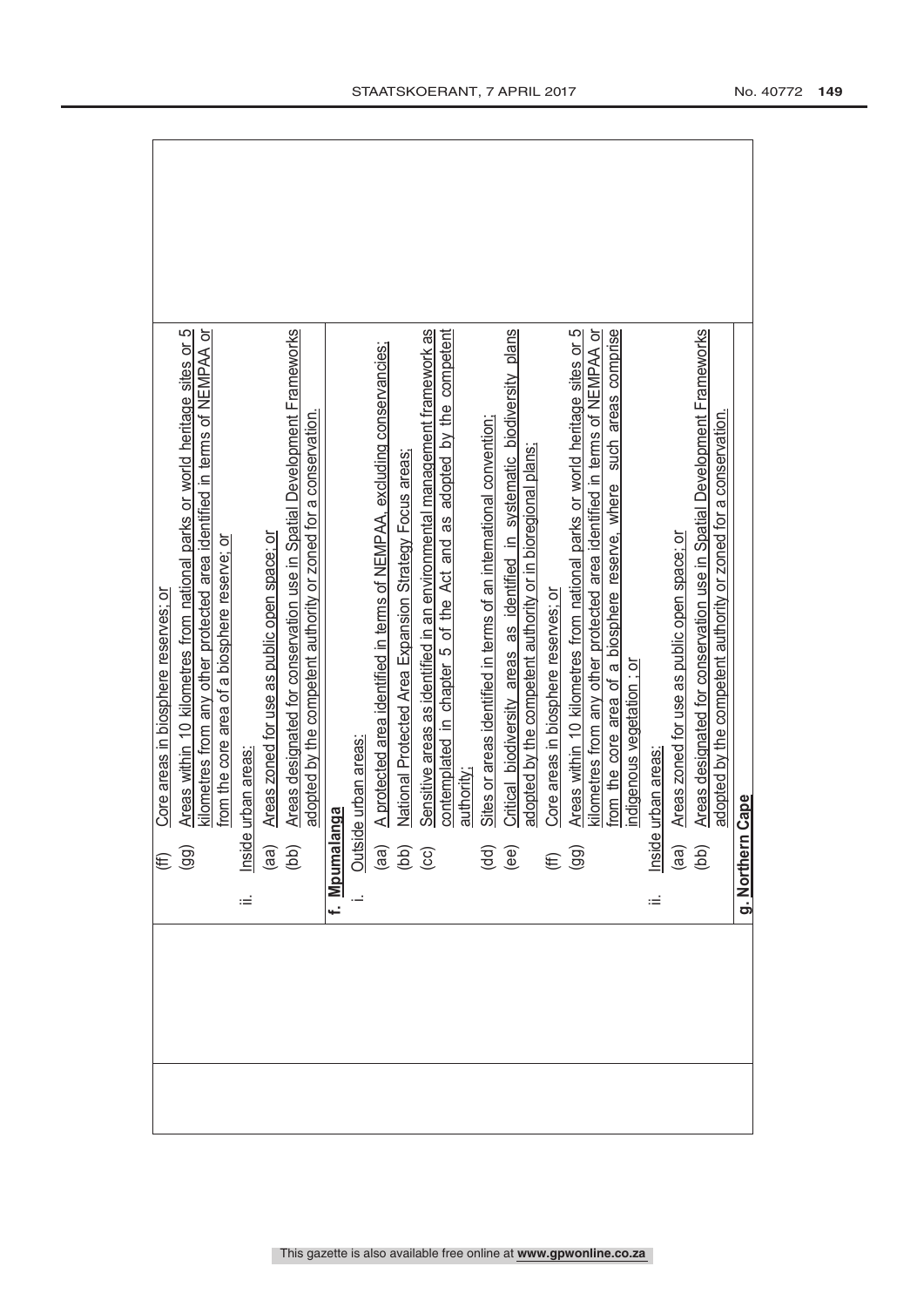| A protected area identified in terms of NEMPAA, excluding conservancies;<br>In an estuary:<br>Outside urban areas:<br>(aa) A protected are<br>(bb) Mational Protec<br>(cc) Sensitive areas |
|--------------------------------------------------------------------------------------------------------------------------------------------------------------------------------------------|
| National Protected Area Expansion Strategy Focus areas                                                                                                                                     |
| Sensitive areas as identified in an environmental management framework as                                                                                                                  |
| contemplated in chapter 5 of the Act and as adopted by the competent                                                                                                                       |
| authority;                                                                                                                                                                                 |
| Sites or areas identified in terms of an international convention;                                                                                                                         |
| Critical biodiversity areas as identified in systematic biodiversity plans<br>$\begin{pmatrix} d & d \\ e & d \end{pmatrix}$                                                               |
| adopted by the competent authority or in bioregional plans;                                                                                                                                |
| Core areas in biosphere reserves;                                                                                                                                                          |
| Areas within 10 kilometres from national parks or world heritage sites or 5<br>$(E\oplus$                                                                                                  |
| kilometres from any other protected area identified in terms of NEMPAA or<br>from the core area of a biosphere reserve; or                                                                 |
|                                                                                                                                                                                            |
| Areas seawards of the development setback line or within 1 kilometre from<br>the high-water mark of the sea if no such development setback line is<br>(hh)                                 |
| determined; or                                                                                                                                                                             |
| urban areas<br>Inside<br>πÉ                                                                                                                                                                |
| Areas zoned for use as public open space;                                                                                                                                                  |
| $\begin{array}{c} \text{(ge)}\\ \text{(pe)} \end{array}$                                                                                                                                   |
| Areas designated for conservation use in Spatial Development Frameworks<br>adopted by the competent authority or zoned for a conservation; or                                              |
| Areas seawards of the development set back line or within 100 metres from<br>$\bigodot$                                                                                                    |
| the high-water mark of the sea if no such development setback line is                                                                                                                      |
| determined.                                                                                                                                                                                |
| h. North West                                                                                                                                                                              |
| Heritage Sites; core of biosphere reserve; or sites or areas identified in terms<br>nternational convention;<br>of an ir<br><b>World</b>                                                   |
|                                                                                                                                                                                            |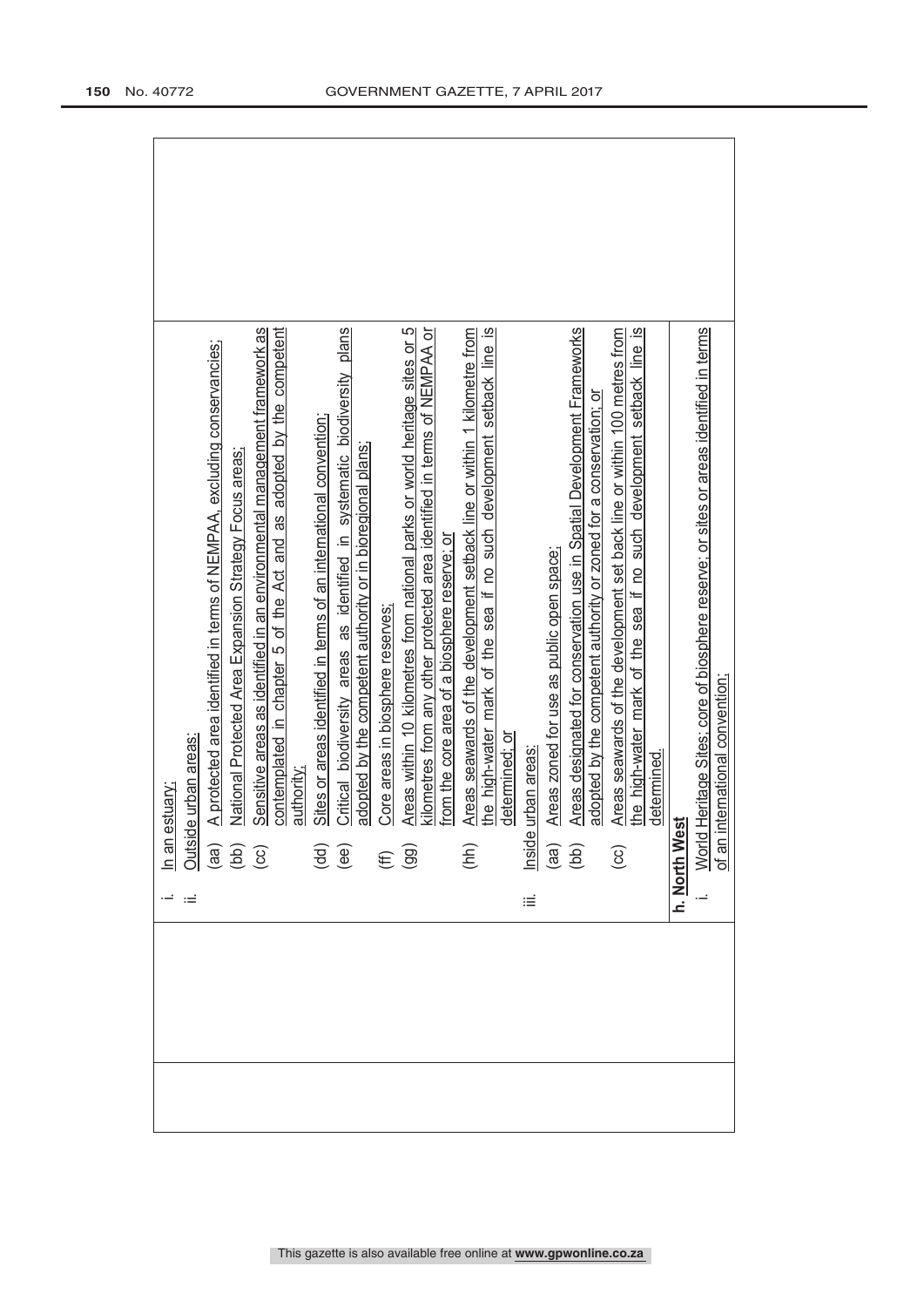|               |                                      | ≔     | A protected area including municipal or provincial nature reserves as contemplated<br>by NEMPAA or other legislation;                                           |
|---------------|--------------------------------------|-------|-----------------------------------------------------------------------------------------------------------------------------------------------------------------|
|               |                                      | ≡     | All Heritage Sites proclaimed in terms of National Heritage Resources Act, 1999 (Act<br>No. 25 of 1999)                                                         |
|               |                                      | :∠    | Critical biodiversity areas as identified in systematic biodiversity plans adopted by<br>he competent authority.                                                |
|               |                                      | >     | Sensitive areas as identified in an environmental management framework as<br>contemplated in chapter 5 of the Act and as adopted by the competent authority; or |
|               |                                      | ゙゙゚゙゙ | a<br>within a watercourse or wetland, or within 100 metres from the edge of<br>watercourse or wetland.<br>Areas                                                 |
|               |                                      | į.    | Cape<br>Western                                                                                                                                                 |
|               |                                      | ÷     | a protected area identified in terms of NEMPAA;<br>Inside                                                                                                       |
|               |                                      | Ξ     | le urban areas:<br>Outsid                                                                                                                                       |
|               |                                      |       | (aa) Critical biodiversity areas as identified in systematic biodiversity plans adopted                                                                         |
|               |                                      |       | by the competent authority or in bioregional plans; or                                                                                                          |
|               |                                      |       | (bb) Within 5km from national parks, world heritage sites, areas identified in terms<br>of NEMPAA or from the core area of a biosphere reserve;                 |
|               |                                      |       | excluding the conversion of existing buildings where the development footprint will<br>not be increased.                                                        |
| $\frac{8}{1}$ | The widening of a                    |       | Cape<br>a. Eastern                                                                                                                                              |
|               | road by more than                    |       | le urban areas:<br>Outsid                                                                                                                                       |
|               | lengthening of a<br>4 metres, or the |       | A protected area identified in terms of NEMPAA, excluding conservancies;<br>(aa)                                                                                |
|               | road by more than                    |       | National Protected Area Expansion Strategy Focus areas<br>(bb)                                                                                                  |
|               | 1 kilometre                          |       | Sensitive areas as identified in an environmental management framework as<br>ලි                                                                                 |
|               |                                      |       | contemplated in chapter 5 of the Act and as adopted by the competent<br>authority;                                                                              |
|               |                                      |       | Sites or areas identified in terms of an international convention;<br>$\overline{a}$                                                                            |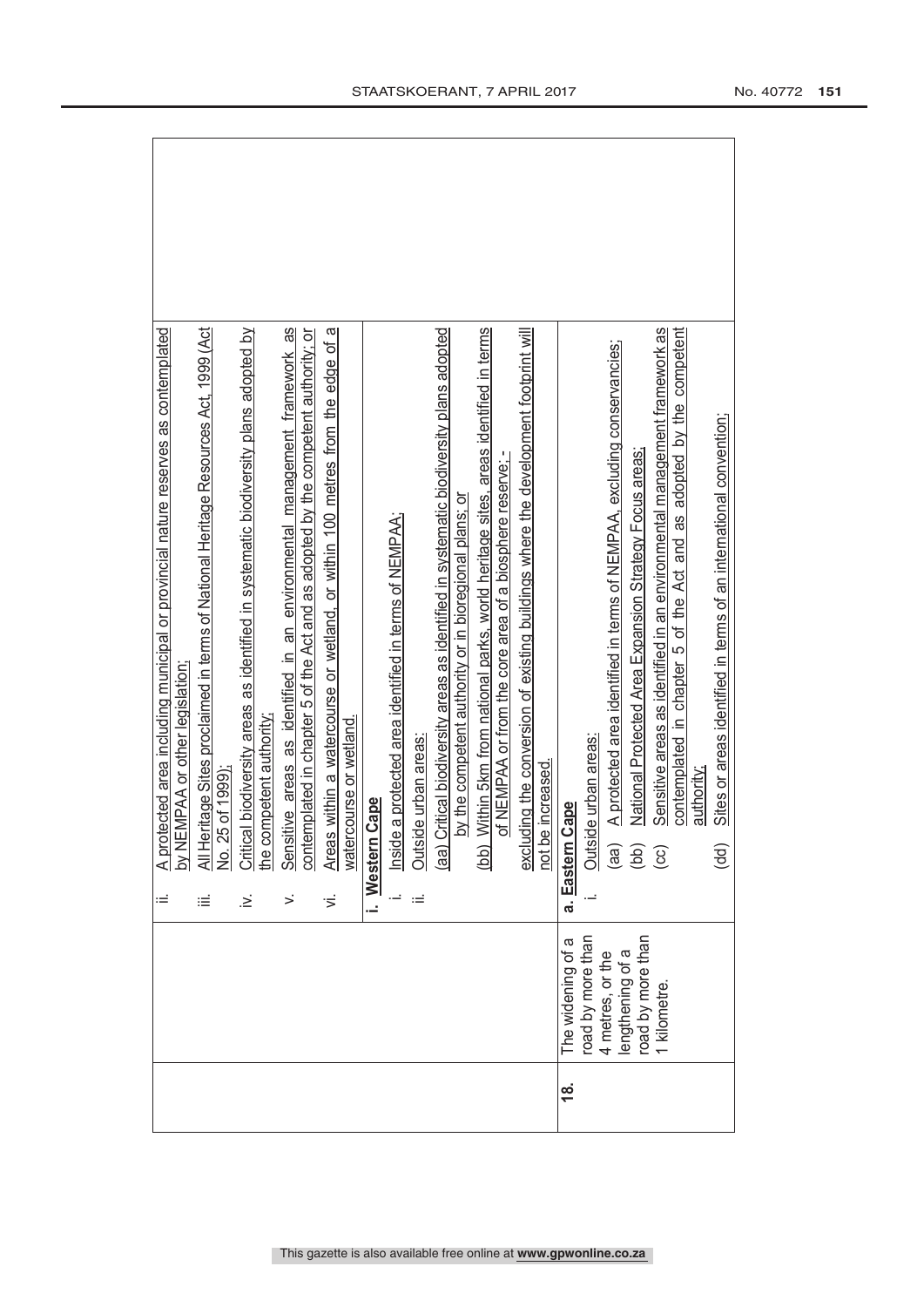| (ee)                                                                                              | Critical biodiversity areas as identified in systematic biodiversity plans                                                                               |
|---------------------------------------------------------------------------------------------------|----------------------------------------------------------------------------------------------------------------------------------------------------------|
|                                                                                                   | adopted by the competent authority or in bioregional plans;                                                                                              |
|                                                                                                   | Core areas in biosphere reserves;                                                                                                                        |
| $(E \n9$                                                                                          | Areas within 10 kilometres from national parks or world heritage sites or 5<br>kilometres from any other protected area identified in terms of NEMPAA or |
|                                                                                                   | from the core area of a biosphere reserve:                                                                                                               |
| (hh)                                                                                              | Areas seawards of the development setback line or within 1 kilometre from                                                                                |
|                                                                                                   | the high-water mark of the sea if no such development setback line is<br>determined                                                                      |
| $\widehat{=}$                                                                                     | Areas on the watercourse side of the development setback line or within 100                                                                              |
|                                                                                                   | metres from the edge of a watercourse where no such setback line has been<br>determined                                                                  |
|                                                                                                   | An estuarine functional zone, excluding areas falling behind the development                                                                             |
|                                                                                                   | setback line; or                                                                                                                                         |
|                                                                                                   | A watercourse; or                                                                                                                                        |
| ωĖ                                                                                                | urban areas                                                                                                                                              |
|                                                                                                   | Areas zoned for use as public open space; or                                                                                                             |
| (kk)<br><u>Inside</u><br>(ad)<br>(bb)                                                             | Areas designated for conservation use in Spatial Development Frameworks<br>adopted by the competent authority or zoned for a conservation purpose.       |
|                                                                                                   |                                                                                                                                                          |
|                                                                                                   | le urban areas:                                                                                                                                          |
|                                                                                                   |                                                                                                                                                          |
|                                                                                                   | A protected area identified in terms of NEMPAA, excluding conservancies;                                                                                 |
| <b>b.</b> Free State<br>i. Outside<br>(aa) $\triangleq$<br>(bb) $\triangleq$<br>(cc) $\triangleq$ | National Protected Area Expansion Strategy Focus areas;                                                                                                  |
|                                                                                                   | Sensitive areas as identified in an environmental management framework as                                                                                |
|                                                                                                   | adopted by the competent<br>contemplated in chapter 5 of the Act and as<br>authority;                                                                    |
| (dd)                                                                                              | Sites or areas identified in terms of an international convention;                                                                                       |
|                                                                                                   |                                                                                                                                                          |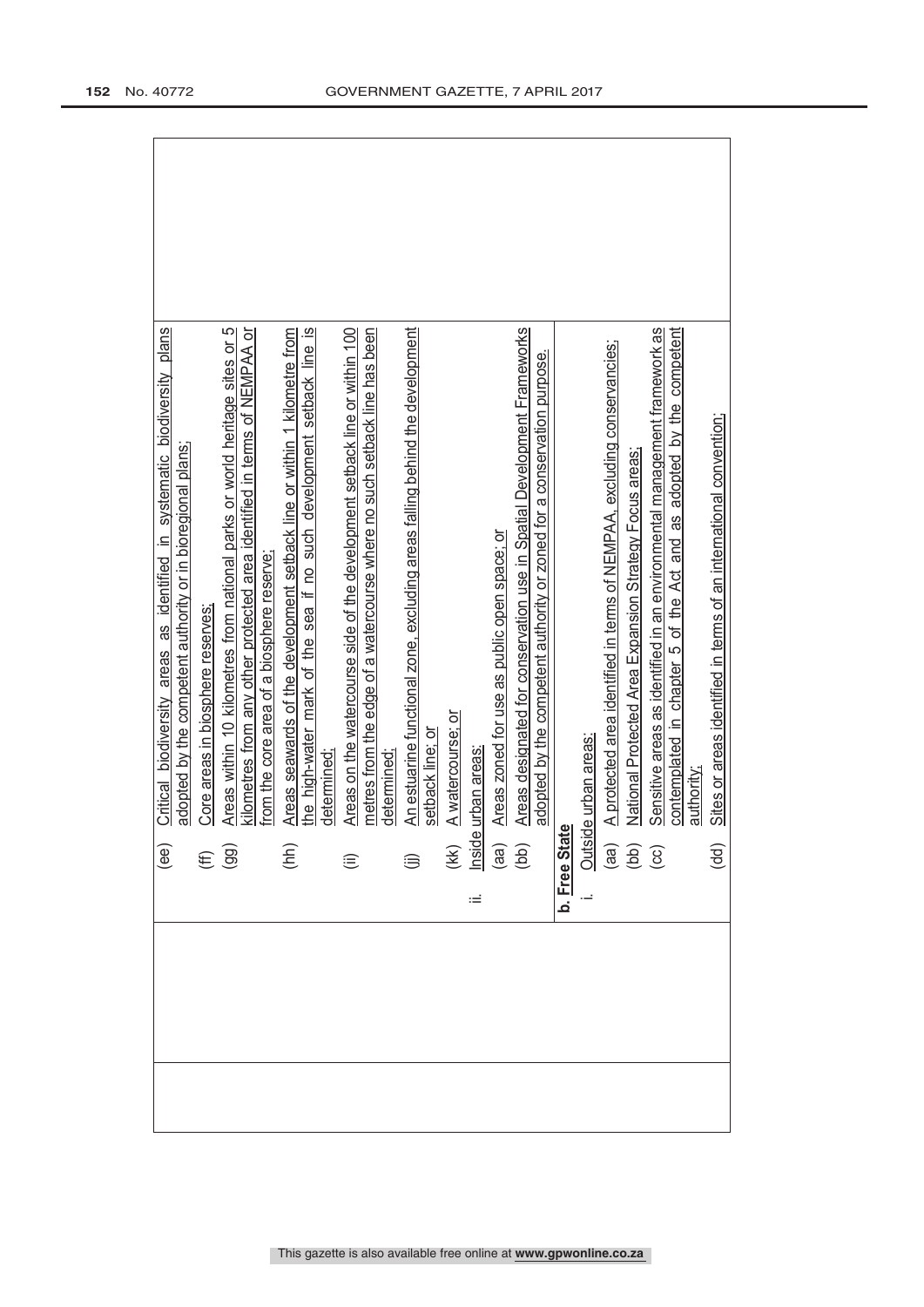|  |              | Critical biodiversity areas as identified in systematic biodiversity plans<br>$\widehat{\mathsf{e}}$ e)                                                                                                             |
|--|--------------|---------------------------------------------------------------------------------------------------------------------------------------------------------------------------------------------------------------------|
|  |              | adopted by the competent authority or in bioregional plans;                                                                                                                                                         |
|  |              | Core areas in biosphere reserves;                                                                                                                                                                                   |
|  |              | Areas within 10 kilometres from national parks or world heritage sites or 5<br>$\widehat{\Xi}$                                                                                                                      |
|  |              | kilometres from any other protected area identified in terms of NEMPAA or<br>from the core area of a biosphere reserve; or                                                                                          |
|  |              | Areas within a watercourse or wetland; or within 100 metres from the edge of<br>(hh)                                                                                                                                |
|  |              | a watercourse or wetland; or                                                                                                                                                                                        |
|  | Ξ            | urban areas<br>Inside                                                                                                                                                                                               |
|  |              | Areas zoned for use as public open space; or                                                                                                                                                                        |
|  |              | Areas designated for conservation use in Spatial Development Frameworks<br>$\begin{pmatrix} a & b \\ c & d \end{pmatrix}$                                                                                           |
|  |              | adopted by the competent authority or zoned for a conservation purpose.                                                                                                                                             |
|  |              | c. Gauteng                                                                                                                                                                                                          |
|  |              | A protected area identified in terms of NEMPAA, excluding conservancies;                                                                                                                                            |
|  |              | nal Protected Area Expansion Strategy Focus Areas;<br>Nation                                                                                                                                                        |
|  |              | Gauteng Protected Area Expansion Priority Areas                                                                                                                                                                     |
|  | خ.           | identified as Critical Biodiversity Areas (CBAs) or Ecological Support Areas                                                                                                                                        |
|  |              | Sites identified as Critical Biodiversity Areas (CBAs) or Ecologic<br>[ESAs) in the Gauteng Conservation Plan or in bioregional plans;                                                                              |
|  | $\leq$       | identified within threatened ecosystems listed in terms of the National<br>Sites identified within threatened ecosystems listed in terms of<br>Environmental Management Act: Biodiversity Act (Act No. 10 of 2004); |
|  |              |                                                                                                                                                                                                                     |
|  |              | Sensitive areas identified in an environmental management framework adopted by<br>the relevant environmental authority <u>:</u>                                                                                     |
|  |              |                                                                                                                                                                                                                     |
|  | ず            | identified as high potential agricultural land in terms of Gauteng Agricultural<br>tial Atlas<br>Sites i                                                                                                            |
|  |              |                                                                                                                                                                                                                     |
|  | 這            | or areas identified in terms of an international convention;<br>Sites o                                                                                                                                             |
|  | $\ddot{\le}$ | tant Bird and Biodiversity Area (IBA);<br>Import                                                                                                                                                                    |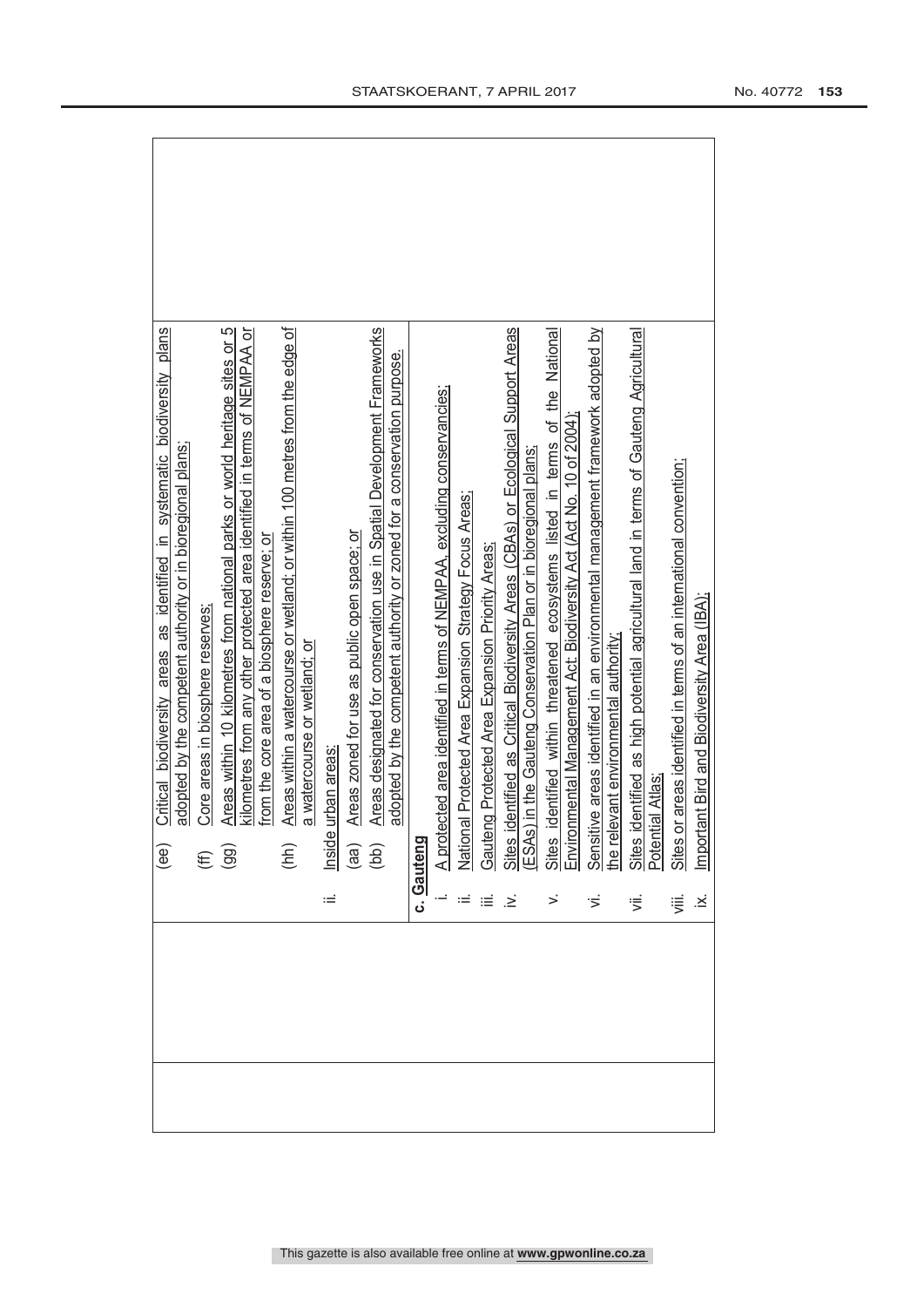|                                               | managed as protected areas by provincial authorities, or declared as nature                                                                                                                                                                   |
|-----------------------------------------------|-----------------------------------------------------------------------------------------------------------------------------------------------------------------------------------------------------------------------------------------------|
|                                               | res in terms of the Nature Conservation Ordinance (Ordinance 12 of 1983) or<br>EMPAA<br>Sites<br><u>reserv</u><br>the NE                                                                                                                      |
| '≍́                                           | designated as nature reserves in terms of municipal Spatial Development                                                                                                                                                                       |
|                                               | Sites designated as nature reserves in terms of municipal Spatial Devel<br>Frameworks: or<br>Sites zoned for conservation use or public open space or equivalent zoning.                                                                      |
|                                               |                                                                                                                                                                                                                                               |
|                                               | d. KwaZulu-Natal                                                                                                                                                                                                                              |
|                                               |                                                                                                                                                                                                                                               |
|                                               |                                                                                                                                                                                                                                               |
|                                               |                                                                                                                                                                                                                                               |
| $\geq$                                        | i. Trans-frontier protected areas managed under international conventions;<br>ii. Community Conservation Areas;<br>v. World Heritage Sites;<br>v. Mord Heritage Sites;<br>ii. A protected area identified in terms of NEMPAA;<br>ii. Sites or |
|                                               |                                                                                                                                                                                                                                               |
|                                               |                                                                                                                                                                                                                                               |
| $>$ $\frac{1}{2}$ $\frac{1}{2}$ $\frac{1}{2}$ |                                                                                                                                                                                                                                               |
|                                               |                                                                                                                                                                                                                                               |
|                                               |                                                                                                                                                                                                                                               |
| $\dot{\mathbf{z}}$                            |                                                                                                                                                                                                                                               |
| $\dot{\times}$                                |                                                                                                                                                                                                                                               |
|                                               |                                                                                                                                                                                                                                               |
|                                               | Sensitive areas as identified in an environmental management framework as<br>contemplated in chapter 5 of the Act and as adopted by the competent authority;                                                                                  |
| '≅                                            | de urban areas<br><b>Outsi</b>                                                                                                                                                                                                                |
|                                               | Areas within 10 kilometres from national parks or world heritage sites or 5<br>(aa)                                                                                                                                                           |
|                                               | kilometres from any terrestrial protected area identified in terms of NEMPAA                                                                                                                                                                  |
|                                               | or from the core areas of a biosphere reserve; or                                                                                                                                                                                             |
|                                               | Areas seawards of the development setback line or within 1 kilometre from<br>(b q)                                                                                                                                                            |
|                                               | the high-water mark of the sea if no such development setback line is<br>determined; or                                                                                                                                                       |
|                                               |                                                                                                                                                                                                                                               |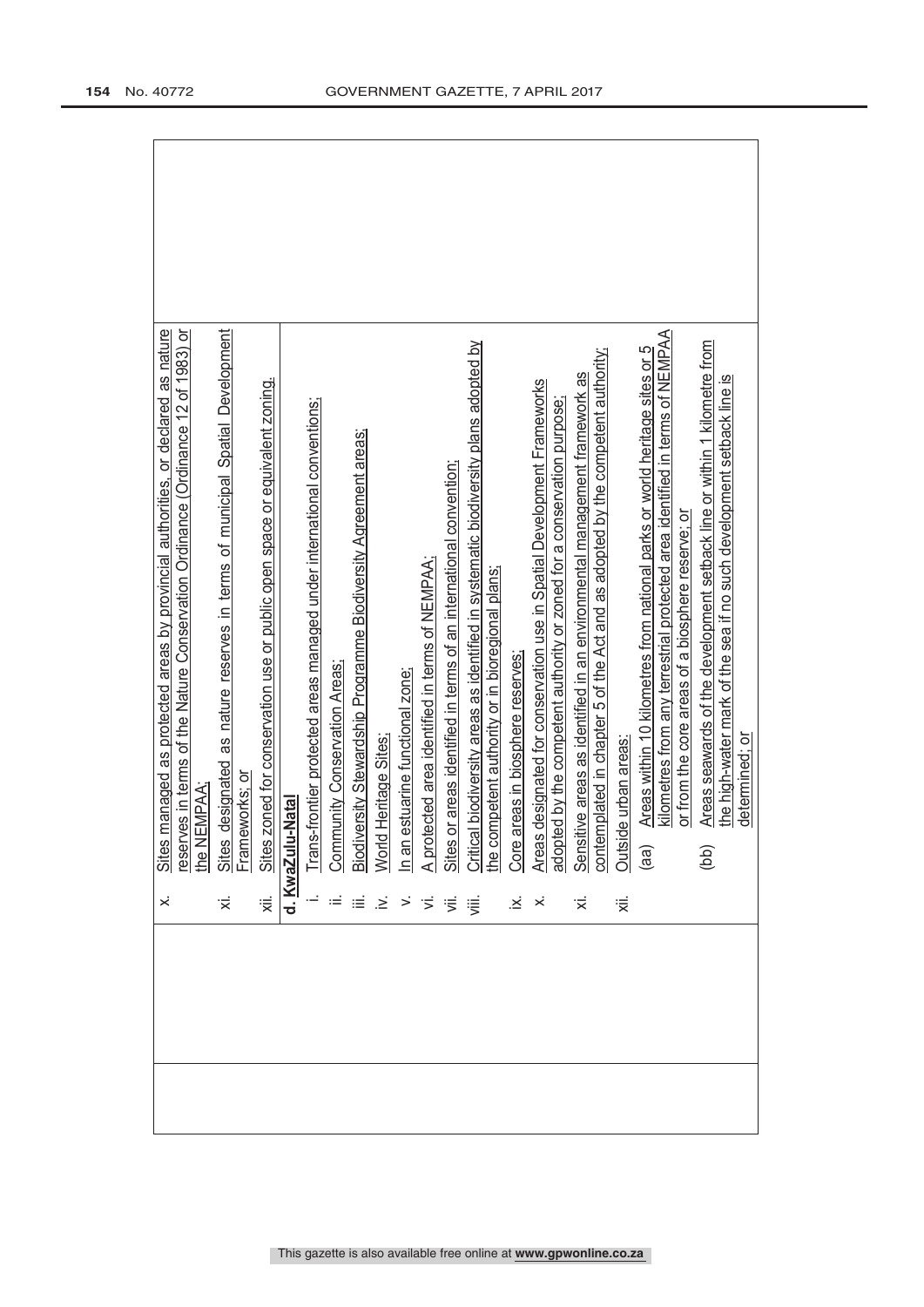| .iii |                                                    | Inside urban areas                                                          |  |
|------|----------------------------------------------------|-----------------------------------------------------------------------------|--|
|      | $\begin{pmatrix} 1 & 0 \\ 0 & 0 \end{pmatrix}$     | Areas zoned for use as public open space;                                   |  |
|      |                                                    | Seawards of the development setback line or within 100 metres from the      |  |
|      |                                                    | high-water mark of the sea if no such development setback line is           |  |
|      |                                                    | determined; or                                                              |  |
|      | $\overline{c}$                                     | Within urban protected areas.                                               |  |
|      | Dimpopo                                            |                                                                             |  |
|      |                                                    | de urban areas:                                                             |  |
|      |                                                    | A protected area identified in terms of NEMPAA, excluding conservancies;    |  |
|      | $\frac{\text{Outs}}{\text{(aa)}}$<br>(ad)<br>(cc)  | National Protected Area Expansion Strategy Focus areas                      |  |
|      |                                                    | Sensitive areas as identified in an environmental management framework as   |  |
|      |                                                    | contemplated in chapter 5 of the Act and as adopted by the competent        |  |
|      |                                                    | authority:                                                                  |  |
|      | $\overline{\mathbf{g}}$<br>$\overline{\mathbf{g}}$ | Sites or areas identified in terms of an international convention           |  |
|      |                                                    | Critical biodiversity areas as identified in systematic biodiversity plans  |  |
|      |                                                    | adopted by the competent authority or in bioregional plans;                 |  |
|      | $\widehat{\mathfrak{g}}$                           | Core areas in biosphere reserves;                                           |  |
|      |                                                    | Areas within 10 kilometres from national parks or world heritage sites or 5 |  |
|      |                                                    | kilometres from any other protected area identified in terms of NEMPAA or   |  |
|      |                                                    | from the core area of a biosphere reserve; or                               |  |
|      | (hh)                                               | a<br>Areas within a watercourse; or within 100 metres from the edge of      |  |
|      |                                                    | watercourse; or                                                             |  |
| Ξ    |                                                    | Inside urban areas:                                                         |  |
|      | $\begin{pmatrix} a & b \\ c & d \end{pmatrix}$     | Areas zoned for use as public open space; or                                |  |
|      |                                                    | Areas designated for conservation use in Spatial Development Frameworks     |  |
|      |                                                    | adopted by the competent authority or zoned for a conservation purpose.     |  |
|      | f. Mpumalanga                                      |                                                                             |  |
|      | Outsi                                              | de urban areas:                                                             |  |
|      |                                                    |                                                                             |  |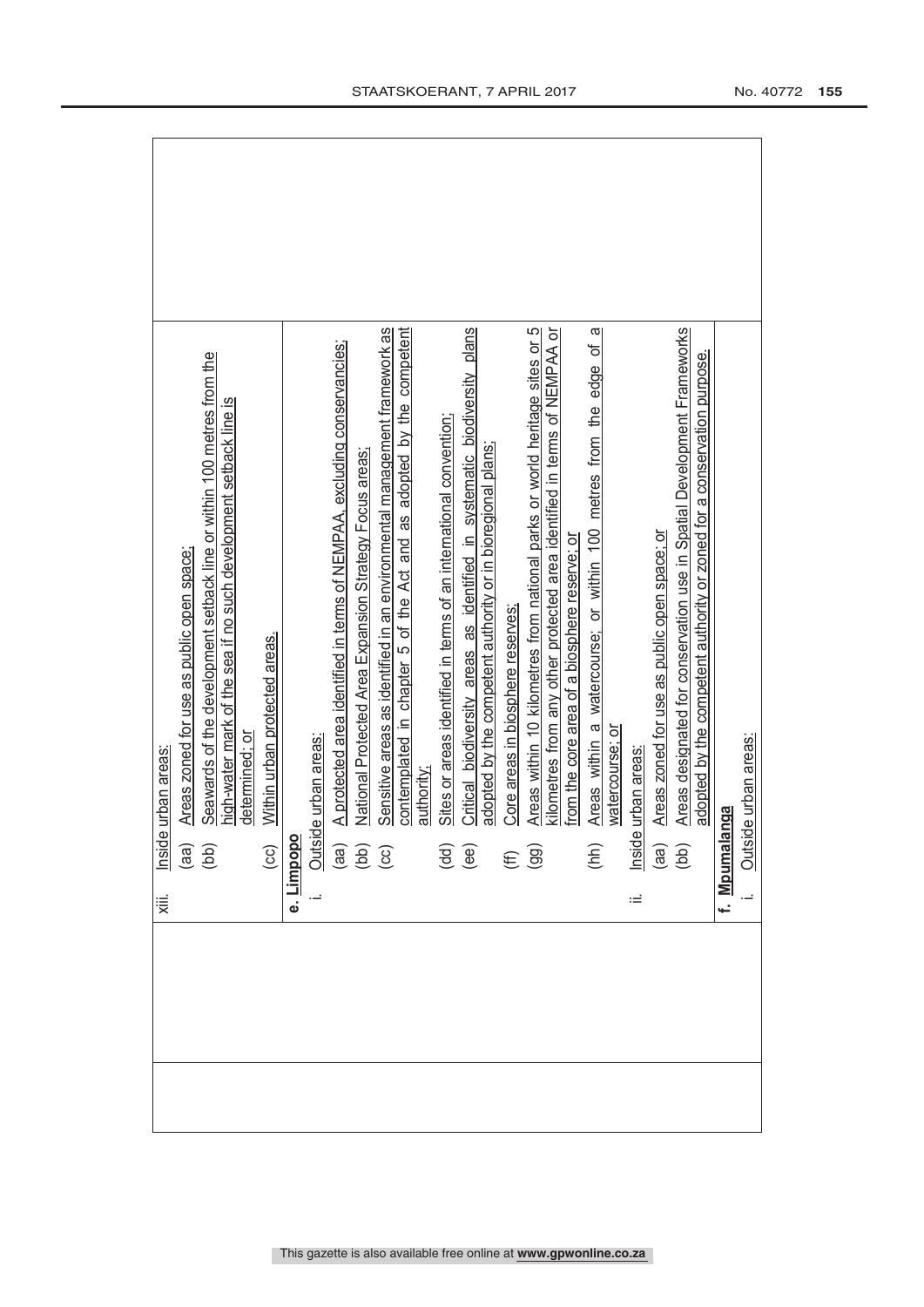|                                                           | A protected area identified in terms of NEMPAA, excluding conservancies;                                                                     |
|-----------------------------------------------------------|----------------------------------------------------------------------------------------------------------------------------------------------|
| $\begin{pmatrix} 0 \\ 0 \\ 0 \\ 0 \\ 0 \end{pmatrix}$     | National Protected Area Expansion Strategy Focus areas                                                                                       |
|                                                           | Sensitive areas as identified in an environmental management framework as                                                                    |
|                                                           | contemplated in chapter 5 of the Act and as adopted by the competent                                                                         |
|                                                           | authority                                                                                                                                    |
| $\overline{\mathbf{g}}$<br>$\overline{\mathbf{g}}$        | Sites or areas identified in terms of an international convention;                                                                           |
|                                                           | Critical biodiversity areas as identified in systematic biodiversity plans                                                                   |
|                                                           | adopted by the competent authority or in bioregional plans;                                                                                  |
| $(\widehat{\mathbf{H}})$                                  | Core areas in biosphere reserves; or                                                                                                         |
|                                                           | Areas within 10 kilometres from national parks or world heritage sites or 5                                                                  |
|                                                           | kilometres from any other protected area identified in terms of NEMPAA or                                                                    |
|                                                           | such areas comprise<br>from the core area of a biosphere reserve, where                                                                      |
|                                                           | indigenous vegetation; or                                                                                                                    |
| Inside<br>Ξ                                               | urban areas                                                                                                                                  |
| $\begin{array}{c} \text{(ne)} \\ \text{(be)} \end{array}$ | Areas zoned for use as public open space; or                                                                                                 |
|                                                           | Areas designated for conservation use in Spatial Development Frameworks                                                                      |
|                                                           | adopted by the competent authority or zoned for a conservation purpose.                                                                      |
| g. Northern                                               | Cape                                                                                                                                         |
|                                                           |                                                                                                                                              |
|                                                           | le urban areas:                                                                                                                              |
|                                                           | A protected area identified in terms of NEMPAA, excluding conservancies;                                                                     |
|                                                           | National Protected Area Expansion Strategy Focus areas:<br>In an estuary:<br>Outside urban<br>(aa) A protec<br>(bb) Nationa<br>(cc) Sensitiv |
|                                                           | Sensitive areas as identified in an environmental management framework as                                                                    |
|                                                           | contemplated in chapter 5 of the Act and as adopted by the competent                                                                         |
|                                                           | authority                                                                                                                                    |
| $\overline{\mathbf{g}}\ \mathbf{e}$                       | Sites or areas identified in terms of an international convention;                                                                           |
|                                                           | Critical biodiversity areas as identified in systematic biodiversity plans<br>adopted by the competent authority or in bioregional plans;    |
|                                                           |                                                                                                                                              |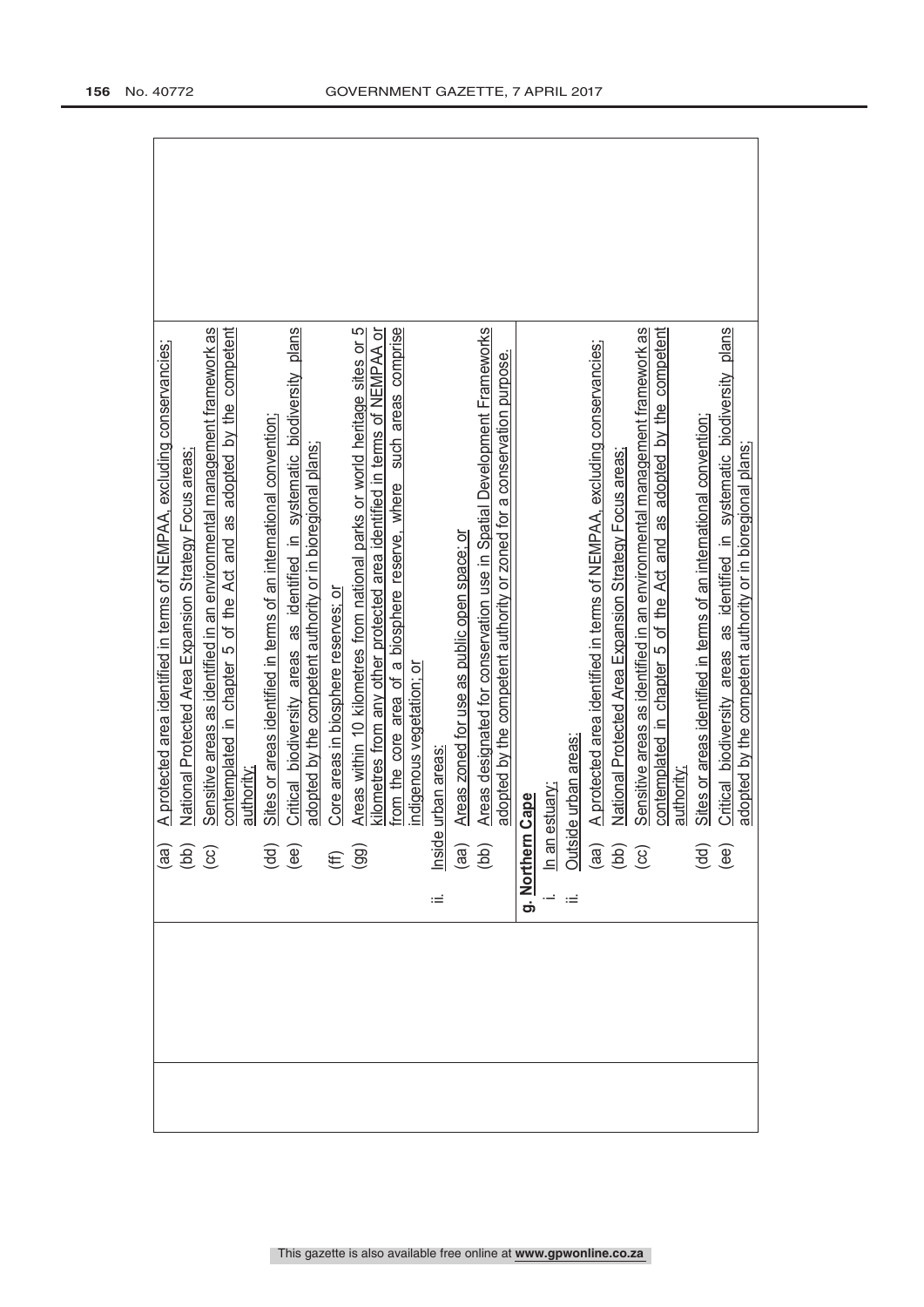|                                           | Core areas in biosphere reserves;                                                                                                                      |
|-------------------------------------------|--------------------------------------------------------------------------------------------------------------------------------------------------------|
|                                           | Areas within 10 kilometres from national parks or world heritage sites or 5<br>$(\widehat{\mathfrak{g}})$                                              |
|                                           | kilometres from any other protected area identified in terms of NEMPAA or                                                                              |
|                                           | from the core area of a biosphere reserve:                                                                                                             |
|                                           | Areas seawards of the development setback line or within 1 kilometre from<br>(hh)                                                                      |
|                                           | the high-water mark of the sea if no such development setback line is                                                                                  |
|                                           | determined; or                                                                                                                                         |
|                                           | Areas within a watercourse or wetland; or within 100 metres from the edge of<br>$\widehat{\equiv}$                                                     |
|                                           | a watercourse or wetland; or                                                                                                                           |
| iΞ                                        | urban areas<br>Inside                                                                                                                                  |
|                                           | Areas zoned for use as public open space; or                                                                                                           |
|                                           | Areas designated for conservation use in Spatial Development Frameworks<br>$\begin{pmatrix} a & b \\ c & d \end{pmatrix}$                              |
|                                           | adopted by the competent authority or zoned for a conservation purpose.                                                                                |
|                                           | h. North West                                                                                                                                          |
|                                           | A protected area including municipal or provincial nature reserves as contemplated<br>by NEMPAA or other legislation;                                  |
|                                           |                                                                                                                                                        |
|                                           | Areas within 5 kilometres from protected areas identified in terms of NEMPAA or                                                                        |
|                                           | from a biosphere reserve                                                                                                                               |
| ≡                                         | Sensitive areas as identified in an environmental management framework as                                                                              |
|                                           |                                                                                                                                                        |
| .≥                                        | contemplated in chapter 5 of the Act and as adopted by the competent authority;<br>Sites or areas identified in terms of an international convention;  |
|                                           |                                                                                                                                                        |
|                                           |                                                                                                                                                        |
| $\overrightarrow{5}$ $\overrightarrow{5}$ | Critical biodiversity areas as identified in systematic biodiversity plans adopted by<br>the competent authority:<br>Core areas in biosphere reserves; |
|                                           | designated for conservation use in Spatial Development Frameworks<br><b>Areas</b>                                                                      |
|                                           | adopted by the competent authority or zoned for a conservation purpose                                                                                 |
| 這                                         | All Heritage Sites proclaimed in terms of National Heritage Resources Act, 1999<br>(Act No. 25 of 1999); or                                            |
|                                           |                                                                                                                                                        |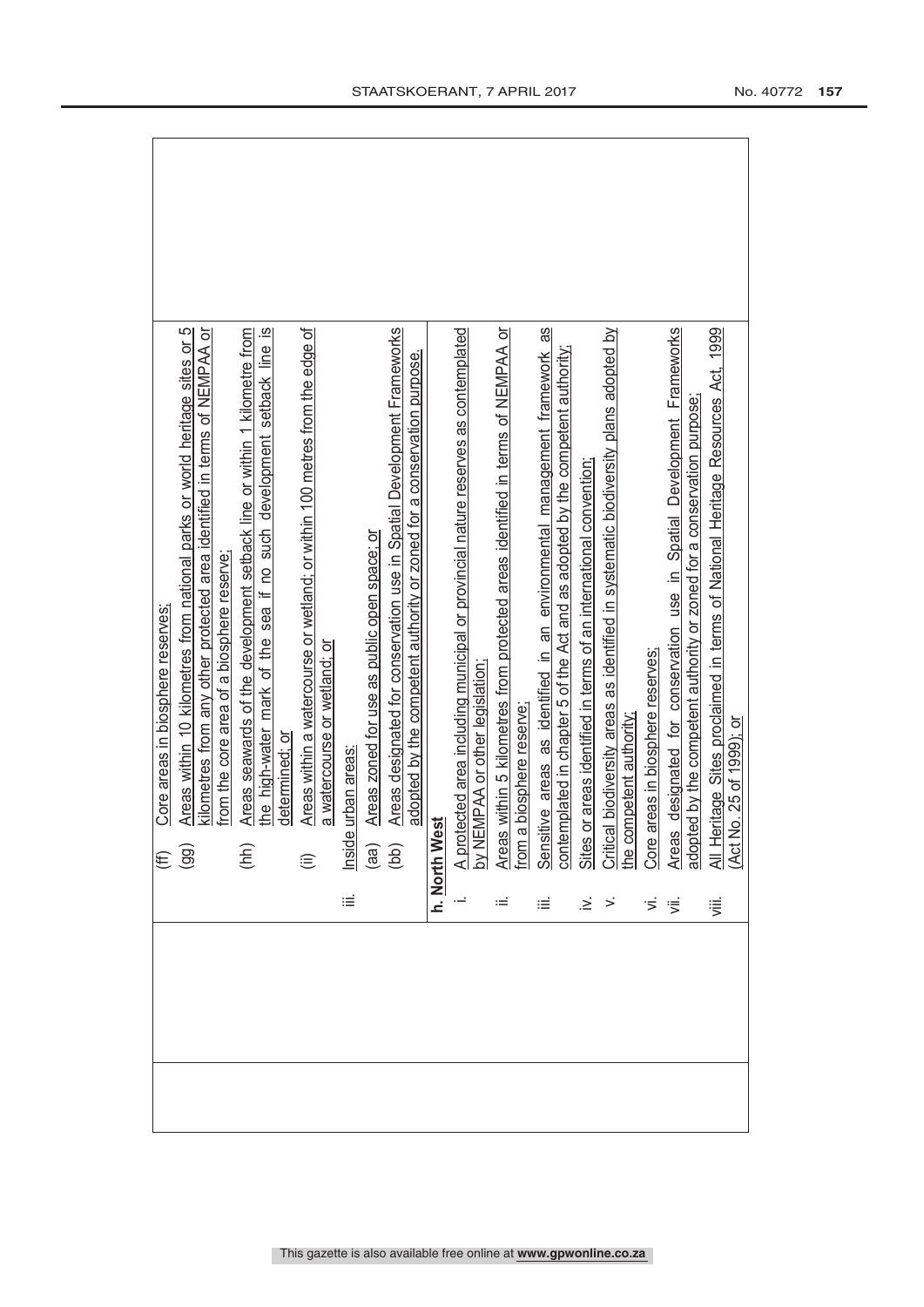|               |                                              | $\dot{\mathbf{z}}$ | Areas within a watercourse or wetland, or within 100 metres from the edge of a                                                                             |  |
|---------------|----------------------------------------------|--------------------|------------------------------------------------------------------------------------------------------------------------------------------------------------|--|
|               |                                              |                    | watercourse or wetland.                                                                                                                                    |  |
|               |                                              |                    | Cape<br>i. Western                                                                                                                                         |  |
|               |                                              |                    | Areas zoned for use as public open space or equivalent zoning;                                                                                             |  |
|               |                                              | ωĖ                 | eas outside urban areas:<br>$\frac{a}{\sqrt{2}}$                                                                                                           |  |
|               |                                              |                    | Areas containing indigenous vegetation;<br>(aa)                                                                                                            |  |
|               |                                              |                    | Areas on the estuary side of the development setback line or in an estuarine<br>functional zone where no such setback line has been determined; or<br>(bb) |  |
|               |                                              | ≔                  | nside urban areas                                                                                                                                          |  |
|               |                                              |                    | Areas zoned for conservation use: or<br>(aa)                                                                                                               |  |
|               |                                              |                    | Areas designated for conservation use in Spatial Development Frameworks<br>(bb)                                                                            |  |
|               |                                              |                    | adopted by the competent authority.                                                                                                                        |  |
| $\frac{9}{1}$ | The expansion of                             |                    | Cape<br>a. Eastern                                                                                                                                         |  |
|               | runways or aircraft                          |                    | de urban areas:<br>Outsi                                                                                                                                   |  |
|               | landing strips<br>where the                  |                    | A protected area identified in terms of NEMPAA, excluding conservancies;<br>(aa)                                                                           |  |
|               | expanded runways                             |                    | National Protected Area Expansion Strategy Focus areas;<br>$\left(\begin{matrix} 1 & 0 \\ 0 & 0 \\ 0 & 0 \end{matrix}\right)$                              |  |
|               | or aircraft landing                          |                    | Sensitive areas as identified in an environmental management framework as                                                                                  |  |
|               | than 1,4 kilometres<br>strips will be longer |                    | contemplated in chapter 5 of the Act and as adopted by the competent<br>authority;                                                                         |  |
|               | in length.                                   |                    | Sites or areas identified in terms of an international convention;<br>(dd)                                                                                 |  |
|               |                                              |                    | Critical biodiversity areas as identified in systematic biodiversity plans<br>(ee)                                                                         |  |
|               |                                              |                    | adopted by the competent authority or in bioregional plans;                                                                                                |  |
|               |                                              |                    | Core areas in biosphere reserves;                                                                                                                          |  |
|               |                                              |                    | Areas within 10 kilometres from national parks and world heritage sites and<br>$\overline{99}$                                                             |  |
|               |                                              |                    | 5 kilometres from any other protected area identified in terms of NEMPAA or<br>from the core area of a biosphere reserve;                                  |  |
|               |                                              |                    |                                                                                                                                                            |  |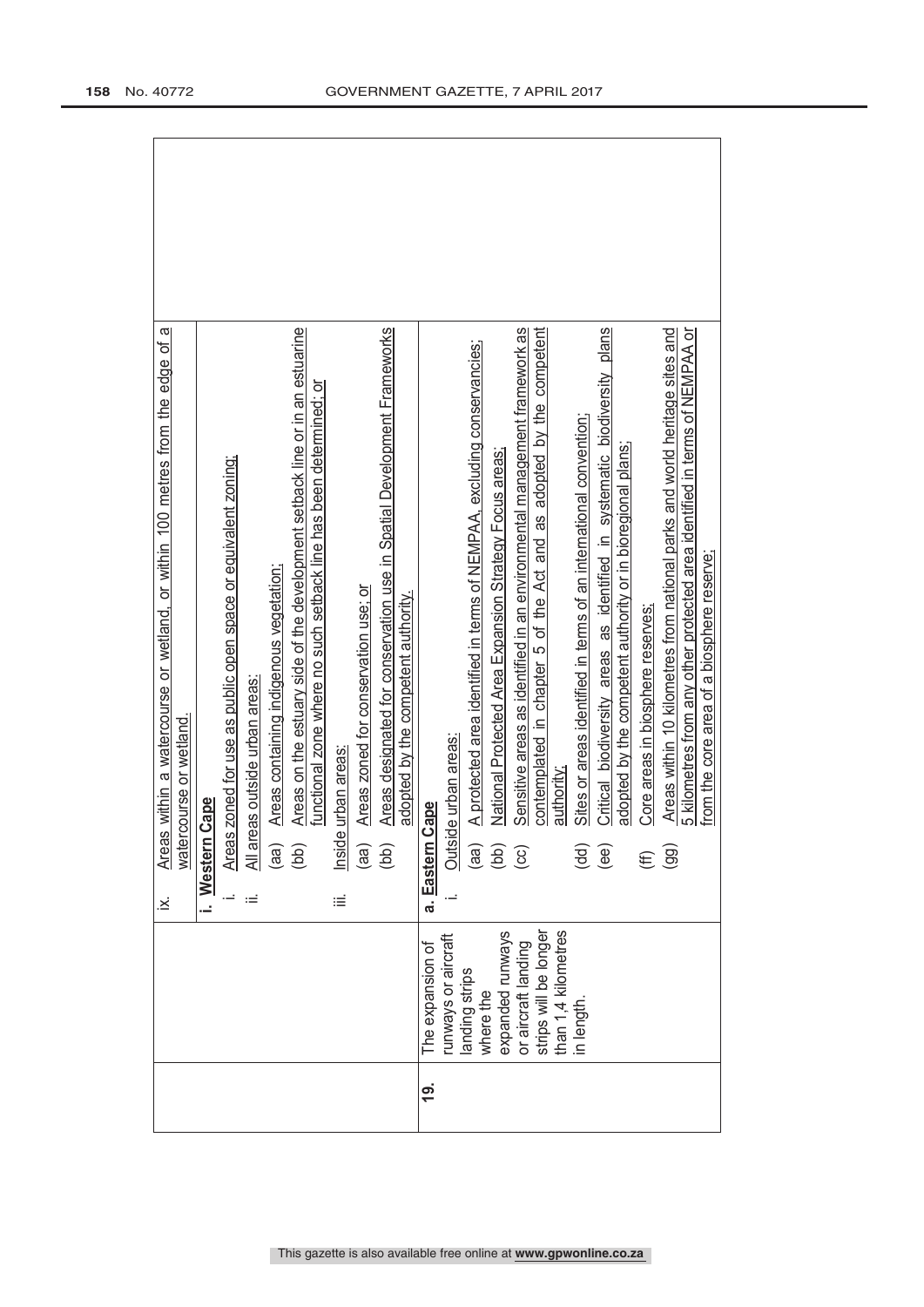| (hh)                                  | Areas seawards of the development setback line or within 1 kilometre from       |
|---------------------------------------|---------------------------------------------------------------------------------|
|                                       | the high-water mark of the sea if no such development setback line is           |
|                                       | determined                                                                      |
| $\widehat{\equiv}$                    | Areas on the watercourse side of the development setback line or within 100     |
|                                       | metres from the edge of a watercourse where no such setback line has been       |
|                                       | determined                                                                      |
| $\widehat{\mathbb{B}}$                | areas falling behind the<br>an estuarine functional zone, excluding<br>$\equiv$ |
|                                       | development setback line; or                                                    |
| (KK)<br><u>Inside</u><br>(aa)<br>(bb) | Within a watercourse; or                                                        |
| .≟                                    | urban areas                                                                     |
|                                       | Areas zoned for use as public open space; or                                    |
|                                       | Areas designated for conservation use in Spatial Development Frameworks         |
|                                       | adopted by the competent authority or zoned for a conservation purpose.         |
| b. Free Stat                          |                                                                                 |
|                                       | le urban areas                                                                  |
|                                       | A protected area identified in terms of NEMPAA, excluding conservancies;        |
| Outsid<br>(aa)<br>(cc)<br>(cc)        | National Protected Area Expansion Strategy Focus areas:                         |
|                                       | Sensitive areas as identified in an environmental management framework as       |
|                                       | contemplated in chapter 5 of the Act and as adopted by the competent            |
|                                       | authority;                                                                      |
| $(dd)$<br>$(ee)$                      | Sites or areas identified in terms of an international convention;              |
|                                       | Critical biodiversity areas as identified in systematic biodiversity plans      |
|                                       | adopted by the competent authority or in bioregional plans;                     |
| $\widehat{\Xi}$                       | Core areas in biosphere reserves;                                               |
|                                       | Areas within 10 kilometres from national parks and world heritage sites and     |
|                                       | 5 kilometres from any other protected area identified in terms of NEMPAA or     |
|                                       | from the core area of a biosphere reserve; or                                   |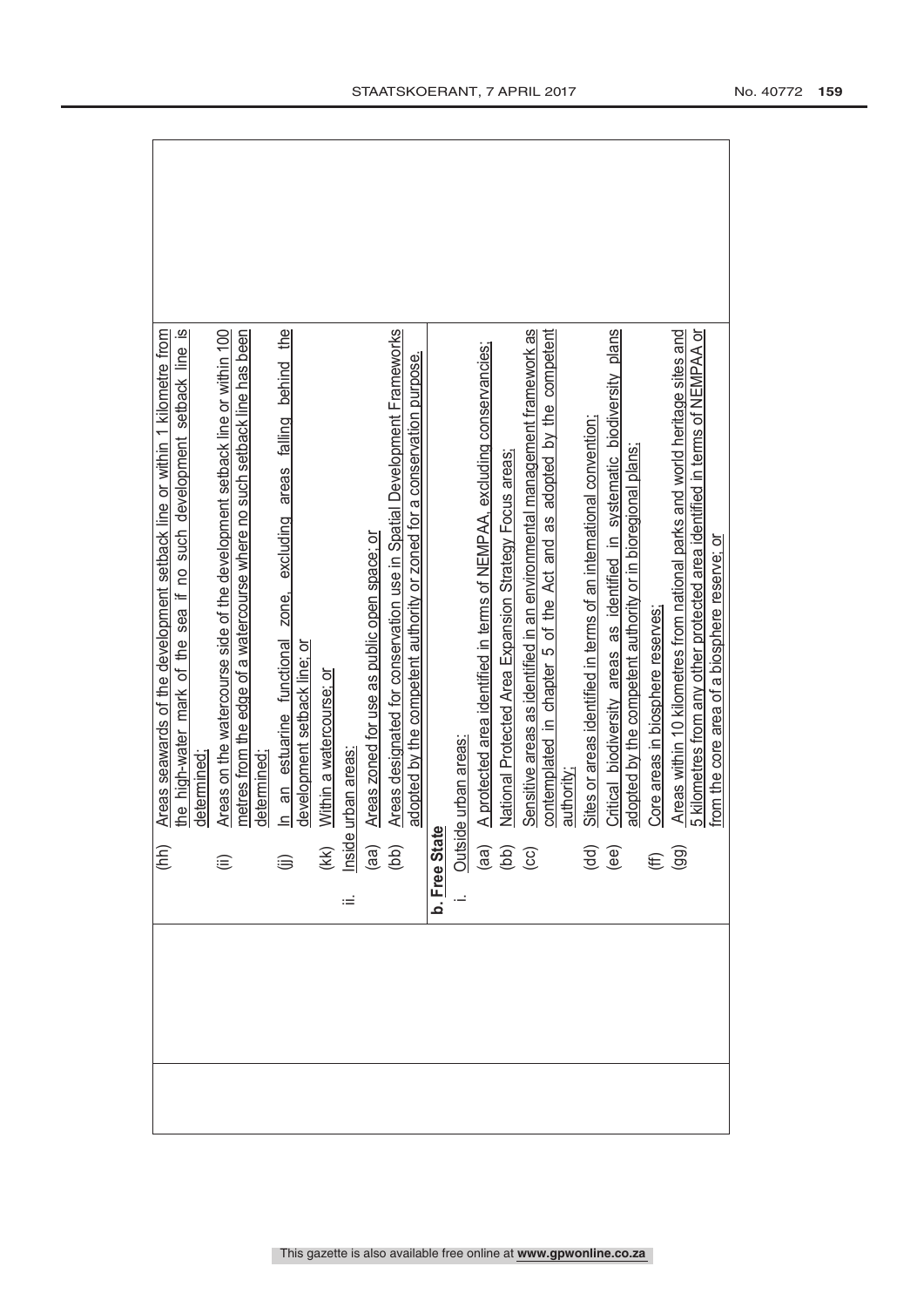|         | Areas within a watercourse or wetland; or within 100 metres from the edge of<br>(hh)      |
|---------|-------------------------------------------------------------------------------------------|
|         | a watercourse or wetland; or                                                              |
| ιË      | urban areas<br>Inside                                                                     |
|         | Areas zoned for use as public open space; or<br>(aa)                                      |
|         | Areas designated for conservation use in Spatial Development Frameworks<br>(bb)           |
|         | adopted by the competent authority or zoned for a conservation purpose.                   |
|         | c. Gauteng                                                                                |
|         | A protected area identified in terms of NEMPAA, excluding conservancies;                  |
|         | National Protected Area Expansion Strategy Focus Areas;                                   |
| ≡       | Gauteng Protected Area Expansion Priority Areas;                                          |
| .≥      | dentified as Critical Biodiversity Areas (CBAs) or Ecological Support Areas<br>Sites i    |
|         | ESAs) in the Gauteng Conservation Plan or in bioregional plans;                           |
| >       | identified within threatened ecosystems listed in terms of the National<br><b>Sites</b>   |
|         | Environmental Management Act: Biodiversity Act (Act No. 10 of 2004);                      |
| ゙゙゚゙゙   | ive areas identified in an environmental management framework adopted by<br>Sensiti       |
|         | evant environmental authority:<br>the rel                                                 |
| ⋚       | dentified as high potential agricultural land in terms of Gauteng Agricultural<br>Sites i |
|         | Potential Atlas                                                                           |
| 這       | Sites or areas identified in terms of an international convention;                        |
| ∴.<br>∴ | managed as protected areas by provincial authorities, or declared as nature<br>Sites n    |
|         | reserves in terms of the Nature Conservation Ordinance (Ordinance 12 of 1983) or          |
|         | the NEMPAA;                                                                               |
| ×       | Sites designated as nature reserves in terms of municipal Spatial Development             |
|         | Frameworks;                                                                               |
| '≍      | Sites zoned for conservation use or public open space or equivalent zoning; or            |
| 'ह्रं   | Important Bird and Biodiversity Areas (IBA).                                              |
|         | d. KwaZulu-Nata                                                                           |
|         | unity Conservation Areas;<br>Comm                                                         |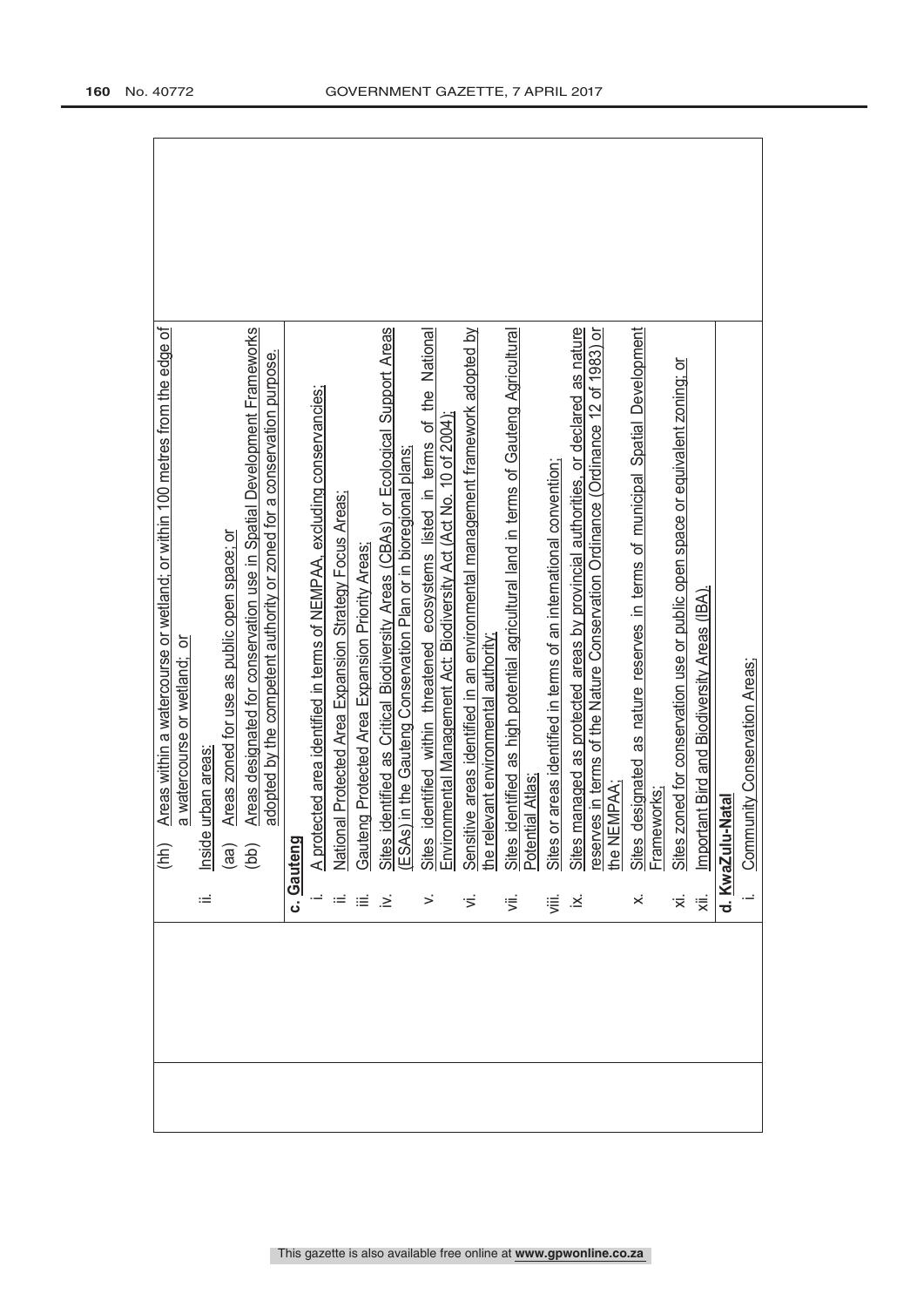| $\mathcal{A}^{\mathcal{A}}\mathcal{A}^{\mathcal{B}}\mathcal{B}^{\mathcal{B}}\mathcal{B}^{\mathcal{B}}\mathcal{B}^{\mathcal{B}}\mathcal{B}^{\mathcal{B}}\mathcal{B}^{\mathcal{B}}$ |  |  |  | $\equiv$ $\times$ | $\dot{\times}$ | ii. B <u>iodiversity Stewardship Programme Biodiversity Agreement areas;</u><br>ii. In an estuarine functional zone;<br>v. A protected area identified in terms of an international convention;<br>ii. Sites or areas identified in terms of<br>Ϊ×. | ΪÏ. | the high-water mark of the sea if no such development setback line is | determined; or | Areas within a watercourse or wetland; or within 100 metres from the edge<br>of a watercourse or wetland; or<br>(bb) | e urban areas<br>、 | Areas zoned for use as public open space; or | Areas seawards of the development setback line or within 100m high-water<br>mark of the sea if no such development setback line is determined.<br>$\frac{1}{\sqrt{10}}$<br>(aa) | e. <u>Limpop</u> | Outside urban areas: | A protected area identified in terms of NEMPAA, excluding conservancies;<br>(aa) |
|-----------------------------------------------------------------------------------------------------------------------------------------------------------------------------------|--|--|--|-------------------|----------------|-----------------------------------------------------------------------------------------------------------------------------------------------------------------------------------------------------------------------------------------------------|-----|-----------------------------------------------------------------------|----------------|----------------------------------------------------------------------------------------------------------------------|--------------------|----------------------------------------------|---------------------------------------------------------------------------------------------------------------------------------------------------------------------------------|------------------|----------------------|----------------------------------------------------------------------------------|
|                                                                                                                                                                                   |  |  |  |                   |                |                                                                                                                                                                                                                                                     |     |                                                                       |                |                                                                                                                      |                    |                                              |                                                                                                                                                                                 |                  |                      |                                                                                  |
|                                                                                                                                                                                   |  |  |  |                   |                |                                                                                                                                                                                                                                                     |     |                                                                       |                |                                                                                                                      |                    |                                              |                                                                                                                                                                                 |                  |                      |                                                                                  |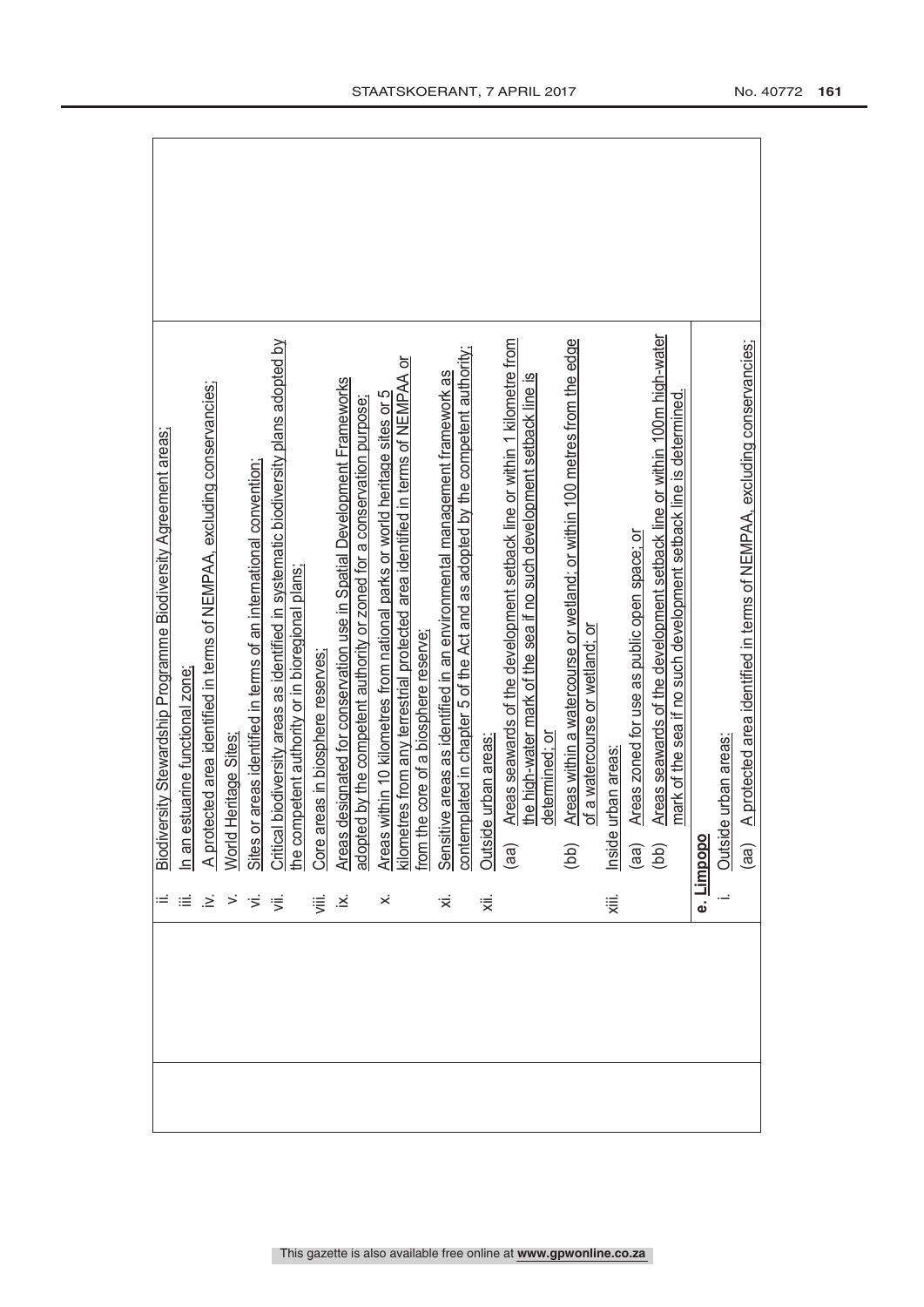|                                                                                                                                                                                                                                                                                                                                     | National Protected Area Expansion Strategy Focus areas                      |
|-------------------------------------------------------------------------------------------------------------------------------------------------------------------------------------------------------------------------------------------------------------------------------------------------------------------------------------|-----------------------------------------------------------------------------|
|                                                                                                                                                                                                                                                                                                                                     |                                                                             |
| $\left(\frac{3}{10}\right)$                                                                                                                                                                                                                                                                                                         | Sensitive areas as identified in an environmental management framework as   |
|                                                                                                                                                                                                                                                                                                                                     | contemplated in chapter 5 of the Act and as adopted by the competent        |
|                                                                                                                                                                                                                                                                                                                                     | authority:                                                                  |
|                                                                                                                                                                                                                                                                                                                                     | Sites or areas identified in terms of an international convention:          |
|                                                                                                                                                                                                                                                                                                                                     | Critical biodiversity areas as identified in systematic biodiversity plans  |
|                                                                                                                                                                                                                                                                                                                                     | adopted by the competent authority or in bioregional plans;                 |
|                                                                                                                                                                                                                                                                                                                                     | Core areas in biosphere reserves:                                           |
| $\begin{pmatrix} 1 & 0 & 0 \\ 0 & 0 & 0 \\ 0 & 0 & 0 \\ 0 & 0 & 0 \\ 0 & 0 & 0 \\ 0 & 0 & 0 \\ 0 & 0 & 0 \\ 0 & 0 & 0 \\ 0 & 0 & 0 \\ 0 & 0 & 0 \\ 0 & 0 & 0 \\ 0 & 0 & 0 \\ 0 & 0 & 0 \\ 0 & 0 & 0 \\ 0 & 0 & 0 \\ 0 & 0 & 0 & 0 \\ 0 & 0 & 0 & 0 \\ 0 & 0 & 0 & 0 \\ 0 & 0 & 0 & 0 \\ 0 & 0 & 0 & 0 & 0 \\ 0 & 0 & 0 & 0 & 0 \\ $ | Areas within 10 kilometres from national parks and world heritage sites and |
|                                                                                                                                                                                                                                                                                                                                     | 5 kilometres from any other protected area identified in terms of NEMPAA or |
|                                                                                                                                                                                                                                                                                                                                     | from the core area of a biosphere reserve; or                               |
| (hh)                                                                                                                                                                                                                                                                                                                                | ω<br>Areas within a watercourse; or within 100 metres from the edge of      |
|                                                                                                                                                                                                                                                                                                                                     | watercourse; or                                                             |
| Ξ                                                                                                                                                                                                                                                                                                                                   | urban areas                                                                 |
| lnside<br>(aa)<br>(bb)                                                                                                                                                                                                                                                                                                              | Areas zoned for use as public open space; or                                |
|                                                                                                                                                                                                                                                                                                                                     | Areas designated for conservation use in Spatial Development Frameworks     |
|                                                                                                                                                                                                                                                                                                                                     | adopted by the competent authority or zoned for a conservation purpose.     |
| f. <u>Mpumalang</u> a                                                                                                                                                                                                                                                                                                               |                                                                             |
| outsid<br>(aa)<br>(b)<br>(cc)                                                                                                                                                                                                                                                                                                       | e urban areas:                                                              |
|                                                                                                                                                                                                                                                                                                                                     | A protected area identified in terms of NEMPAA, excluding conservancies;    |
|                                                                                                                                                                                                                                                                                                                                     | National Protected Area Expansion Strategy Focus areas:                     |
|                                                                                                                                                                                                                                                                                                                                     | Sensitive areas as identified in an environmental management framework as   |
|                                                                                                                                                                                                                                                                                                                                     | contemplated in chapter 5 of the Act and as adopted by the competent        |
|                                                                                                                                                                                                                                                                                                                                     | authority;                                                                  |
| $\overline{\mathbf{H}}$<br>$\overline{\mathbf{H}}$                                                                                                                                                                                                                                                                                  | Sites or areas identified in terms of an international convention;          |
|                                                                                                                                                                                                                                                                                                                                     | Critical biodiversity areas as identified in systematic biodiversity plans  |
|                                                                                                                                                                                                                                                                                                                                     | adopted by the competent authority or in bioregional plans;                 |
| $\widehat{\mathbf{f}}$                                                                                                                                                                                                                                                                                                              | Core areas in biosphere reserves; or                                        |
|                                                                                                                                                                                                                                                                                                                                     |                                                                             |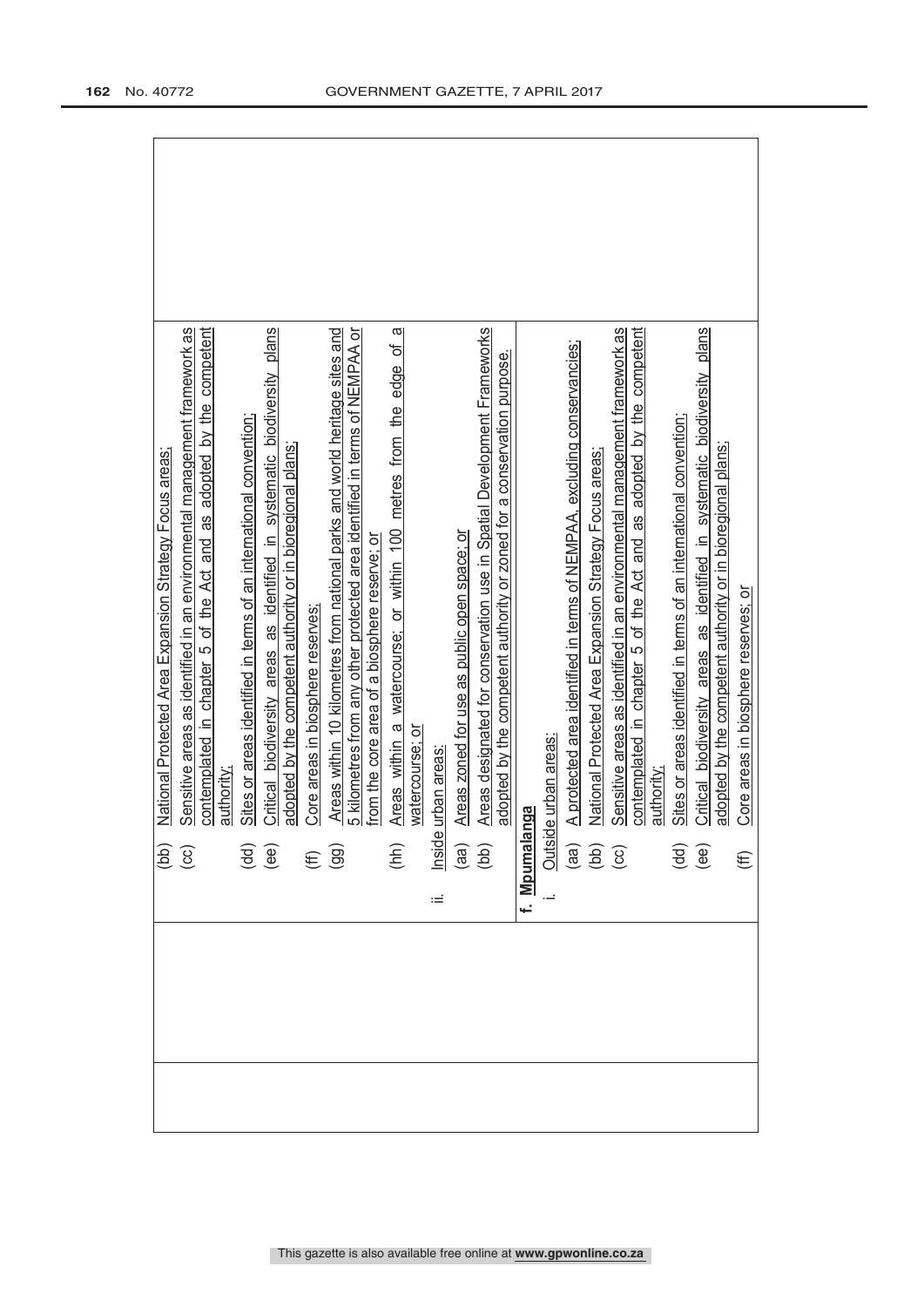| (99)                                               | from the core area of a biosphere reserve, where such areas comprise<br>Areas within 10 kilometres from national parks and world heritage sites and<br>5 kilometres from any other protected area identified in terms of NEMPAA or |
|----------------------------------------------------|------------------------------------------------------------------------------------------------------------------------------------------------------------------------------------------------------------------------------------|
| Inside<br>Ξ                                        | indigenous vegetation; or<br>urban areas                                                                                                                                                                                           |
|                                                    | Areas zoned for use as public open space; or                                                                                                                                                                                       |
| $\begin{pmatrix} a & b \\ c & d \end{pmatrix}$     | Areas designated for conservation use in Spatial Development Frameworks<br>adopted by the competent authority or zoned for a conservation purpose.                                                                                 |
| g. Northern                                        | Cape                                                                                                                                                                                                                               |
|                                                    |                                                                                                                                                                                                                                    |
| Ξ                                                  | le urban areas:                                                                                                                                                                                                                    |
|                                                    | A protected area identified in terms of NEMPAA, excluding conservancies;                                                                                                                                                           |
|                                                    | National Protected Area Expansion Strategy Focus areas<br>In an estuary:<br>Outside urban<br>(aa) A protected<br>(cc) Sensitive                                                                                                    |
|                                                    | Sensitive areas as identified in an environmental management framework as                                                                                                                                                          |
|                                                    | contemplated in chapter 5 of the Act and as adopted by the competent<br>authority                                                                                                                                                  |
|                                                    |                                                                                                                                                                                                                                    |
|                                                    | Sites or areas identified in terms of an international convention;                                                                                                                                                                 |
| $\overline{\mathbf{g}}$<br>$\overline{\mathbf{g}}$ | Critical biodiversity areas as identified in systematic biodiversity plans                                                                                                                                                         |
|                                                    | adopted by the competent authority or in bioregional plans;                                                                                                                                                                        |
|                                                    | Core areas in biosphere reserves;                                                                                                                                                                                                  |
| $(E \n9)$                                          | Areas within 10 kilometres from national parks and world heritage sites and                                                                                                                                                        |
|                                                    | 5 kilometres from any other protected area identified in terms of NEMPAA or<br>from the core area of a biosphere reserve                                                                                                           |
| (hh)                                               | Areas seawards of the development setback line or within 1 kilometre from                                                                                                                                                          |
|                                                    | the high-water mark of the sea if no such development setback line is                                                                                                                                                              |
|                                                    | determined: or                                                                                                                                                                                                                     |
| €                                                  | Areas within a watercourse or wetland; or within 100 metres from the edge of                                                                                                                                                       |
|                                                    | a watercourse or wetland; or                                                                                                                                                                                                       |

 $\overline{\mathbf{1}}$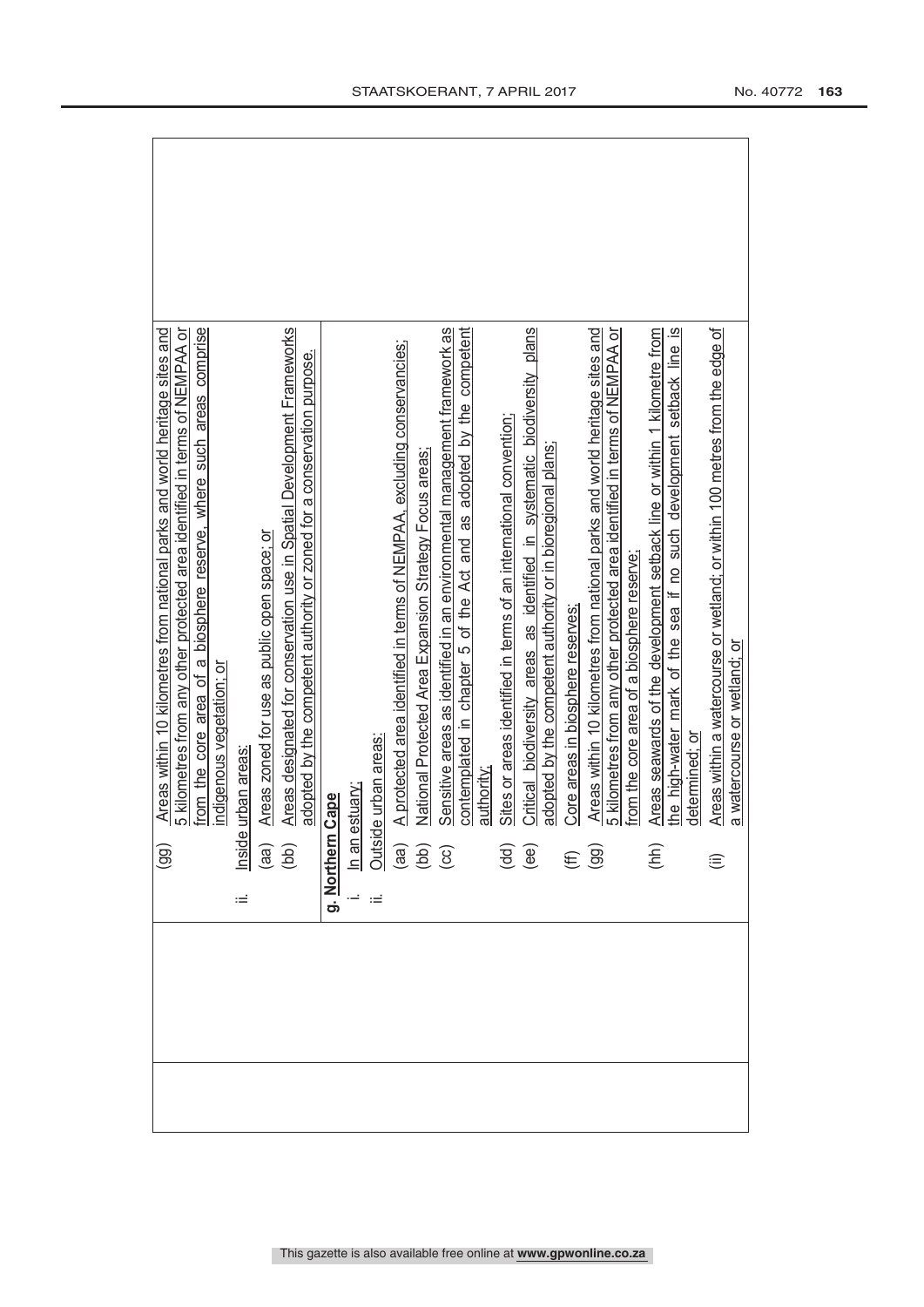| Sensitive areas as identified in an environmental management framework as<br>Areas designated for conservation use in Spatial Development Frameworks<br>Critical biodiversity areas as identified in systematic biodiversity plans adopted by<br>Areas within 5 kilometres from protected areas identified in terms of NEMPAA or<br>A protected area including municipal or provincial nature reserves as contemplated<br>All Heritage Sites proclaimed in terms of National Heritage Resources Act, 1999 (Act<br>contemplated in chapter 5 of the Act and as adopted by the competent authority;<br>adopted by the competent authority or zoned for a conservation purpose.<br>Sites or areas identified in terms of an international convention;<br>Areas zoned for use as public open space; or<br>Core areas in biosphere reserves;<br>EMPAA or other legislation<br>eas outside urban areas.<br>a biosphere reserve; or<br>the competent authority;<br>e urban areas<br>No. 25 of 1999).<br>i. Western Cape<br>est<br>by NE<br>Inside<br>h. North W<br>All ar<br>from<br>(bb)<br>(aa)<br>≡<br>≡<br>∹.<br>><br>$\dot{\equiv}$<br>≔<br>≔. | Outside urban areas, in an estuarine functional zone, excluding areas falling behind<br>Areas designated for conservation use in Spatial Development Frameworks<br>adopted by the competent authority or zoned for a conservation purpose;<br>Areas zoned for use as public open space;<br>eas outside urban areas; or<br>evelopment setback line;<br>Inside urban areas<br>Cape<br>the d<br>ة الAll<br>a. Eastern<br>(aa)<br>$\left($ db)<br>≡ |
|----------------------------------------------------------------------------------------------------------------------------------------------------------------------------------------------------------------------------------------------------------------------------------------------------------------------------------------------------------------------------------------------------------------------------------------------------------------------------------------------------------------------------------------------------------------------------------------------------------------------------------------------------------------------------------------------------------------------------------------------------------------------------------------------------------------------------------------------------------------------------------------------------------------------------------------------------------------------------------------------------------------------------------------------------------------------------------------------------------------------------------------------|-------------------------------------------------------------------------------------------------------------------------------------------------------------------------------------------------------------------------------------------------------------------------------------------------------------------------------------------------------------------------------------------------------------------------------------------------|
|                                                                                                                                                                                                                                                                                                                                                                                                                                                                                                                                                                                                                                                                                                                                                                                                                                                                                                                                                                                                                                                                                                                                              | The expansion and<br>related operation<br>the development<br>funiculars where<br>of above ground<br>footprint will be<br>cableways and<br>ncreased                                                                                                                                                                                                                                                                                              |
|                                                                                                                                                                                                                                                                                                                                                                                                                                                                                                                                                                                                                                                                                                                                                                                                                                                                                                                                                                                                                                                                                                                                              | <b>20.</b>                                                                                                                                                                                                                                                                                                                                                                                                                                      |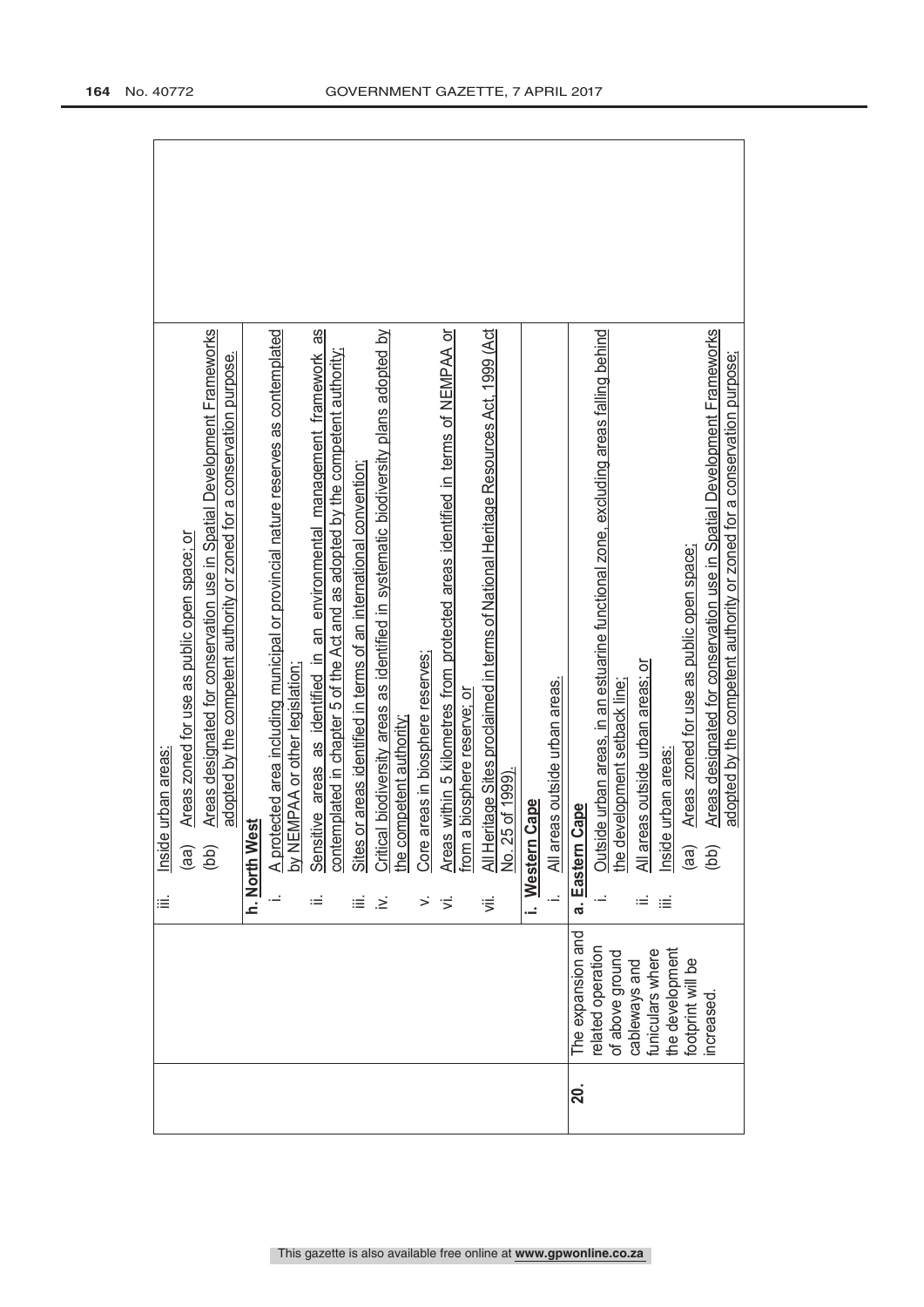|        | Areas seawards of the development setback line or within 1 kilometre from<br>$\odot$                                                                                                                                   |
|--------|------------------------------------------------------------------------------------------------------------------------------------------------------------------------------------------------------------------------|
|        | the high-water mark of the sea if no such development setback line is                                                                                                                                                  |
|        | determined                                                                                                                                                                                                             |
|        | Areas on the watercourse side of the development setback line or within 100<br>(dd)                                                                                                                                    |
|        | metres from the edge of a watercourse where no such setback line has been                                                                                                                                              |
|        | determined; or                                                                                                                                                                                                         |
|        | Within a watercourse.<br>(ee)                                                                                                                                                                                          |
|        | b. Free Stat                                                                                                                                                                                                           |
|        | All areas outside urban areas; or                                                                                                                                                                                      |
| Ξ      | urban areas<br>Inside                                                                                                                                                                                                  |
|        | Areas zoned for use as public open space;<br>(aa)                                                                                                                                                                      |
|        | Areas designated for conservation use in Spatial Development Frameworks<br>(bb)                                                                                                                                        |
|        | adopted by the competent authority or zoned for a conservation purpose; or                                                                                                                                             |
|        | Areas within a watercourse or wetland; or within 100 metres from the edge of<br>$\overline{c}$                                                                                                                         |
|        | a watercourse or wetland.                                                                                                                                                                                              |
|        | c. Gauteng                                                                                                                                                                                                             |
|        | A protected area identified in terms of NEMPAA, excluding conservancies                                                                                                                                                |
|        | identified as Critical Biodiversity Areas (CBAs) or Ecological Support Areas<br>Sites identified as Critical Biodiversity Areas (CBAs) or Ecologic<br>(ESAs) in the Gauteng Conservation Plan or in bioregional plans; |
|        |                                                                                                                                                                                                                        |
| ≝      | Sites or areas identified in terms of an international convention                                                                                                                                                      |
| .≥ં    | Sites managed as protected areas by provincial authorities, or declared as nature                                                                                                                                      |
|        | reserves in terms of the Nature Conservation Ordinance (Ordinance 12 of 1983) or                                                                                                                                       |
|        | the NEMPAA;                                                                                                                                                                                                            |
| $\leq$ | designated as nature reserves in terms of municipal Spatial Development<br><b>Sites</b>                                                                                                                                |
|        | Frameworks                                                                                                                                                                                                             |
| ゙゙゚゙   | Sites zoned for conservation use or public open space or equivalent zoning; or                                                                                                                                         |
| 、      | Important Bird and Biodiversity Areas (IBA).                                                                                                                                                                           |
|        | -Natal<br>d. KwaZulu                                                                                                                                                                                                   |
|        |                                                                                                                                                                                                                        |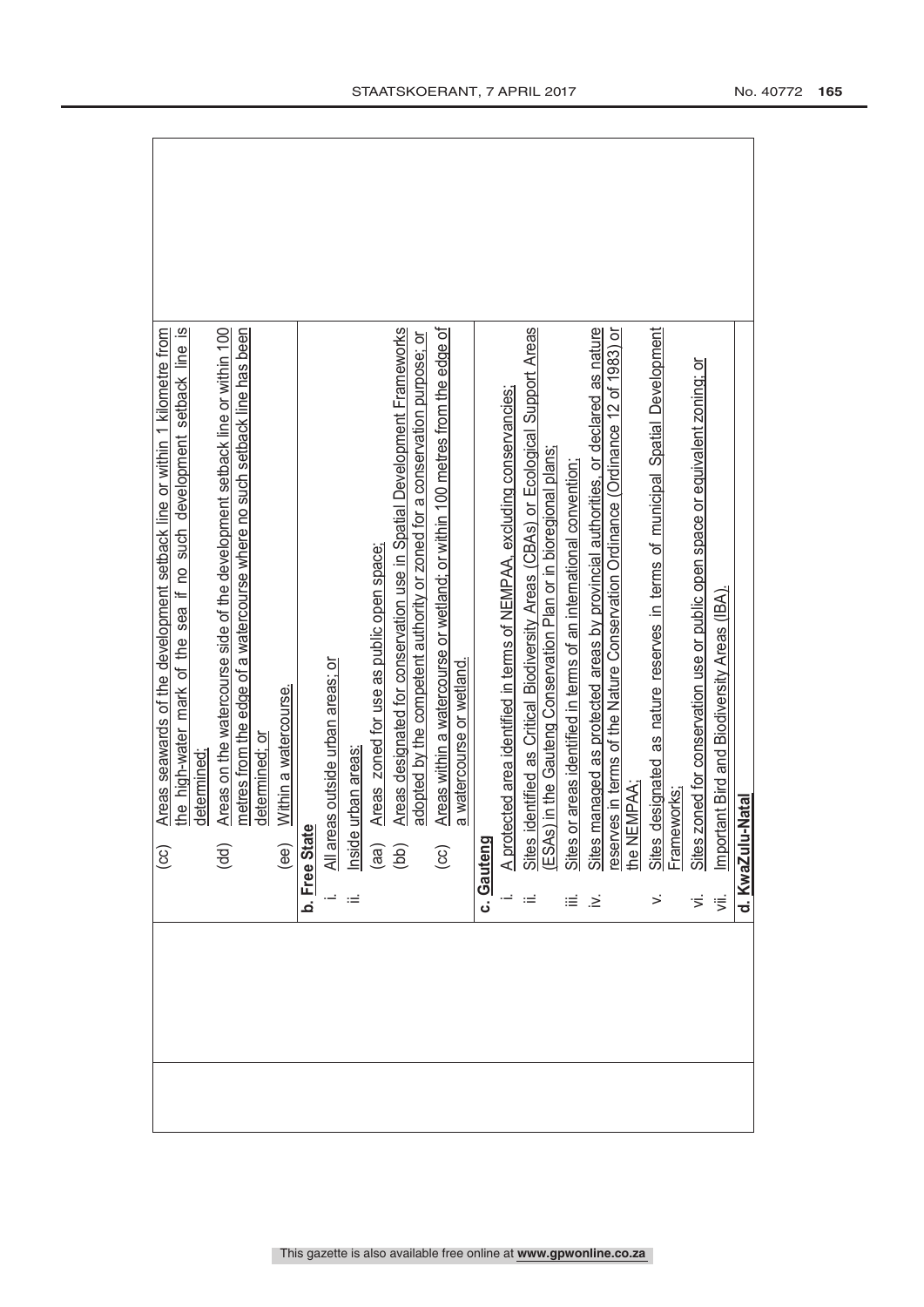| <u>All areas outside urban areas; or</u><br>Inside urban areas <u>:</u>                                                                                                                                                                 |
|-----------------------------------------------------------------------------------------------------------------------------------------------------------------------------------------------------------------------------------------|
|                                                                                                                                                                                                                                         |
|                                                                                                                                                                                                                                         |
| (aa) In an estuarine functional zone;<br>(bb) A protected area identified in terms of NEMPAA, excluding conservancies;<br>(cc) Critical biodiversity areas as identified in systematic biodiversity plans<br>(acc) adopted by the compe |
|                                                                                                                                                                                                                                         |
| adopted by the competent authority or in bioregional plans;<br>Sensitive areas as identified in an environmental management framework as<br>contemplated in chapter 5 of the Act and as adopted by the competent<br>authority;<br>(dd)  |
|                                                                                                                                                                                                                                         |
| Areas designated for conservation use in Spatial Development Frameworks<br>$\widehat{\mathsf{e}\mathsf{e}}$                                                                                                                             |
|                                                                                                                                                                                                                                         |
|                                                                                                                                                                                                                                         |
| adopted by the competent authority or zoned for a conservation purpose;<br>Areas zoned for use as public open space;<br>Areas on the watercourse side of the development setback line or within 100<br>$\widehat{\mathfrak{g}}$         |
|                                                                                                                                                                                                                                         |
|                                                                                                                                                                                                                                         |
| metres from the edge of a watercourse where no such setback line has been<br>determined;<br>Areas within a watercourse or wetland;<br>$\widehat{\widehat{\Xi}}\ \widehat{\Xi}$                                                          |
| Areas seawards of the development setback line or within 100 metres from<br>the high-water mark of the sea if no such development setback line is                                                                                       |
| determined: or                                                                                                                                                                                                                          |
|                                                                                                                                                                                                                                         |
| Areas within 500 metres from terrestrial protected areas identified in terms of<br>NEMPAA.<br>⊜                                                                                                                                         |
| ododui<br>۔<br>نه                                                                                                                                                                                                                       |
| All areas outside urban areas; or                                                                                                                                                                                                       |
| nside urban areas                                                                                                                                                                                                                       |
| Areas zoned for use as public open space;<br>$\begin{pmatrix} aq \\ bq \end{pmatrix}$                                                                                                                                                   |
| Areas designated for conservation use in Spatial Development Frameworks                                                                                                                                                                 |
| adopted by the competent authority or zoned for a conservation purpose; or                                                                                                                                                              |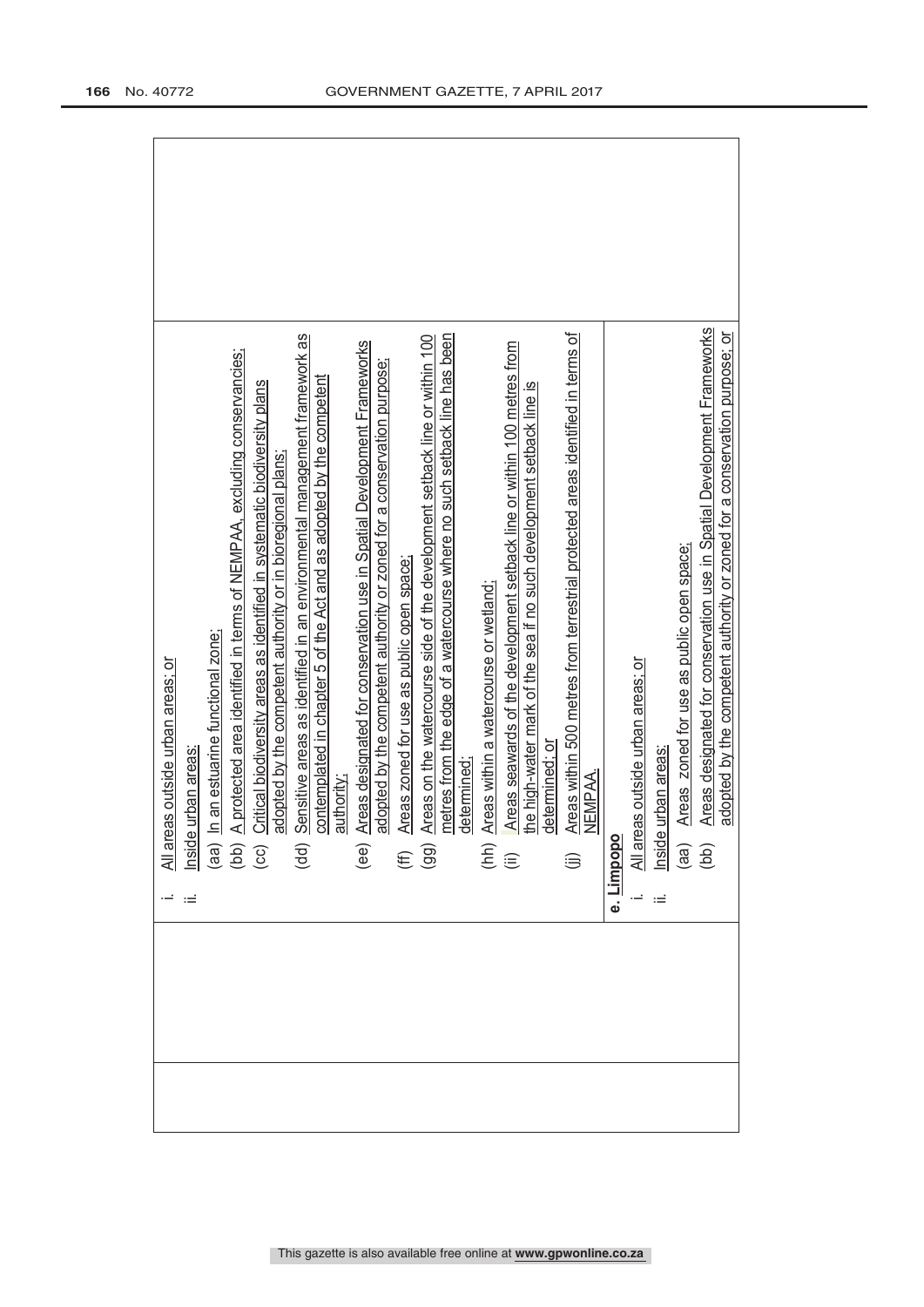| ᢐ<br>đ<br>edge<br>a watercourse; or within 100 metres from the<br>Areas within<br>$\odot$                                                  |
|--------------------------------------------------------------------------------------------------------------------------------------------|
| watercourse.                                                                                                                               |
| f. Mpumalanga                                                                                                                              |
|                                                                                                                                            |
| All areas outside urban areas; or<br>Inside urban areas <u>:</u><br>Ξ                                                                      |
| Areas zoned for use as public open space;                                                                                                  |
| Areas designated for conservation use in Spatial Development Frameworks<br>$\begin{array}{c} \text{(ge)}\\ \text{(bb)} \end{array}$        |
| adopted by the competent authority or zoned for a conservation purpose; or                                                                 |
| Areas within a watercourse or wetland, or within 100 metres of a watercourse<br>$\circ$                                                    |
| or wetland                                                                                                                                 |
| Cape<br>g. Northern                                                                                                                        |
| In an estuary;                                                                                                                             |
|                                                                                                                                            |
| All areas outside urban areas; or<br>Inside urban areas:<br>(aa) Areas zoned for use as pub<br>(bb) Areas designated for conse<br>$\equiv$ |
| Areas zoned for use as public open space;                                                                                                  |
| Areas designated for conservation use in Spatial Development Frameworks                                                                    |
| adopted by the competent authority or zoned for a conservation purpose;                                                                    |
| Areas seawards of the development setback line or within 1 kilometre from<br>$\bigodot$                                                    |
| the high-water mark of the sea if no such development setback line is                                                                      |
| determined; or                                                                                                                             |
| Areas within a watercourse or wetland; or within 100 metres from the edge of<br>(dd)                                                       |
| a watercourse or wetland.                                                                                                                  |
| h. North West                                                                                                                              |
| le urban areas:<br>Outsid                                                                                                                  |
| A protected area or within world heritage sites or 5 kilometres from any other<br>(aa)                                                     |
| protected area identified in terms of NEMPAA                                                                                               |
| Core areas in biosphere reserves or 5 kilometres from the core areas of a<br>(bb)                                                          |
| biosphere reserve;                                                                                                                         |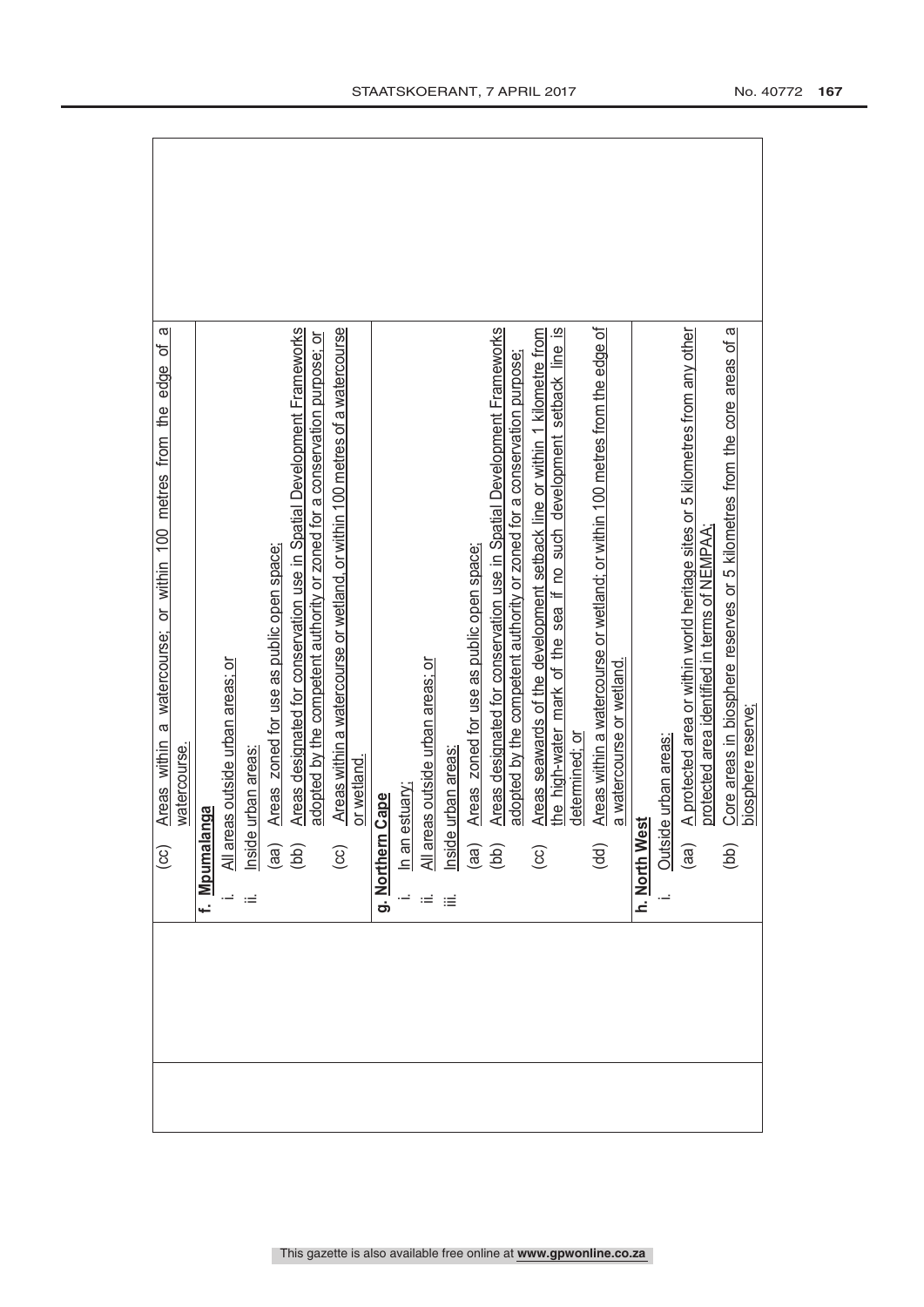| Sensitive areas as identified in an environmental management framework as<br>contemplated in chapter 5 of the Act and as adopted by the competent<br>Critical biodiversity areas as identified in systematic biodiversity plans<br>All Heritage Sites proclaimed in terms of National Heritage Resources Act,<br>Sites or areas identified in terms of an international convention; or<br>1999 (Act No. 25 of 1999)<br>authority<br>(ee) | Areas designated for conservation use in Spatial Development Frameworks<br>Areas within a watercourse or wetland, or within 100 metres from the edge a<br>adopted by the competent authority, or zoned for a conservation purpose; or<br>adopted by the competent authority or in bioregional plans;<br>Areas zoned for use as public open space; or<br>watercourse or wetland.<br>Inside urban areas<br>Cape | All areas outside urban areas; | Outside urban areas, in an estuarine functional zone, excluding areas falling behind<br>Within areas seaward of the development setback line or within 1 kilometre of the<br>A protected area identified in terms of NEMPAA, excluding conservancies;<br>National Protected Area Expansion Strategy Focus areas;<br>high-water mark if no development setback line is determined.<br>the development setback line; or<br>Outside urban areas:<br>Cape<br>بهِ<br>(bb) |
|------------------------------------------------------------------------------------------------------------------------------------------------------------------------------------------------------------------------------------------------------------------------------------------------------------------------------------------------------------------------------------------------------------------------------------------|---------------------------------------------------------------------------------------------------------------------------------------------------------------------------------------------------------------------------------------------------------------------------------------------------------------------------------------------------------------------------------------------------------------|--------------------------------|----------------------------------------------------------------------------------------------------------------------------------------------------------------------------------------------------------------------------------------------------------------------------------------------------------------------------------------------------------------------------------------------------------------------------------------------------------------------|
| (dd)<br>$\odot$<br>(E)                                                                                                                                                                                                                                                                                                                                                                                                                   | i. Western<br>(aa)<br>(bb)<br>÷Ξ<br>iΞ                                                                                                                                                                                                                                                                                                                                                                        | $\overline{a}$                 | b. Free Stat<br>a. Eastern<br>(aa)<br>Ξ                                                                                                                                                                                                                                                                                                                                                                                                                              |
|                                                                                                                                                                                                                                                                                                                                                                                                                                          |                                                                                                                                                                                                                                                                                                                                                                                                               |                                | tracks or routes for<br>vehicles excluding<br>recreational use or<br>The expansion of<br>outdoor racing of<br>existing tracks or<br>motor powered<br>conversion of<br>routes for the<br>the testing,                                                                                                                                                                                                                                                                 |
|                                                                                                                                                                                                                                                                                                                                                                                                                                          |                                                                                                                                                                                                                                                                                                                                                                                                               |                                | 21.                                                                                                                                                                                                                                                                                                                                                                                                                                                                  |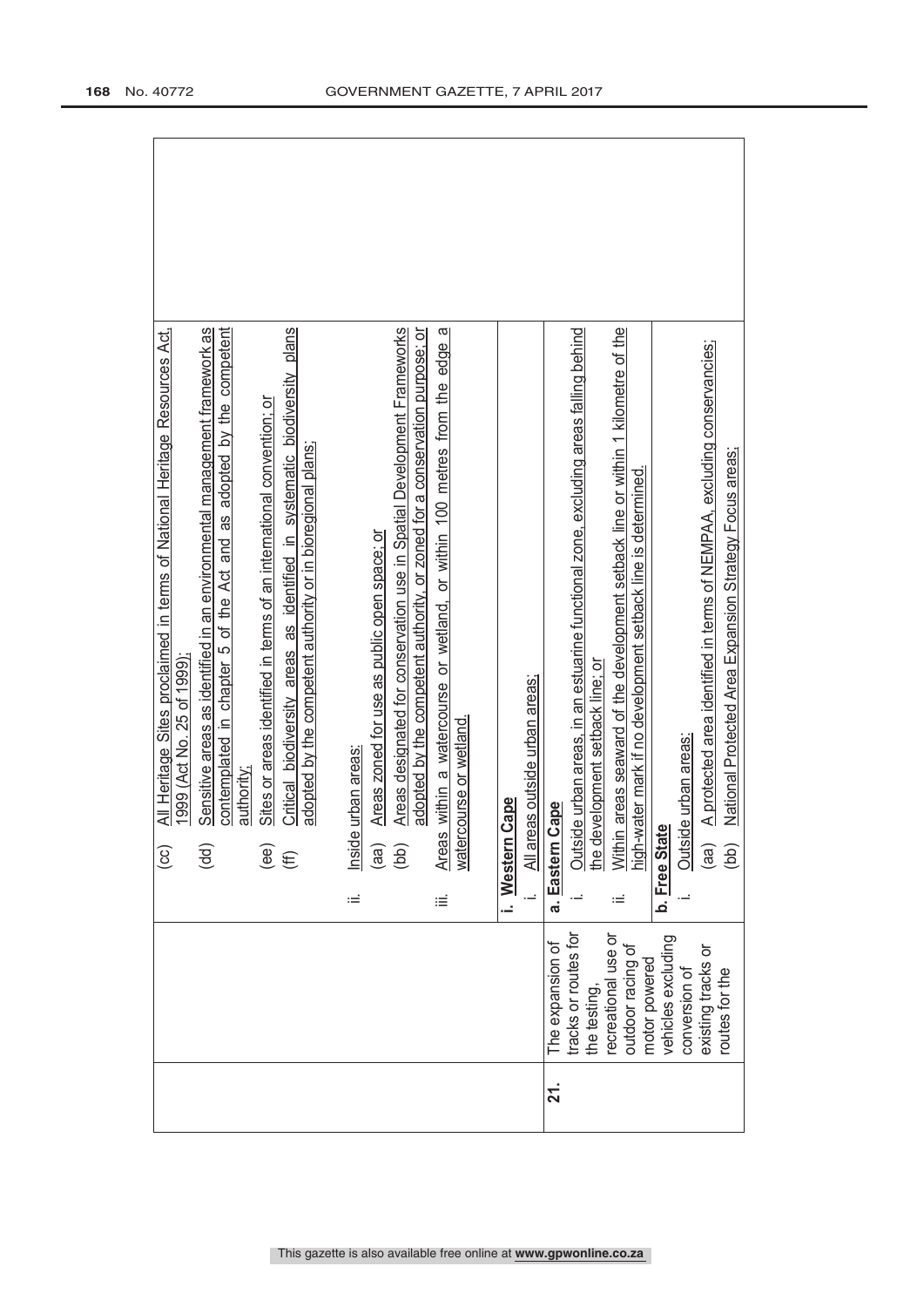| testing,                                 |        | Sensitive areas as identified in an environmental management framework as<br>$\rm_{\rm GC}$    |
|------------------------------------------|--------|------------------------------------------------------------------------------------------------|
| recreational use or<br>outdoor racing of |        | contemplated in chapter 5 of the Act and as adopted by the competent<br>authority              |
| motor powered                            |        | Sites or areas identified in terms of an international convention;<br>(dd)                     |
| vehicles, where                          |        | Critical biodiversity areas as identified in systematic biodiversity plans<br>(ee)             |
| the development<br>footprint will be     |        | adopted by the competent authority or in bioregional plans;                                    |
| expanded                                 |        | Core areas in biosphere reserves; or<br>E                                                      |
|                                          |        | Areas within 10 kilometres from national parks or world heritage sites or 5<br>$\overline{99}$ |
|                                          |        | kilometres from any other protected area identified in terms of NEMPAA or                      |
|                                          |        | from the core area of a biosphere reserve; or                                                  |
|                                          | Ξ      | urban areas<br>Inside                                                                          |
|                                          |        | Areas zoned for use as public open space; or<br>(aa)                                           |
|                                          |        | Areas designated for conservation use in Spatial Development Frameworks<br>(bb)                |
|                                          |        | adopted by the competent authority or zoned for a conservation purpose.                        |
|                                          |        | c. Gauteng                                                                                     |
|                                          |        | A protected area identified in terms of NEMPAA, excluding conservancies;                       |
|                                          |        | Gauteng Protected Area Expansion Priority Areas                                                |
|                                          | ≡      | identified as Critical Biodiversity Areas (CBAs) or Ecological Support Areas<br>Sites          |
|                                          |        | ESAs) in the Gauteng Conservation Plan or in bioregional plans;                                |
|                                          | .≥     | Sensitive areas identified in an environmental management framework adopted by                 |
|                                          |        | the relevant environmental authority                                                           |
|                                          | >      | Sites or areas identified in terms of an international convention;                             |
|                                          | Ξ,     | Sites managed as protected areas by provincial authorities, or declared as nature              |
|                                          |        | eserves in terms of the Nature Conservation Ordinance (Ordinance 12 of 1983) or                |
|                                          |        | he NEMPAA                                                                                      |
|                                          | ゙゙゚゙゚゙ | designated as nature reserves in terms of municipal Spatial Development<br>Sites               |
|                                          |        | -rameworks; or                                                                                 |
|                                          | 這      | Sites zoned for conservation use or public open space or equivalent zoning.                    |
|                                          |        |                                                                                                |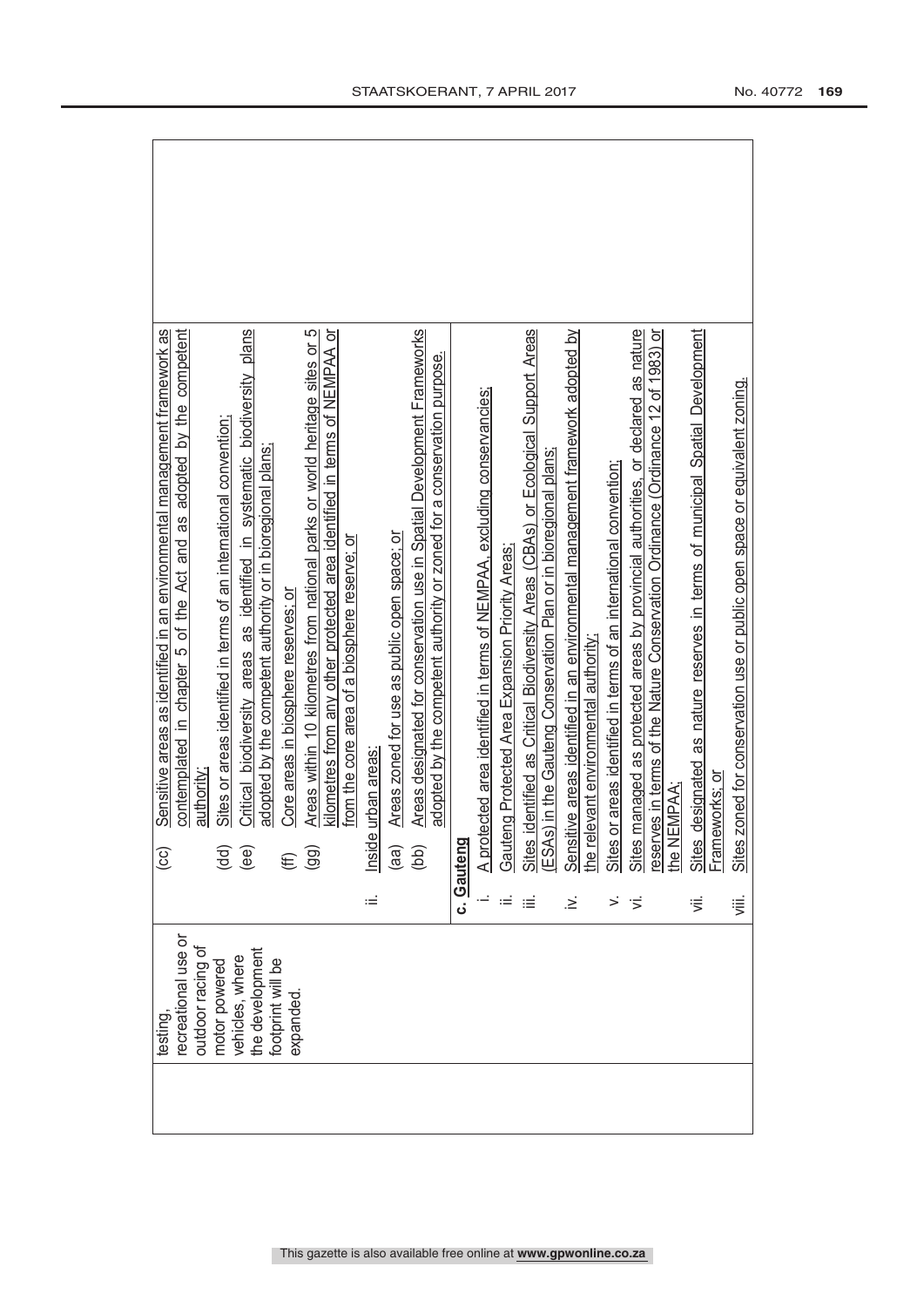| d. KwaZulu-Natal                                                                                                                                                                                                                               |
|------------------------------------------------------------------------------------------------------------------------------------------------------------------------------------------------------------------------------------------------|
| estuarine functional zone;<br>$\ln$ an $\epsilon$                                                                                                                                                                                              |
| Critical biodiversity areas as identified in systematic biodiversity plans adopted by<br>the competent authority or in bioregional plans;<br>≔                                                                                                 |
| Areas designated for conservation use in Spatial Development Frameworks<br>≔                                                                                                                                                                   |
| contemplated in chapter 5 of the Act and as adopted by the competent authority;<br>adopted by the competent authority or zoned for a conservation purpose;<br>Sensitive areas as identified in an environmental management framework as<br>.≥́ |
| Outside urban areas:<br>$\leq$                                                                                                                                                                                                                 |
| (aa) Within areas of indigenous vegetation; or                                                                                                                                                                                                 |
| (bb) In areas seawards of the development setback line or within 1 kilometre from                                                                                                                                                              |
| the high-water mark of the sea if no such development setback line is<br>determined; or                                                                                                                                                        |
| Inside urban areas.<br>$\overline{5}$                                                                                                                                                                                                          |
| (aa) In areas seawards of the development setback line or within 100 metres from                                                                                                                                                               |
| he high-water mark of the sea if no such development setback line is                                                                                                                                                                           |
| determined:<br>(bb) Areas within a watercourse or wetland; or within 100 metres from the edge of                                                                                                                                               |
| Areas zoned for use as public open space.<br>a watercourse or wetland; or<br>ब<br>(cc)<br>                                                                                                                                                     |
| impopo<br>نه                                                                                                                                                                                                                                   |
| e urban areas:<br>Outside                                                                                                                                                                                                                      |
| A protected area identified in terms of NEMPAA, excluding conservancies;                                                                                                                                                                       |
| National Protected Area Expansion Strategy Focus areas;<br>$\begin{pmatrix} 3 & 2 \\ 0 & 0 \\ 0 & 0 \end{pmatrix}$                                                                                                                             |
| Sensitive areas as identified in an environmental management framework as                                                                                                                                                                      |
| contemplated in chapter 5 of the Act and as adopted by the competent<br>authority;                                                                                                                                                             |
| Sites or areas identified in terms of an international convention;<br>(dd)                                                                                                                                                                     |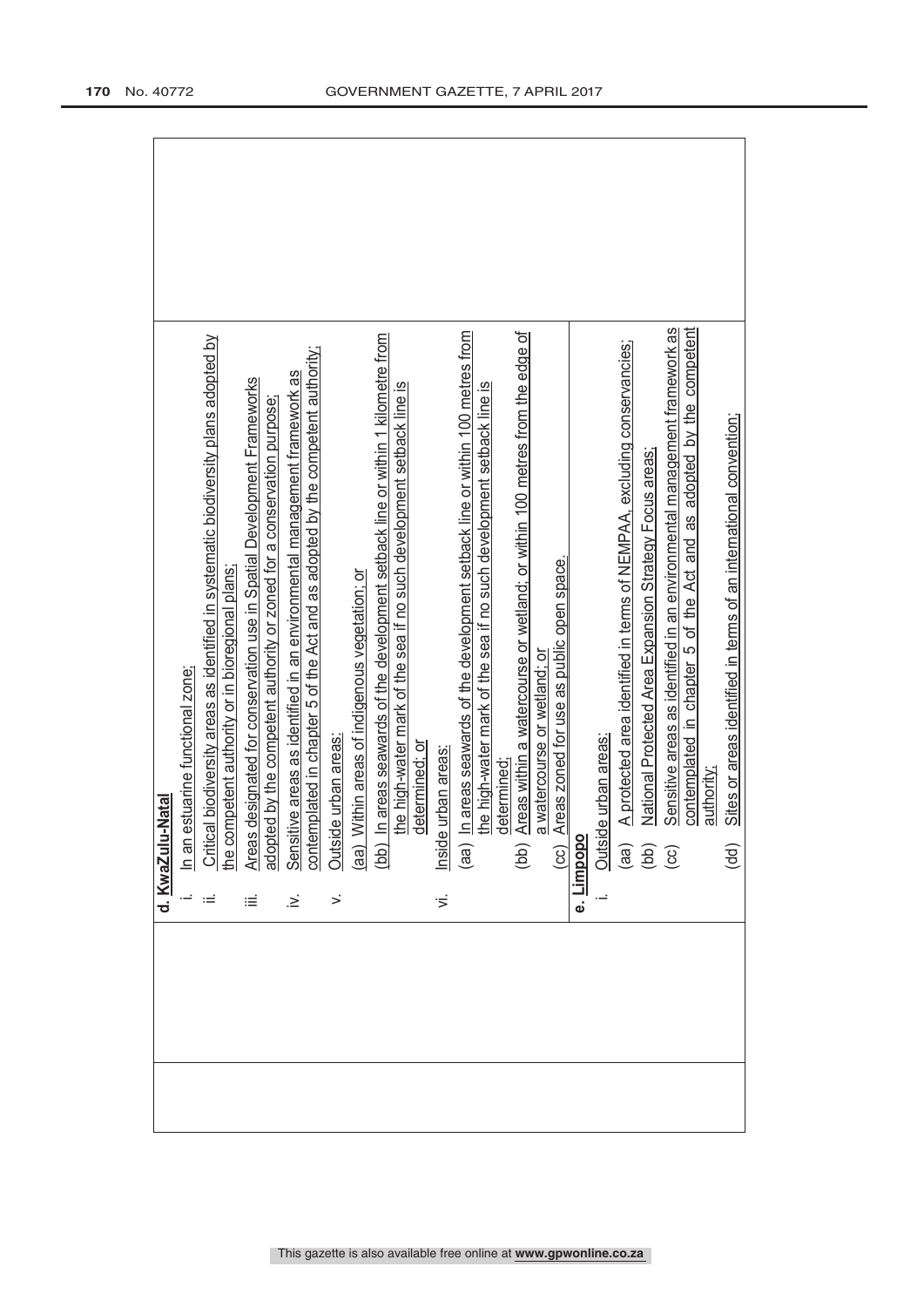| Critical biodiversity areas as identified in systematic biodiversity plans<br>(ee)                                       |
|--------------------------------------------------------------------------------------------------------------------------|
| adopted by the competent authority or in bioregional plans;                                                              |
| Core areas in biosphere reserves; or                                                                                     |
| Areas within 10 kilometres from national parks or world heritage sites or 5<br>$(E \n9$                                  |
| kilometres from any other protected area identified in terms of NEMPAA or                                                |
| from the core area of a biosphere reserve; or                                                                            |
| urban areas<br>Ξ                                                                                                         |
| Areas zoned for use as public open space; or                                                                             |
| Areas designated for conservation use in Spatial Development Frameworks<br>$\frac{2}{\frac{1}{2}}$<br>(aa)<br>(bb)       |
| adopted by the competent authority or zoned for a conservation purpose.                                                  |
| f. Mpumalanga                                                                                                            |
| e urban areas:                                                                                                           |
| A protected area identified in terms of NEMPAA, excluding conservancies;                                                 |
| National Protected Area Expansion Strategy Focus areas                                                                   |
| Sensitive areas as identified in an environmental management framework as                                                |
| contemplated in chapter 5 of the Act and as adopted by the competent                                                     |
| authority;                                                                                                               |
| Sites or areas identified in terms of an international convention;<br>$\overline{\mathbf{H}}$<br>$\overline{\mathbf{H}}$ |
| Critical biodiversity areas as identified in systematic biodiversity plans                                               |
| adopted by the competent authority or in bioregional plans;                                                              |
| Core areas in biosphere reserves; or<br>$(E\bigoplus$                                                                    |
| Areas within 10 kilometres from national parks or world heritage sites or 5                                              |
| kilometres from any other protected area identified in terms of NEMPAA or                                                |
| such areas comprise<br>from the core area of a biosphere reserve, where                                                  |
| indigenous vegetation; or                                                                                                |
| urban areas<br>Inside                                                                                                    |
| Areas zoned for use as public open space; or<br>(aa)                                                                     |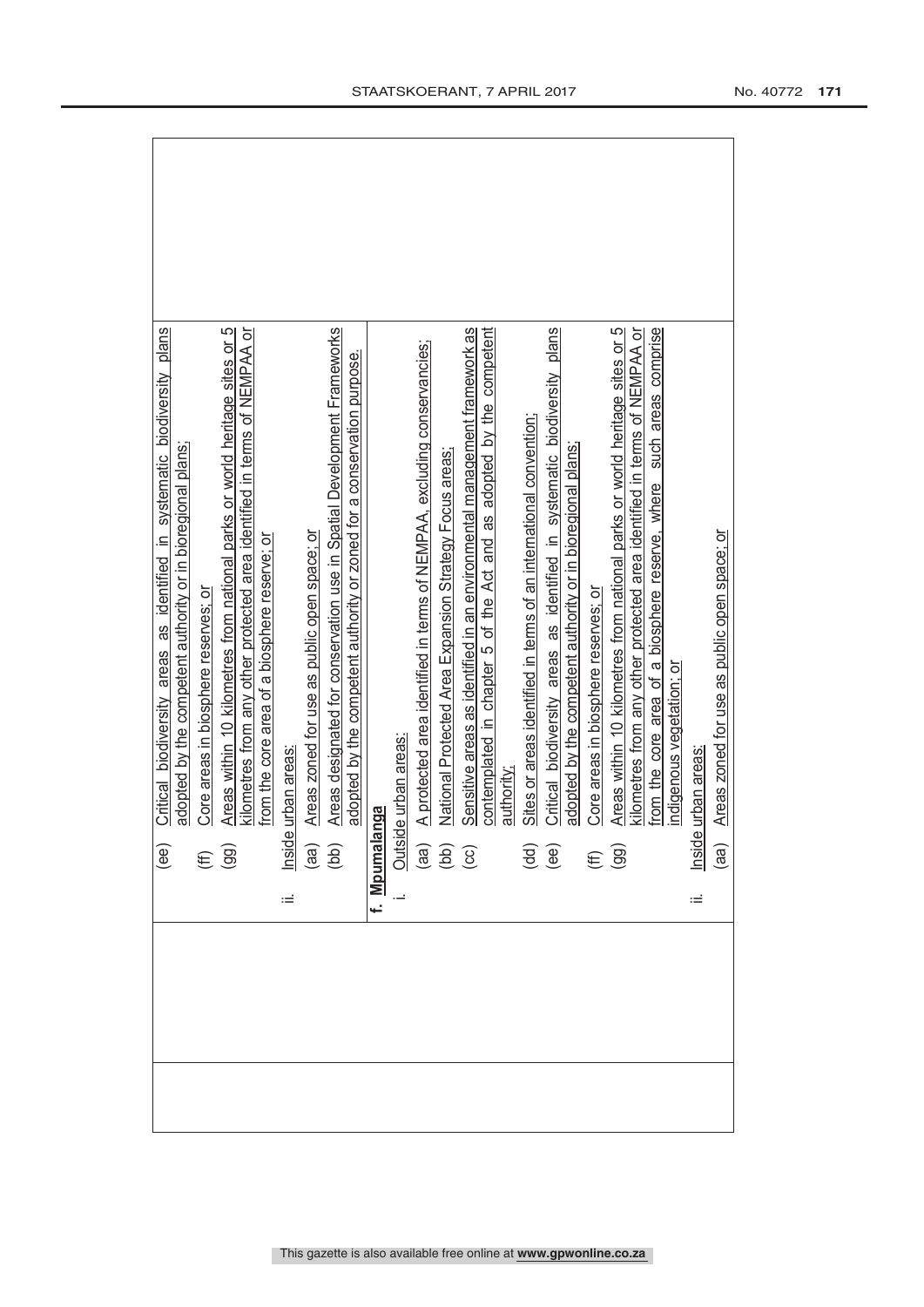|  |      | Areas designated for conservation use in Spatial Development Frameworks<br>(bb)                                                 |
|--|------|---------------------------------------------------------------------------------------------------------------------------------|
|  |      | adopted by the competent authority or zoned for a conservation purpose.                                                         |
|  |      | Cape<br>g. Northern                                                                                                             |
|  |      | estuary; or<br>In an                                                                                                            |
|  | ≔    | n areas seaward of the development setback line or within 1 kilometre of the<br>Withi                                           |
|  |      | high-water mark if no development setback line is determined.                                                                   |
|  |      | h. North West                                                                                                                   |
|  |      | World Heritage Sites; core of biosphere reserve; or sites or areas identified in terms                                          |
|  |      | international convention;<br>of an                                                                                              |
|  | ≔    | ected area including municipal or provincial nature reserves as contemplated<br>by NEMPAA or other legislation<br><u>A</u> prot |
|  | ≔    | All Heritage Sites proclaimed in terms of National Heritage Resources Act, 1999 (Act                                            |
|  |      | No. 25 of 1999);                                                                                                                |
|  | :∠   | Critical biodiversity areas as identified in systematic biodiversity plans adopted by                                           |
|  |      | he competent authority                                                                                                          |
|  | >    | Sensitive areas as identified in an environmental management framework as                                                       |
|  |      | contemplated in chapter 5 of the Act and as adopted by the competent authority;                                                 |
|  | ゙゙゚゙ | Areas within 5 kilometres from protected areas identified in terms of NEMPAA or                                                 |
|  |      | he core areas of a Biosphere reserve; or<br>$t$ om t                                                                            |
|  | 這    | Areas within a watercourse or wetland, or within 100 metres from the edge of a                                                  |
|  |      | watercourse or wetland                                                                                                          |
|  |      |                                                                                                                                 |
|  |      | Cape<br>i. Western                                                                                                              |
|  |      | on the estuary side of the development setback line or in an estuarine<br>Areas                                                 |
|  |      | functional zone where no such setback line has been determined;                                                                 |
|  | ≔    | Seawards of the development setback line or within 200 metres from the high water                                               |
|  |      | mark of the sea if no such development setback line is determined; or                                                           |
|  | ≡    | of indigenous vegetation outside urban areas.<br><b>Areas</b>                                                                   |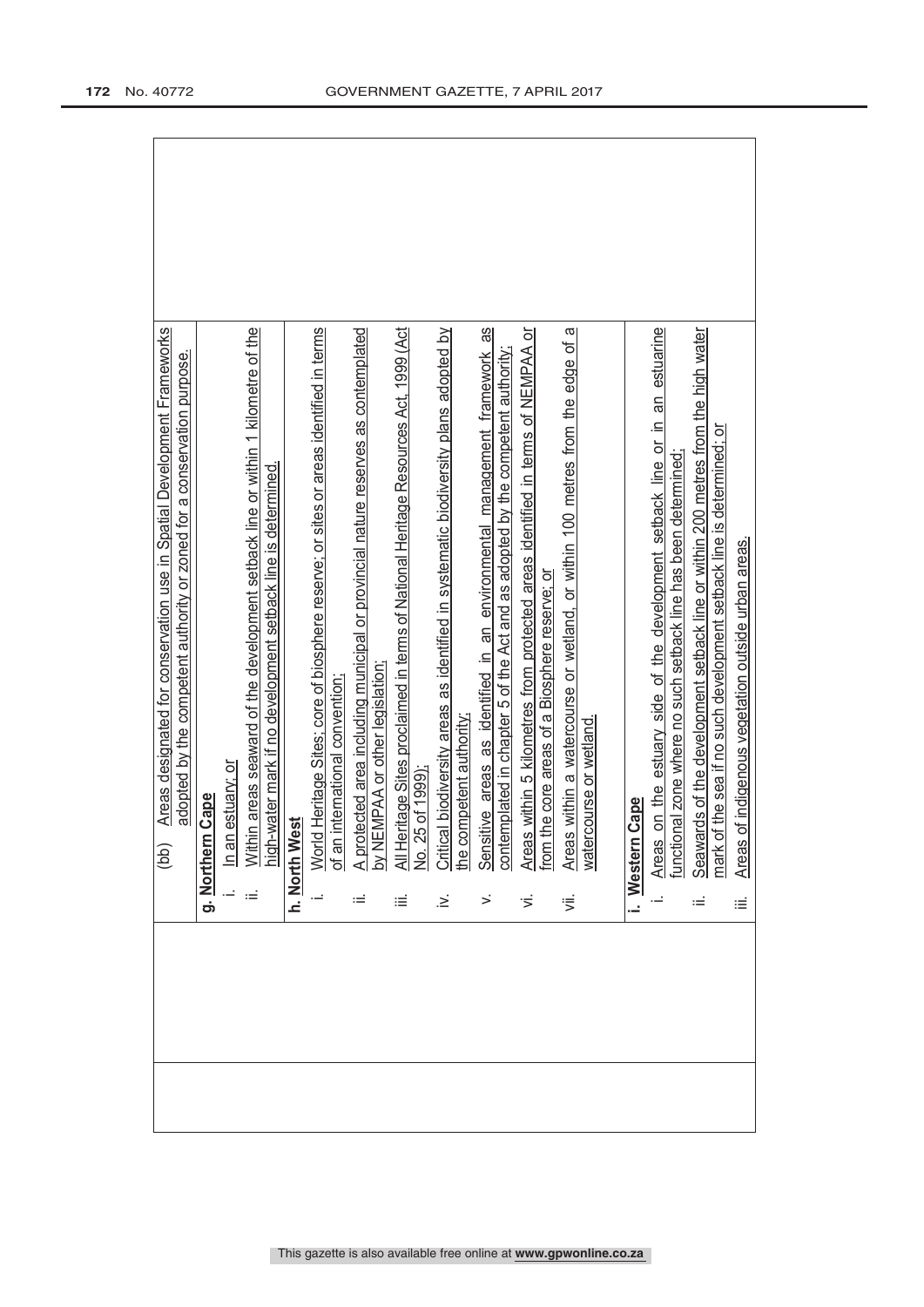| Cape<br>a. Eastern | Outside urban areas: | A protected area identified in terms of NEMPAA, excluding conservancies;<br>(aa) | National Protected Area Expansion Strategy Focus areas,<br>(bb) | Sensitive areas as identified in an environmental management framework as<br>$\odot$ | contemplated in chapter 5 of the Act and as adopted by the competent<br>authority; | Sites or areas identified in terms of an international convention;<br>(dd) | Critical biodiversity areas as identified in systematic biodiversity plans<br>(ee) | adopted by the competent authority or in bioregional plans; | Core areas in biosphere reserves<br>€    | Areas within 10 kilometres from national parks or world heritage sites or 5<br>(99) | kilometres from any other protected area identified in terms of NEMPAA or<br>from the core area of a biosphere reserve; | Areas seawards of the development setback line or within 1 kilometre from<br>(hh) | the high-water mark of the sea if no such development setback line is | determined: | Areas on the watercourse side of the development setback line or within 100 | metres from the edge of a watercourse where no such setback line has been<br>determined | Within 500 metres of an estuarine functional zone, excluding areas falling | behind the development setback line; | An estuarine functional zone, excluding areas falling behind the development<br>(K) | setback line; or | A watercourse; or | Inside urban areas | Areas zoned for use as public open space;<br>(aa) |
|--------------------|----------------------|----------------------------------------------------------------------------------|-----------------------------------------------------------------|--------------------------------------------------------------------------------------|------------------------------------------------------------------------------------|----------------------------------------------------------------------------|------------------------------------------------------------------------------------|-------------------------------------------------------------|------------------------------------------|-------------------------------------------------------------------------------------|-------------------------------------------------------------------------------------------------------------------------|-----------------------------------------------------------------------------------|-----------------------------------------------------------------------|-------------|-----------------------------------------------------------------------------|-----------------------------------------------------------------------------------------|----------------------------------------------------------------------------|--------------------------------------|-------------------------------------------------------------------------------------|------------------|-------------------|--------------------|---------------------------------------------------|
|                    |                      |                                                                                  |                                                                 |                                                                                      |                                                                                    |                                                                            |                                                                                    |                                                             |                                          |                                                                                     |                                                                                                                         |                                                                                   |                                                                       |             |                                                                             |                                                                                         |                                                                            |                                      |                                                                                     |                  |                   | ïЕ                 |                                                   |
|                    | The expansion and    | related operation<br>of facilities or                                            | infrastructure for                                              | the storage, or                                                                      | handling of a<br>storage and                                                       | dangerous good,                                                            | where such                                                                         | storage facilities or                                       | be expanded by 30<br>infrastructure will | cubic metres or                                                                     | more but no more<br>than 80 cubic                                                                                       | metres.                                                                           |                                                                       |             |                                                                             |                                                                                         |                                                                            |                                      |                                                                                     |                  |                   |                    |                                                   |
| 22.                |                      |                                                                                  |                                                                 |                                                                                      |                                                                                    |                                                                            |                                                                                    |                                                             |                                          |                                                                                     |                                                                                                                         |                                                                                   |                                                                       |             |                                                                             |                                                                                         |                                                                            |                                      |                                                                                     |                  |                   |                    |                                                   |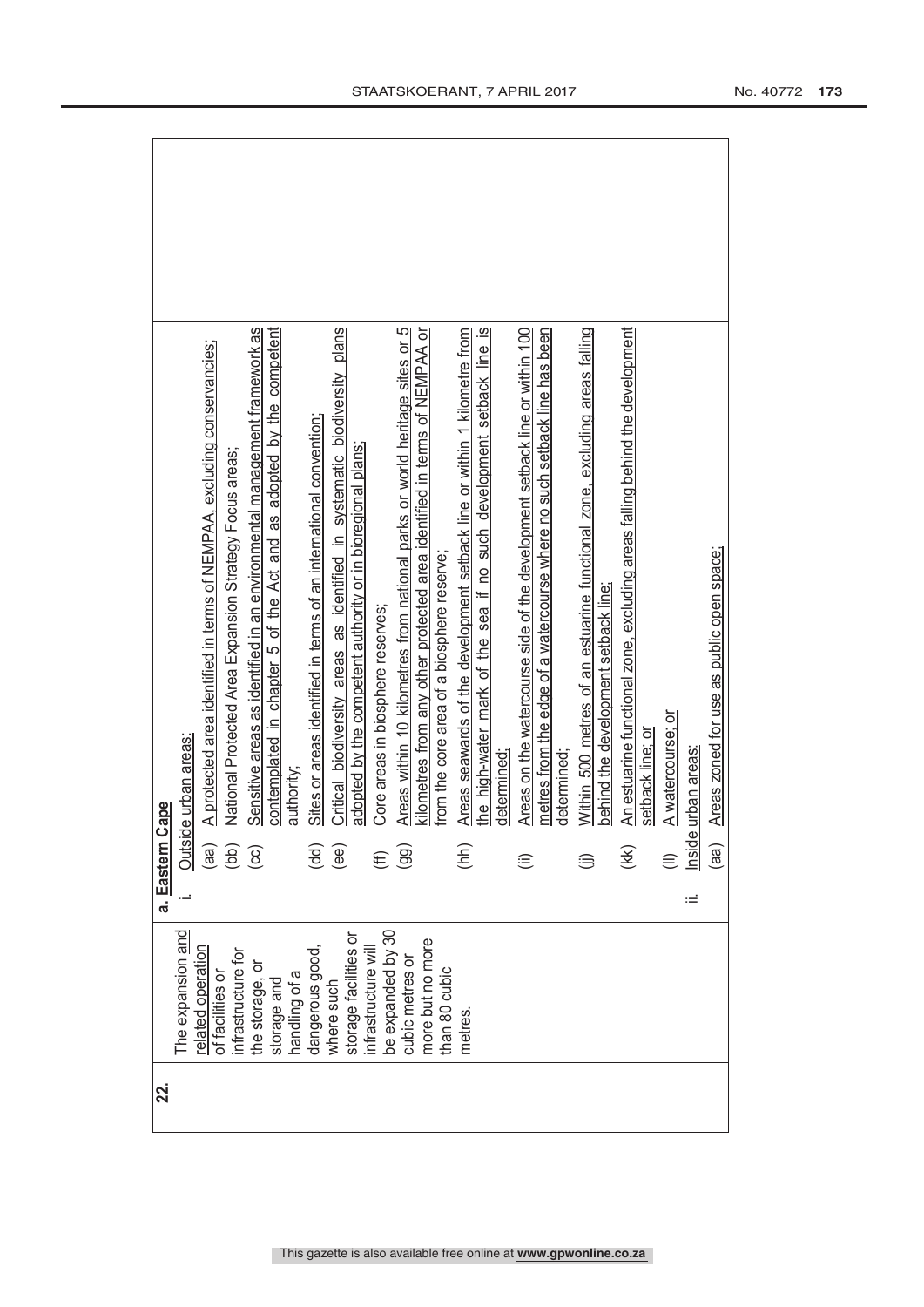| (dd)                                            | Areas designated for conservation use in Spatial Development Frameworks                                                                                                                             |  |
|-------------------------------------------------|-----------------------------------------------------------------------------------------------------------------------------------------------------------------------------------------------------|--|
|                                                 | adopted by the competent authority or zoned for a conservation purpose                                                                                                                              |  |
| $\overline{c}$                                  | Areas on the watercourse side of the development setback line or within 100                                                                                                                         |  |
|                                                 | metres from the edge of a watercourse where no such setback line has been                                                                                                                           |  |
|                                                 | determined                                                                                                                                                                                          |  |
| (dd)                                            | Within 500 metres of an estuarine functional zone, excluding areas falling                                                                                                                          |  |
|                                                 | behind the development setback line; or                                                                                                                                                             |  |
|                                                 | Within a watercourse<br>ee) <u>Within a wate</u><br><b>b. <u>Free State</u></b><br>i. <u>Outside urban areas:</u><br>(aa) <u>A protected area i.</u><br>(bb) <u>National Protectice</u><br>(cc) Ser |  |
|                                                 |                                                                                                                                                                                                     |  |
|                                                 |                                                                                                                                                                                                     |  |
|                                                 | A protected area identified in terms of NEMPAA, excluding conservancies;                                                                                                                            |  |
|                                                 | National Protected Area Expansion Strategy Focus areas                                                                                                                                              |  |
|                                                 | Sensitive areas as identified in an environmental management framework as                                                                                                                           |  |
|                                                 | contemplated in chapter 5 of the Act and as adopted by the competent<br>authority                                                                                                                   |  |
|                                                 |                                                                                                                                                                                                     |  |
|                                                 | Sites or areas identified in terms of an international convention:                                                                                                                                  |  |
| $\overline{\mathbf{g}}$ $\overline{\mathbf{e}}$ | Critical biodiversity areas as identified in systematic biodiversity plans                                                                                                                          |  |
|                                                 | adopted by the competent authority or in bioregional plans;                                                                                                                                         |  |
| $(E \n99)$                                      | Core areas in biosphere reserves:                                                                                                                                                                   |  |
|                                                 | Areas within 10 kilometres from national parks or world heritage sites or 5                                                                                                                         |  |
|                                                 | kilometres from any other protected area identified in terms of NEMPAA or                                                                                                                           |  |
|                                                 | from the core area of a biosphere reserve; or                                                                                                                                                       |  |
| (hh)                                            | Areas within a watercourse or wetland; or within 100 metres from the edge of                                                                                                                        |  |
|                                                 | ŏ<br>a watercourse or wetland:                                                                                                                                                                      |  |
| Ξ                                               |                                                                                                                                                                                                     |  |
|                                                 | Areas zoned for use as public open space;                                                                                                                                                           |  |
|                                                 | Areas designated for conservation use in Spatial Development Frameworks<br>Inside urban areas:<br>(aa) Areas zoned<br>(bb) Areas design                                                             |  |
|                                                 | adopted by the competent authority or zoned for a conservation purpose; or                                                                                                                          |  |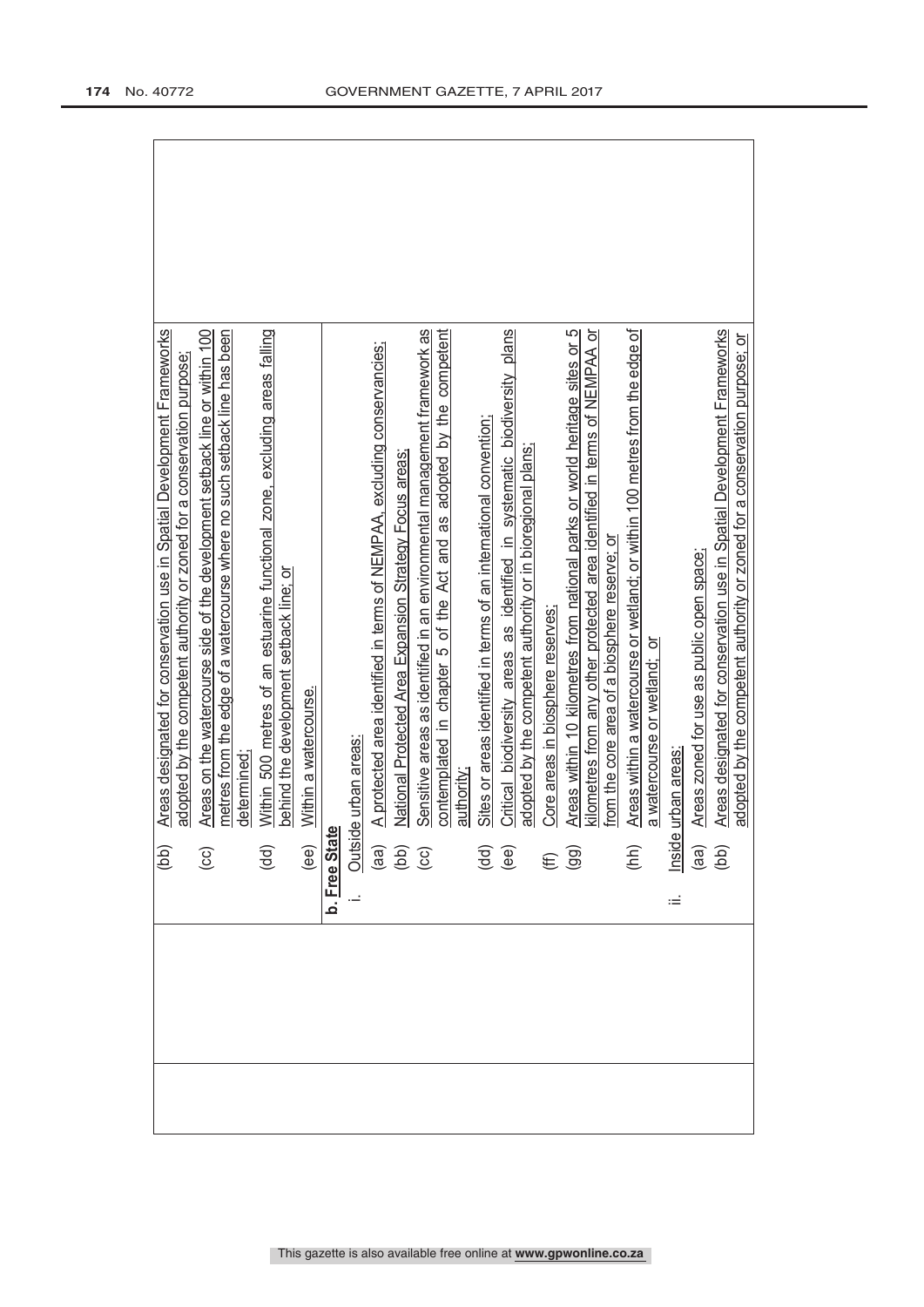| <b>I-Natal</b><br>Gauteng<br>Sites<br>Frame<br>Trang<br>Gaut<br>d. KwaZul<br>$\frac{\Delta}{2}$<br>ιË<br>崇<br>$\cdot \geq$<br>Ϊ.<br>हां | identified as Critical Biodiversity Areas (CBAs) or Ecological Support Areas<br>Sites identified within threatened ecosystems listed in terms of the National<br>Environmental Management Act: Biodiversity Act (Act No. 10 of 2004);<br>Sensitive areas identified in an environmental management framework adopted<br>otected area identified in terms of NEMPAA, excluding conservancies;<br>Sites identified as Critical Biodiversity Areas (CBAs) or Ecologia<br>(ESAs) in the Gauteng Conservation Plan or in bioregional plans;<br>National Protected Area Expansion Strategy Focus Areas:<br>eng Protected Area Expansion Priority Areas:<br>determined |
|-----------------------------------------------------------------------------------------------------------------------------------------|-----------------------------------------------------------------------------------------------------------------------------------------------------------------------------------------------------------------------------------------------------------------------------------------------------------------------------------------------------------------------------------------------------------------------------------------------------------------------------------------------------------------------------------------------------------------------------------------------------------------------------------------------------------------|
|                                                                                                                                         |                                                                                                                                                                                                                                                                                                                                                                                                                                                                                                                                                                                                                                                                 |
|                                                                                                                                         |                                                                                                                                                                                                                                                                                                                                                                                                                                                                                                                                                                                                                                                                 |
|                                                                                                                                         |                                                                                                                                                                                                                                                                                                                                                                                                                                                                                                                                                                                                                                                                 |
|                                                                                                                                         |                                                                                                                                                                                                                                                                                                                                                                                                                                                                                                                                                                                                                                                                 |
|                                                                                                                                         |                                                                                                                                                                                                                                                                                                                                                                                                                                                                                                                                                                                                                                                                 |
|                                                                                                                                         |                                                                                                                                                                                                                                                                                                                                                                                                                                                                                                                                                                                                                                                                 |
|                                                                                                                                         |                                                                                                                                                                                                                                                                                                                                                                                                                                                                                                                                                                                                                                                                 |
|                                                                                                                                         |                                                                                                                                                                                                                                                                                                                                                                                                                                                                                                                                                                                                                                                                 |
|                                                                                                                                         |                                                                                                                                                                                                                                                                                                                                                                                                                                                                                                                                                                                                                                                                 |
|                                                                                                                                         |                                                                                                                                                                                                                                                                                                                                                                                                                                                                                                                                                                                                                                                                 |
|                                                                                                                                         | or areas identified in terms of an international convention;<br>Important Bird and Biodiversity Area (IBA);<br>Sites or areas identified in terms of an inter                                                                                                                                                                                                                                                                                                                                                                                                                                                                                                   |
|                                                                                                                                         | Sites managed as protected areas by provincial authorities, or declared as nature<br>reserves in terms of the Nature Conservation Ordinance (Ordinance 12 of 1983) or<br>the NEMPAA;                                                                                                                                                                                                                                                                                                                                                                                                                                                                            |
|                                                                                                                                         | designated as nature reserves in terms of municipal Spatial Development                                                                                                                                                                                                                                                                                                                                                                                                                                                                                                                                                                                         |
|                                                                                                                                         | leworks: 01                                                                                                                                                                                                                                                                                                                                                                                                                                                                                                                                                                                                                                                     |
|                                                                                                                                         | Sites zoned for conservation use or public open space or equivalent zoning.                                                                                                                                                                                                                                                                                                                                                                                                                                                                                                                                                                                     |
|                                                                                                                                         |                                                                                                                                                                                                                                                                                                                                                                                                                                                                                                                                                                                                                                                                 |
|                                                                                                                                         | s-frontier protected areas managed under international conventions;                                                                                                                                                                                                                                                                                                                                                                                                                                                                                                                                                                                             |
| <b>Com</b>                                                                                                                              | munity Conservation Areas;                                                                                                                                                                                                                                                                                                                                                                                                                                                                                                                                                                                                                                      |
| Biodi                                                                                                                                   | versity Stewardship Programme Biodiversity Agreement areas;                                                                                                                                                                                                                                                                                                                                                                                                                                                                                                                                                                                                     |
| Worl                                                                                                                                    | d Heritage Sites;                                                                                                                                                                                                                                                                                                                                                                                                                                                                                                                                                                                                                                               |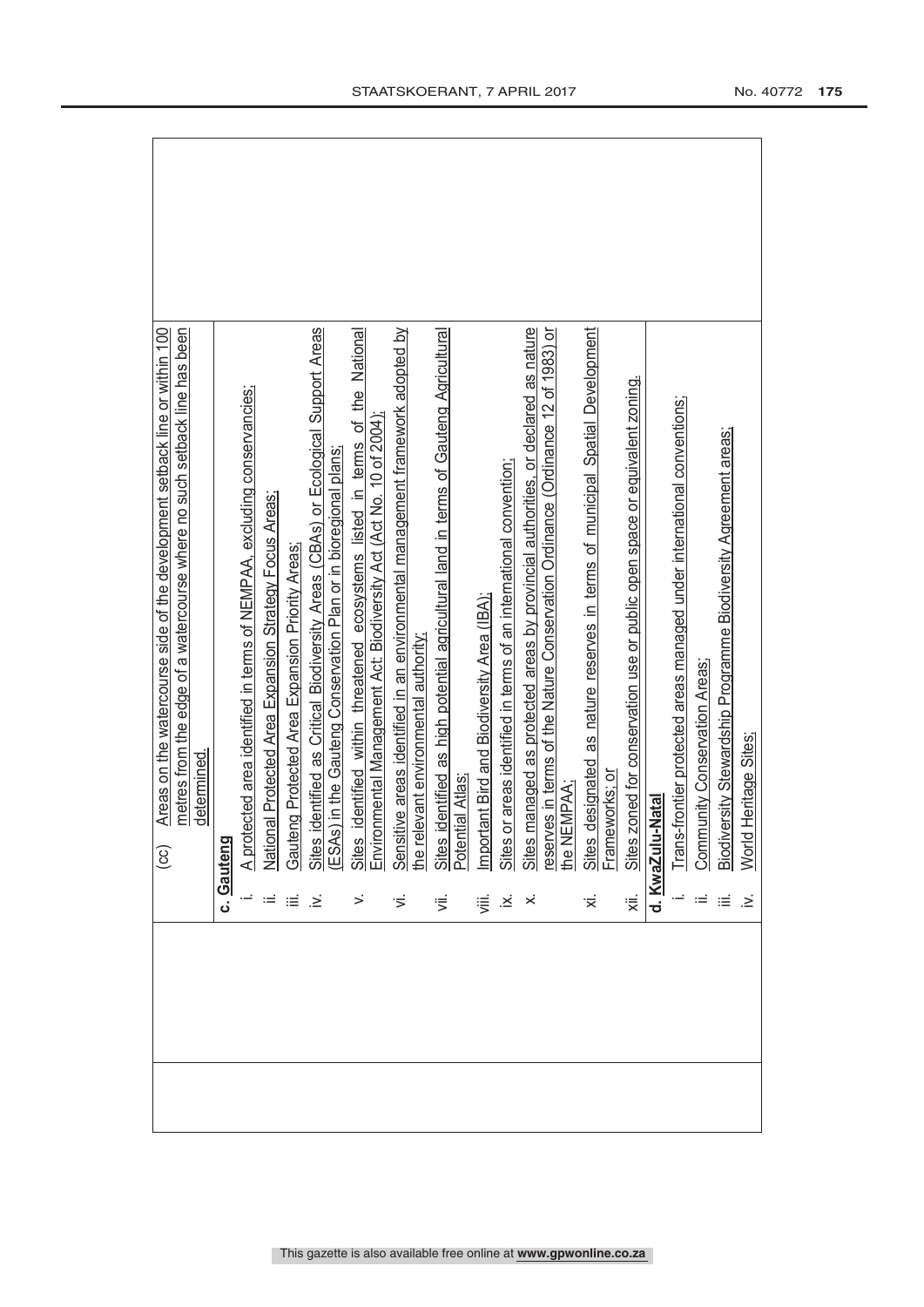|                              | In an estuarine functional zone;                                                                                                                             |
|------------------------------|--------------------------------------------------------------------------------------------------------------------------------------------------------------|
| $\overline{z}$               | 500 metres of an estuarine functional zone;<br><b>Within</b>                                                                                                 |
| <sup>完</sup> 。               | A protected area identified in terms of NEMPAA, excluding conservancies;                                                                                     |
|                              | Sites or areas identified in terms of an international convention                                                                                            |
| $\ddot{\approx}$             | I biodiversity areas as identified in systematic biodiversity plans adopted by                                                                               |
|                              | Critical biodiversity areas as identified in systen<br>the competent authority or in bioregional plans;                                                      |
|                              | Core areas in biosphere reserves;                                                                                                                            |
| $\times$ $\overline{\times}$ | Areas designated for conservation use in Spatial Development Frameworks                                                                                      |
|                              | adopted by the competent authority or zoned for a conservation purpose;                                                                                      |
| ्रं                          | contemplated in chapter 5 of the Act and as adopted by the competent authority;<br>Sensitive areas as identified in an environmental management framework as |
| χiii.                        | Outside urban areas:                                                                                                                                         |
|                              | Areas within 10 kilometres from national parks or world heritage sites or 5<br>(aa)                                                                          |
|                              | kilometres from any terrestrial protected area identified in terms of NEMPAA                                                                                 |
|                              | or from the core areas of a biosphere reserve;                                                                                                               |
|                              | Areas seawards of the development setback line or within 1 kilometre from<br>(bb)                                                                            |
|                              | the high-water mark of the sea if no such development setback line is                                                                                        |
|                              | determined; or                                                                                                                                               |
|                              | Areas within a watercourse or wetland; or within 100 metres from the edge<br>$\overline{c}$                                                                  |
|                              | of a watercourse or wetland; or                                                                                                                              |
| $\dot{x}$                    | urban areas<br>Inside                                                                                                                                        |
|                              | Areas zoned for use as public open space; or<br>$\begin{pmatrix} a & b \\ c & d \end{pmatrix}$                                                               |
|                              | Areas seawards of the development setback line or within 100 metres from                                                                                     |
|                              | the high-water mark of the sea if no such development setback line is<br>determined.                                                                         |
|                              |                                                                                                                                                              |
|                              | e. Limpopo                                                                                                                                                   |
|                              | All areas                                                                                                                                                    |
|                              | nga<br>f. Mpumala                                                                                                                                            |
|                              |                                                                                                                                                              |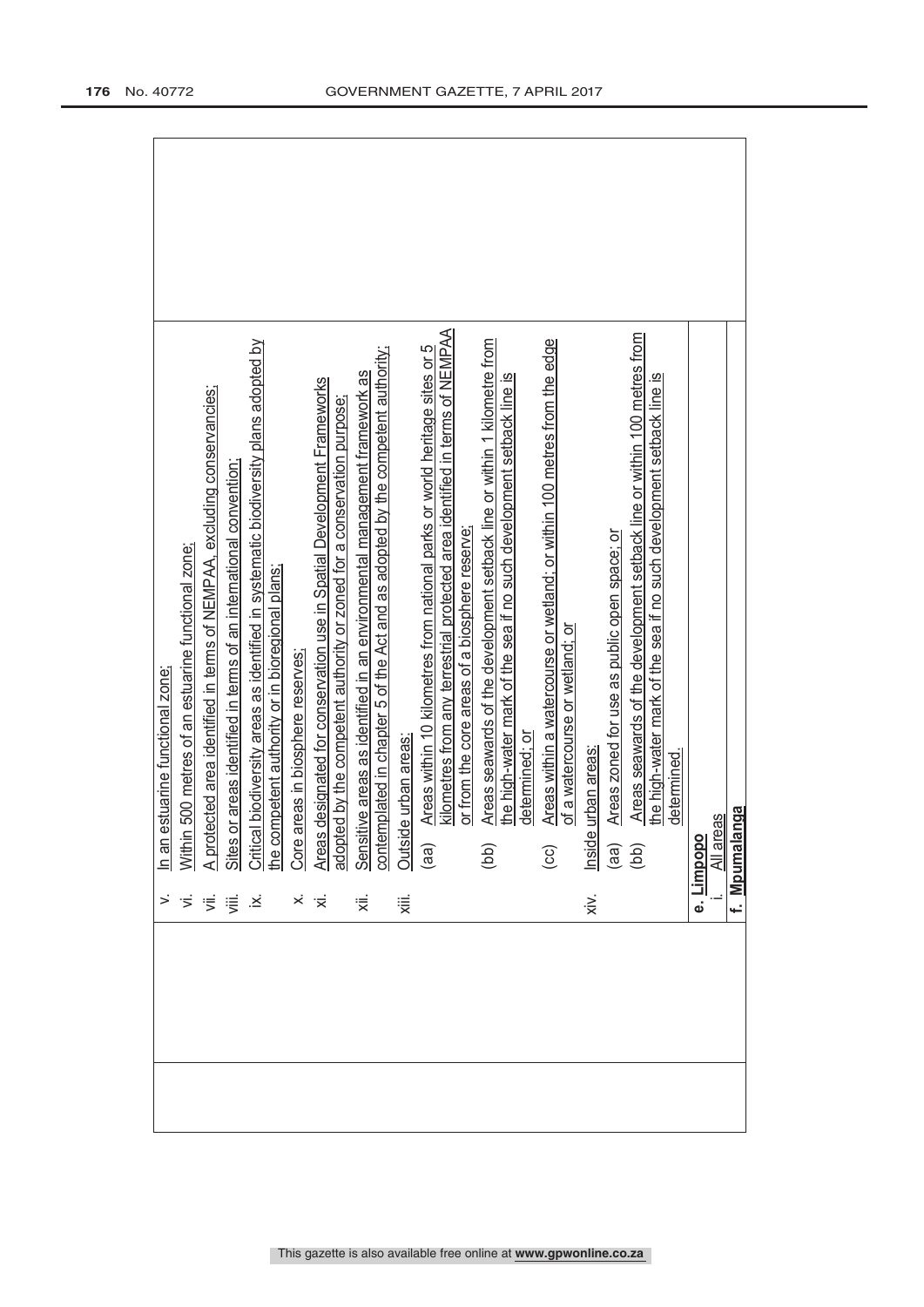|  | Outside urban areas:<br>(aa) A protected are<br>(bb) National Protec<br>(cc) Sensitive areas |                                                                                                                                                                                                                                       |  |
|--|----------------------------------------------------------------------------------------------|---------------------------------------------------------------------------------------------------------------------------------------------------------------------------------------------------------------------------------------|--|
|  |                                                                                              | A protected area identified in terms of NEMPAA, excluding conservancies;                                                                                                                                                              |  |
|  |                                                                                              | National Protected Area Expansion Strategy Focus areas                                                                                                                                                                                |  |
|  |                                                                                              | contemplated in chapter 5 of the Act and as adopted by the competent<br>Sensitive areas as identified in an environmental management framework as                                                                                     |  |
|  |                                                                                              | authority:                                                                                                                                                                                                                            |  |
|  |                                                                                              | Sites or areas identified in terms of an international convention;                                                                                                                                                                    |  |
|  | $\begin{pmatrix} d & d \\ e & d \end{pmatrix}$                                               | Critical biodiversity areas as identified in systematic biodiversity plans<br>adopted by the competent authority or in bioregional plans;                                                                                             |  |
|  | $(E \n99)$                                                                                   | Core areas in biosphere reserves;                                                                                                                                                                                                     |  |
|  |                                                                                              | Areas within 10 kilometres from national parks or world heritage sites or 5                                                                                                                                                           |  |
|  |                                                                                              | kilometres from any other protected area identified in terms of NEMPAA or                                                                                                                                                             |  |
|  |                                                                                              | such areas comprise<br>from the core area of a biosphere reserve, where<br>indigenous vegetation; or                                                                                                                                  |  |
|  | (hh)                                                                                         | Areas within a watercourse or wetland, or within 100 metres of a watercourse                                                                                                                                                          |  |
|  |                                                                                              | or wetland; or                                                                                                                                                                                                                        |  |
|  |                                                                                              |                                                                                                                                                                                                                                       |  |
|  |                                                                                              |                                                                                                                                                                                                                                       |  |
|  |                                                                                              |                                                                                                                                                                                                                                       |  |
|  |                                                                                              | edopted by the competent authority or zoned for a conservation perception of raneworks<br>(cc) Areas within 100 metres of a watercourse or wetland.<br>i. In an estuary.<br>ii. Areas within a watercourse or wetland;<br>Watercourse |  |
|  |                                                                                              |                                                                                                                                                                                                                                       |  |
|  |                                                                                              |                                                                                                                                                                                                                                       |  |
|  |                                                                                              |                                                                                                                                                                                                                                       |  |
|  |                                                                                              |                                                                                                                                                                                                                                       |  |
|  |                                                                                              |                                                                                                                                                                                                                                       |  |
|  |                                                                                              |                                                                                                                                                                                                                                       |  |
|  |                                                                                              |                                                                                                                                                                                                                                       |  |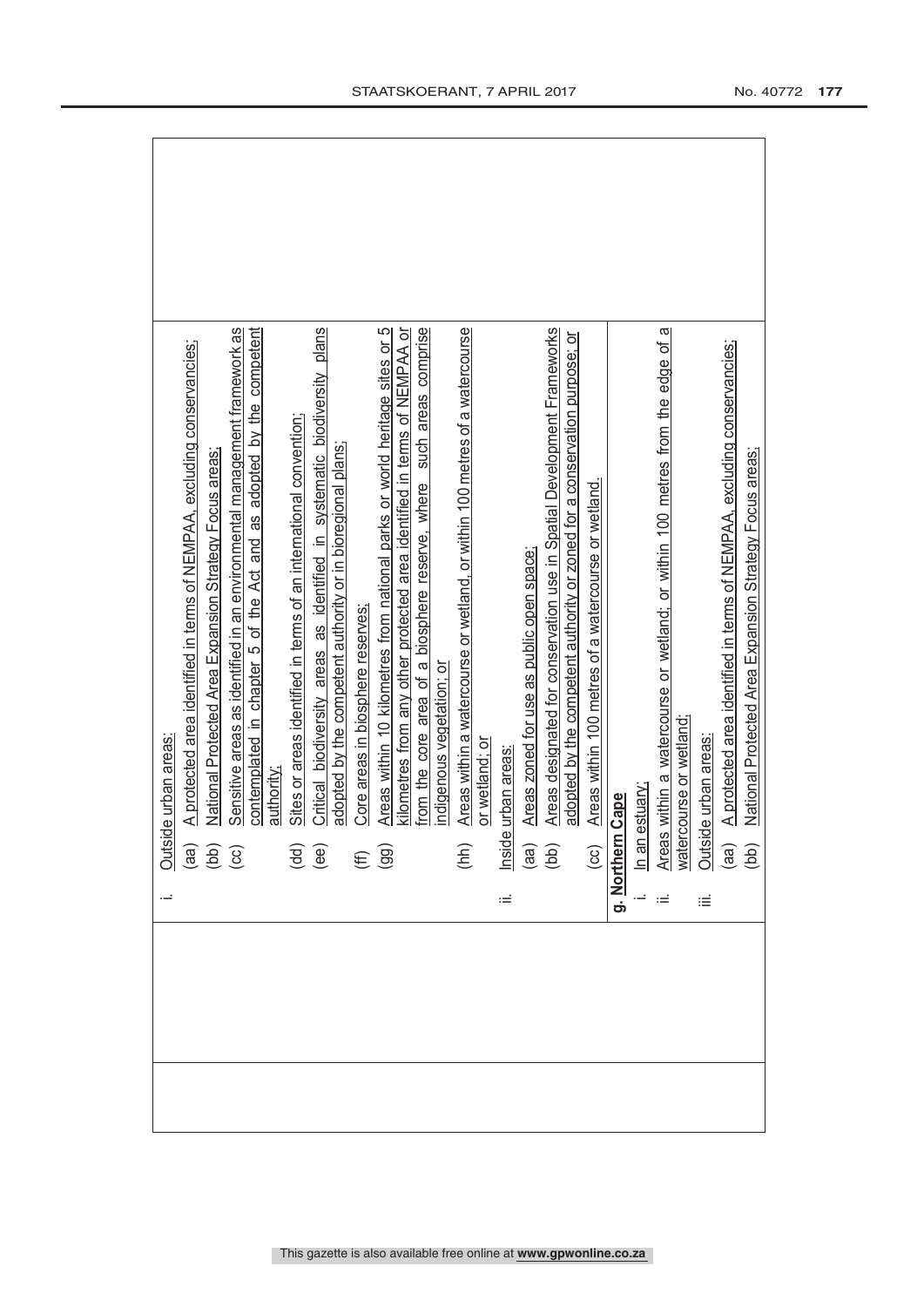| contemplated in chapter 5 of the Act and as adopted by the competent<br>Sensitive areas as identified in an environmental management framework as<br>authority<br>$\odot$ | Critical biodiversity areas as identified in systematic biodiversity plans<br>Sites or areas identified in terms of an international convention;<br>adopted by the competent authority or in bioregional plans<br>$\overline{\overline{B}}$<br>$\overline{\overline{B}}$ | Core areas in biosphere reserves:<br>$(\text{H})$ | Areas within 10 kilometres from national parks or world heritage sites or 5<br>kilometres from any other protected area identified in terms of NEMPAA or<br>from the core area of a biosphere reserve: | Areas seawards of the development setback line or within 1 kilometre from<br>the high-water mark of the sea if no such development setback line is<br>determined: or<br>(hh) | Within 500 metres of an estuary; or | $\geq$ | Areas zoned for use as public open space: | Areas designated for conservation use in Spatial Development Frameworks<br>adopted by the competent authority or zoned for a conservation purpose; or<br>(ii) Within 500 m<br>Inside urban areas:<br>(aa) <u>Areas zoned</u><br>(bb) Areas design |  |  | n. North West<br>i. World Heritage Sites; core of biosphere reserve; or sites or areas identified in terms<br>i. World Heritage Sites; core of biosphere reserve; or sites or areas identified in terms<br>of an international conve |  |
|---------------------------------------------------------------------------------------------------------------------------------------------------------------------------|--------------------------------------------------------------------------------------------------------------------------------------------------------------------------------------------------------------------------------------------------------------------------|---------------------------------------------------|--------------------------------------------------------------------------------------------------------------------------------------------------------------------------------------------------------|------------------------------------------------------------------------------------------------------------------------------------------------------------------------------|-------------------------------------|--------|-------------------------------------------|---------------------------------------------------------------------------------------------------------------------------------------------------------------------------------------------------------------------------------------------------|--|--|--------------------------------------------------------------------------------------------------------------------------------------------------------------------------------------------------------------------------------------|--|
|                                                                                                                                                                           |                                                                                                                                                                                                                                                                          |                                                   |                                                                                                                                                                                                        |                                                                                                                                                                              |                                     |        |                                           |                                                                                                                                                                                                                                                   |  |  |                                                                                                                                                                                                                                      |  |
|                                                                                                                                                                           |                                                                                                                                                                                                                                                                          |                                                   |                                                                                                                                                                                                        |                                                                                                                                                                              |                                     |        |                                           |                                                                                                                                                                                                                                                   |  |  |                                                                                                                                                                                                                                      |  |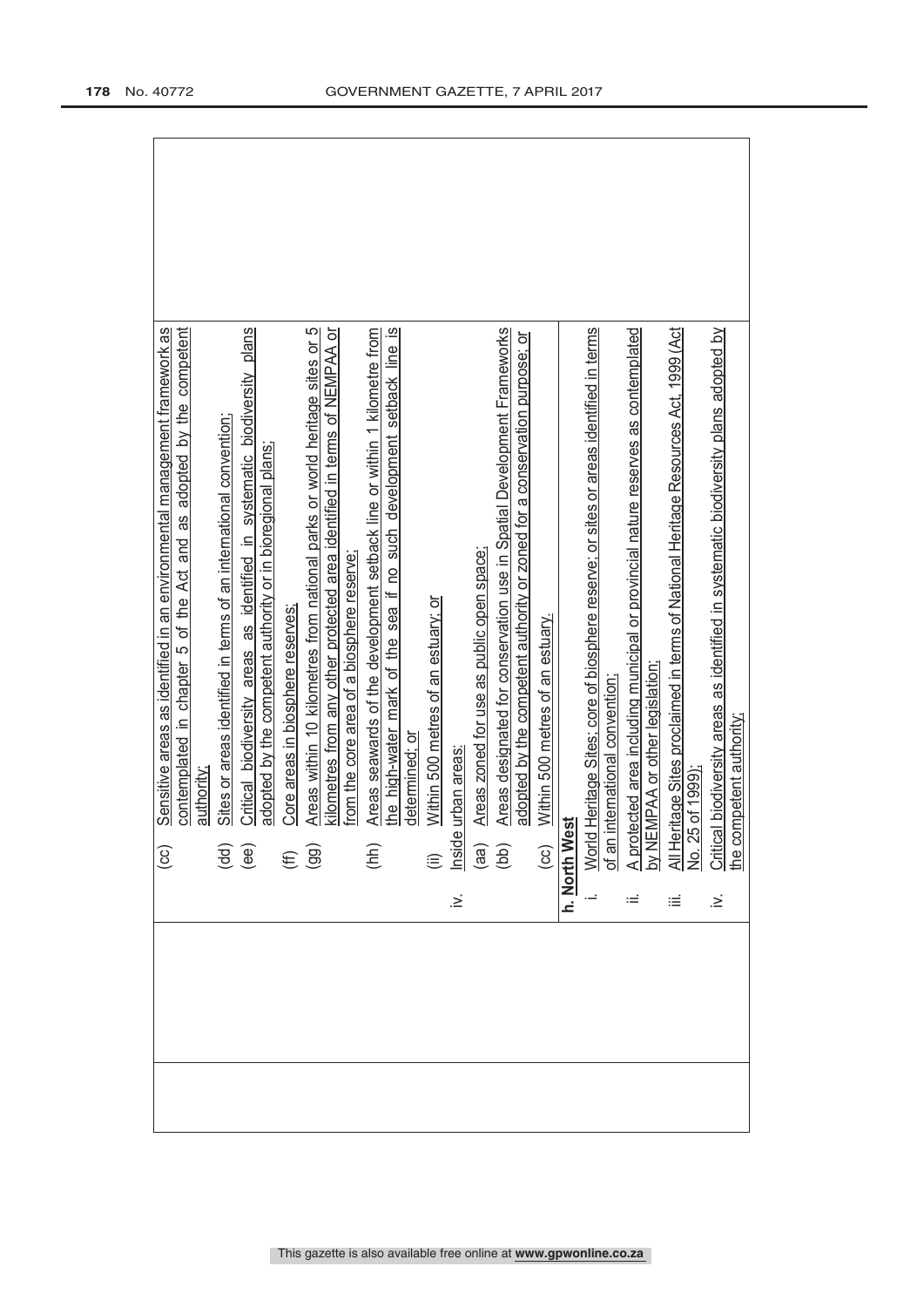|     |                      |     | 8g<br>contemplated in chapter 5 of the Act and as adopted by the competent authority; or<br>tive areas as identified in an environmental management framework<br>Sensit |
|-----|----------------------|-----|-------------------------------------------------------------------------------------------------------------------------------------------------------------------------|
|     |                      | ιή. | g<br>within a watercourse or wetland, or within 100 metres from the edge of<br>watercourse or wetland.<br>Areas                                                         |
|     |                      |     | i. Western Cape                                                                                                                                                         |
|     |                      |     | Areas zoned for use as public open space, conservation or an equivalent zoning;                                                                                         |
|     |                      |     | All areas outside urban areas; or                                                                                                                                       |
|     |                      |     | inside urban areas<br>Areas                                                                                                                                             |
|     |                      |     | Areas seawards of the development setback line or within 200 metres from<br>(aa)                                                                                        |
|     |                      |     | the high-water mark of the sea if no such development setback line is<br>determined:                                                                                    |
|     |                      |     | Areas on the watercourse side of the development setback line or within 100<br>(bb)                                                                                     |
|     |                      |     | metres from the edge of a watercourse where no such setback line has been                                                                                               |
|     |                      |     | determined; or                                                                                                                                                          |
|     |                      |     | Areas on the estuary side of the development setback line or in an estuarine<br>(CC)                                                                                    |
|     |                      |     | functional zone where no such setback line has been determined.                                                                                                         |
| 23. | The expansion of-    |     | cape?<br>a. Eastern C                                                                                                                                                   |
|     | [(i) canals where    |     | de urban areas:<br>Outsid                                                                                                                                               |
|     | the canal is         |     | A protected area identified in terms of NEMPAA, excluding conservancies;<br>(aa)                                                                                        |
|     | expanded by 10       |     | National Protected Area Expansion Strategy Focus areas;<br>(bb)                                                                                                         |
|     | square               |     | Sensitive areas as identified in an environmental management framework as<br>$\overline{c}$                                                                             |
|     | metres or more in    |     | contemplated in chapter 5 of the Act and as adopted by the competent                                                                                                    |
|     | size;                |     | authority;                                                                                                                                                              |
|     | channels<br>⊜        |     | Sites or areas identified in terms of an international convention<br>(dd)                                                                                               |
|     | where the            |     | Critical biodiversity areas as identified in systematic biodiversity plans<br>(ee)                                                                                      |
|     | <u>.თ</u><br>channel |     | adopted by the competent authority or in bioregional plans;                                                                                                             |
|     | expanded by 10       |     | Core areas in biosphere reserves;<br>€                                                                                                                                  |
|     |                      |     |                                                                                                                                                                         |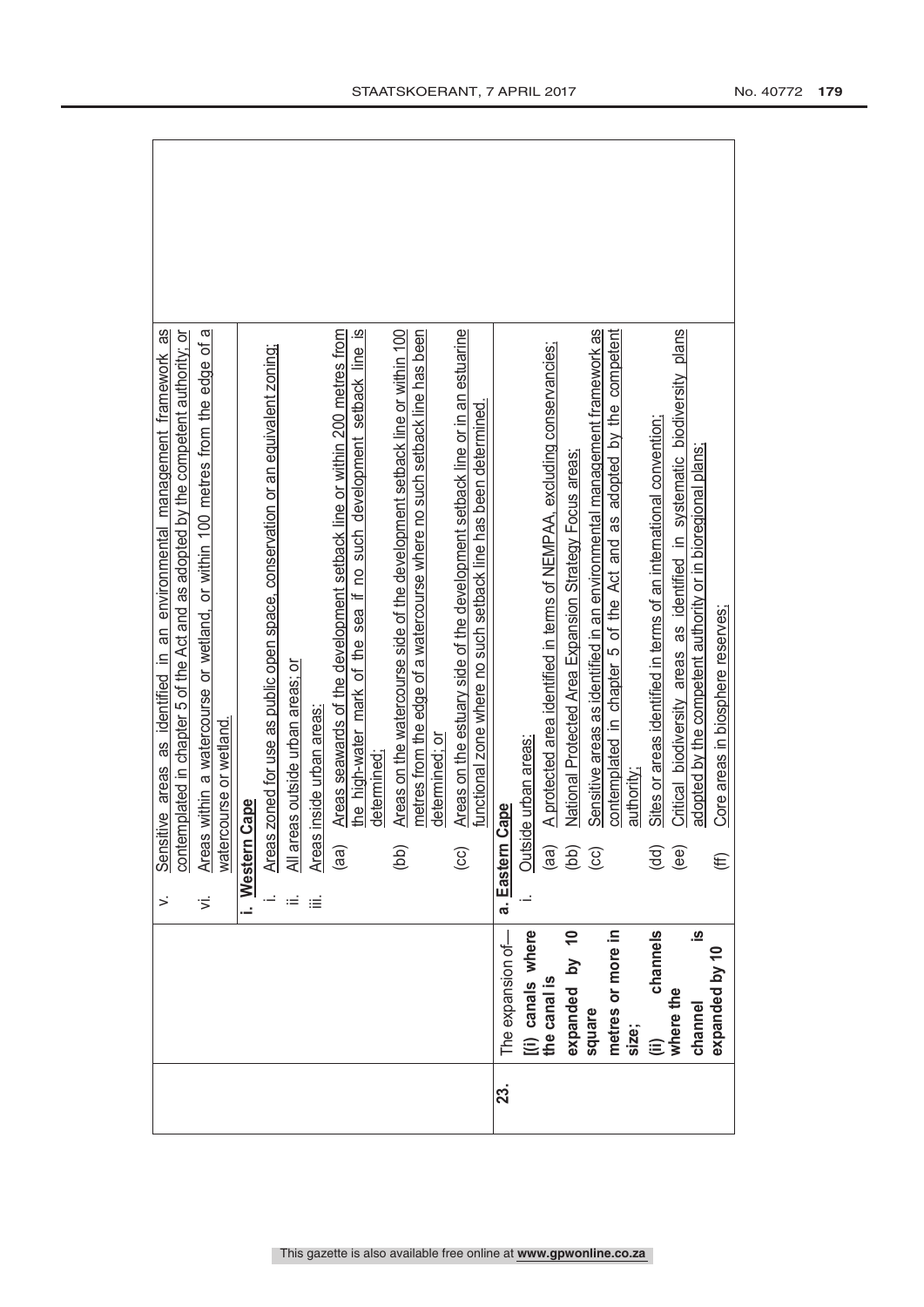| square metres or<br>more in<br>size: | $\overline{99}$    | Areas within 10 kilometres from national parks or world heritage sites or 5               |
|--------------------------------------|--------------------|-------------------------------------------------------------------------------------------|
|                                      |                    | kilometres from any other protected area identified in terms of NEMPAA or                 |
|                                      |                    |                                                                                           |
|                                      |                    | from the core area of a biosphere reserve                                                 |
| (iii) bridges where                  | (hh)               | Areas seawards of the development setback line or within 1 kilometre from                 |
| the bridge                           |                    | $\overline{\omega}$<br>the high-water mark of the sea if no such development setback line |
| is expanded by 10                    |                    | determined; or                                                                            |
| square                               | $\widehat{\equiv}$ | An estuarine functional zone, excluding areas falling behind the development              |
| metres or more in                    |                    | setback line; or                                                                          |
| size;                                | Inside<br>Ξ        | urban areas                                                                               |
|                                      | (aa)               | Areas zoned for use as public open space; or                                              |
| (iv) dams where<br>the dam is<br>dam | (bb)               | Areas designated for conservation use in Spatial Development Frameworks                   |
| expanded by 10                       |                    | adopted by the competent authority or zoned for a conservation purpose.                   |
| square metres or                     | b. Free Stat       | Φ                                                                                         |
| more in size;                        |                    | Outside urban areas:                                                                      |
|                                      |                    |                                                                                           |
| (v) weirs where<br>the weir is       | (aa)               | A protected area identified in terms of NEMPAA, excluding conservancies;                  |
| expanded by 10                       | (bb)               | National Protected Area Expansion Strategy Focus areas;                                   |
| square metres or                     | $\odot$            | Sensitive areas as identified in an environmental management framework as                 |
| more in size;                        |                    | adopted by the competent<br>contemplated in chapter 5 of the Act and as                   |
| (vi) bulk storm                      |                    | authority                                                                                 |
| outlet<br>water                      | (dd)               | Sites or areas identified in terms of an international convention                         |
| structures where                     | (ee)               | Critical biodiversity areas as identified in systematic biodiversity plans                |
| the structure                        |                    | adopted by the competent authority or in bioregional plans;                               |
| expanded by                          |                    | Core areas in biosphere reserves; or                                                      |
| square metres or<br>more in size;    | (99)               | Areas within 10 kilometres from national parks or world heritage sites or 5               |
|                                      |                    | kilometres from any other protected area identified in terms of NEMPAA or                 |
| marinas<br>where the marina<br>(iii) |                    | from the core area of a biosphere reserve; or                                             |
| is expanded by 10                    | Inside<br>Ξ        | urban areas                                                                               |
|                                      | (aa)               | Areas zoned for use as public open space; or                                              |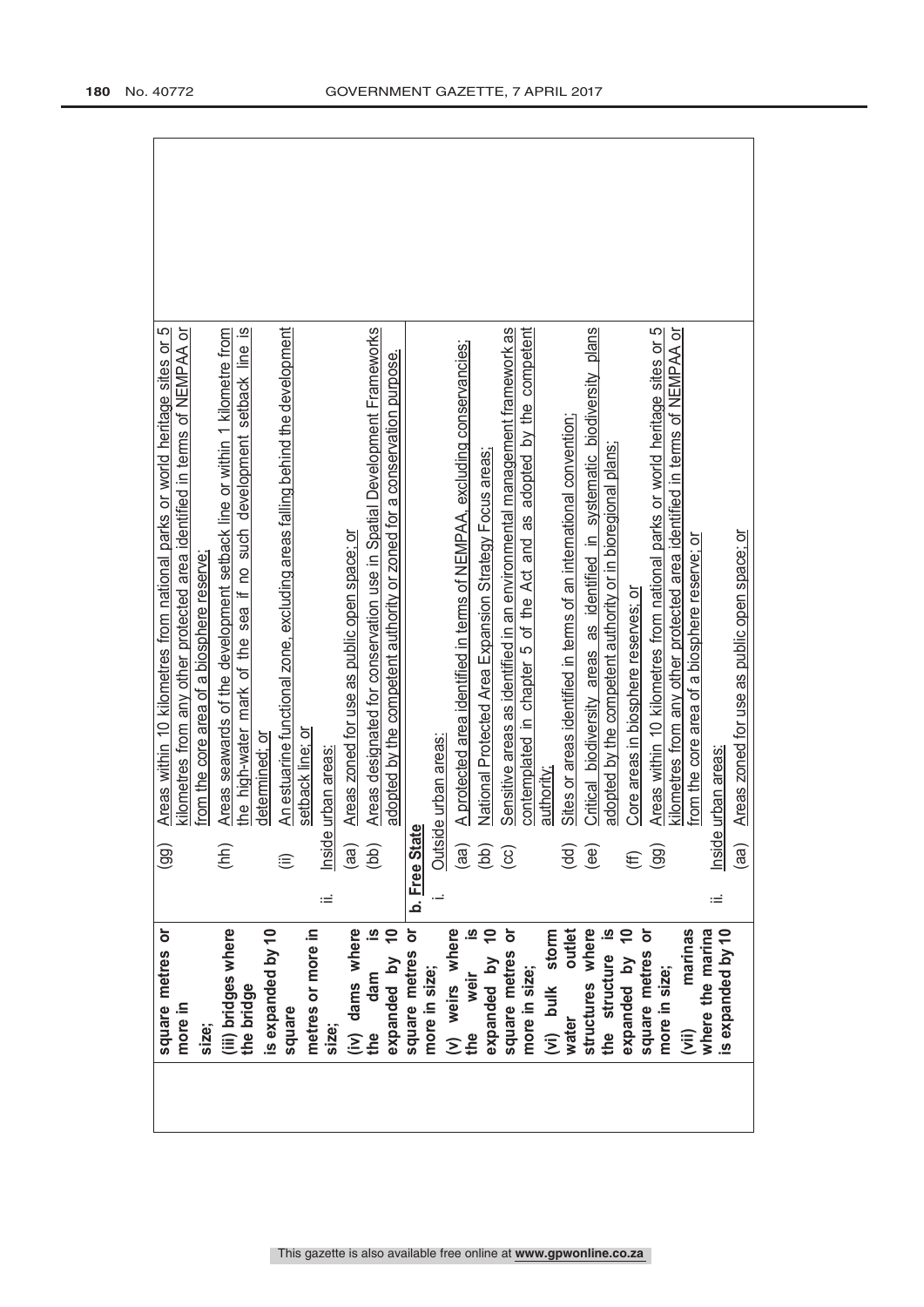| Areas designated for conservation use in Spatial Development Frameworks<br>adopted by the competent authority or zoned for a conservation purpose. |                      |                                                                          |                                                         |                                                 | Sites identified as Critical Biodiversity Areas (CBAs) or Ecological Support Areas |                                                                 | Sites identified within threatened ecosystems listed in terms of the National |                                                                      | Sensitive areas identified in an environmental management framework adopted by |                                         |                                                                            | Sites managed as protected areas by provincial authorities, or declared as nature | reserves in terms of the Nature Conservation Ordinance (Ordinance 12 of 1983) or | Sites designated as nature reserves in terms of municipal Spatial Development |                              | Sites zoned for conservation use or public open space or equivalent zoning. |                  |                               |                                                                  |                                     |                                                                               |                      |                                                                              | Critical biodiversity areas or ecological support areas as identified in systematic<br>biodiversity plans adopted by the competent authority or in bioregional plans; |
|----------------------------------------------------------------------------------------------------------------------------------------------------|----------------------|--------------------------------------------------------------------------|---------------------------------------------------------|-------------------------------------------------|------------------------------------------------------------------------------------|-----------------------------------------------------------------|-------------------------------------------------------------------------------|----------------------------------------------------------------------|--------------------------------------------------------------------------------|-----------------------------------------|----------------------------------------------------------------------------|-----------------------------------------------------------------------------------|----------------------------------------------------------------------------------|-------------------------------------------------------------------------------|------------------------------|-----------------------------------------------------------------------------|------------------|-------------------------------|------------------------------------------------------------------|-------------------------------------|-------------------------------------------------------------------------------|----------------------|------------------------------------------------------------------------------|-----------------------------------------------------------------------------------------------------------------------------------------------------------------------|
| (bb)                                                                                                                                               | Gauteng<br>ن         | A protected area identified in terms of NEMPAA, excluding conservancies; | National Protected Area Expansion Strategy Focus Areas; | Gauteng Protected Area Expansion Priority Areas | .≥                                                                                 | ESAs) in the Gauteng Conservation Plan or in bioregional plans; |                                                                               | Environmental Management Act: Biodiversity Act (Act No. 10 of 2004); | π                                                                              | the relevant environmental authority    | or areas identified in terms of an international convention;<br>Sites<br>₹ | ≡                                                                                 | the NEMPAA; or                                                                   | ∴≊                                                                            | Frameworks; or               |                                                                             | d. KwaZulu-Natal | Community Conservation Areas; | Biodiversity Stewardship Programme Biodiversity Agreement areas; | estuarine functional zone;<br>In an | A protected area identified in terms of NEMPAA, excluding conservancies;<br>≥ | World Heritage Sites | or areas identified in terms of an international convention;<br><b>Sites</b> | ₹                                                                                                                                                                     |
| square metres or<br>more in size;                                                                                                                  | (viii) jetties where | jetty<br>the                                                             | expanded by                                             | square metres or<br>more in size;               | slipways<br>$\widetilde{\mathbf{z}}$                                               | where the slipway                                               | is expanded by 10                                                             | square metres or                                                     | more in size;                                                                  | buildings<br>$\widehat{\bm{\varkappa}}$ | the<br>where                                                               | expanded by<br>building                                                           | ŏ<br>square metres                                                               | more in size;                                                                 | boardwalks<br>$\overline{x}$ | the<br>boardwalk<br>where                                                   | expanded by      | square metres                 | more in size;                                                    | (xii) infrastructure                | structures<br>the<br>where<br>ŏ                                               | physical footprint   | is expanded by 10                                                            | square metres or<br>more;]                                                                                                                                            |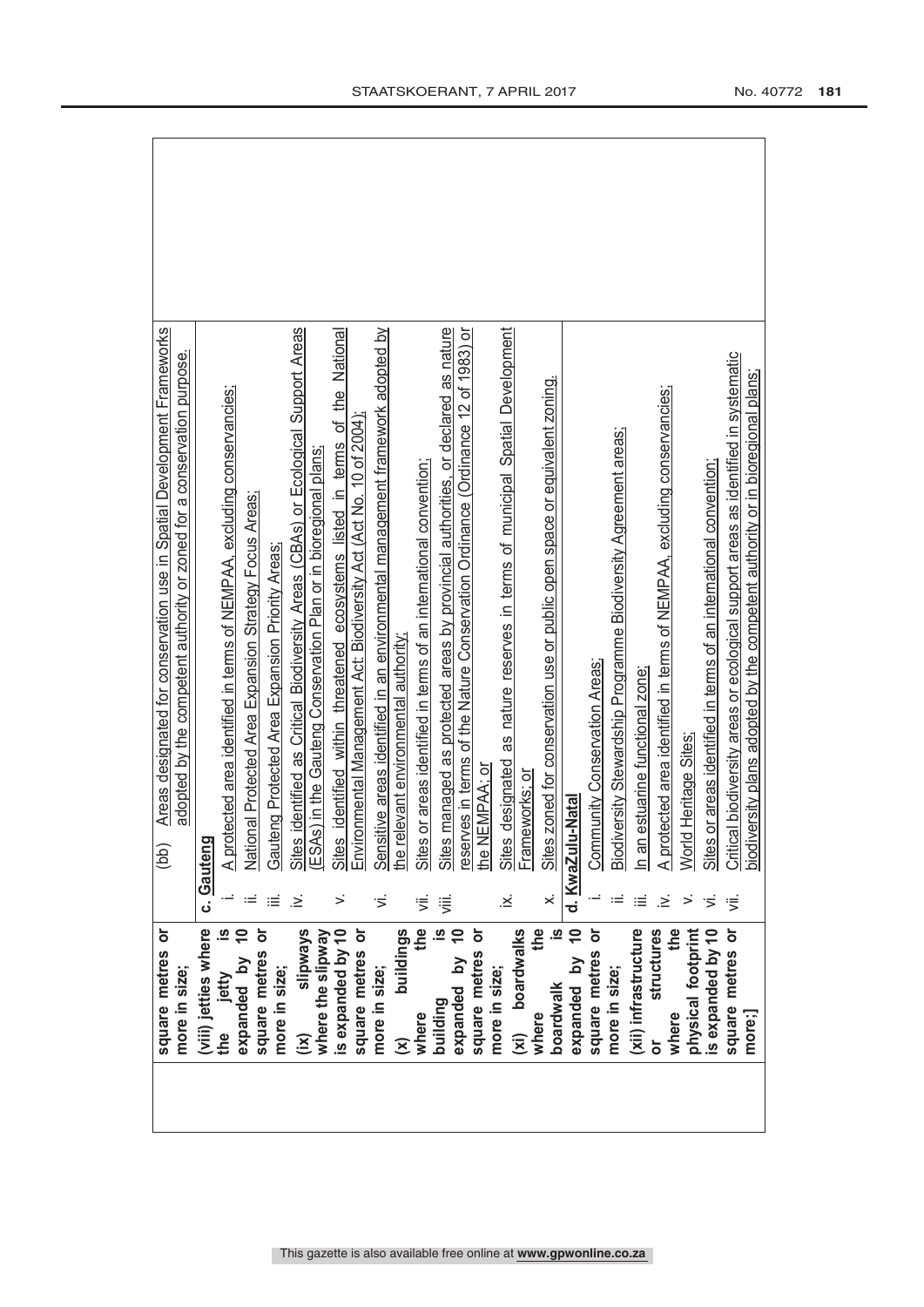|                                                   |            | 這  | contemplated in chapter 5 of the Act and as adopted by the competent authority;<br>tive areas as identified in an environmental management framework as<br>Sensit |
|---------------------------------------------------|------------|----|-------------------------------------------------------------------------------------------------------------------------------------------------------------------|
| dams or weirs<br>$\oplus$                         |            | ∴≤ | Core areas in biosphere reserves;                                                                                                                                 |
| where                                             | the        | ×  | e urban areas<br>Outsid                                                                                                                                           |
| dam or weir is                                    |            |    | Areas within 10 kilometres from national parks or world heritage sites or 5<br>(aa)                                                                               |
| square<br>expanded by<br>$\overline{\phantom{0}}$ |            |    | kilometres from any terrestrial protected area identified in terms of NEMPAA<br>or from the core area of a biosphere reserve; or                                  |
| metres                                            | ŏ          |    |                                                                                                                                                                   |
| nore; or                                          |            |    | Areas seawards of the development setback line or within 1 kilometre from<br>the high-water mark of the sea if no such development setback line is<br>(bb)        |
| structures<br>nfrastructure<br>$\widehat{\equiv}$ |            |    | determined; or                                                                                                                                                    |
| where                                             | the        | '≍ | urban areas<br>Inside                                                                                                                                             |
| physica                                           |            |    | Areas zoned for use as public open space;<br>(aa)                                                                                                                 |
| footprint                                         | <u>യ</u> . |    | Areas designated for conservation use in Spatial Development Frameworks<br>(bb)                                                                                   |
| expanded                                          | $\geq$     |    | adopted by the competent authority, zoned for a conservation purpose; or                                                                                          |
| square<br>metres<br>$\subseteq$                   |            |    | Areas seawards of the development setback line or within 100 metres from<br>(CC)                                                                                  |
| more;                                             | ŏ          |    | the high-water mark of the sea if no such development setback line is<br>determined.                                                                              |
|                                                   |            |    |                                                                                                                                                                   |
| [development]<br>where                            | such       |    | e. Limpopo                                                                                                                                                        |
| expansion                                         |            |    | e urban areas:<br>Outsid                                                                                                                                          |
| occurs-                                           |            |    | A protected area identified in terms of NEMPAA, excluding conservancies;<br>(aa)                                                                                  |
| within<br>$\widehat{\mathbf{e}}$                  | a          |    | National Protected Area Expansion Strategy Focus areas<br>(bb)                                                                                                    |
| watercourse;                                      |            |    | Sensitive areas as identified in an environmental management framework as<br>$\odot$                                                                              |
| in front of<br>$\widehat{e}$                      |            |    | contemplated in chapter 5 of the Act and as adopted by the competent                                                                                              |
| development                                       |            |    | authority;                                                                                                                                                        |
| setback                                           |            |    | Sites or areas identified in terms of an international convention;<br>(dd)                                                                                        |
| adopted                                           | Ξ.         |    | Critical biodiversity areas as identified in systematic biodiversity plans<br>$\widehat{e}$                                                                       |
| the                                               |            |    | adopted by the competent authority or in bioregional plans;                                                                                                       |
|                                                   |            |    | Core areas in biosphere reserves; or<br>€                                                                                                                         |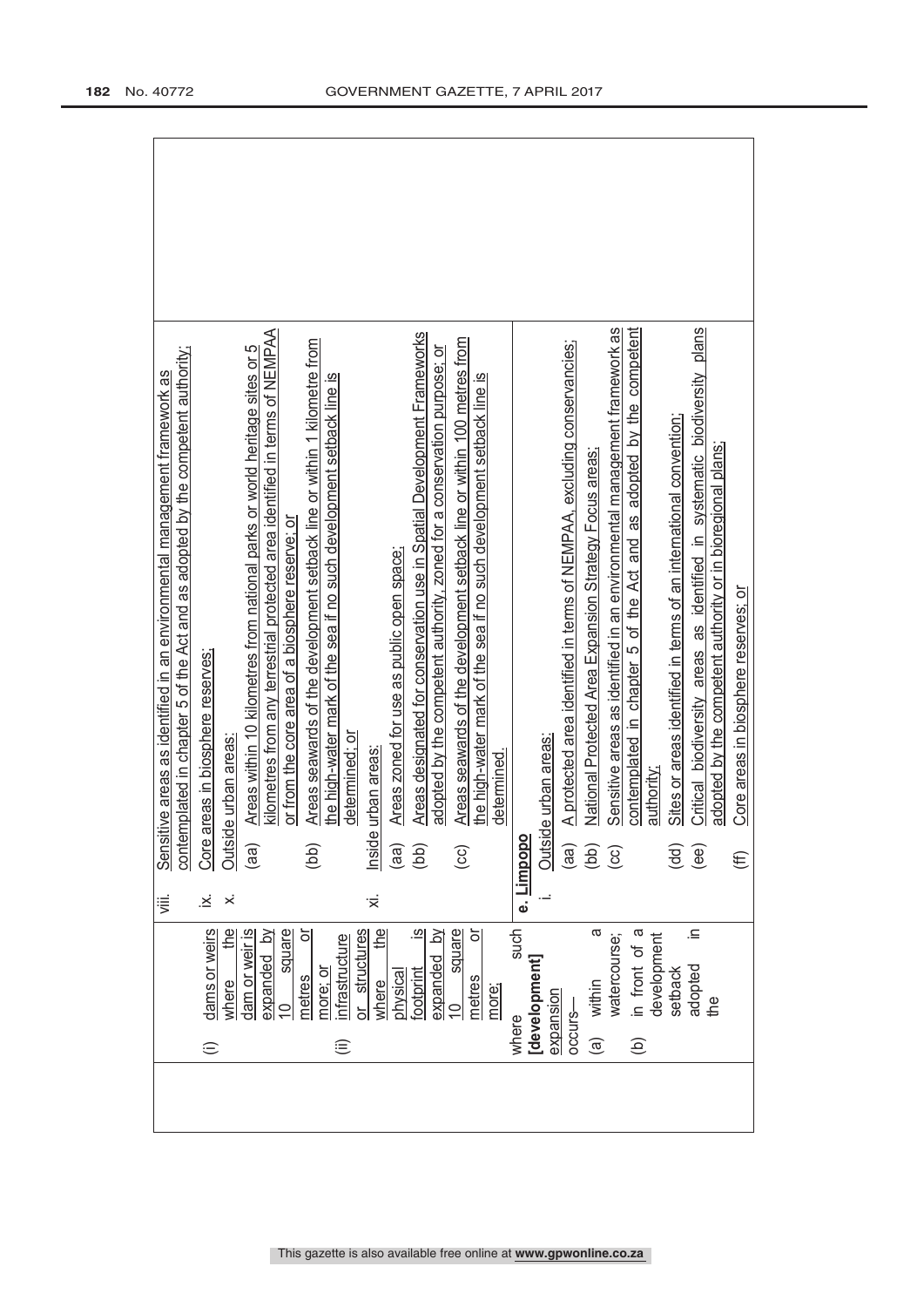| prescribed                             |    | LC<br>Areas within 10 kilometres from national parks or world heritage sites or<br>$\left($ gg) |
|----------------------------------------|----|-------------------------------------------------------------------------------------------------|
| manner; or                             |    | kilometres from any other protected area identified in terms of NEMPAA or                       |
| OU<br>$\odot$                          |    | from the core area of a biosphere reserve; or                                                   |
| development                            | ïШ | urban areas<br>Inside                                                                           |
| has<br>setback                         |    | Areas zoned for use as public open space; or<br>(aa)                                            |
| adopted,<br>been                       |    | Areas designated for conservation use in Spatial Development Frameworks<br>(bb)                 |
| 32<br>within                           |    | adopted by the competent authority or zoned for a conservation purpose.                         |
| metres of                              |    | f. Mpumalanga                                                                                   |
| watercourse,                           |    | le urban areas:<br>Outsid                                                                       |
| measured                               |    | A protected area identified in terms of NEMPAA, excluding conservancies;<br>(aa)                |
| e<br>Ha<br>from                        |    | National Protected Area Expansion Strategy Focus areas<br>(bb)                                  |
| ᢐ<br>ზ<br>ნ<br>edge                    |    | Sensitive areas as identified in an environmental management framework as<br>$\overline{c}$     |
| watercourse;                           |    | contemplated in chapter 5 of the Act and as adopted by the competent                            |
|                                        |    | authority                                                                                       |
| excluding the                          |    | Sites or areas identified in terms of an international convention;<br>(dd)                      |
| expansion of                           |    | Critical biodiversity areas as identified in systematic biodiversity plans<br>(ee)              |
| structures within<br>infrastructure or |    | adopted by the competent authority or in bioregional plans;                                     |
| existing ports or                      |    | Core areas in biosphere reserves:<br>E                                                          |
| harbours that wil                      |    | Areas within 10 kilometres from national parks or world heritage sites or 5<br>(99)             |
| not increase the                       |    | kilometres from any other protected area identified in terms of NEMPAA or                       |
| development                            |    | from the core area of a biosphere reserve, where such areas comprise                            |
| footprint of the port                  |    | indigenous vegetation; or                                                                       |
| or harbour.                            | Ξ  | urban areas:<br>Inside                                                                          |
|                                        |    | Areas zoned for use as public open space: or<br>(aa)                                            |
|                                        |    | Areas designated for conservation use in Spatial Development Frameworks<br>(bb)                 |
|                                        |    | adopted by the competent authority or zoned for a conservation purpose.                         |
|                                        |    | Cape<br>g. Northern                                                                             |
|                                        |    | In an estuary;                                                                                  |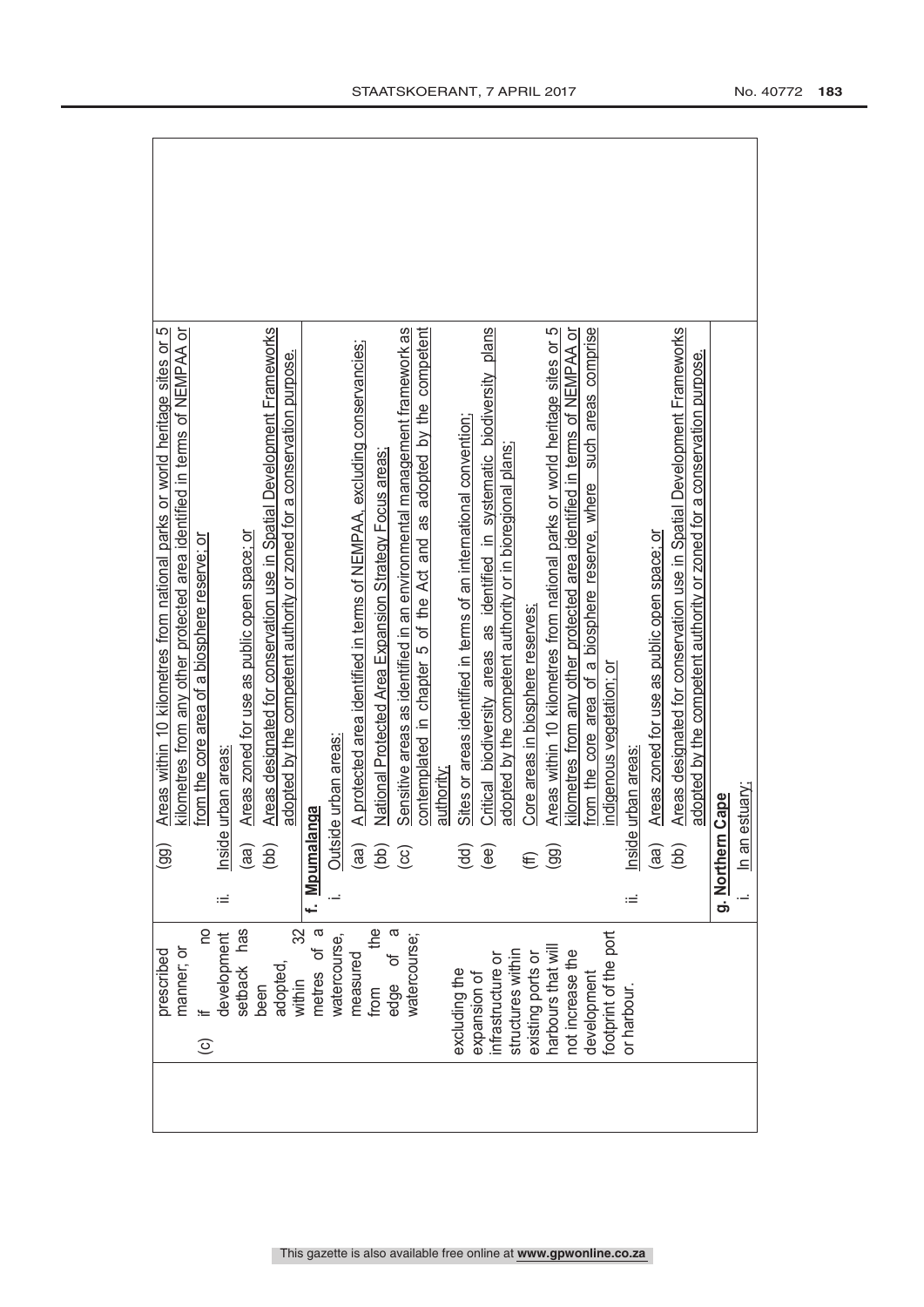|  | Ξ  | e urban areas<br>Outsid                                                                                                                                                                                                            |
|--|----|------------------------------------------------------------------------------------------------------------------------------------------------------------------------------------------------------------------------------------|
|  |    | A protected area identified in terms of NEMPAA, excluding conservancies;                                                                                                                                                           |
|  |    | National Protected Area Expansion Strategy Focus areas:                                                                                                                                                                            |
|  |    | Sensitive areas as identified in an environmental management framework as<br>contemplated in chapter 5 of the Act and as adopted by the competent<br>$\begin{array}{c} \n\text{(a)} \\ \n\text{(b)} \\ \n\text{(c)} \n\end{array}$ |
|  |    | authority;                                                                                                                                                                                                                         |
|  |    | Sites or areas identified in terms of an international convention;                                                                                                                                                                 |
|  |    | Critical biodiversity areas as identified in systematic biodiversity plans<br>$\begin{pmatrix} d & d \\ e & d \end{pmatrix}$                                                                                                       |
|  |    | adopted by the competent authority or in bioregional plans;                                                                                                                                                                        |
|  |    | Core areas in biosphere reserves;                                                                                                                                                                                                  |
|  |    | Areas within 10 kilometres from national parks or world heritage sites or 5<br>$(E \n99)$                                                                                                                                          |
|  |    | kilometres from any other protected area identified in terms of NEMPAA or<br>from the core area of a biosphere reserve; or                                                                                                         |
|  |    | Areas seawards of the development setback line or within 1 kilometre from<br>(hh)                                                                                                                                                  |
|  |    | the high-water mark of the sea if no such development setback line is                                                                                                                                                              |
|  |    | determined; or                                                                                                                                                                                                                     |
|  | iΞ | urban areas                                                                                                                                                                                                                        |
|  |    | Areas zoned for use as public open space; or                                                                                                                                                                                       |
|  |    | Areas designated for conservation use in Spatial Development Frameworks<br>lnside<br>(aa)<br>(bb)                                                                                                                                  |
|  |    | adopted by the competent authority or zoned for a conservation purpose.                                                                                                                                                            |
|  |    | h. <u>North West</u>                                                                                                                                                                                                               |
|  |    | World Heritage Sites; core of biosphere reserve; or sites or areas identified in terms<br>of an international convention;                                                                                                          |
|  |    |                                                                                                                                                                                                                                    |
|  |    |                                                                                                                                                                                                                                    |
|  |    |                                                                                                                                                                                                                                    |
|  | iΞ | A protected area including municipal or provincial nature reserves as contemplated<br>by NEMPAA or other legislation;<br>All Heritage Sites proclaimed in terms of National Heritage Resources Act, 1999 (Act<br>No. 25 of 1999);  |
|  |    |                                                                                                                                                                                                                                    |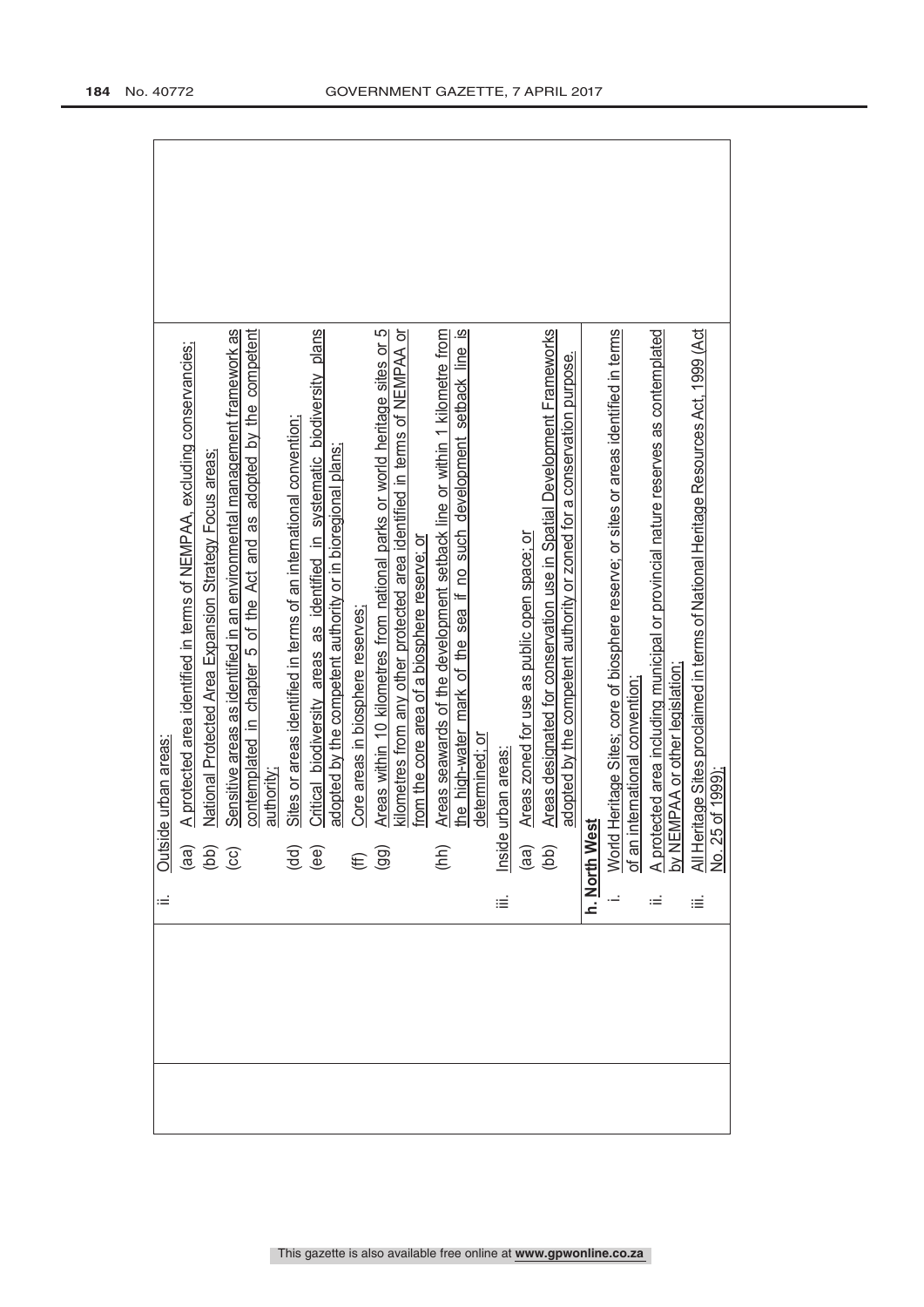|           |                      | .≥ં         | Critical biodiversity areas as identified in systematic biodiversity plans adopted by     |
|-----------|----------------------|-------------|-------------------------------------------------------------------------------------------|
|           |                      |             | the competent authority                                                                   |
|           |                      | >           | 8<br>Sensitive areas as identified in an environmental management framework               |
|           |                      |             | contemplated in chapter 5 of the Act and as adopted by the competent authority; or        |
|           |                      | ゙゙゚゙゙       | Areas within 5 kilometres from protected areas identified in terms of NEMPAA or           |
|           |                      |             | from the core areas of a Biosphere reserve.                                               |
|           |                      | Ĺ.          | Cape<br>Western                                                                           |
|           |                      |             | le urban areas:<br>Outsid                                                                 |
|           |                      |             | A protected area identified in terms of NEMPAA, excluding conservancies;<br>(aa)          |
|           |                      |             | National Protected Area Expansion Strategy Focus areas;                                   |
|           |                      |             | World Heritage Sites<br>$\begin{pmatrix} 1 & 0 \\ 0 & 0 \\ 0 & 0 \end{pmatrix}$           |
|           |                      |             | Sensitive areas as identified in an environmental management framework as                 |
|           |                      |             | contemplated in chapter 5 of the Act and as adopted by the competent                      |
|           |                      |             | authority:                                                                                |
|           |                      |             | Sites or areas listed in terms of an international convention;<br>(ee)                    |
|           |                      |             | Critical biodiversity areas or ecosystem service areas as identified in<br>(E)            |
|           |                      |             | systematic biodiversity plans adopted by the competent authority or in                    |
|           |                      |             | bioregional plans                                                                         |
|           |                      |             | Core areas in biosphere reserves: or<br>(99)                                              |
|           |                      |             | Areas on the estuary side of the development setback line or in an estuarine<br>(hh)      |
|           |                      |             | functional zone where no such setback line has been determined.                           |
| <u>শ্</u> | The expansion and    |             | cape<br>a. Eastern                                                                        |
|           | related operation    |             | de urban areas, in an estuarine functional zone, excluding areas falling behind<br>Outsid |
|           | of facilities of any |             | he development setback line                                                               |
|           | size for any form of | $\coloneqq$ | n a Protected Area identified in the NEMPAA;                                              |
|           | aquaculture          | ≡           | Areas on the watercourse side of the development setback line or within 100 metres        |
|           |                      |             | from the edge of a watercourse where no such setback line has been determined;            |
|           |                      |             | $\frac{1}{2}$                                                                             |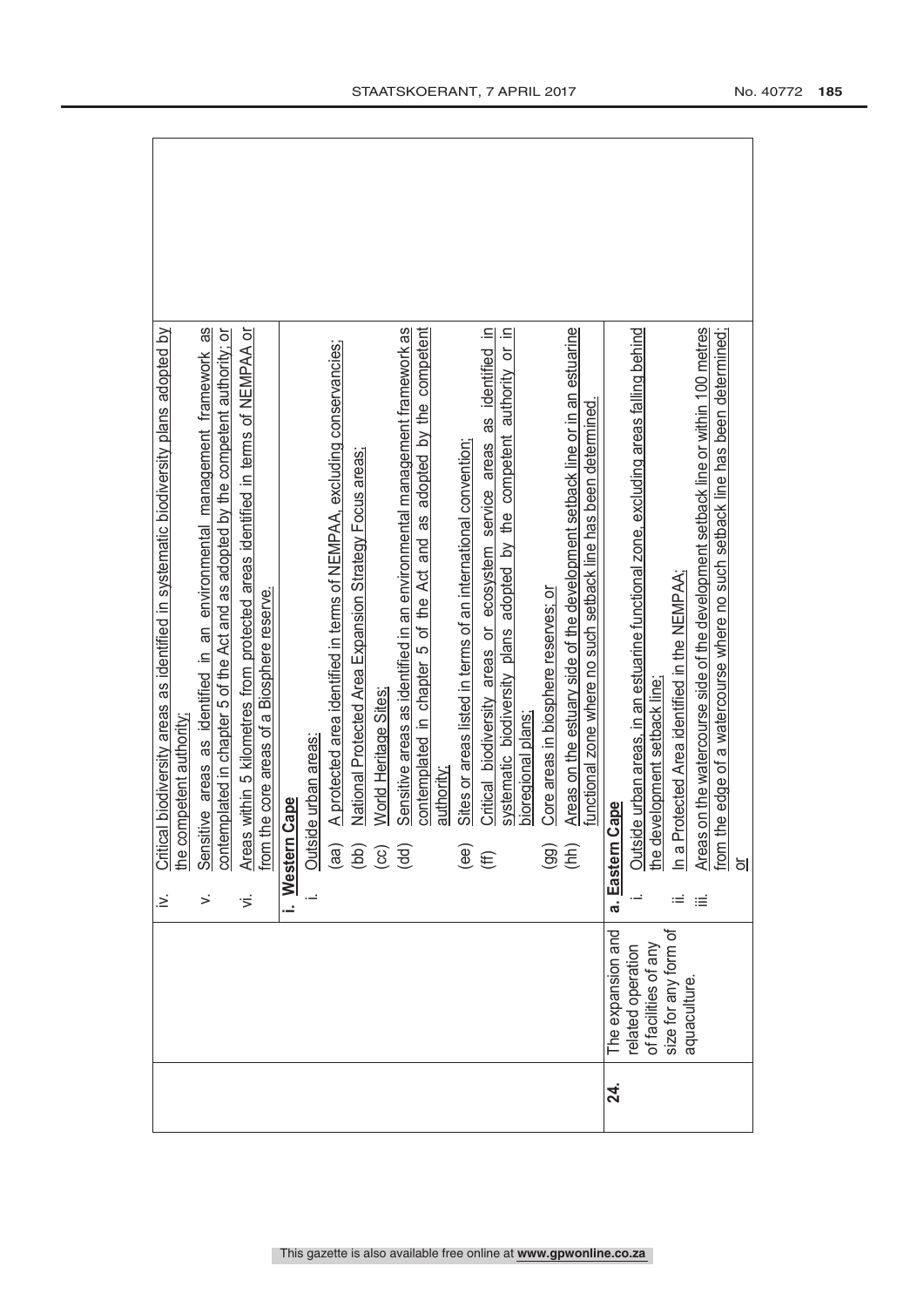|  | Σ.               | a watercourse.<br>Within                                                              |
|--|------------------|---------------------------------------------------------------------------------------|
|  |                  |                                                                                       |
|  |                  | b. Free Stat                                                                          |
|  |                  | In a Protected Area identified in the NEMPAA; or                                      |
|  |                  | Areas within a watercourse or wetland; or within 100 metres from the edge of a        |
|  |                  | watercourse or wetland.                                                               |
|  |                  | c. Gauteng                                                                            |
|  |                  | In a Protected Area identified in the NEMPAA;                                         |
|  |                  | a watercourse; or<br>Within                                                           |
|  |                  | ω<br>Areas within 100 meters measured perpendicular outward from the edge of          |
|  |                  | watercourse.                                                                          |
|  |                  | d. KwaZulu-Natal                                                                      |
|  |                  | Trans-frontier protected areas managed under international conventions;               |
|  |                  | Community Conservation Areas;                                                         |
|  | ≡                | Biodiversity Stewardship Programme Biodiversity Agreement areas;                      |
|  | .≥ં              | n an estuarine functional zone                                                        |
|  | >                | in a Protected Area identified in the NEMPAA;                                         |
|  |                  | Heritage Sites<br>World                                                               |
|  | ぎ                | Areas on the watercourse side of the development setback line or within 100           |
|  |                  | metres from the edge of a watercourse where no such setback line has been             |
|  |                  | determined;                                                                           |
|  | …                | Areas within a watercourse or wetland;                                                |
|  | $\ddot{\approx}$ | Sites or areas identified in terms of an international convention;                    |
|  | $\dot{\times}$   | Critical biodiversity areas as identified in systematic biodiversity plans adopted by |
|  |                  | he competent authority or in bioregional plans;                                       |
|  | ∵,               | Core areas in biosphere reserves;                                                     |
|  | 浸                | Areas designated for conservation use in Spatial Development Frameworks               |
|  |                  | adopted by the competent authority or zoned for a conservation purpose; or            |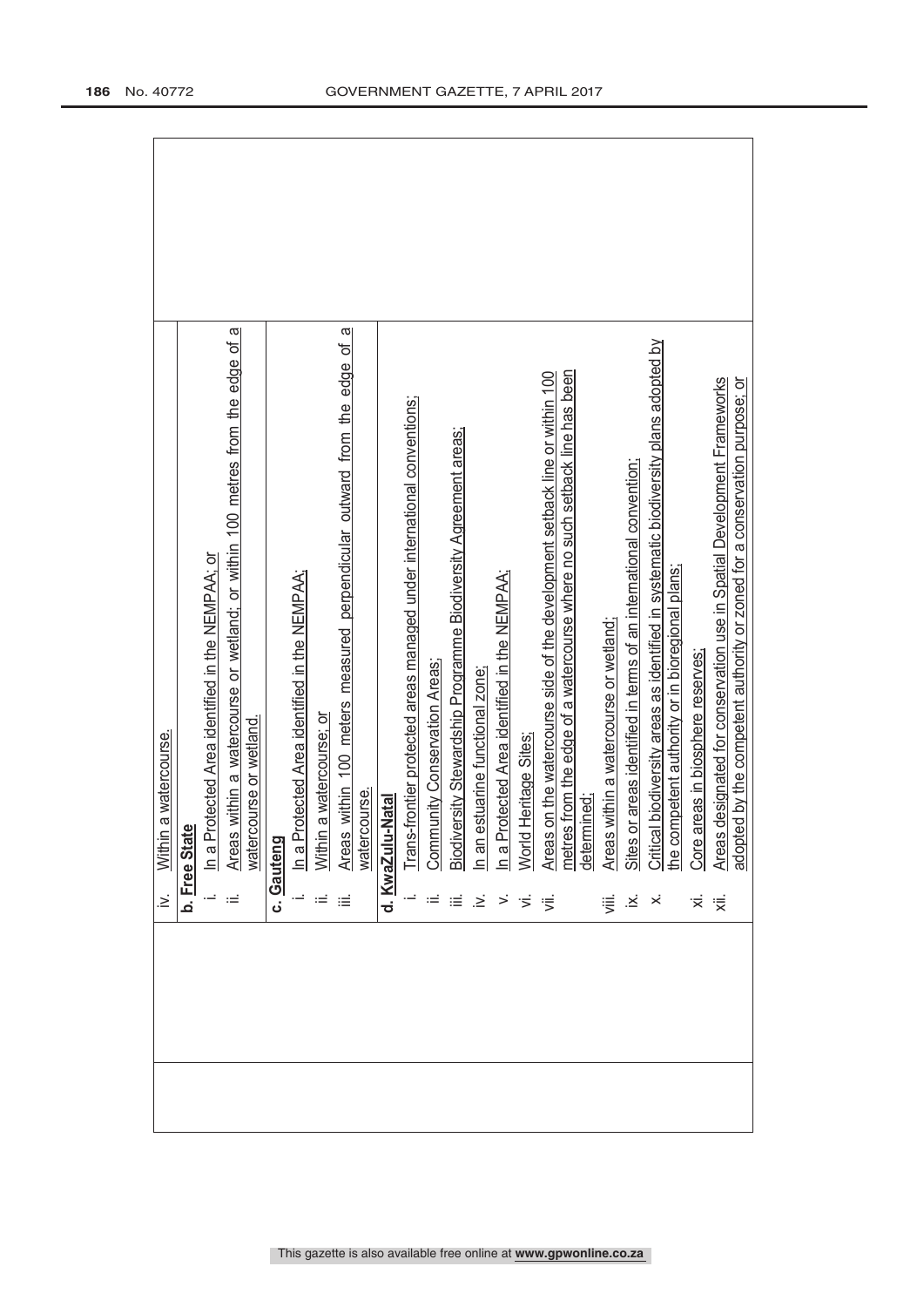|     | contemplated in chapter 5 of the Act and as adopted by the competent authority.<br>Sensitive areas as identified in an environmental management framework as<br>≋. |
|-----|--------------------------------------------------------------------------------------------------------------------------------------------------------------------|
|     | Limpopo<br>$\dot{\mathbf{e}}$                                                                                                                                      |
|     | In a Protected Area identified in the NEMPAA; or                                                                                                                   |
|     | Areas within a watercourse; or within 100 metres from the edge of a watercourse.<br>ίÉ                                                                             |
|     | f. Mpumalanga                                                                                                                                                      |
|     | In a Protected Area identified in the NEMPAA; or                                                                                                                   |
|     | In an aquatic critical biodiversity area.<br>≔                                                                                                                     |
|     | <b>Cape</b><br>g. Northern                                                                                                                                         |
|     | In an estuary;                                                                                                                                                     |
|     | in a Protected Area identified in the NEMPAA; or                                                                                                                   |
|     | Areas within a watercourse or wetland; or within 100 metres from the edge of a<br>≔                                                                                |
|     | watercourse or wetland.                                                                                                                                            |
|     | h. North West                                                                                                                                                      |
|     | Heritage Sites; core of biosphere reserve; or sites or areas identified in terms<br>World                                                                          |
|     | international convention;<br>of an                                                                                                                                 |
|     | A protected area including municipal or provincial nature reserves as contemplated<br>by NEMPAA or other legislation;<br>≔                                         |
|     | All Heritage Sites proclaimed in terms of National Heritage Resources Act, 1999 (Act<br>iΞ                                                                         |
|     | No. 25 of 1999); or                                                                                                                                                |
|     | Areas within a watercourse or wetland, or within 100 metres from the edge of a<br>watercourse or wetland.<br>∹.                                                    |
|     | Cape<br>Western                                                                                                                                                    |
|     | Areas on the estuary side of the development setback line or in an estuarine                                                                                       |
|     | onal zone where no such setback line has been determined;<br>functic                                                                                               |
|     | n a Protected area identified in terms of NEMPAA; or<br>≔                                                                                                          |
|     | In an aquatic critical biodiversity area.<br>≔                                                                                                                     |
| 25. | Cape<br>a. Eastern                                                                                                                                                 |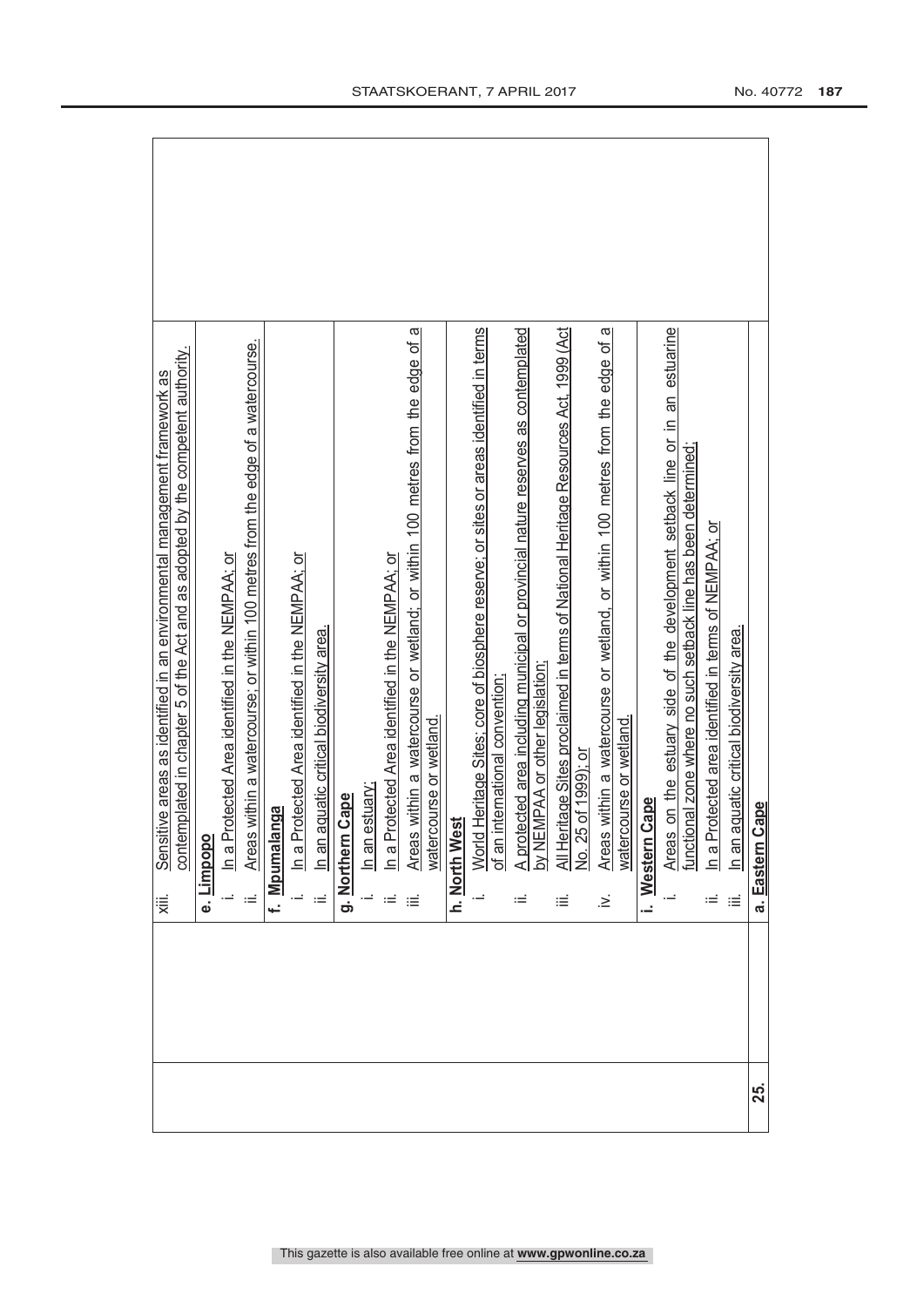| The expansion and                        |             | All areas outside urban areas; or                                                                                                                                              |
|------------------------------------------|-------------|--------------------------------------------------------------------------------------------------------------------------------------------------------------------------------|
| related operation                        |             | urban areas<br>Inside                                                                                                                                                          |
| of zip-lines or                          |             | Areas zoned for use as public open space;                                                                                                                                      |
| foefie-slides                            |             | (aa)                                                                                                                                                                           |
| where the zip-line<br>or foefie-slide is |             | Areas designated for conservation use in Spatial Development Frameworks<br>adopted by the competent authority or zoned for a conservation purpose;<br>(bb)                     |
|                                          |             |                                                                                                                                                                                |
| metres in length or<br>expanded by 100   |             | Areas on the watercourse side of the development setback line or within 100<br>metres from the edge of a watercourse where no such setback line has been<br>$\rm \overline{3}$ |
| more                                     |             | determined                                                                                                                                                                     |
|                                          |             | Areas seawards of the development setback line or within 1 kilometre from<br>(dd)                                                                                              |
|                                          |             | the high-water mark of the sea if no such development setback line is<br>determined; or                                                                                        |
|                                          |             | Within a watercourse.<br>(ee)                                                                                                                                                  |
|                                          |             | b. Free Stat                                                                                                                                                                   |
|                                          |             | ω<br>Areas within a watercourse or wetland; or within 100 metres from the edge of<br>watercourse or wetland                                                                    |
|                                          | $\coloneqq$ | A protected area identified in terms of NEMPAA, excluding conservancies;                                                                                                       |
|                                          | ≔           | identified as Critical Biodiversity Areas (CBAs) or Ecological Support Areas<br>Sites i                                                                                        |
|                                          |             | ESAs) in bioregional plans;                                                                                                                                                    |
|                                          | .≥          | Sites or areas identified in terms of an international convention;                                                                                                             |
|                                          | ➢           | managed as protected areas by provincial authorities, or declared as nature<br><b>Sites</b>                                                                                    |
|                                          |             | reserves in terms of the Nature Conservation Ordinance (Ordinance 12 of 1983) or<br>the NEMPAA;                                                                                |
|                                          | ≅           | designated as nature reserves in terms of municipal Spatial Development<br>Sites                                                                                               |
|                                          |             | -rameworks;                                                                                                                                                                    |
|                                          | 污           | Sites zoned for conservation use or public open space or equivalent zoning; or                                                                                                 |
|                                          | 泻           | tant Bird and Biodiversity Areas (IBA).<br>Import                                                                                                                              |
|                                          |             | c. Gauteng                                                                                                                                                                     |
|                                          |             | ected area identified in terms of NEMPAA, excluding conservancies;<br>A prote                                                                                                  |
|                                          |             |                                                                                                                                                                                |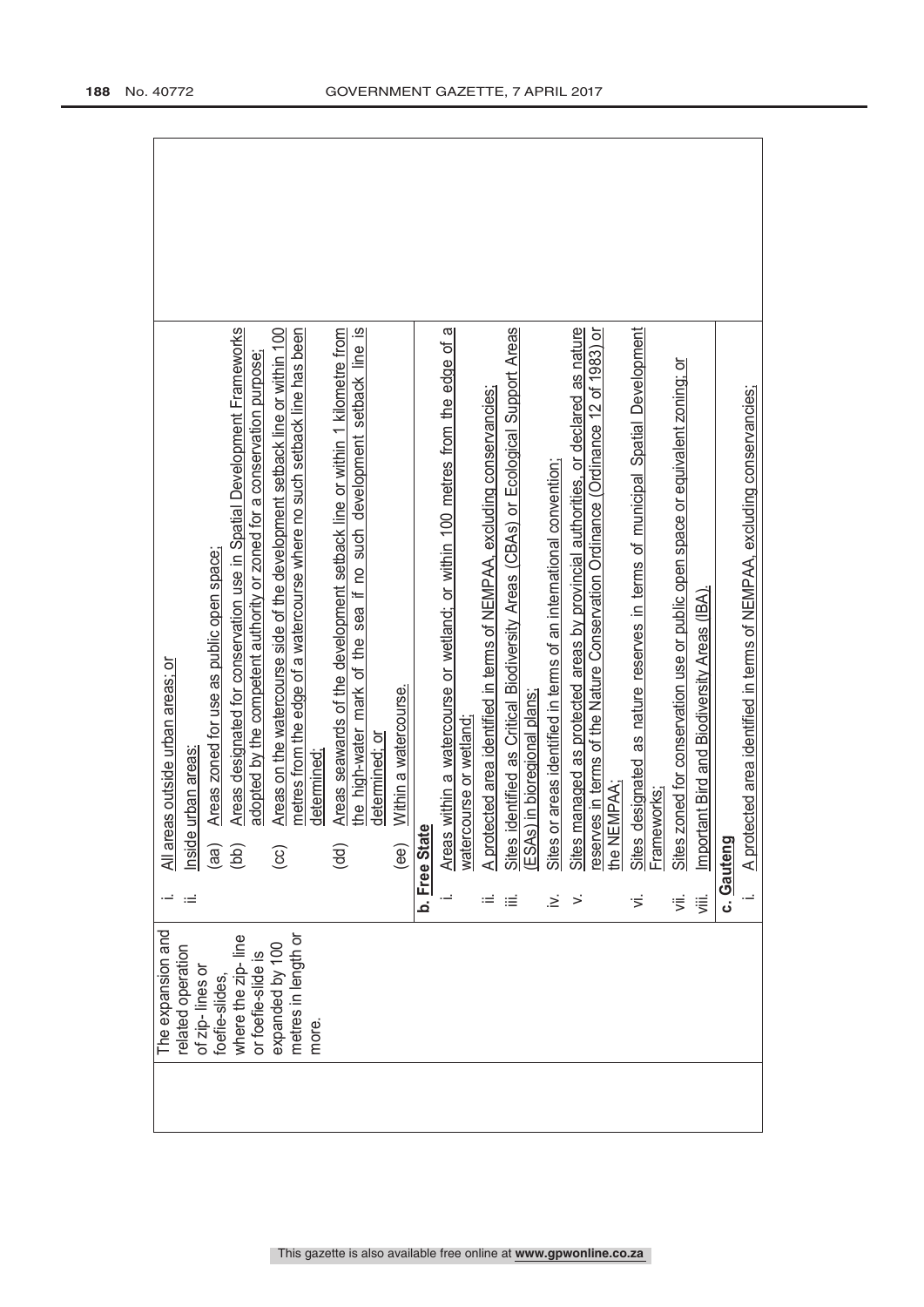|      | identified as Critical Biodiversity Areas (CBAs) or Ecological Support Areas                                                                                                         |
|------|--------------------------------------------------------------------------------------------------------------------------------------------------------------------------------------|
|      | Sites identified as Critical Biodiversity Areas (CBAs) or Ecologic<br>(ESAs) in the Gauteng Conservation Plan or in bioregional plans;                                               |
|      | Sites or areas identified in terms of an international convention,                                                                                                                   |
| ≋. ≡ | Sites managed as protected areas by provincial authorities, or declared as nature<br>reserves in terms of the Nature Conservation Ordinance (Ordinance 12 of 1983) or<br>the NEMPAA; |
|      |                                                                                                                                                                                      |
|      |                                                                                                                                                                                      |
|      | designated as nature reserves in terms of municipal Spatial Development<br>Sites designa                                                                                             |
|      |                                                                                                                                                                                      |
|      | Sites zoned for conservation use or public open space or equivalent zoning; or                                                                                                       |
|      | Important Bird and Biodiversity Areas (IBA).                                                                                                                                         |
|      | d. KwaZulu-Natal                                                                                                                                                                     |
|      | All areas outside urban areas; or                                                                                                                                                    |
|      | Inside urban areas:                                                                                                                                                                  |
|      | A protected area identified in terms of NEMPAA, excluding conservancies;                                                                                                             |
|      | In an estuarine functional zone.<br>$\begin{array}{c}\n\overrightarrow{a} \\ \overrightarrow{b} \\ \overrightarrow{c}\n\end{array}$                                                  |
|      | Critical biodiversity areas as identified in systematic biodiversity plans                                                                                                           |
|      | adopted by the competent authority or in bioregional plans                                                                                                                           |
|      | Sensitive areas as identified in an environmental management framework as<br>$\dot{a}$ (pp)                                                                                          |
|      | contemplated in chapter 5 of the Act and as adopted by the competent<br>authority                                                                                                    |
|      | Areas designated for conservation use in Spatial Development Frameworks<br>(ee)                                                                                                      |
|      | adopted by the competent authority or zoned for a conservation purpose;                                                                                                              |
|      | Areas zoned for use as public open space;                                                                                                                                            |
|      | Areas on the watercourse side of the development setback line or within 100<br>$(E\overline{S})$                                                                                     |
|      | metres from the edge of a watercourse where no such setback line has been                                                                                                            |
|      | determined:                                                                                                                                                                          |
|      | Areas within a watercourse or wetland;<br>(1)                                                                                                                                        |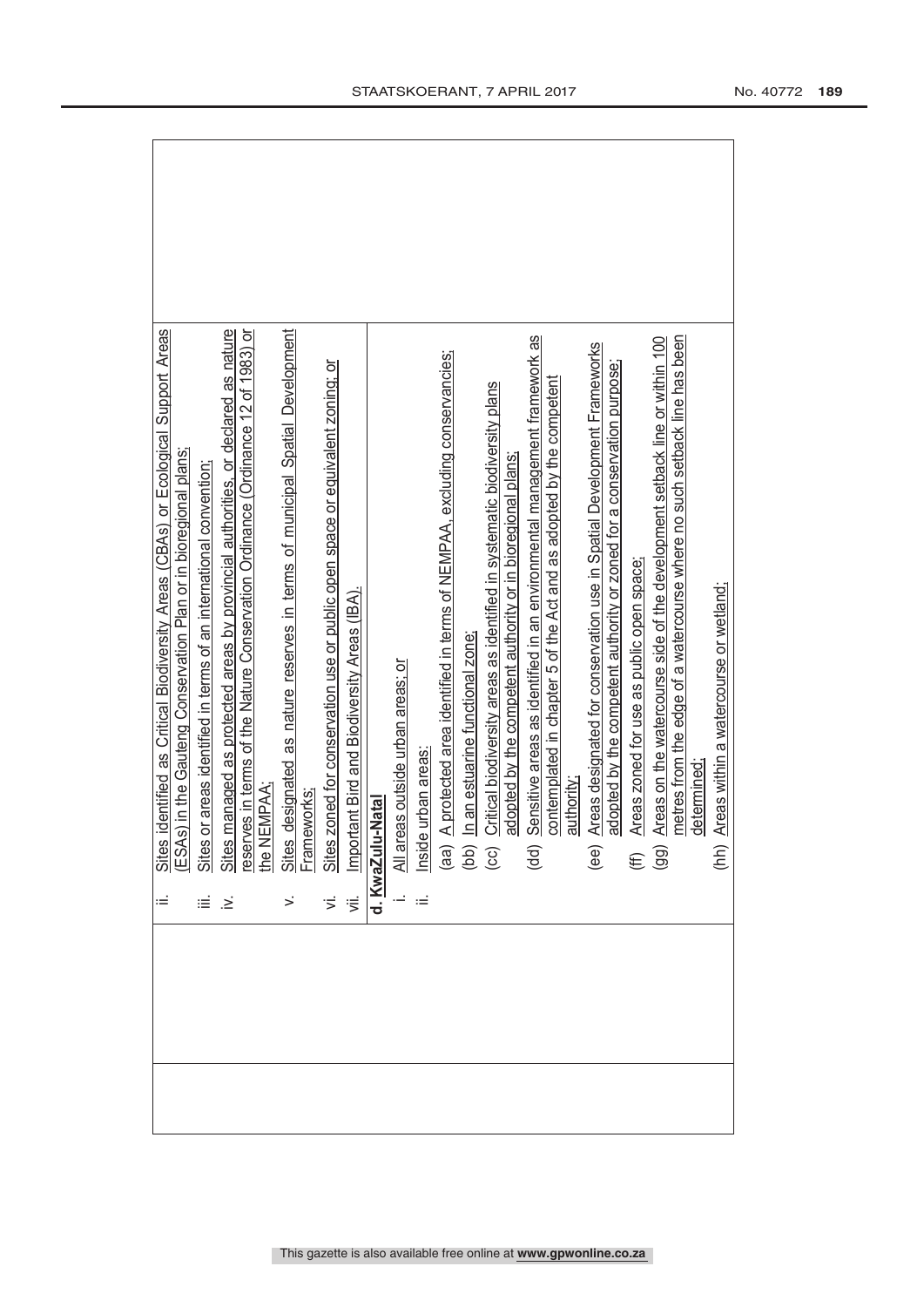| Areas seawards of the development setback line or within 100 metres from<br>the high-water mark of the sea if no such development setback line is<br>⊜ |
|--------------------------------------------------------------------------------------------------------------------------------------------------------|
| determined; or                                                                                                                                         |
| Areas within 500 metres from terrestrial protected areas identified in terms of<br>$\widehat{\mathbb{D}}$                                              |
| NEMPAA.                                                                                                                                                |
| Limpopo<br>نه                                                                                                                                          |
|                                                                                                                                                        |
| All areas outside urban areas; or<br>Inside urban areas:<br>(aa) Areas zoned for use as pub<br>(bb) Areas designated for conse<br>ωĖ                   |
| Areas zoned for use as public open space;                                                                                                              |
| Areas designated for conservation use in Spatial Development Frameworks                                                                                |
| adopted by the competent authority or zoned for a conservation purpose; or                                                                             |
| ω<br>đ<br>Areas within a watercourse; or within 100 metres from the edge<br>$\left( \infty \right)$                                                    |
| watercourse.                                                                                                                                           |
| f. <u>Mpumalanga</u>                                                                                                                                   |
| All areas outside urban areas; or                                                                                                                      |
| Inside urban areas<br>Ξ                                                                                                                                |
| Areas zoned for use as public open space;<br>$\begin{array}{c} \text{(ge)}\\ \text{(bb)} \end{array}$                                                  |
| Areas designated for conservation use in Spatial Development Frameworks                                                                                |
| adopted by the competent authority or zoned for a conservation purpose; or                                                                             |
| Areas within a watercourse or wetland, or within 100 metres of a watercourse<br>$\overline{c}$                                                         |
| or wetland.                                                                                                                                            |
| Cape<br>g. Northern                                                                                                                                    |
| All areas outside urban areas; or                                                                                                                      |
| Inside urban areas                                                                                                                                     |
| Areas zoned for use as public open space;<br>$\binom{66}{ }$                                                                                           |
| Areas designated for conservation use in Spatial Development Frameworks<br>(bb)                                                                        |
| adopted by the competent authority or zoned for a conservation purpose;                                                                                |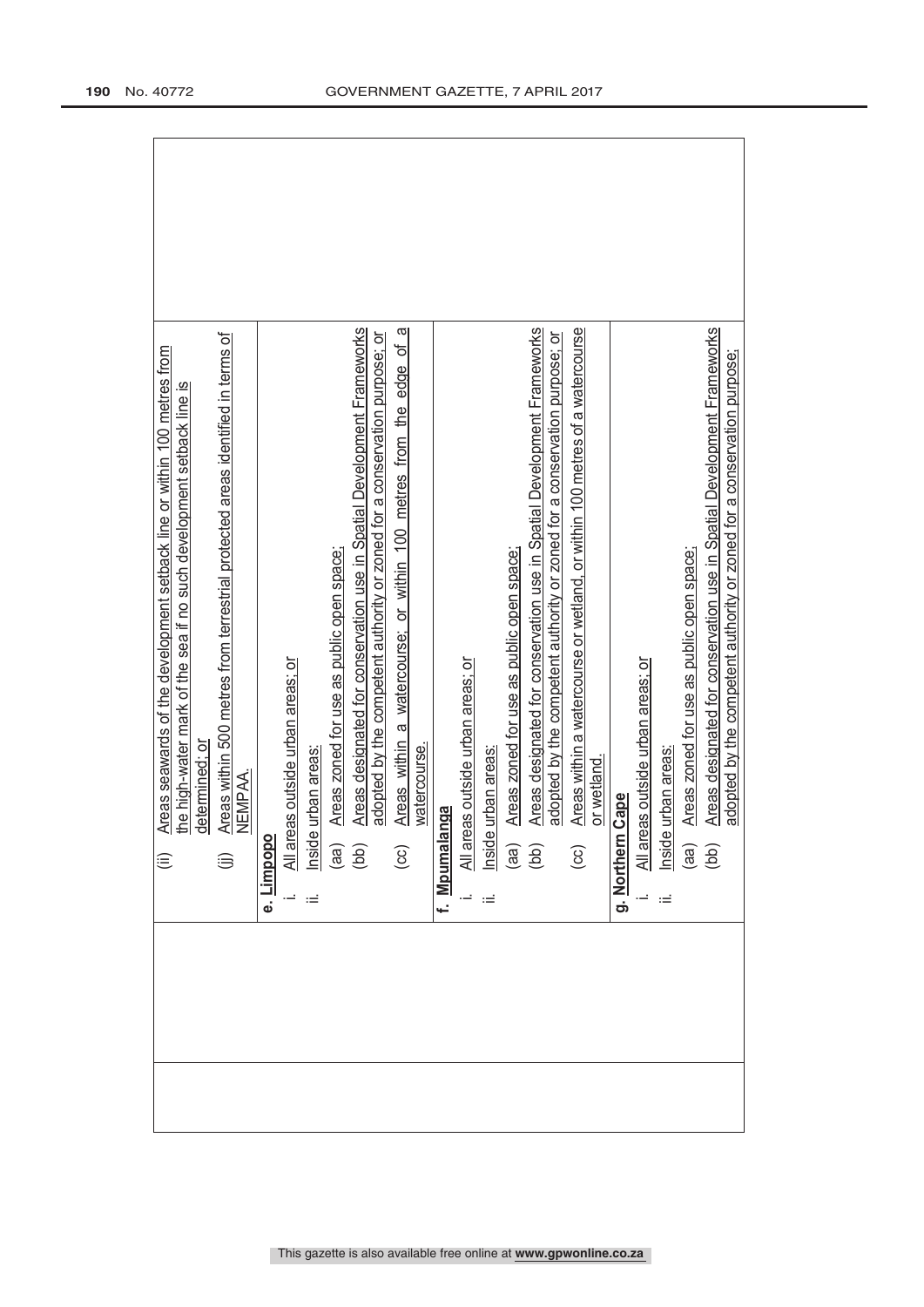|     |                                |      | Areas within a watercourse or wetland; or within 100 metres from the edge of<br>ල                                                                               |
|-----|--------------------------------|------|-----------------------------------------------------------------------------------------------------------------------------------------------------------------|
|     |                                |      | a watercourse or wetland; or                                                                                                                                    |
|     |                                |      | Areas seawards of the development setback line or within 1 kilometre from<br>$\widehat{\mathsf{gd}}$                                                            |
|     |                                |      | the high-water mark of the sea if no such development setback line is                                                                                           |
|     |                                |      | determined.                                                                                                                                                     |
|     |                                |      | h. North West                                                                                                                                                   |
|     |                                |      | World Heritage Sites; core of biosphere reserve; or sites or areas identified in terms<br>international convention;<br>of an                                    |
|     |                                | $:=$ |                                                                                                                                                                 |
|     |                                |      | A protected area including municipal or provincial nature reserves as contemplated<br>by NEMPAA or other legislation;                                           |
|     |                                | ≡    | All Heritage Sites proclaimed in terms of National Heritage Resources Act, 1999 (Act<br>Vo. 25 of 1999)                                                         |
|     |                                |      |                                                                                                                                                                 |
|     |                                | .≥́  | Critical biodiversity areas as identified in systematic biodiversity plans adopted by<br>he competent authority                                                 |
|     |                                |      |                                                                                                                                                                 |
|     |                                | >    | as<br>Sensitive areas as identified in an environmental management framework<br>contemplated in chapter 5 of the Act and as adopted by the competent authority; |
|     |                                | έ    | Areas within 5 kilometres from protected areas identified in terms of NEMPAA or                                                                                 |
|     |                                |      | he core areas of a Biosphere reserve; or<br>from $t$                                                                                                            |
|     |                                | Ϊ,   | Areas within a watercourse or wetland, or within 100 metres from the edge of a                                                                                  |
|     |                                |      | watercourse or wetland.                                                                                                                                         |
| 26. | activities<br>Phased           |      | as identified for the specific activities listed in this Notice.<br>All the areas                                                                               |
|     | for all activities-            |      |                                                                                                                                                                 |
|     | this<br>i. listed in           |      |                                                                                                                                                                 |
|     | Notice and as it               |      |                                                                                                                                                                 |
|     | ε<br>$\overline{c}$<br>applies |      |                                                                                                                                                                 |
|     | specific                       |      |                                                                                                                                                                 |
|     | geographical                   |      |                                                                                                                                                                 |
|     | which<br>area,                 |      |                                                                                                                                                                 |
|     | δ<br>commenced                 |      |                                                                                                                                                                 |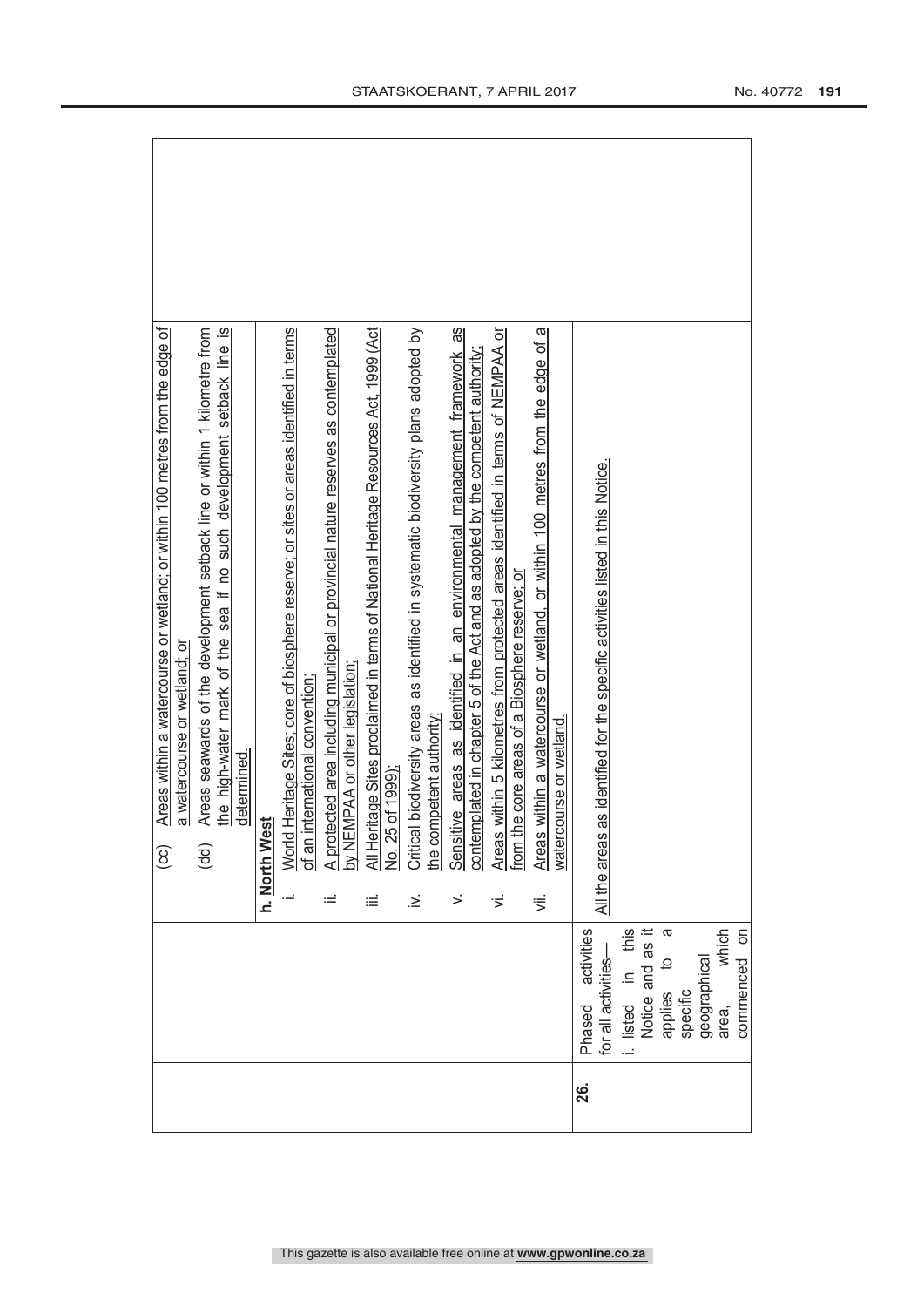| or after the<br>effective date of<br>this Notice; or<br>similarly listed in<br><b>[in]</b> any of the<br>previous NEMA<br>previous REMA<br>applies to a<br>applies to a |  |  |  |  |  |  | Francial<br>geographical<br>area, which<br>commenced on<br>or after the<br>effective date of<br>such previous<br>such previous |  | where any phase of<br>the activity <b>[may</b><br>be] <u>was</u> below a<br>threshold but<br>where a a<br>combination of the<br>combination of the<br>phases, including |  |  | 하<br>기<br>expansions<br>extensions, | exceed a specified | threshold; — | excluding the<br>following activities |  |
|-------------------------------------------------------------------------------------------------------------------------------------------------------------------------|--|--|--|--|--|--|--------------------------------------------------------------------------------------------------------------------------------|--|-------------------------------------------------------------------------------------------------------------------------------------------------------------------------|--|--|-------------------------------------|--------------------|--------------|---------------------------------------|--|